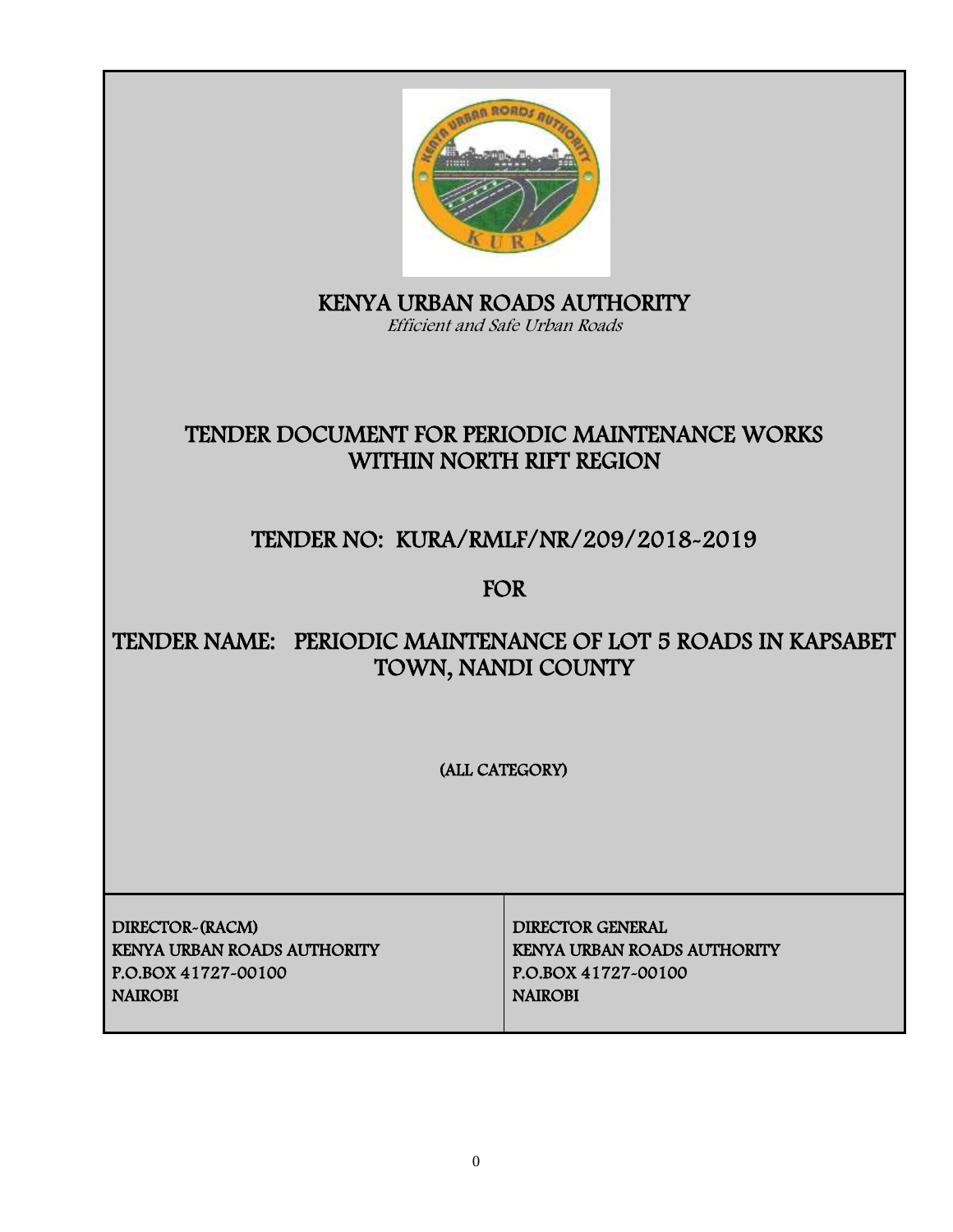# TABLE OF CONTENTS

| SECTION II: INSTRUCTIONS TO TENDERERS AND CONDITIONS OF TENDER4      |  |
|----------------------------------------------------------------------|--|
|                                                                      |  |
|                                                                      |  |
|                                                                      |  |
|                                                                      |  |
|                                                                      |  |
|                                                                      |  |
| SECTION VI: SUPERVISION AND CONTRACT EVALUATION MANUAL 2019110       |  |
|                                                                      |  |
|                                                                      |  |
|                                                                      |  |
|                                                                      |  |
|                                                                      |  |
|                                                                      |  |
|                                                                      |  |
|                                                                      |  |
| SECTION XIII: FORM OF PERFORMANCE BANK GUARANTEE (UNCONDITIONAL) 150 |  |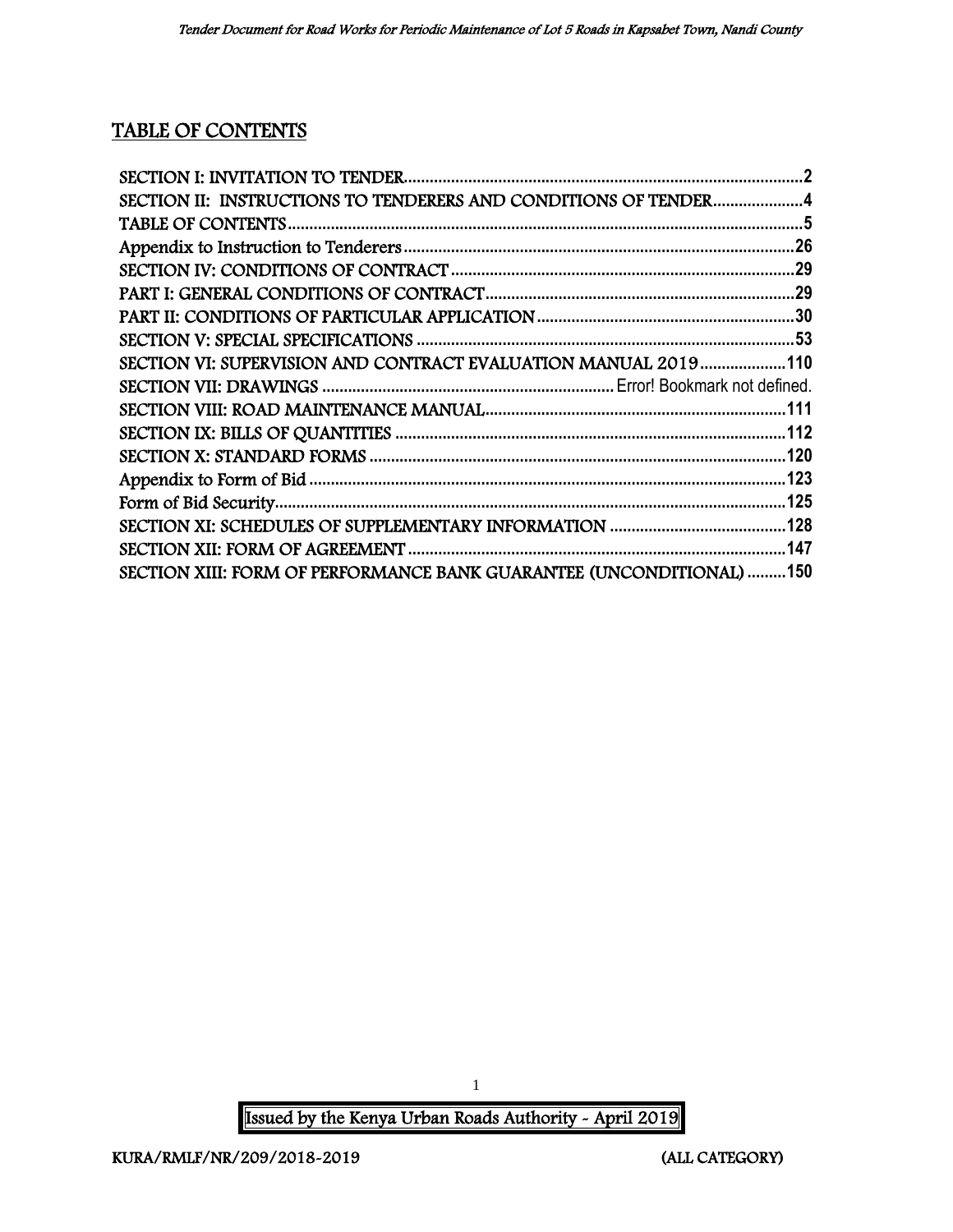# <span id="page-2-0"></span>SECTION I: INVITATION TO TENDER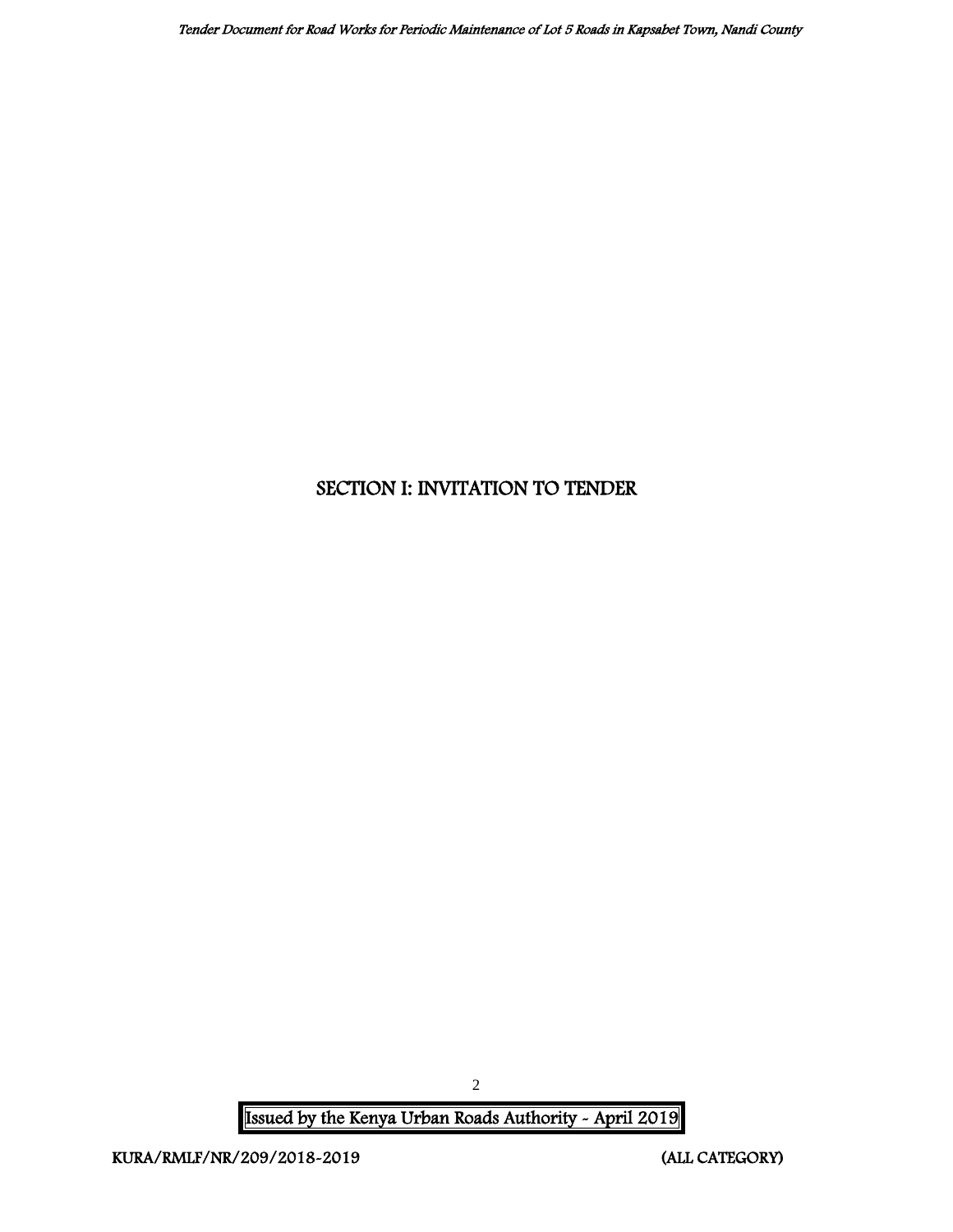([\\* www.go.ke/tender](http://www.go.ke/tender) notice\*)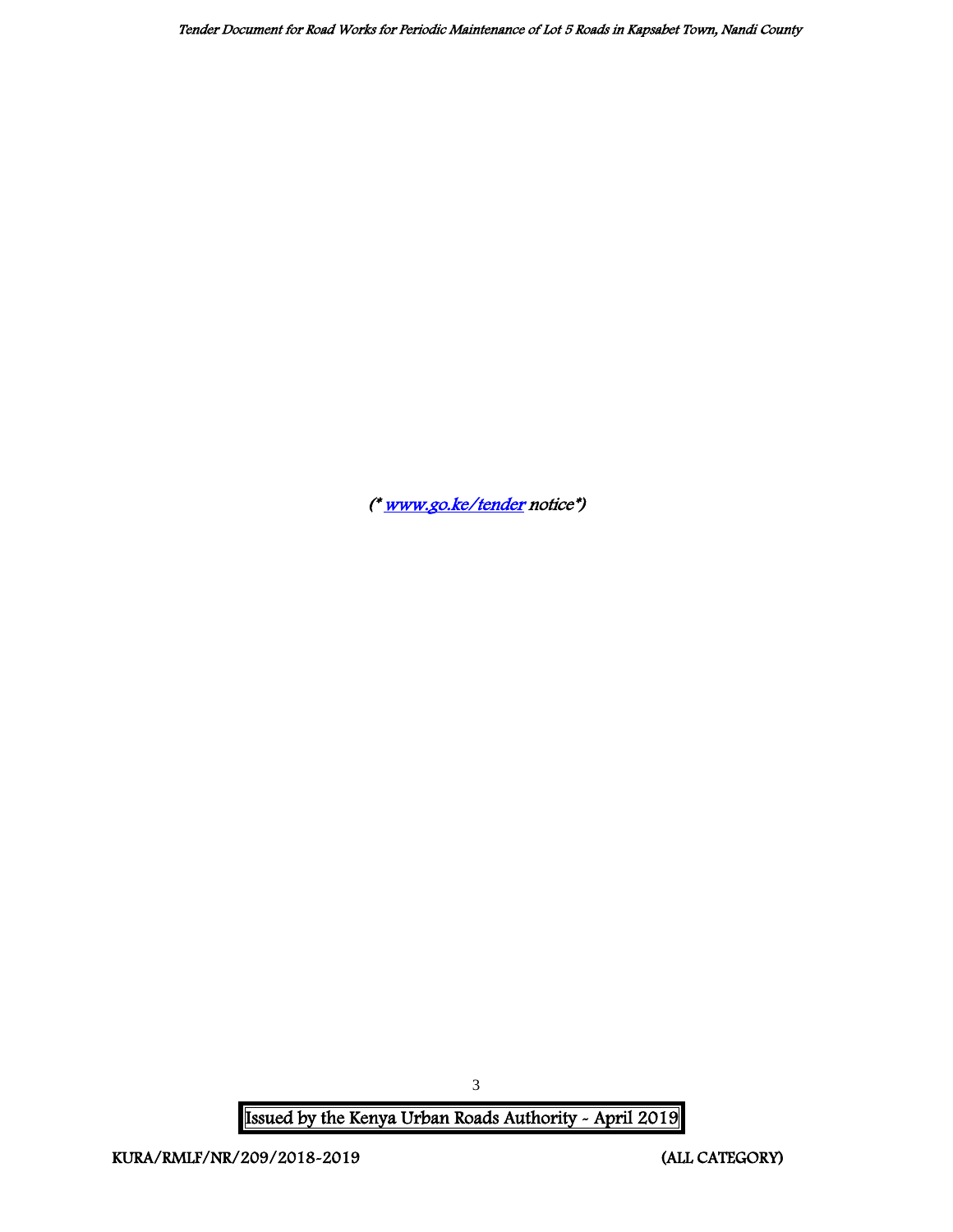# <span id="page-4-0"></span>SECTION II: INSTRUCTIONS TO TENDERERS AND CONDITIONS OF TENDER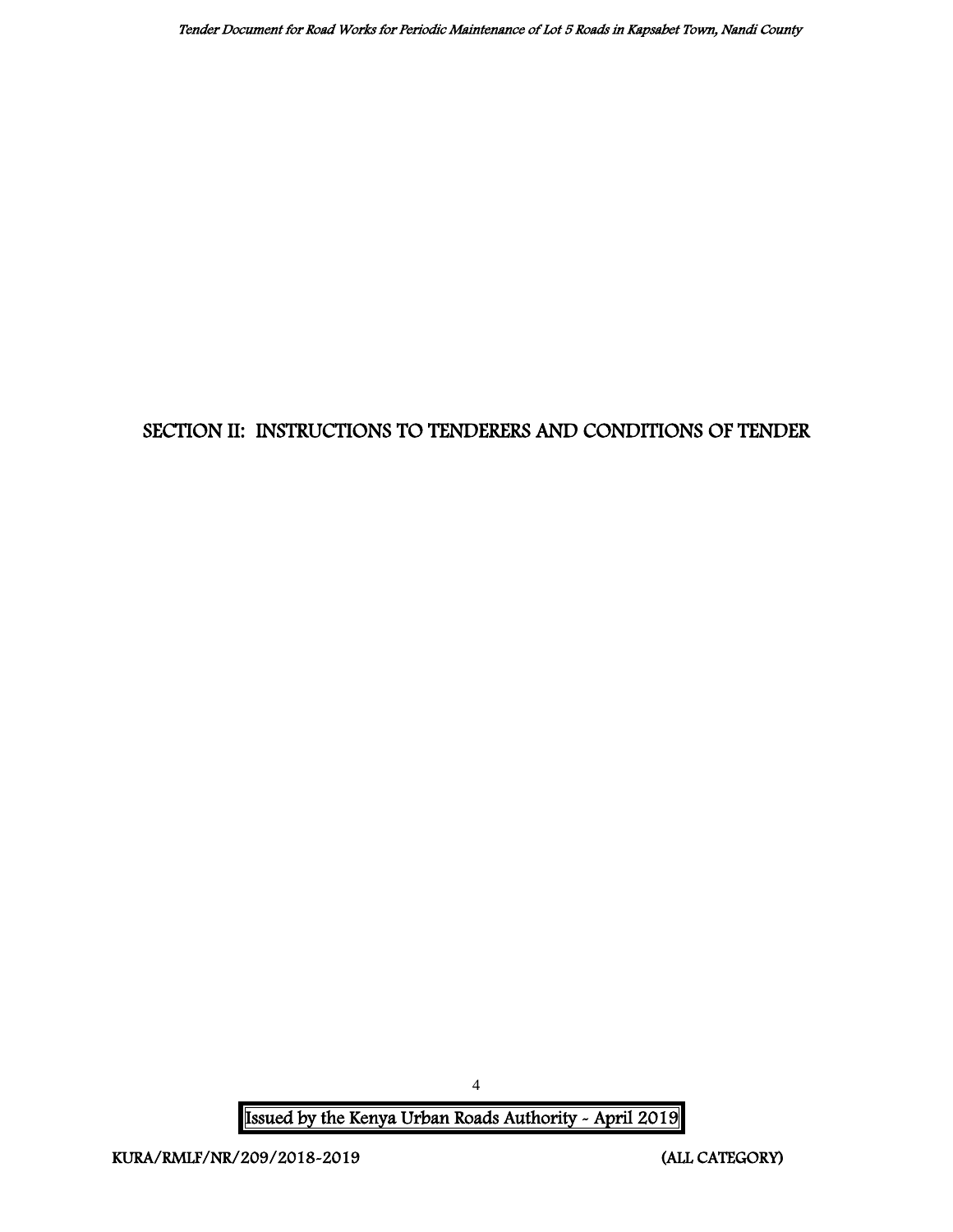## **TABLE OF CONTENTS**

<span id="page-5-0"></span>

| A.        |    |                                                                      |  |
|-----------|----|----------------------------------------------------------------------|--|
|           | 1  |                                                                      |  |
|           | 2  |                                                                      |  |
|           | 3  |                                                                      |  |
|           | 4  |                                                                      |  |
|           | 5  |                                                                      |  |
|           | 6  |                                                                      |  |
|           | 7  |                                                                      |  |
|           | 8  |                                                                      |  |
| <b>B.</b> |    |                                                                      |  |
|           | 9  |                                                                      |  |
|           | 10 |                                                                      |  |
|           | 11 |                                                                      |  |
| C.        |    |                                                                      |  |
|           | 12 |                                                                      |  |
|           | 13 |                                                                      |  |
|           | 14 |                                                                      |  |
|           | 15 |                                                                      |  |
|           | 16 |                                                                      |  |
|           | 17 |                                                                      |  |
|           | 18 |                                                                      |  |
|           | 19 |                                                                      |  |
|           | 20 |                                                                      |  |
| D.        |    |                                                                      |  |
|           | 21 |                                                                      |  |
|           | 22 |                                                                      |  |
|           | 23 |                                                                      |  |
|           | 24 |                                                                      |  |
| E.        |    |                                                                      |  |
|           | 25 |                                                                      |  |
|           | 26 |                                                                      |  |
|           | 27 |                                                                      |  |
|           | 28 |                                                                      |  |
|           | 29 |                                                                      |  |
|           | 30 |                                                                      |  |
|           | 31 |                                                                      |  |
| F.        |    |                                                                      |  |
| G.        |    |                                                                      |  |
|           | 32 | Award                                                                |  |
|           | 33 | employer's right to accept any bid and to reject any or all bids  18 |  |
|           | 34 |                                                                      |  |
|           | 35 |                                                                      |  |
|           | 36 |                                                                      |  |
|           | 37 |                                                                      |  |
|           | 38 |                                                                      |  |

Issued by the Kenya Urban Roads Authority - April 2019

 $\sqrt{5}$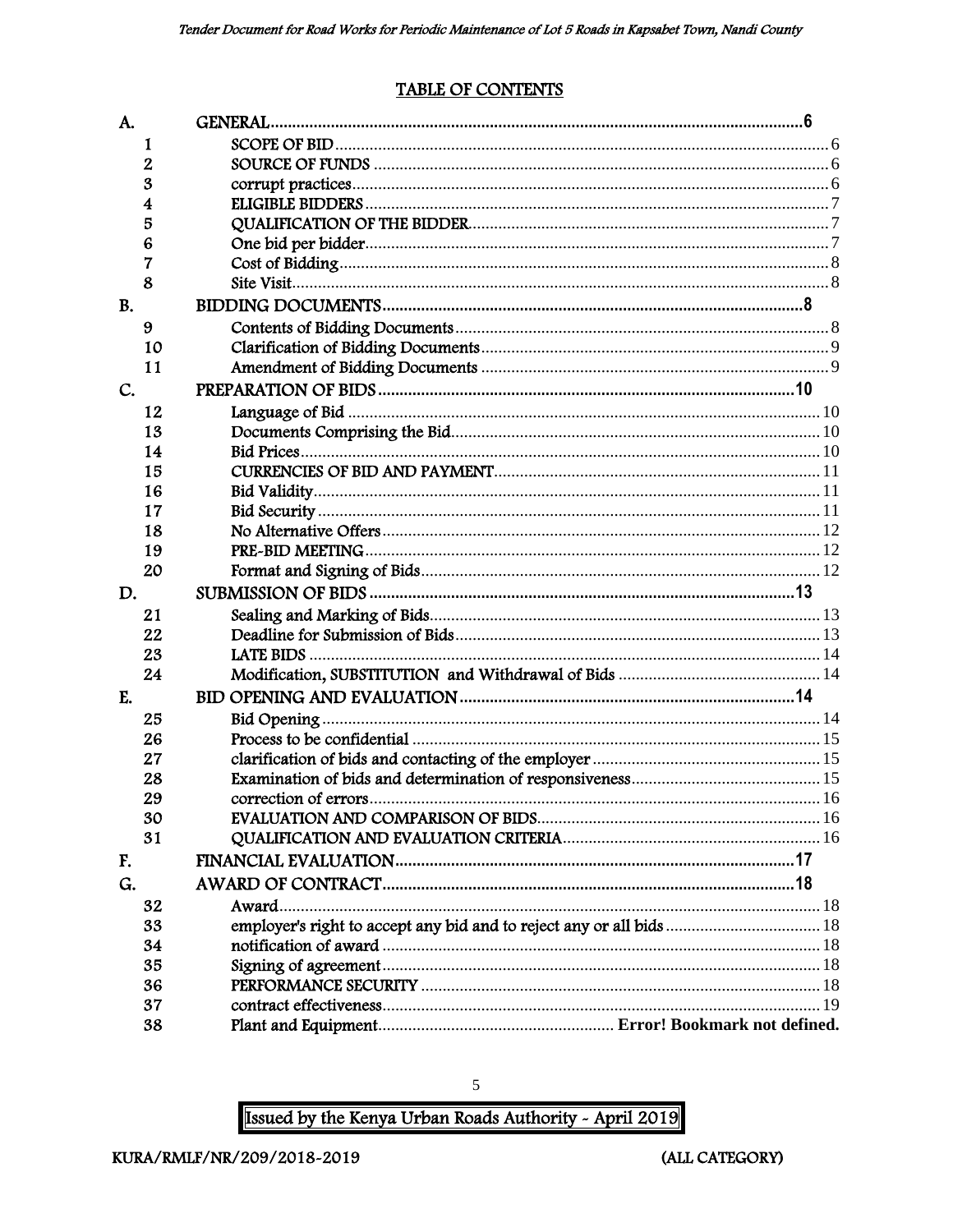# INSTRUCTIONS TO TENDERERS AND CONDITIONS OF TENDER

### A. GENERAL

## 1 SCOPE OF BID

- 1.1 The Employer, as defined in the Conditions of Contract Part II hereinafter "the Employer" wishes to receive bids for the construction of works as described in Section 1, clause 102 of the Special Specifications –"Location and extent of the Works")
- 1.2 The successful bidder will be expected to complete the Works within the period stated in the Appendix to Form of Bid from the date of commencement of the Works.
- 1.3 Throughout these bidding documents, the terms bid and tender and their derivatives (bidder/tenderer, bid/tendered, bidding/tendering etc.) are synonymous, and day means calendar day. Singular also means plural.

#### 2 SOURCE OF FUNDS

2.1 The source of funding is the Government of Kenya through the Road Maintenance Levy Fund.

#### 3 CORRUPT PRACTICES

3.1 The government requires that the bidders, suppliers, sub-contractors and supervisors observe the highest standards of ethics during the execution of such contracts. In this pursuit of this policy, the government;

Defines for the purpose of this provision, the terms set forth below as follows:

- i) "corrupt practice" means the offering, giving ,receiving, or soliciting of anything of value to influence the action of the public official in the procurement process or in the execution, and
- ii) "fraudulent practice" means a misrepresentation of facts in order to influence a procurement process or the execution of a contract to the detriment of the employer, and includes collusive practices among bidders (prior to or after bid submission) designed to establish bid prices at artificial, non-competitive levels and to deprive the employer the benefits of free and open competition

Will reject a proposal for award if it determines that the bidder recommended for award has engaged in corrupt or fraudulent practices in competing for the contract, and

Will declare a firm ineligible, either indefinitely or for a stated period of time, to be awarded a government contract if it at any time it is determined that the firm has engaged in corrupt or fraudulent practices in competing for, or in executing, a government financed contract



6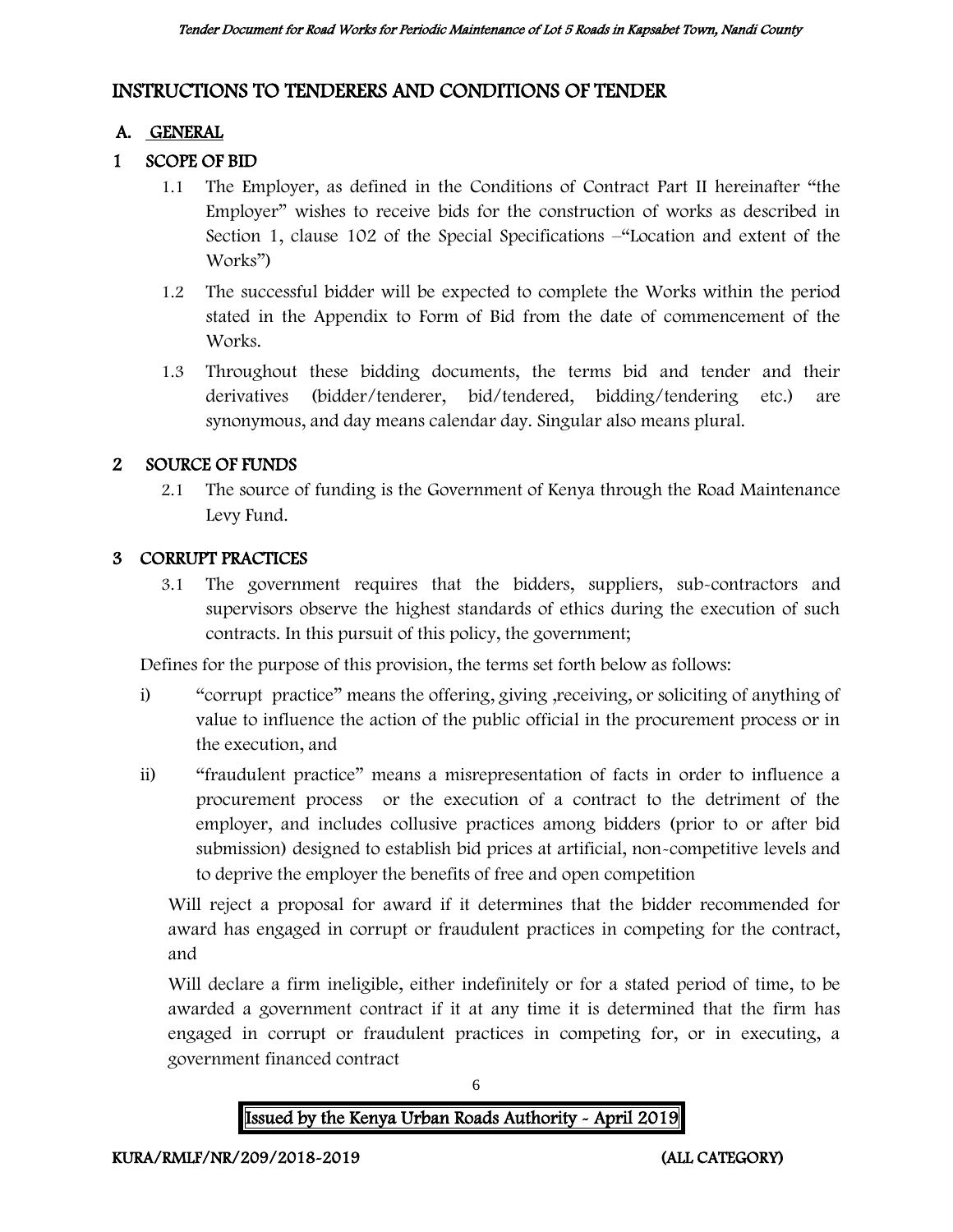#### 4 ELIGIBLE BIDDERS

- 4.1 This invitation to bid is open to all bidders who are legally registered or incorporated in the Republic of Kenya as of the time of bid submission. Registration with National Construction Authority (NCA) as a contractor is mandatory.
- 4.2 Bidders shall not have a conflict of interest. Bidders shall be considered to have conflict of interest, if they participated as a consultant in the preparation of the design, documentation or technical specifications of the works that are the subject of this bidding other than as far as required by the Employer.
- 4.3 A firm that is under a declaration of eligibility by the Employer in accordance with clause 3, at the date of submission of the Bid or thereafter, shall be disqualified.
- 4.4 Bidders shall provide such evidence of their continued eligibility satisfactory to the Employer as the Employer shall reasonably request.

#### 5 QUALIFICATION OF THE BIDDER

5.1 Bidders shall as part of their bid:

- (a) Submit a written power of attorney authorizing the signatory of the bid to commit the bidder; and
- (b) Update any information submitted with their bids and update in any case the information indicated in the schedules and continue to meet the minimum threshold criteria set out in the bid documents.

5.2 As a minimum, bidders shall update the following information:

- (a) evidence of access to lines of credit from a bank and availability of other financial resources
- (b) financial predictions for the current year and the two subsequent years, including the effect of known commitments
- (c) work commitments
- (d) current litigation information; and
- (e) availability of critical equipment
	- 5.3 Bidders shall also submit proposals of work methods and schedule in sufficient detail to demonstrate the adequacy of the bidders' proposals to meet the technical specifications and the completion time referred to in Clause 1.2 above.

## 6 ONE BID PER BIDDER

6.1 Each bidder shall submit only one bid. A bidder who submits or participates in more than one bid will be disqualified.



7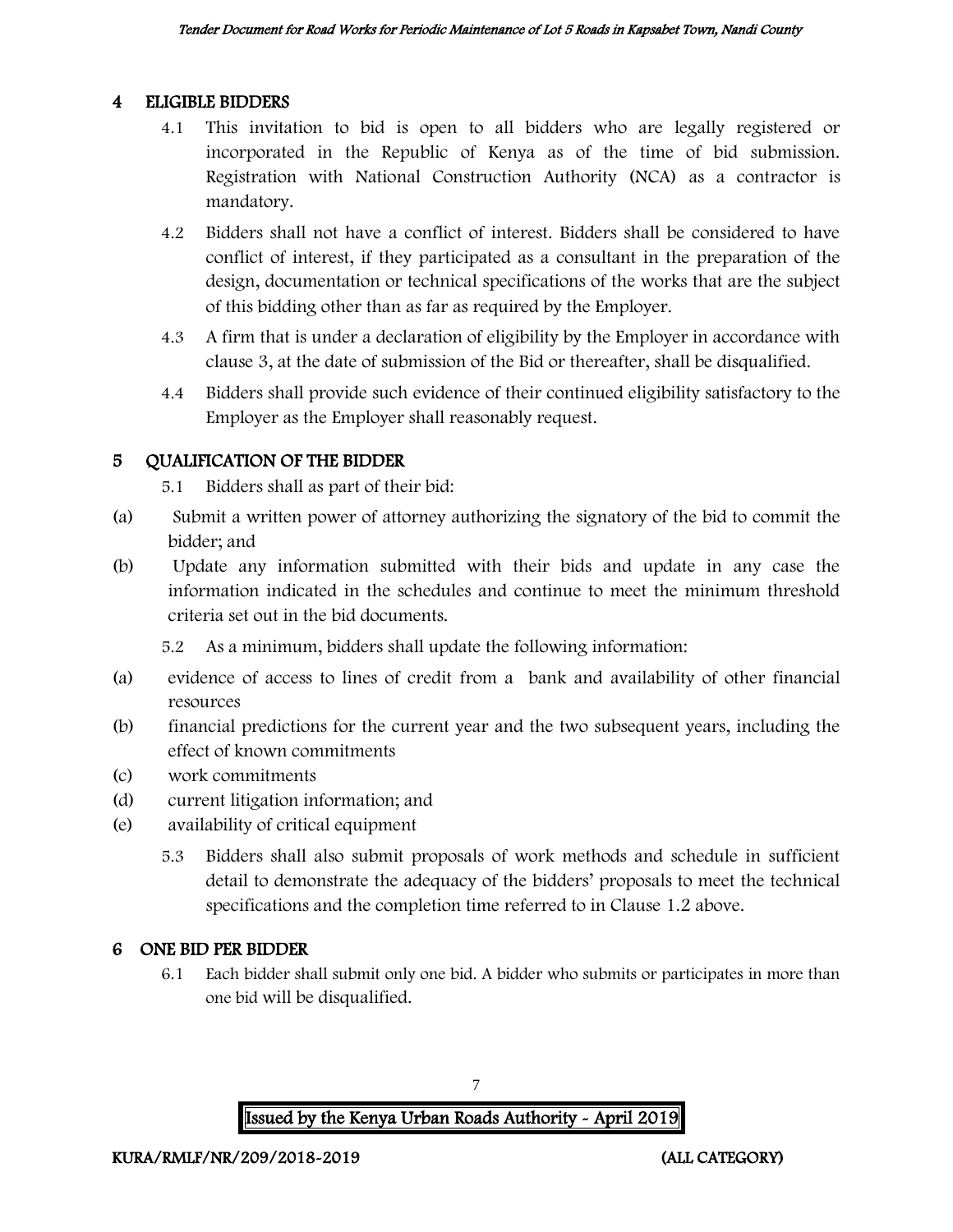#### 7 COST OF BIDDING

7.1 The bidder shall bear all costs associated with the preparation and submission of his bid and the Employer will in no case be responsible or liable for those costs, regardless of the conduct or outcome of the bidding process.

## 8 SITE VISIT

- 8.1 The tenderer is advised to visit and examine the site and its surroundings and obtain for himself on his own responsibility, all information that may be necessary for preparing the tender and entering into a contract. The costs of visiting the site shall be the tenderer's own responsibility.
	- 8.2 The tenderer and any of his personnel or agents will be granted permission by the Employer to enter upon premises and lands for the purpose of such inspection, but only upon the express condition that the tenderer, his personnel or agents, will release and indemnify the Employer from and against all liability in respect of, and will be responsible for personal injury (whether fatal or otherwise), loss of or damage to property and any other loss, damage, costs and expenses however caused, which but for the exercise of such permission, would not have arisen.
	- 8.3 A Mandatory pre-tender site meeting shall be held as specified in the tender notice. A representative of the Employer will be available to meet the intending tenderers at the venue.
	- 8.4 The Employer will conduct a Site Visit concurrently with the pre-bid meeting referred to in Clause 19, attendance for which is necessary for all bidders. Attendance by the tenderers shall be as specified in the tender notice.
	- 8.5 Tenderers must provide their own transport. The representative will not be available at any other time for site inspection visits.
	- 8.6 Each tenderer shall complete the Certificate of Tenderer's Visit to the Site, whether he in fact visits the Site at the time of the organized site visit or by himself at some other time.

#### B. BIDDING DOCUMENTS

#### 9 CONTENTS OF BIDDING DOCUMENTS

- 9.1 The set of documents comprising the tender includes the following together with any addenda issued in accordance with Clause 11:
- (a) Invitation to Bid
- (b) Instructions to Bidders and Conditions of Tender
- (c) Appendix to Instruction to Tenderers
- (d) Conditions of Contract Part I
- (e) Conditions of Contract Part II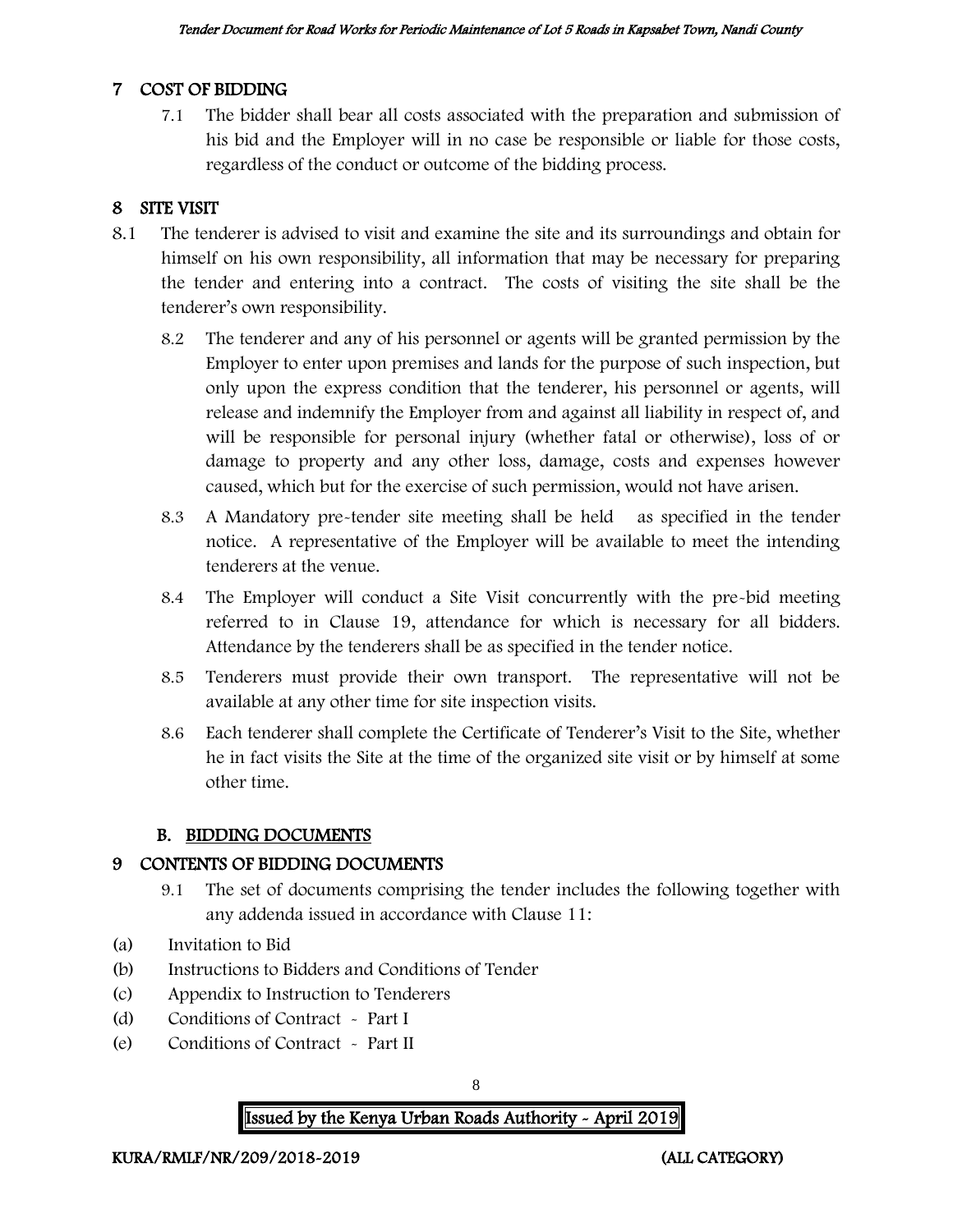- (f) Road Maintenance Manual (May 2010 Edition)
- (g) Standard Specifications
- (h) Special Specifications
- (i) Form of Bid, Appendix to Form of Bid and Bid Security
- (j) Bills of Quantities
- (k) Schedules of Supplementary information
- (l) Form of Contract Agreement
- (m) Form of Performance Security
- (n) Drawings
- (o) BID Addenda (BID Notices)
- (p) Declaration Form
	- 9.2 The bidder is expected to examine carefully all instructions, conditions, forms, terms, specifications and drawings in the bidding documents. Failure to comply with the requirements of bid submission will be at the bidder's own risk. Bids that are not substantially responsive to the requirements of the bidding documents will be rejected.
	- 9.3 All recipients of the documents for the proposed Contract for the purpose of submitting a tender (whether they submit a tender or not) shall treat the details of the documents as "private and confidential".

#### 10 CLARIFICATION OF BIDDING DOCUMENTS

- 10.1 The prospective bidder requiring any clarification of the bidding documents may notify the Employer in writing, cable or by e-mail (hereinafter the term cable is deemed to include telex and facsimile) at the Employer's mailing address indicated in the Bidding Data.
- 10.2 The Employer will respond in writing to any request for clarification that he receives earlier than 7 days prior to the deadline for the submission of bids. Copies of the Employer's response to queries raised by bidders (including an explanation of the query but without identifying the sources of the inquiry) will be sent to all prospective bidders who will have purchased the bidding documents.

#### 11 AMENDMENT OF BIDDING DOCUMENTS

- 11.1 At any time prior to the deadline for submission of bids, the Employer may, for any reason, whether at his own initiative or in response to a clarification requested by a prospective bidder, modify the bidding documents by issuing subsequent Addenda.
- 11.2 The Addendum thus issued shall be part of the bidding documents pursuant to Sub-Clause 10.1 and shall be communicated in writing or cable to all purchasers



9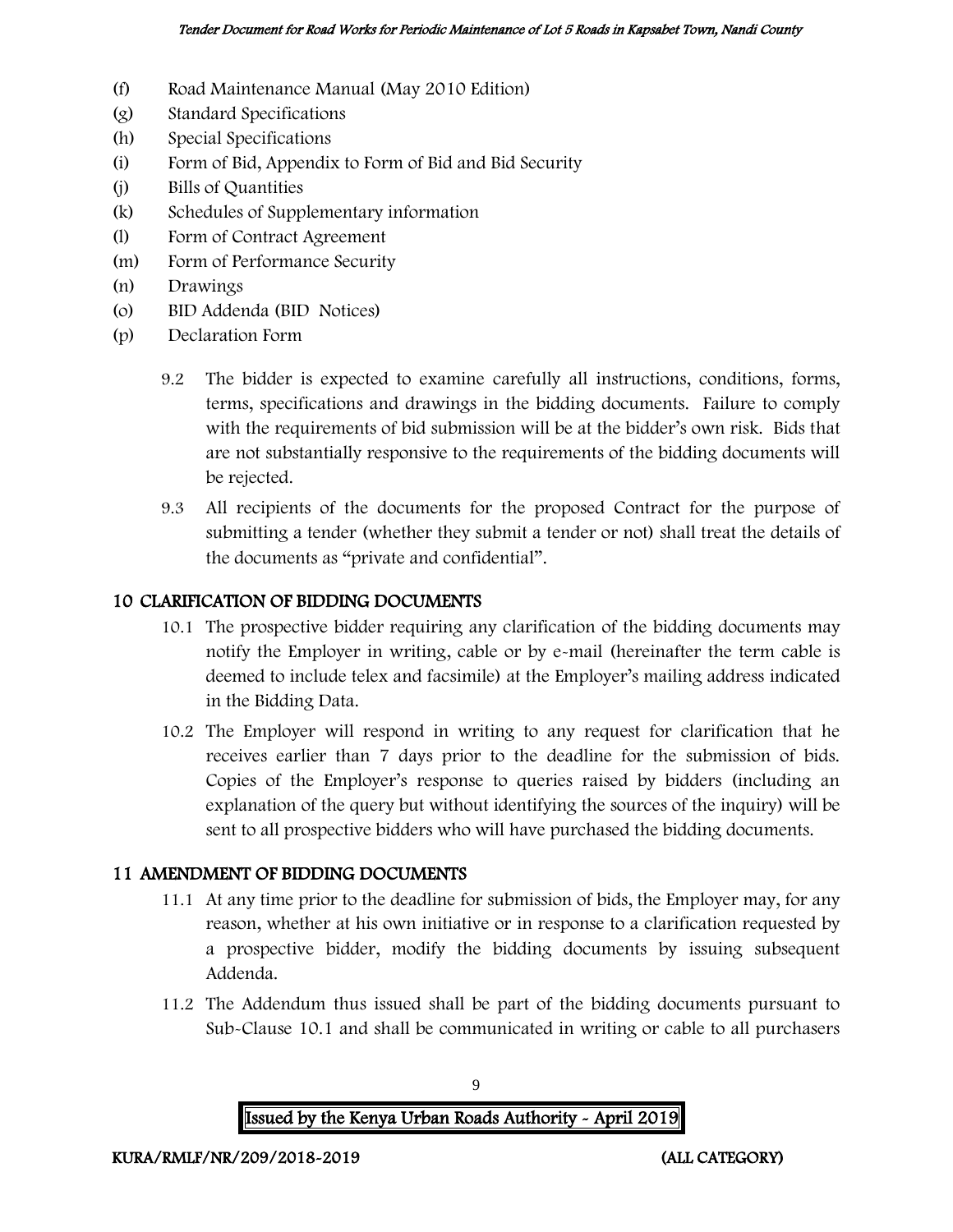of the bidding documents. Prospective bidders shall promptly acknowledge receipt of each Addendum in writing or by cable to the Employer.

11.3 In order to afford prospective bidders reasonable time in which to take an Addendum into account in preparing their bids, the Employer may, at his discretion, extend the deadline for the submission of bids in accordance with Clause 16.2.

## C. PREPARATION OF BIDS

### 12 LANGUAGE OF BID

12.1 The bid prepared by the bidder and all correspondences and documents relating to the bid exchanged by the bidder and the Employer shall be written in the English Language. Supporting documents and printed literature furnished by the bidder may be in another language provided they are accompanied by an appropriate translation of pertinent passages in the above stated language. For the purpose of interpretation of the bid, the English language shall prevail.

## 13 DOCUMENTS COMPRISING THE BID

13.1 The bid to be prepared by the bidder shall comprise:

- (a) Duly filled-in Form of Bid and Appendix to form of bid;
- (b) Bid security;
- (c) Priced Bills of Quantities;
- (d) Schedules of information
- (e) Qualification criteria
- (f) Any other materials required to be completed and submitted in accordance with the Instructions to Bidders embodied in these bidding documents.
	- 13.2 These Forms, Bills of Quantities and Schedules provided in these bidding documents shall be used without exception (subject to extensions of the Schedules in the same format).

#### 14 BID PRICES

- 14.1 Unless explicitly stated otherwise in the bidding documents, the contract shall be for the whole works as described in Sub-Clause 1.1, based on the basic unit rates and prices in the Bill of Quantities submitted by the bidder.
- 14.2 The bidder shall fill in rates and prices for all items of Works described in the Bills of Quantities, whether quantities are stated or not.
- 14.3 All duties, taxes (including VAT) and other levies payable by the Contractor under the Contract, or for any other cause as of the date 7 days prior to the deadline for submission of bids, shall be included in the rates and prices and the total Bid Price submitted by the bidder.

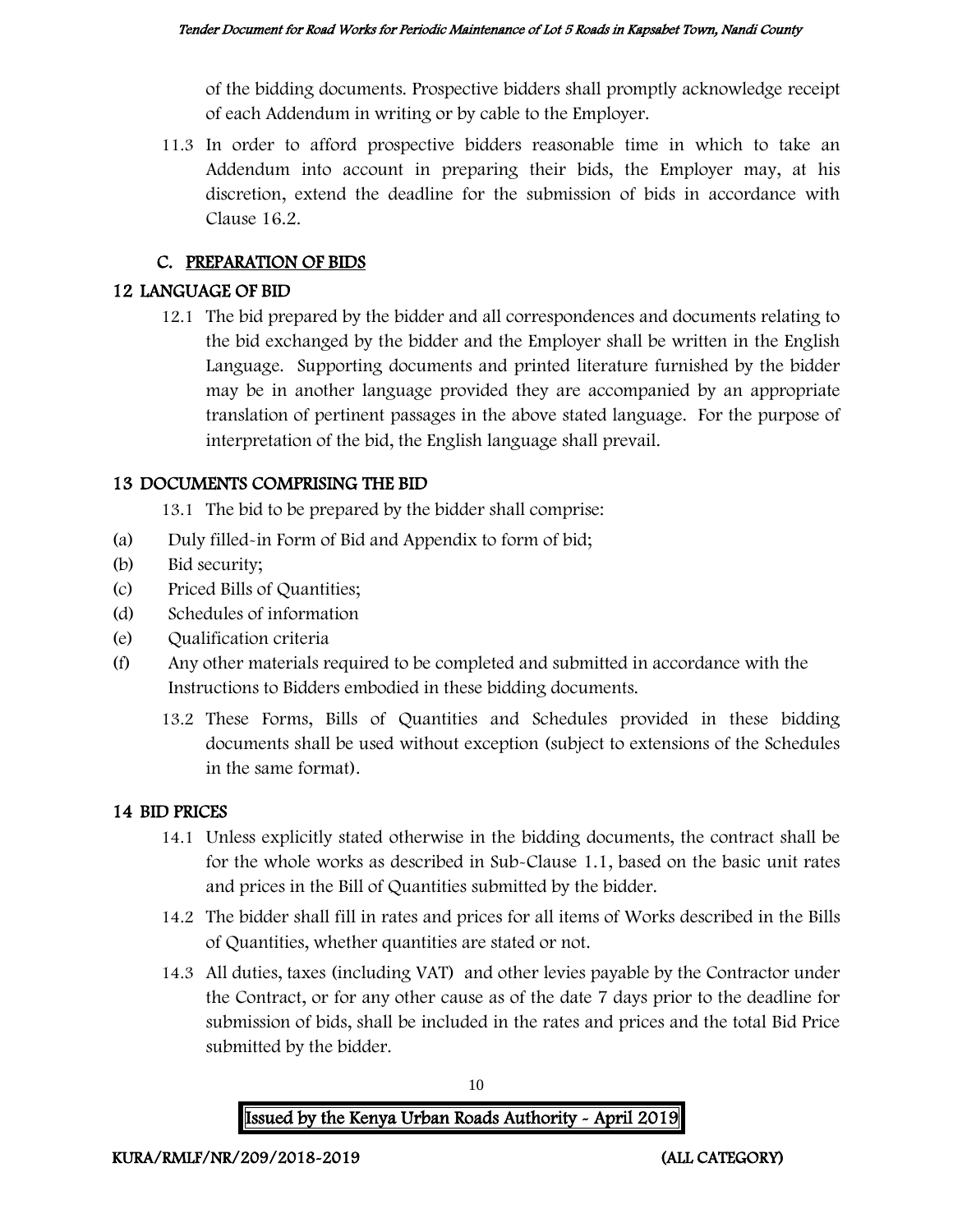14.4 Unless otherwise provided in the Bidding Data and Conditions of Particular Application the rates and prices quoted by the bidder are subject to adjustment during the performance of the contract in accordance with the provisions of Clause 70 of the Conditions of Contract.

### 15 CURRENCIES OF BID AND PAYMENT

15.1 Bids shall be priced in Kenya Shillings.

#### 16 BID VALIDITY

- 16.1 The bid shall remain valid and open for acceptance for a period of 90 calendar days from the specified date of bid opening specified in Clause 22.
- 16.2 In exceptional circumstances prior to expiry of the original bid validity period, the Employer may request that the bidders extend the period of validity for a specified additional period. The request and the responses thereto shall be made in writing or by cable. A bidder may refuse the request without forfeiting his bid security. A bidder agreeing to the request will not be required nor permitted to modify his bid, but will be required to extend the validity of his bid security for the period of the extension, and in compliance with Clause 17 in all respects.

#### 17 BID SECURITY

- 17.1 The bidder shall furnish, as part of his bid, a bid security in the amount shown in the Appendix to instruction to tenderers. The bid security must be in form of unconditional Bank guarantee.
- 17.2 The bid security shall be in the form of unconditional bank guarantee from a reputable bank selected by the bidder and located in Kenya. The format of the bank guarantee shall be in accordance with bid security included in Section 3. The bid security shall remain valid for a period of thirty (30) days beyond the original validity period for the bid, and beyond any period of extension subsequently requested under Sub-Clause 16.2.
- 17.3 Any bid not accompanied by an acceptable bid security will be rejected by the Employer as non-responsive.
- 17.4 The bid securities of unsuccessful bidders will be discharged/ returned as promptly as possible as but not later than 30 days after the expiration of the period of bid security validity.
- 17.5 The bid security of the successful bidder will be discharged upon the bidder signing the Contract Agreement and furnishing the required performance security.
- 17.6 The bid security may be forfeited:
- (a) if a bidder withdraws his bid, except as provided in Sub-Clause 24.2.

11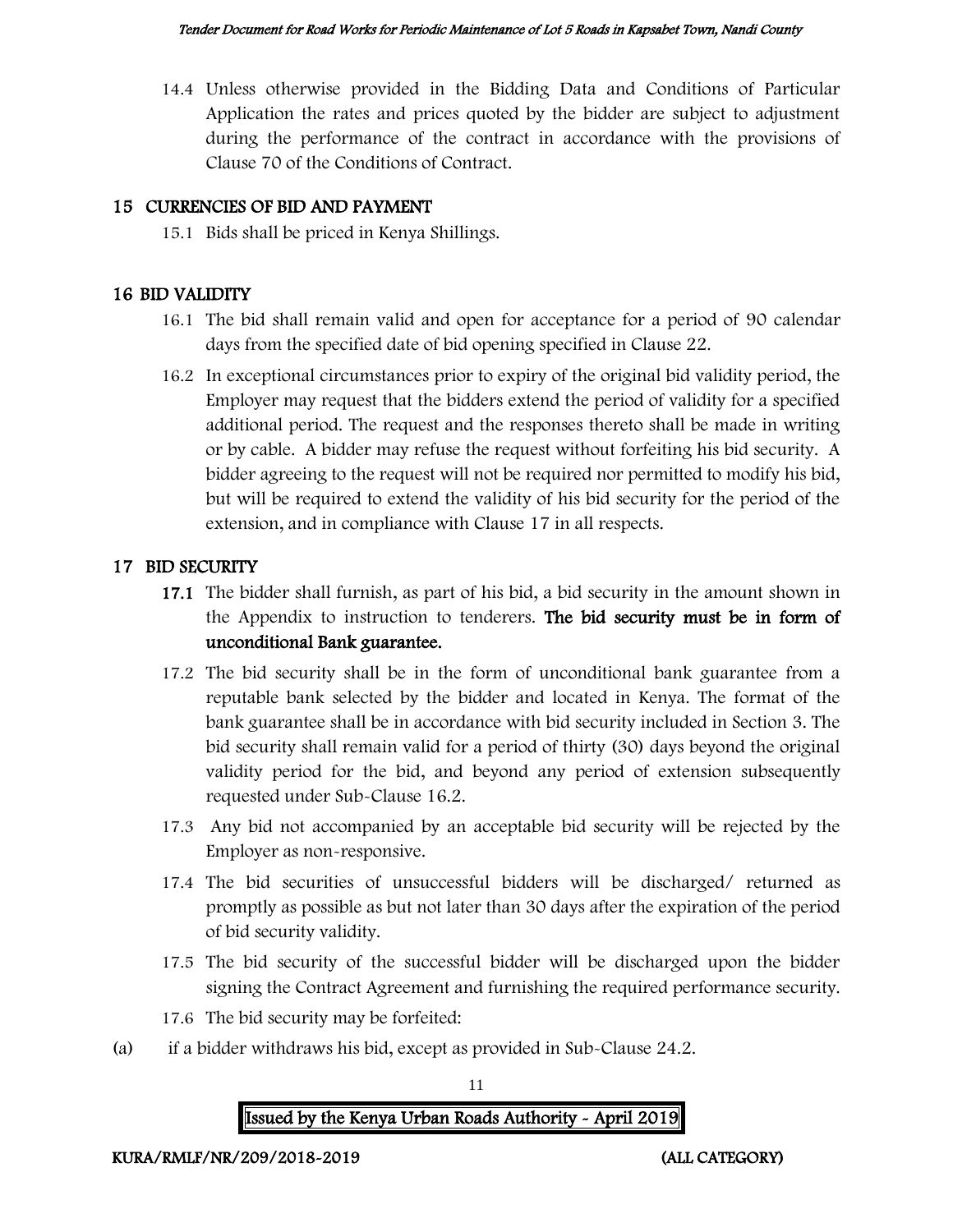- (b) if the bidder does not accept the correction of any errors, pursuant to Sub-Clause 28.2 or
- (c) in the case of a successful bidder, if he fails within the specified time limit to:
	- (i) sign the Contract Agreement or
	- (ii) furnish the necessary performance security

#### 18 NO ALTERNATIVE OFFERS

- 18.1 The bidder shall submit one offer, which complies fully with the requirements of the bidding documents.
- 18.2 The bid submitted shall be solely on behalf of the bidder. A bidder who submits or participates in more than one bid will be disqualified.
- 18.3 A price or rate shall be entered in indelible ink against every item in the Bills of Quantities with the exception of items which already have Prime Cost or Provisional sums affixed thereto. The bidders are reminded that no "nil" or "included" rates or "lump-sum" discounts will be accepted. The rates for various items should include discounts if any. Bidders who fail to comply will be disqualified.

#### 19 PRE-BID MEETING

- 19.1 The bidder's designated representative is invited to attend a mandatory pre-bid meeting, which will take place as specified in the Tender notice. The purpose of the meeting will be to clarify issues and to answer questions on any matter that may be raised at that stage.
- 19.2 The bidder is requested as far as possible to submit any questions in writing or by cable, to reach the Employer not later than one week before the meeting. It may not be practicable at the meeting to answer questions received late, but questions and responses will be transmitted in accordance with the Minutes of the meeting, including the text of the questions raised and the responses given together with any responses prepared after the meeting, will be transmitted without delay to all purchasers of the bidding documents. Any modification of the bidding documents listed in Sub-Clause 9.1, which may become necessary as a result of the pre-bid meeting shall be made by the Employer exclusively through the issue of an Addendum pursuant to Clause 10 or through the minutes of the pre-bid meeting.

## 20 FORMAT AND SIGNING OF BIDS

20.1 The bidder shall prepare one original of the documents comprising the bid as described in Clause 13 of these Instructions to Bidders, bound with the section containing the Form of Bid and Appendix to Bid, and clearly marked "ORIGINAL". In addition, the bidder shall submit another copy of the bid clearly marked "COPY OF ORIGINAL". In the event of discrepancy between them, the original shall prevail.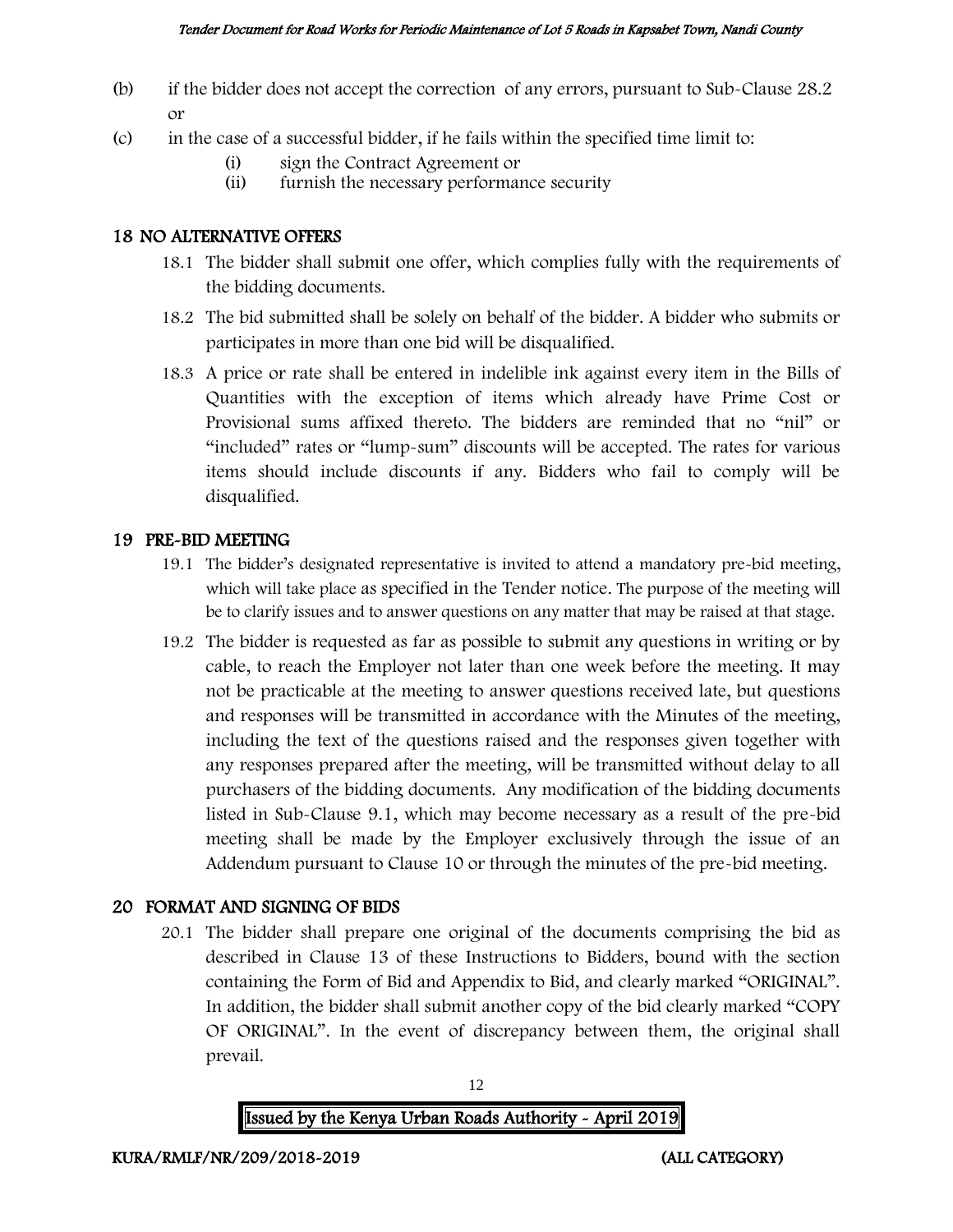- 20.2 The original and copies of the bid shall be typed or written in indelible ink (in the case of copies, photocopies are also acceptable) and shall be signed by a person or persons duly authorized to sign on behalf of the bidder pursuant to Sub-Clause 5.1(a) OR 4.3 (c) as the case may be. The person or persons signing the bid shall initial all pages of the bid where entries or amendments have been made.
- 20.3 The bid shall be without alterations, omissions or conditions except as necessary to correct errors made by the bidder, in which case such corrections shall be initialled by the person or persons signing the bid.

#### D. SUBMISSION OF BIDS

#### 21 SEALING AND MARKING OF BIDS

- 21.1 The bidder shall seal the original and each copy of the bid in separate envelopes duly marking the envelopes "ORIGINAL" and "COPY". The envelopes shall then be sealed in an outer separate envelope.
- 21.2 The inner and outer envelopes shall be:
- (a) Addressed to the Employer at the address provided in the Appendix to Form of Bid.
- (b) Bear the name and identification number of the contract. In addition to the identification required in sub-Clause 21.2, the inner envelopes shall indicate the name and address of the bidder to enable the bid to be returned unopened in case it is declared "late" pursuant to Clause 23.1, and for matching purposes under Clause 24.
- 21.3 If the outer envelope is not sealed and marked as instructed above, the Employer will assume no responsibility for the misplacement or premature opening of the bid. If the outer envelope discloses the bidder's identity the Employer will not guarantee the anonymity of the bid submission, but this shall not constitute grounds for rejection of the bid.

## 22 DEADLINE FOR SUBMISSION OF BIDS

22.1 Bids must be received by the Employer at the address specified in Sub Clause 21.2 not later than the date indicated in the tender notice.

Tenders delivered by hand must be placed in the "tender box" provided in the office of the employer.

Proof of posting will not be accepted as proof of delivery and any tender delivered after the above stipulated time, from whatever cause arising will not be considered.

22.2 The Employer may, at his discretion, extend the deadline for the submission of bids through the issue of an Addendum in accordance with Clause 11 in which case all rights and obligations of the Employer and the bidders previously subject to the original deadline shall thereafter be subject to the new deadline as extended.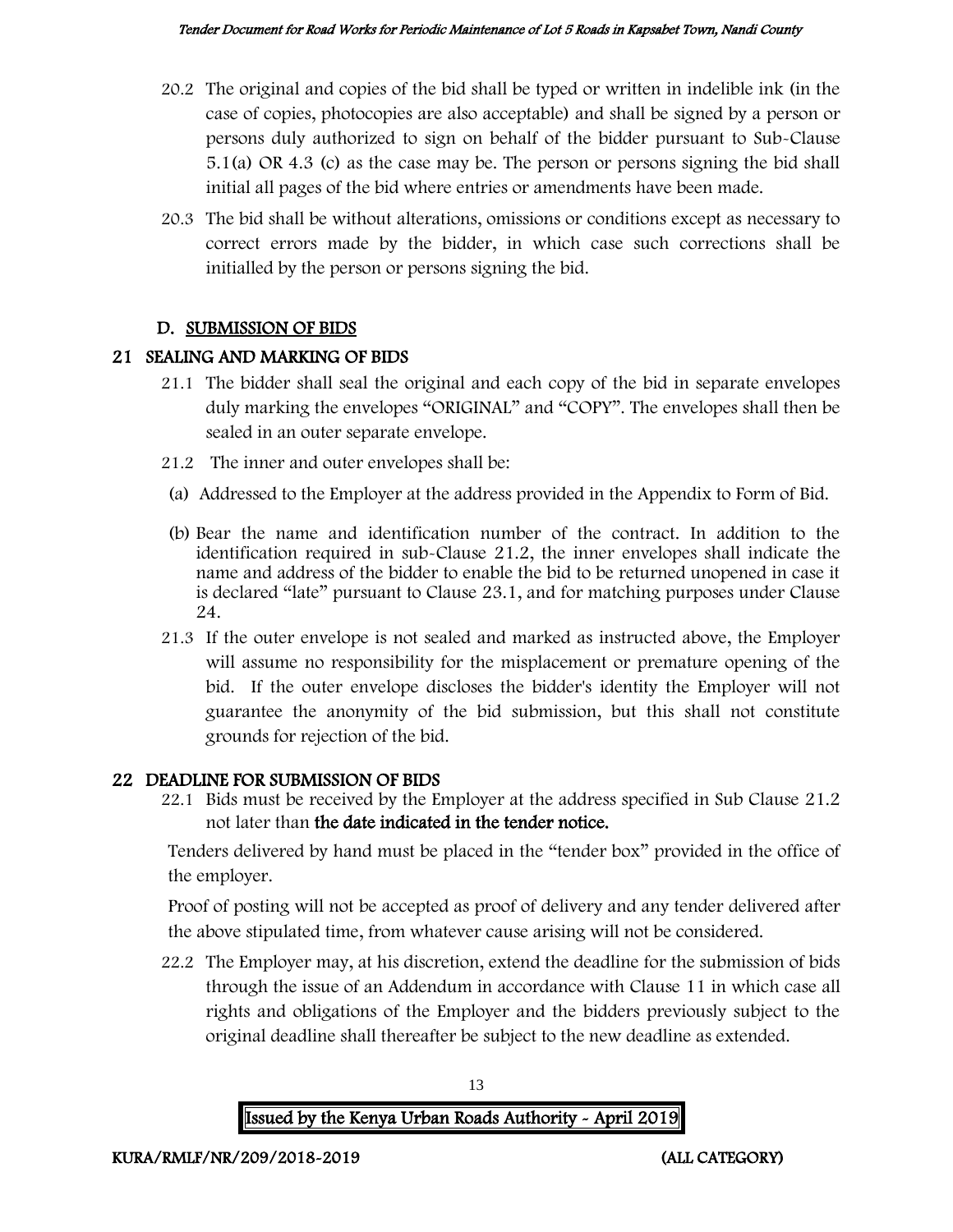#### 23 LATE BIDS

23.1 Any bid received by the Employer after the deadline for submission of bids prescribed in Clause 22 will be returned unopened to the bidder.

#### 24 MODIFICATION, SUBSTITUTION AND WITHDRAWAL OF BIDS

- 24.1 The bidder may modify, substitute or withdraw his bid after bid submission, provided that written notice of modification or withdrawal is received by the Employer prior to the prescribed deadline for submission of bids.
- 24.2 The bidder's modification, substitution or withdrawal notice shall be prepared, sealed, marked and delivered in accordance with the provisions of Clause 21, with the outer and inner envelopes additionally marked "MODIFICATION" or "WITHDRAWAL" as appropriate.
- 24.3 No bid may be modified subsequent to the deadline for submission of bids, except in accordance with Sub-Clause 29.2.
- 24.4 Any withdrawal of a bid during the interval between the deadline for submission of bids and expiration of the period of bid validity specified in Clause 17 may result in the forfeiture of the bid security pursuant to Sub-Clause 17.6.

#### E. BID OPENING AND EVALUATION

#### 25 BID OPENING

- 25.1 The Employer will open the bids, including withdrawals and modifications made pursuant to Clause 24, in the presence of bidders' designated representatives who choose to attend, at the time, date, and location stipulated in the letter of invitation. The bidders' representatives who are present shall sign a register evidencing their attendance.
- 25.2 Envelopes marked "WITHDRAWAL" and "SUBSTITUTION" shall be opened first and the name of the bidder shall be read out. Bids for which an acceptable notice of withdrawal has been submitted pursuant to Clause 24 shall not be opened.
- 25.3 The bidder's name, the Bid Prices, including any bid modifications and withdrawals, the presence (or absence) of bid security, and any such details as the Employer may consider appropriate, will be announced by the Employer at the opening. Subsequently, all envelopes marked "MODIFICATION" shall be opened and the submissions therein read out in appropriate detail. No bid shall be rejected at bid opening except for late bids pursuant to Clause 22.
- 25.4 The Employer shall prepare minutes of the bid opening, including the information disclosed to those present in accordance with Sub-Clause 24.3.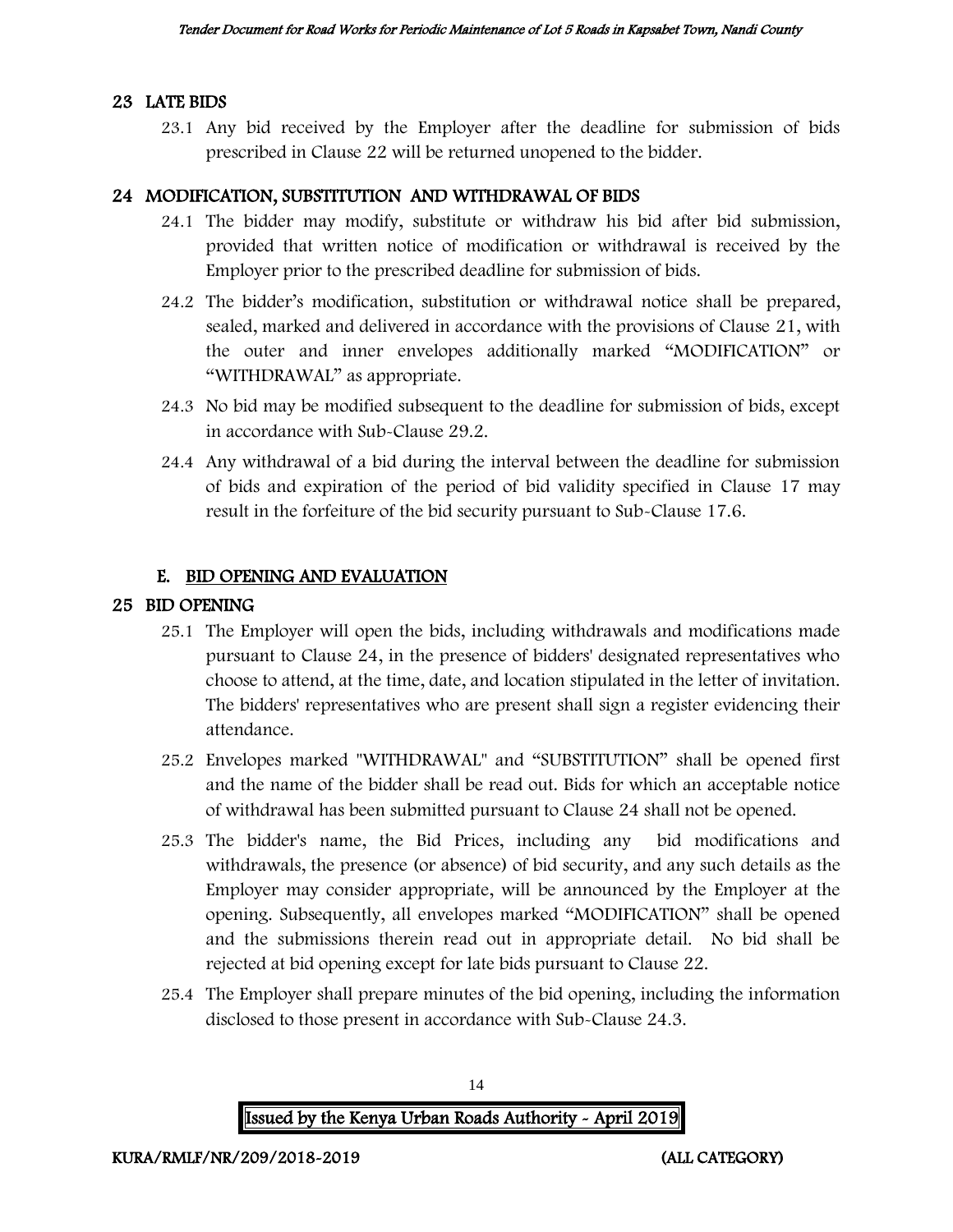25.5 Bids not opened and read out at bid opening shall not be considered further for evaluation, irrespective of the circumstances.

#### 26 PROCESS TO BE CONFIDENTIAL

26.1 Information relating to the examination, evaluation and comparison of bids, and recommendations for the award of contract shall not be disclosed to bidders or any other persons not officially concerned with such process until the award to the successful bidder has been announced. Any effort by a bidder to influence the Employer's processing of bids or award decisions may result in the rejection of the bidder's bid.

#### 27 CLARIFICATION OF BIDS AND CONTACTING OF THE EMPLOYER

- 27.1 To assist in the examination, evaluation, and comparison of bids, the Employer may, at its discretion, ask any bidder for clarification of its bid, including breakdowns of unit rates. The request for clarification and the response shall be in writing or by cable, but no change in the price or substance of the bid shall be sought, offered, or permitted except as required to confirm the correction of arithmetic errors discovered by the Employer in the evaluation of the bids in accordance with Clause 29.
- 27.2 Subject to Sub-Clause 26.1, no bidder shall contact the Employer on any matter relating to its bid from the time of the bid opening to the time the contract is awarded. If the bidder wishes to bring additional information to the notice of the Employer, should do so in writing.
- 27.3 Any effort by the bidder to influence the Employer in the Employer's bid evaluation, bid comparison or contract award decisions may result in the rejection of the bidder's bid.

## 28 EXAMINATION OF BIDS AND DETERMINATION OF RESPONSIVENESS

- 28.1 Prior to the detailed evaluation of bids, the Employer will determine whether each bid (a) has been properly signed; (b) is accompanied by the required securities; (c) is substantially responsive to the requirements of the bidding documents; and (d) provides any clarification and/or substantiation that the Employer may require to determine responsiveness pursuant to Sub-Clause 28.2.
- 28.2 A substantially responsive bid is one that conforms to all the terms, conditions, and specifications of the bidding documents without material deviation or reservation and has a valid tender bank guarantee. A material deviation or reservation is one

(a) Which affects in any substantial way the scope, quality, or performance of the works;

(b) Which limits in any substantial way, inconsistent with the bidding documents, the Employer's rights or the bidder's obligations under the contract; or



15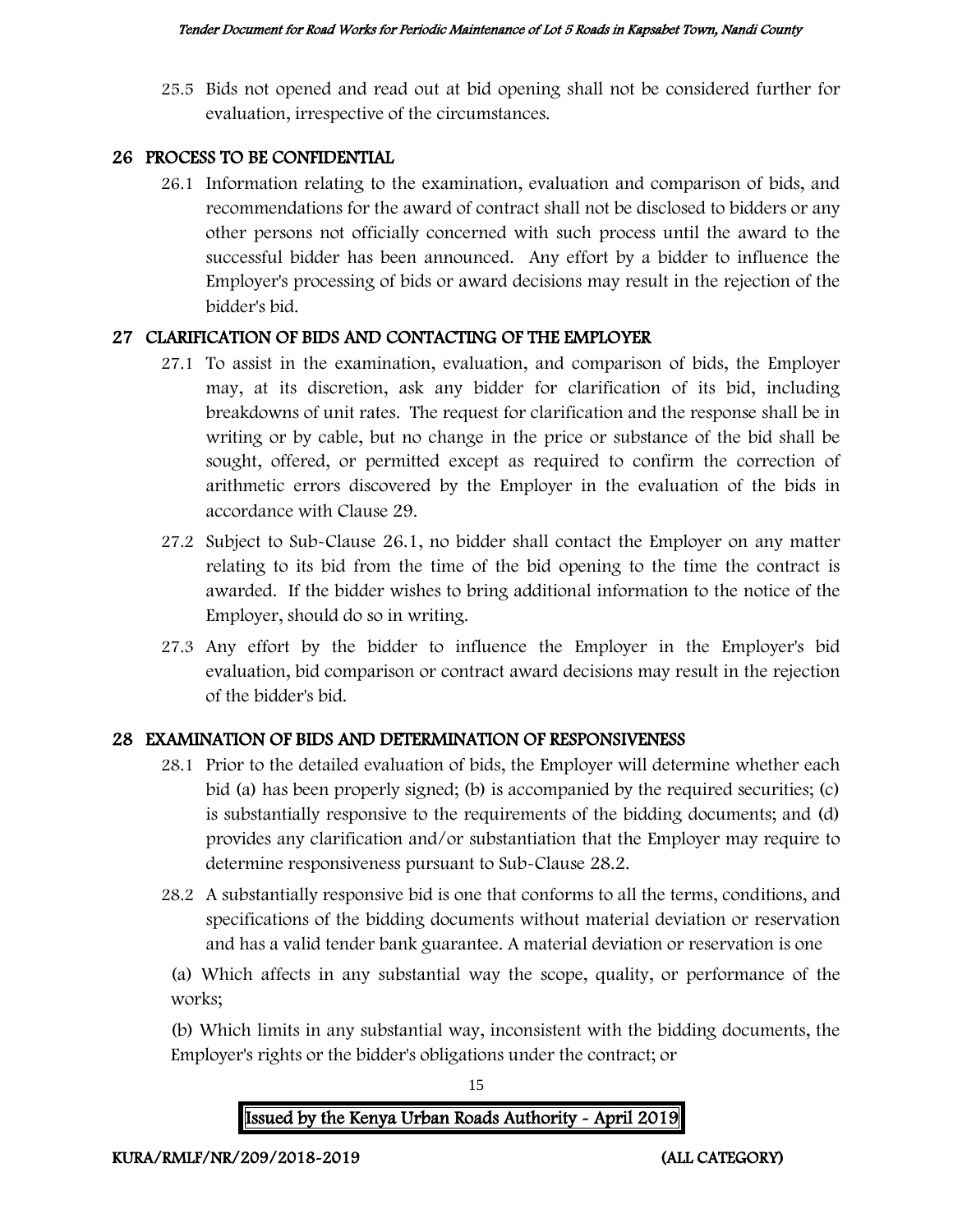(c) Whose rectification would affect unfairly the competitive position of other bidders presenting substantially responsive bids.

28.3 If a bid is not substantially responsive, it will be rejected by the Employer and may not subsequently be made responsive by correction or withdrawal of the nonconforming deviation or reservation.

#### 29 CORRECTION OF ERRORS

(a) Errors in the BOQS are not subjected to corrections. BOQS with Errors shall be disqualified.

#### 30 EVALUATION AND COMPARISON OF BIDS

- 30.1 The Employer will carry out evaluation of details and information provided in post-Qualification Questionnaire and any bidder who does not qualify shall not have his/her bid evaluated further.
- 30.2 The Employer will then evaluate and compare only the bids determined to be substantially responsive in accordance with Clauses 27 and 28.
	- 30.3 The procuring entity may at any time terminate procurement proceedings before contract award and shall not be liable to any person for the termination.
	- 30.4 A tenderer who gives false information in the tender document about its qualification or who refuses to enter into a contract after notification of contract award shall be considered for debarment from participating in future public procurement.

#### 31 QUALIFICATION AND EVALUATION CRITERIA

31.1 Post-qualification will be based on meeting all of the following minimum point scale criteria regarding the Applicant's general and particular experience, personnel and equipment capabilities as well as financial position. The Employer reserves the right to waive minor deviations, if they do not materially affect the capacity of an applicant to perform the contract. Subcontractor's experience and resources shall not be taken into account in determining the Applicant's compliance with qualifying criteria.

#### 31.2 General Experience.

The Applicant shall meet the following minimum criteria: -

- (a) Average annual turnover for the last  $2$  years  $-$  KShs.  $3,000,000.00/$ .
- (b) Successful completion as a prime contractor or sub-contractor in the execution of at least 2 roads maintenance /rehabilitation/new construction projects of a similar nature and comparable in complexity to the proposed contract within the last three years, for which at least one was located in an urban environment in Kenya.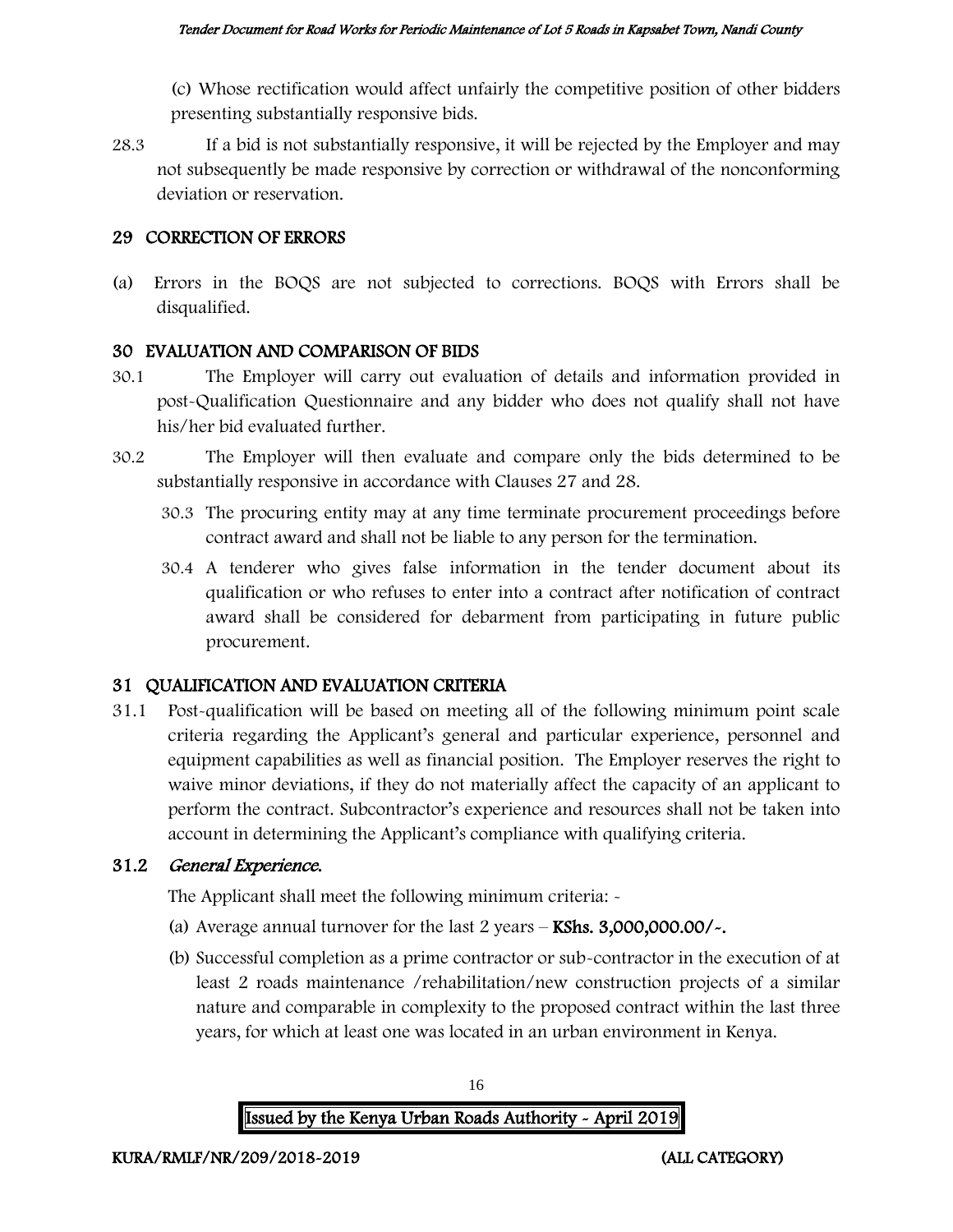- 31.3 **Personnel Capabilities.** The Applicant should list down personnel of minimum qualification of Ordinary Diploma in Civil Engineering for Site Agent, Ordinary Diploma for the surveyor and other supervisory staff.
- 31.4 *Equipment Capabilities.* The Applicant should list down, the plants and equipment that are in his ownership and the ones proposed for hire which should be suitable for executing contract works. – Applicants must attaché evidence of ownership or hiring arrangements.
- 31.5 **Cash flow statement**. The Applicant should demonstrate that the firm has access to or has available, liquid assets, unencumbered real assets, lines or credit, and other financial means sufficient to meet the construction cash flow for a period of 2 months, estimated at 20% of the estimated tender sum.
- 31.6 Balance Sheets. Signed and stamped Audited balance sheets for the last two years should be submitted and must demonstrate the soundness of the Applicant's financial position, availability of working capital and net worth.
- 31.7 Financial position/Ratios. The applicant's financial information will be assessed in terms of ROCE, current ratio and return on equity, and the must meet criteria on their financial position given on this basis. Where necessary, the Employer may make inquiries with the Applicant's bankers.
- 31.8 Litigation History. The Applicant should provide accurate information on any litigation or arbitration resulting from contracts complete or under execution by him over the last five years. A consistent history of litigation against the Applicant may result in failure of the application.
- 31.9 Post-qualification criteria are as provided in the Appendix to instruction to tenderers. The bidders who pass the technical criteria will be subjected to financial evaluation.

## F. FINANCIAL EVALUATION

31.8 Comparison of major rates of items of construction & credibility of tenderers rates

The Employer will compare the tenderers' rates with the Engineer's estimates for major items of construction. If some bids are seriously unbalanced or front loaded in relation to the Engineer's estimates for the major items of work to be performed under the contract, the Employer may require the bidder to produce detailed price analyses for any or all items of the Bills of Quantities, to demonstrate the internal consistency of those prices with the construction methods and schedule proposed. After evaluation of the price analyses, taking into consideration the schedule of estimated contract payments, the Employer may require that the amount of the Performance Security set forth in Clause 35 be increased at the expense of the bidder to a level sufficient to protect the Employer against financial loss in the event of default of the successful bidder under the contract.

Issued by the Kenya Urban Roads Authority - April 2019

17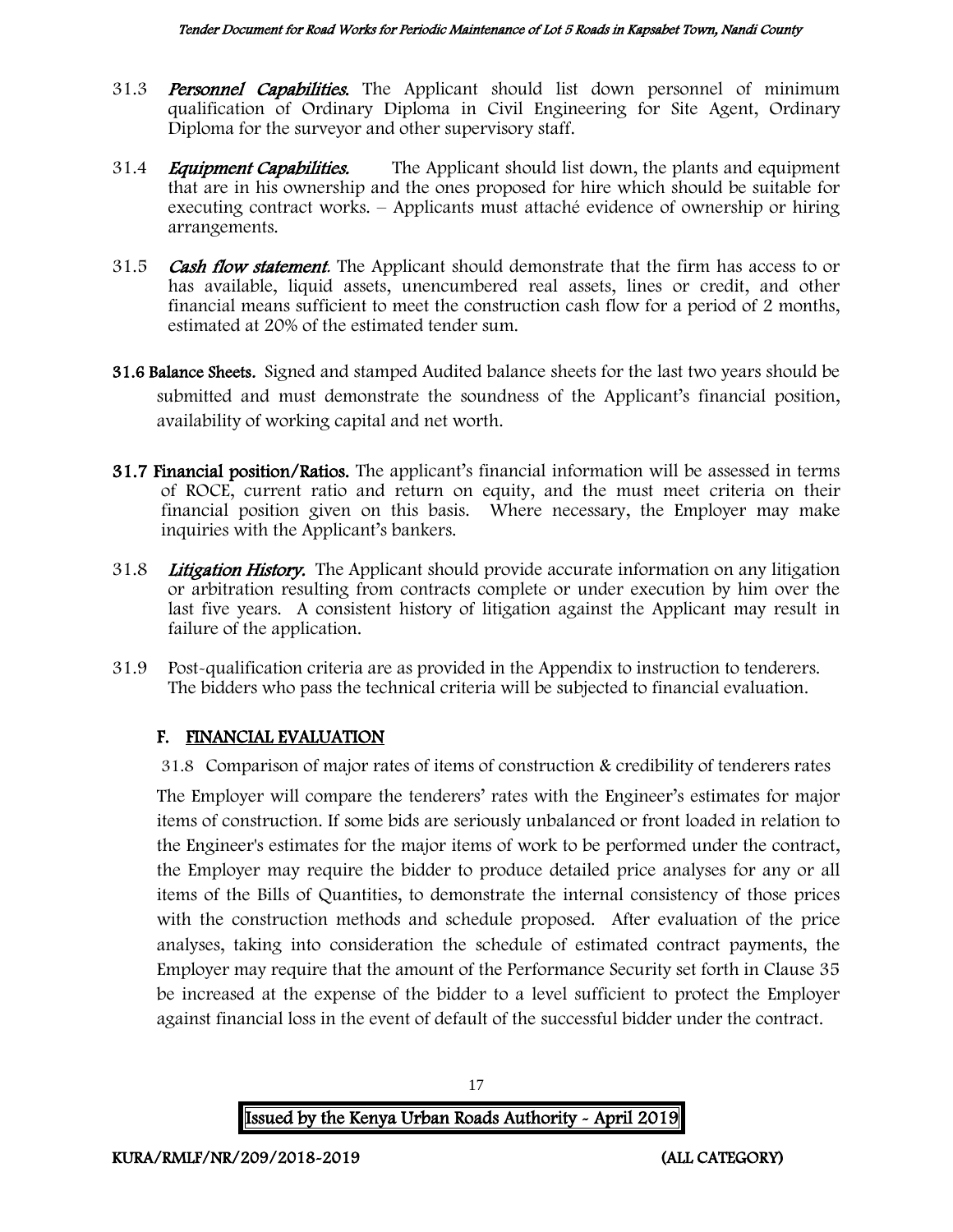## G. AWARD OF CONTRACT

### 32 AWARD

32.1 Subject to Clause 32, the Employer will award the contract to the bidder whose bid has been determined to be substantially responsive to the bidding documents and who has offered the lowest Evaluated Bid Price pursuant to Clause 29, provided that such bidder has been determined to be (a) eligible in accordance with the provisions of Sub-Clause 3.1, and (b) qualified in accordance with the provisions of Clause 4.

## 33 EMPLOYER'S RIGHT TO ACCEPT ANY BID AND TO REJECT ANY OR ALL BIDS

33.1 The Employer reserves the right to accept or reject any bid, and to annul the bidding process and reject all bids, at any time prior to award of contract, without thereby incurring any liability to the affected bidder or bidders or any obligation to inform the affected bidder or bidders of the grounds for the Employer's action.

## 34 NOTIFICATION OF AWARD

- 34.1 Prior to expiration of the period of bid validity prescribed by the Employer, the Employer will notify the successful bidder in writing or by cable confirmed by registered letter that its bid has been accepted. This letter (hereinafter and in the Conditions of Contract called "Letter of Acceptance") shall specify the sum, which the Employer will pay the Contractor in consideration of the execution and completion of the works and the remedying of any defects therein by the Contractor as prescribed by the contract (hereinafter and in the Conditions of Contract called "the Contract Price").
- 34.2 At the same time that the Employer notifies the successful bidder that his bid has been accepted, the Employer shall notify the other bidders that their bids have been unsuccessful and that their bid security will be returned as promptly as possible, in accordance with sub clause 17.4.

## 35 SIGNING OF AGREEMENT

35.1 Within 21 days of receipt of the Notification of Award, the successful bidder shall sign the Form of Agreement and return it to the Employer, together with the required performance security.

## 36 PERFORMANCE SECURITY

- 36.1 Within 21 days of receipt of the Letter of Acceptance from the Employer, the successful bidder shall furnish to the Employer a performance security in the form stipulated in the Conditions of contract. The form of performance security provided in Section 9 of the bidding documents shall be used.
- 36.2 The successful bidder shall provide a performance security in the form of an Unconditional Bank Guarantee from a reputable bank located in Kenya.

18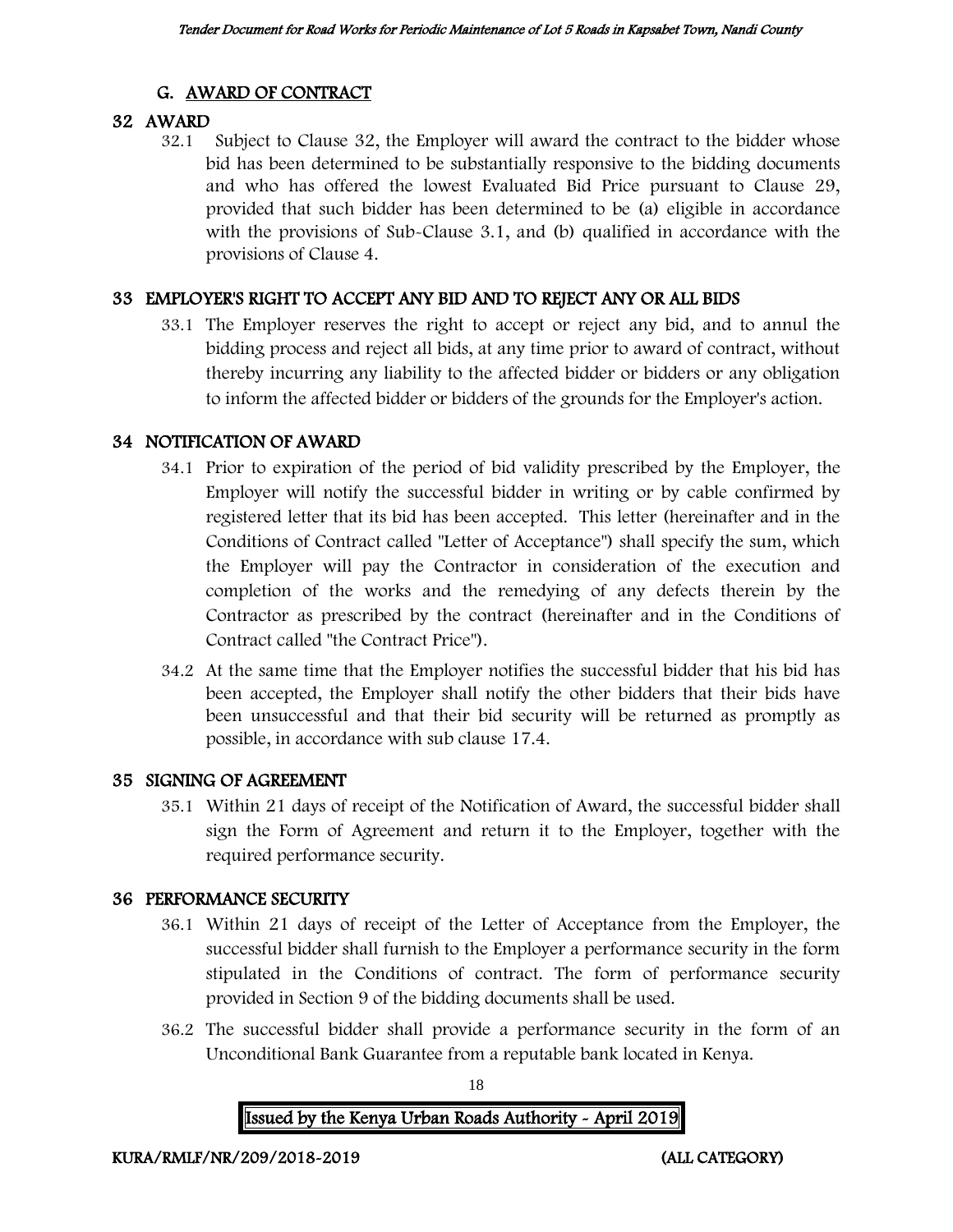36.3 Failure by successful bidder to lodge the required performance Guarantee within 21 days of the receipt of the letter of Acceptance shall constitute sufficient grounds for annulment of the award and forfeiture of the bid surety; in which event the Employer may make the award to another bidder or call for new bids.

#### 37 CONTRACT EFFECTIVENESS

37.1 The Contract will be effective only upon signature of the Agreement between the Contractor and the Employer

# QUALIFICATION CRITERIA

This Section contains all the factors, methods and criteria that the Employer shall use to evaluate applications. The information to be provided in relation to each factor and the definitions of the corresponding terms are included in the respective Application Forms.

#### **Contents**

| 7. Schedule of the Major Items of Plant/Equipment Available for Proposed Contract 20 |  |
|--------------------------------------------------------------------------------------|--|

19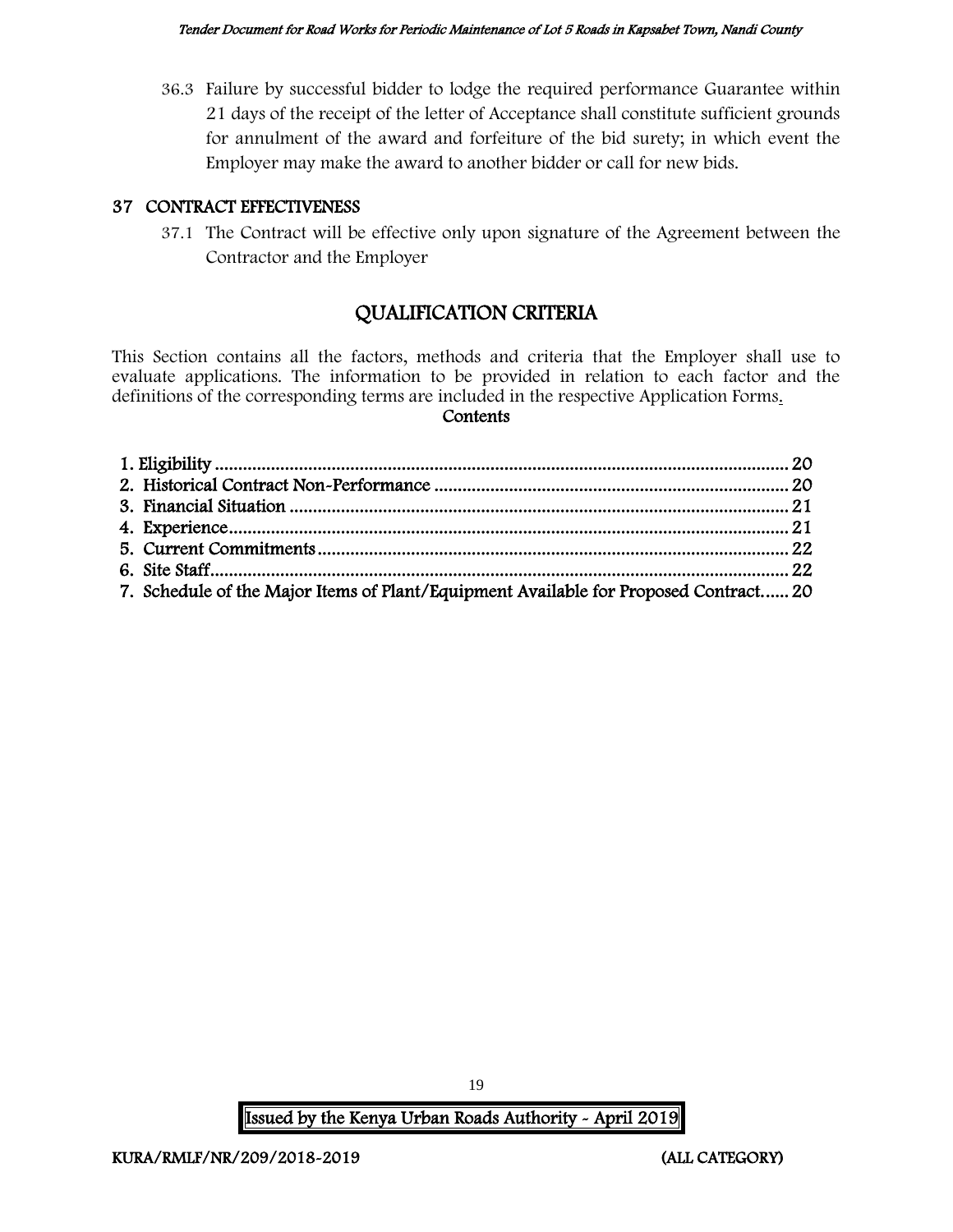#### Tender Document for Road Works for Periodic Maintenance of Lot 5 Roads in Kapsabet Town, Nandi County

<span id="page-20-2"></span><span id="page-20-0"></span>

|                                                                                             |                                 | Qualification Criteria                                                                                                                                                                                                                                                                                                                                                                                                                                                                                                                                                | Compliance<br>Requirement | Documentation              |
|---------------------------------------------------------------------------------------------|---------------------------------|-----------------------------------------------------------------------------------------------------------------------------------------------------------------------------------------------------------------------------------------------------------------------------------------------------------------------------------------------------------------------------------------------------------------------------------------------------------------------------------------------------------------------------------------------------------------------|---------------------------|----------------------------|
| No.                                                                                         | Subject                         | Requirement                                                                                                                                                                                                                                                                                                                                                                                                                                                                                                                                                           | Bidder                    | Submission<br>Requirements |
| 1. Eligibility                                                                              |                                 |                                                                                                                                                                                                                                                                                                                                                                                                                                                                                                                                                                       |                           |                            |
| 1.1                                                                                         | Eligibility                     | Nationality in accordance with<br>Sub-Clause 4.1.                                                                                                                                                                                                                                                                                                                                                                                                                                                                                                                     | Must meet requirement     | Section 2, Schedule 1      |
| 1.2                                                                                         | Conflict of Interest            | No conflicts of interest in Sub-<br>Clause 4.2.                                                                                                                                                                                                                                                                                                                                                                                                                                                                                                                       | Must meet requirement     | Section 2, Schedule 1      |
| 1.3                                                                                         | Debarment                       | Not having been declared<br>ineligible by the Employer, as<br>described in Sub-Clause 4.3.                                                                                                                                                                                                                                                                                                                                                                                                                                                                            | Must meet requirement     | Section 2, Schedule 11     |
| 1.4                                                                                         | Incorporation &<br>Registration | Pursuant to sub-clause 4.1 the<br>following shall be provided;<br>- Copy of Certificate of<br>incorporation certified by a<br>Commissioner of Oaths or<br>issuing authority to show that<br>the applicant is a registered<br>company and legally authorised<br>to do business in Kenya<br>- Proof of registration with the<br>National Construction Authority<br>(NCA) in the categories<br>indicated in the tender notice.<br>-Proof of registration with a<br>Certified copy of a valid<br>certificate from National or<br>County Treasury for relevant<br>category | Must meet requirement     | Section 2, Schedule 1      |
| 2. Historical Contract Non-Performance<br>2.1<br>History of Non-<br>Performing<br>Contracts |                                 | Non-performance of a contract<br>did not occur within the last<br>five (5) years prior to the<br>deadline for application<br>submission based on all<br>information on fully settled<br>disputes or litigation. A fully<br>settled dispute or litigation is<br>one that has been resolved in<br>accordance with the Dispute<br>Resolution Mechanism under<br>the respective contract, and<br>where all appeal instances<br>available to the applicant have<br>been exhausted.                                                                                         | Must meet requirement     | Section 2, Schedule 5      |

<span id="page-20-1"></span>20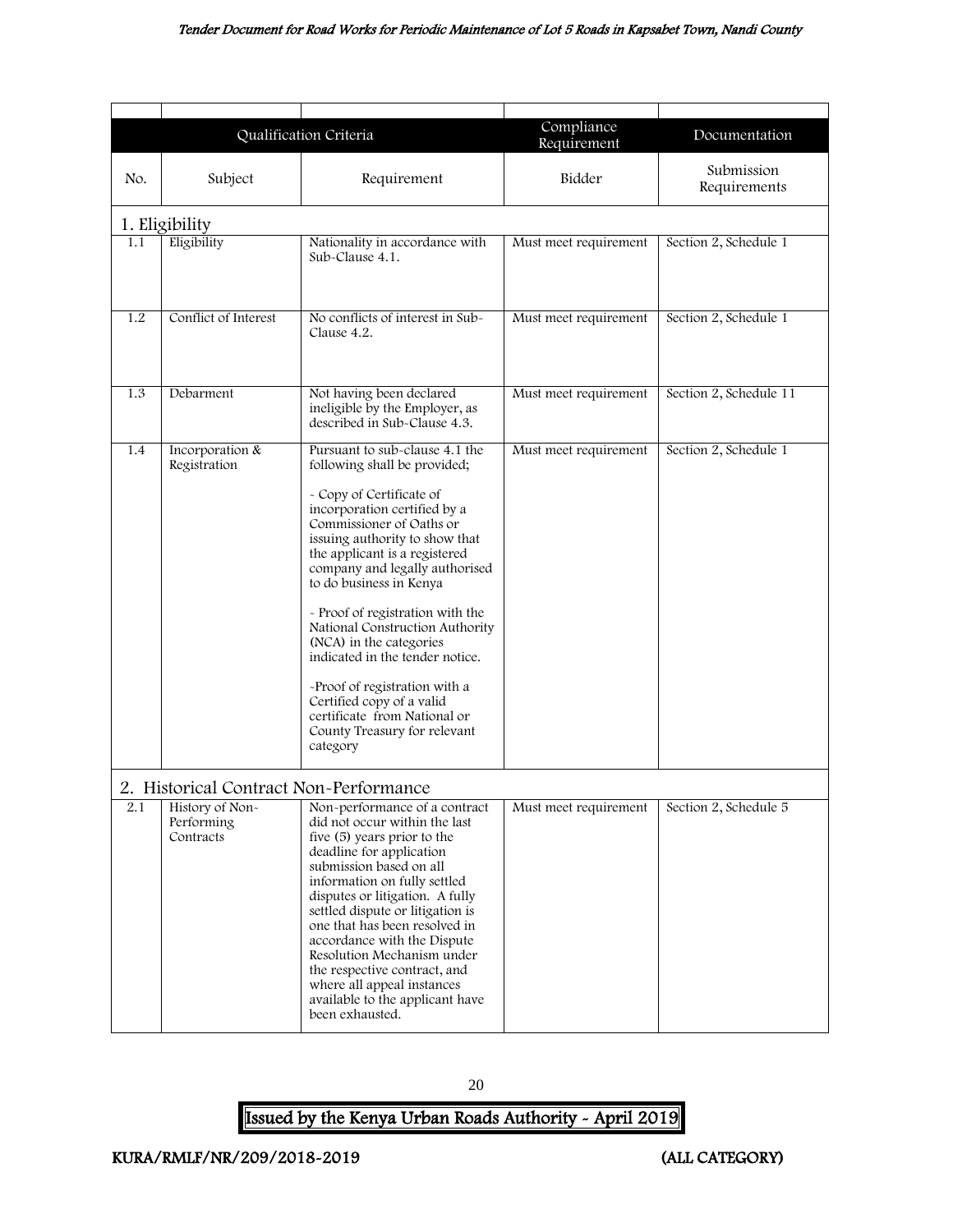<span id="page-21-0"></span>

|                     |                                            | Qualification Criteria                                                                                                                                                                                                                                                                                                                                                                                                                   | Compliance                                                                                                                           | Documentation                                                                                                                                                                                                                                                                                                                                                                                                                                                                 |
|---------------------|--------------------------------------------|------------------------------------------------------------------------------------------------------------------------------------------------------------------------------------------------------------------------------------------------------------------------------------------------------------------------------------------------------------------------------------------------------------------------------------------|--------------------------------------------------------------------------------------------------------------------------------------|-------------------------------------------------------------------------------------------------------------------------------------------------------------------------------------------------------------------------------------------------------------------------------------------------------------------------------------------------------------------------------------------------------------------------------------------------------------------------------|
|                     |                                            |                                                                                                                                                                                                                                                                                                                                                                                                                                          | Requirement                                                                                                                          |                                                                                                                                                                                                                                                                                                                                                                                                                                                                               |
| No.                 | Subject                                    | Requirement                                                                                                                                                                                                                                                                                                                                                                                                                              | Bidder                                                                                                                               | Submission<br>Requirements                                                                                                                                                                                                                                                                                                                                                                                                                                                    |
| 2.2                 | Pending Litigation                         | All pending litigation shall in<br>total not represent more than<br>fifty percent (50%)] of the<br>Applicant's net worth and shall<br>be treated as resolved against<br>the Applicant.                                                                                                                                                                                                                                                   | Must meet requirement                                                                                                                | Section 2, Schedule 10                                                                                                                                                                                                                                                                                                                                                                                                                                                        |
|                     | 3. Financial Situation                     |                                                                                                                                                                                                                                                                                                                                                                                                                                          |                                                                                                                                      |                                                                                                                                                                                                                                                                                                                                                                                                                                                                               |
| 3.1                 | Financial<br>Performance                   | (a) Submission of audited<br>balance sheets or other financial<br>statements acceptable to the<br>Employer, for the last two [2]<br>years and authenticated bank<br>statement for the last six $(6)$<br>months to demonstrate:<br>(b) the current soundness of the<br>applicants financial position<br>and its prospective long term<br>profitability, and<br>(c) capacity to have a cash flow<br>equivalent to 20% of the tender<br>sum | Must submit as<br>required and bidders<br>who meet the<br>requirement are<br>marked YES, those that<br>do not meet are marked<br>NO. | Attach evidence on the<br>requirement of Section<br>2, Schedule 8<br>a) All pages must be<br>initialized and stamped<br>by both a practicing<br>Auditor registered with<br>ICPAK and one of the<br>Directors. Auditor's<br>practicing membership<br>number from ICPAC<br>must be indicated.<br>Non-adherence to this<br>to part a, b and c leads<br>to disqualification.<br>(b) All pages in the<br>bank statement must be<br>initialized and stamped<br>by the issuing bank. |
| $\overline{3.2}$    | Average Annual<br>Construction<br>Turnover | (d) Average annual<br>construction turnover of KShs.3<br>Million [3 Million], calculated<br>as total certified payments<br>received for contracts in<br>progress or completed, within<br>the last two $[(2)]$ years                                                                                                                                                                                                                      | Must submit as<br>required and bidders<br>who meet the<br>requirement are<br>marked YES, those that<br>do not meet are marked<br>NO. | Section 2, Schedule 8                                                                                                                                                                                                                                                                                                                                                                                                                                                         |
|                     | 4. Experience                              |                                                                                                                                                                                                                                                                                                                                                                                                                                          |                                                                                                                                      |                                                                                                                                                                                                                                                                                                                                                                                                                                                                               |
| 4.1(a)<br>$\lambda$ | General Construction<br>Experience         | Experience under construction<br>contracts in the role as a main<br>contractor or subcontractor for<br>at least the last two [2] years<br>prior to the applications<br>submission deadline                                                                                                                                                                                                                                               | Must submit as<br>required and bidders<br>who meet the<br>requirement are<br>marked YES, those that<br>do not meet are marked<br>NO. | Section 2, Schedule 6A                                                                                                                                                                                                                                                                                                                                                                                                                                                        |

<span id="page-21-1"></span>21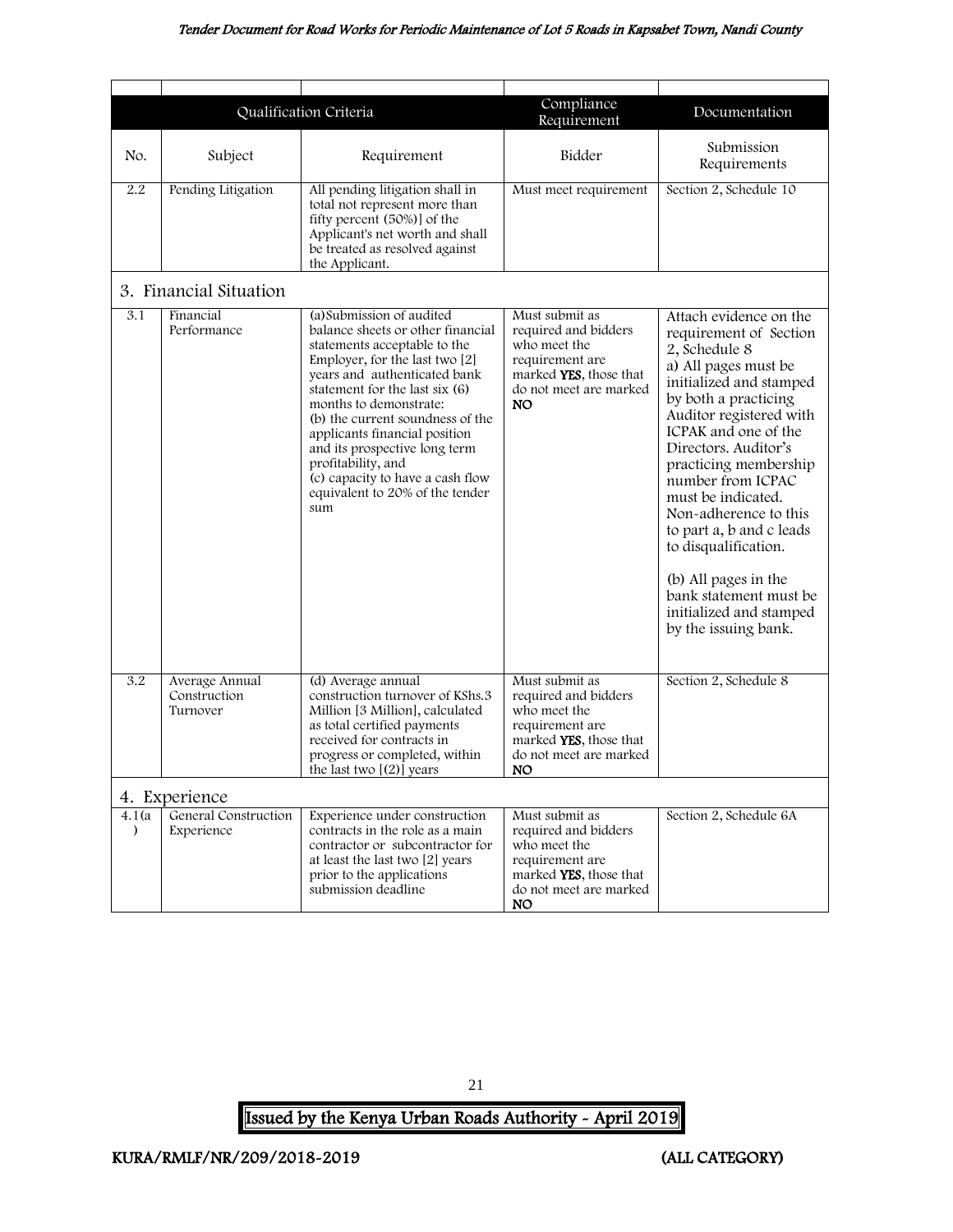<span id="page-22-1"></span><span id="page-22-0"></span>

|                     |                                     | Qualification Criteria                                                                                                                                                                                                                                                                                                                                                                                                                                                                 | Compliance<br>Requirement                                                                                                                    | Documentation                                                                                                                                          |
|---------------------|-------------------------------------|----------------------------------------------------------------------------------------------------------------------------------------------------------------------------------------------------------------------------------------------------------------------------------------------------------------------------------------------------------------------------------------------------------------------------------------------------------------------------------------|----------------------------------------------------------------------------------------------------------------------------------------------|--------------------------------------------------------------------------------------------------------------------------------------------------------|
| No.                 | Subject                             | Requirement                                                                                                                                                                                                                                                                                                                                                                                                                                                                            | Bidder                                                                                                                                       | Submission<br>Requirements                                                                                                                             |
| 4.2(b)<br>$\lambda$ | Specific Construction<br>Experience | Participation as a roads<br>contractor, management<br>contractor or subcontractor, in<br>at least two (2) each with a<br>value of at least<br>KShs. 3 Million (Three million),<br>successfully and substantially<br>completed. One (1) of the<br>contracts should be in a City<br>and that are similar to the<br>proposed works. The similarity<br>shall be based on the physical<br>size, complexity,<br>methods/technology or other<br>characteristics as described in<br>Section 2. | Must submit as<br>required and bidders<br>who meet the<br>requirement are<br>marked YES, those that<br>do not meet are marked<br>NO.         | Section 2, Schedule6A<br>Submit Award letters and<br>substantial or completion<br>certificates which must be<br>certified by the issuing<br>authority. |
|                     | 5. Current Commitments              |                                                                                                                                                                                                                                                                                                                                                                                                                                                                                        |                                                                                                                                              |                                                                                                                                                        |
| 5.1                 | On-going contracts                  | The total value of outstanding<br>works on the on-going<br>contracts should not exceed the<br>average annual turnover for the<br>last two years.                                                                                                                                                                                                                                                                                                                                       | Must submit as<br>required and bidders<br>who meet the<br>requirement are<br>marked YES, those that<br>do not meet are marked<br><b>NO</b>   | Section 2, Schedule<br>6 <sub>B</sub>                                                                                                                  |
|                     | 6. Site Staff                       |                                                                                                                                                                                                                                                                                                                                                                                                                                                                                        |                                                                                                                                              |                                                                                                                                                        |
|                     | HQ Staff                            | The site staff shall possess<br>minimum levels of<br>qualifications set below;<br>Qualification $=$<br>National Diploma in Civil<br>Engineering/Building<br>construction                                                                                                                                                                                                                                                                                                               | Must submit current<br>CVs and academic<br>certificates as required<br>and bidders who meet<br>the requirement are<br>marked YES, those that | Section 2, Schedule 5                                                                                                                                  |
|                     | Site Agent                          | $Qualification =$<br>Diploma in Civil Engineering<br>General Experience $=$ 3 yrs<br>Specific Experience $= 2$ Yrs                                                                                                                                                                                                                                                                                                                                                                     | do not meet are marked<br>NO.                                                                                                                |                                                                                                                                                        |
|                     | Foreman<br>Site Surveyor            | $Qualification = Dip. Civil$<br>Engineering<br>General Experience $=$ 3 yrs<br>Specific Experience $= 2$ Yrs<br>Qualification = Diploma in<br>Survey<br>General Experience $=$ 3 yrs<br>Specific Experience $= 2$ Yrs                                                                                                                                                                                                                                                                  | Must submit as<br>required and bidders<br>who meet the<br>requirement are<br>marked YES, those that<br>do not meet are marked<br>NO.         |                                                                                                                                                        |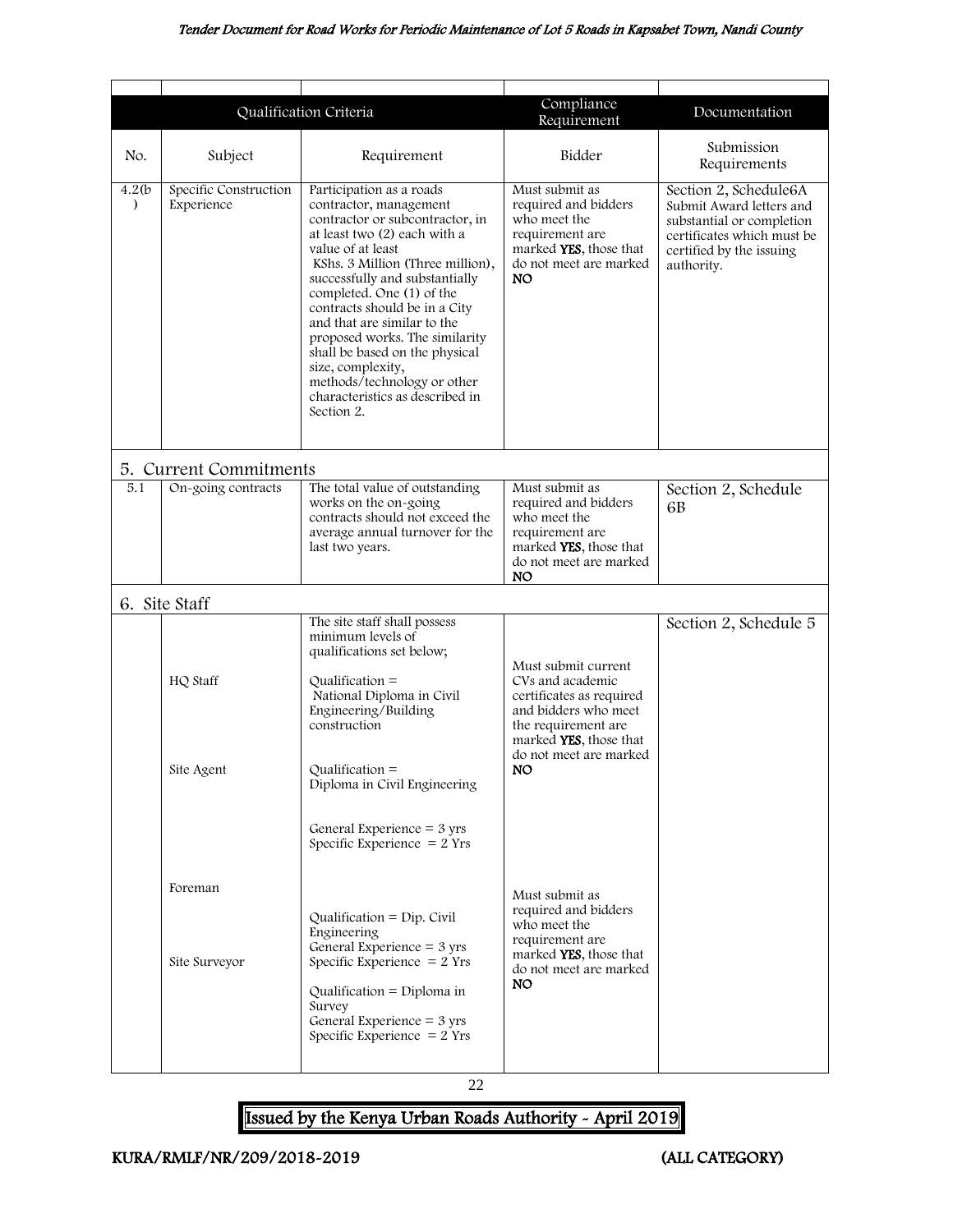#### Tender Document for Road Works for Periodic Maintenance of Lot 5 Roads in Kapsabet Town, Nandi County

|                |                                                  | Qualification Criteria                                                                                                                                                                                                                                                                                                                                 | Compliance<br>Requirement                                                                                                                  | Documentation              |
|----------------|--------------------------------------------------|--------------------------------------------------------------------------------------------------------------------------------------------------------------------------------------------------------------------------------------------------------------------------------------------------------------------------------------------------------|--------------------------------------------------------------------------------------------------------------------------------------------|----------------------------|
| No.            | Subject                                          | Requirement                                                                                                                                                                                                                                                                                                                                            | Bidder                                                                                                                                     | Submission<br>Requirements |
| $\overline{7}$ | Plant and<br>Equipment                           | See description below in<br>Schedule 7                                                                                                                                                                                                                                                                                                                 |                                                                                                                                            |                            |
| 8.             | Work<br>Methodology                              | Submission of a brief<br>work methodology in<br>accordance with sub-<br>clause 5.3<br>The tenderer shall<br>provide the following;<br>1. Signed work<br>programme chart and<br>cash flow estimate<br>2. Proposals on work<br>scheduling including<br>the response time<br>3. Detailed method<br>statement on how to<br>carry out the intended<br>works | Must submit as<br>required and bidders<br>who meet the<br>requirement are<br>marked YES, those that<br>do not meet are marked<br><b>NO</b> | Section 2                  |
| 9              | <b>Business permit</b><br>and office<br>location | Should have a physical<br>address and Current<br>business Permit                                                                                                                                                                                                                                                                                       | Must submit as<br>required and bidders<br>who meet the<br>requirement are<br>marked YES, those that<br>do not meet are marked<br>NO.       | Section 2, Schedule 1      |
| 10             | Litigation History                               | The applicant to provide a<br>valid Sworn affidavit for<br>the tender.                                                                                                                                                                                                                                                                                 | Must submit as<br>required and bidders<br>who meet the<br>requirement are<br>marked YES, those that<br>do not meet are marked<br>NO.       | Section 2, Schedule 10     |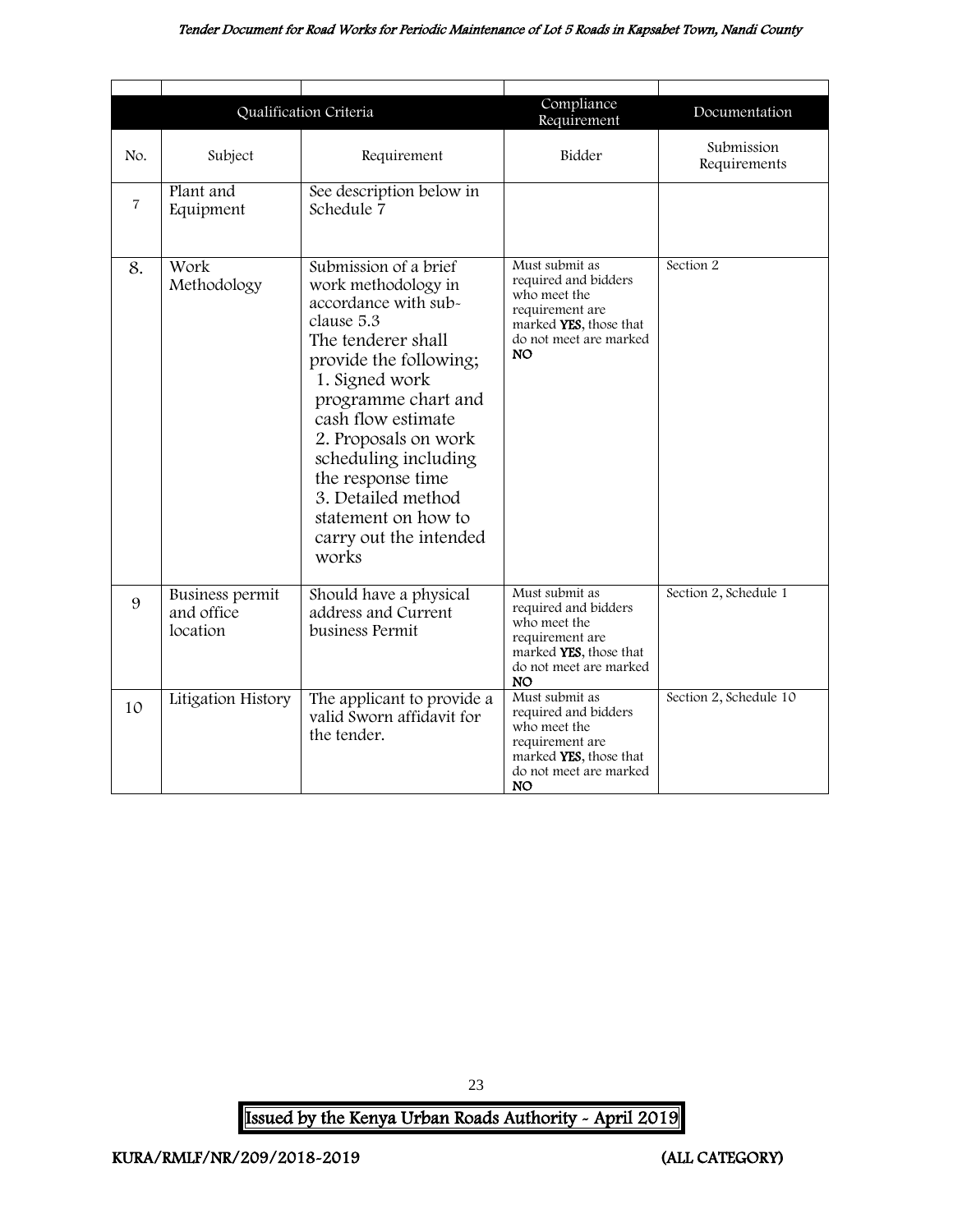#### 7. Schedule of the Major Items of Plant/Equipment Available for Proposed Contract.

The Bidder must indicate the core plant and equipment considered by the company to be necessary for undertaking the project together with proof of ownership or lease of the same. The lease must be current i.e. dated from February, 2019. Leases which are out dated will not be accepted. (\* Mandatory minimum number of equipment required by the Employer for the execution of the project that the bidder must make available for the Contract).

| Item<br>No.   | <b>Equipment Details</b>                       | Number Required<br>for the Contract<br>*Minimum<br>Execution | Maximum Score   | No of Equipment<br>Owned by the<br>Bidder | No. of equipment<br>purchased by the<br>to be hired<br>Ridder | No. of equipment<br>Contract by the<br>Bidder<br>available for th<br>to be made |
|---------------|------------------------------------------------|--------------------------------------------------------------|-----------------|-------------------------------------------|---------------------------------------------------------------|---------------------------------------------------------------------------------|
| $\mathbf{A}$  | <b>Bituminous Plants</b>                       |                                                              |                 |                                           |                                                               |                                                                                 |
|               | Bitumen Pressure distributor                   | 1                                                            | YES/NO          |                                           |                                                               |                                                                                 |
|               | Asphalt concrete paver<br>Subtotal for A       | 1                                                            | YES/NO          |                                           |                                                               |                                                                                 |
| $\, {\bf B}$  | Compactors                                     |                                                              |                 |                                           |                                                               |                                                                                 |
|               | Vibrating compaction plate 300 mm wide         | $\Omega$                                                     | $\Omega$        |                                           |                                                               |                                                                                 |
|               | Vibrating compaction plate 600 mm wide         | $\Omega$                                                     | $\Omega$        |                                           |                                                               |                                                                                 |
|               | Subtotal for B                                 | $\underline{0}$                                              | $\underline{0}$ |                                           |                                                               |                                                                                 |
| $\mathcal{C}$ | Concrete Equipment                             |                                                              |                 |                                           |                                                               |                                                                                 |
|               | Mobile concrete mixers                         | 1                                                            |                 |                                           |                                                               |                                                                                 |
|               | Concrete vibrators                             | 1                                                            |                 |                                           |                                                               |                                                                                 |
|               | Subtotal for C                                 | $\overline{2}$                                               | YES/NO          |                                           |                                                               |                                                                                 |
| $\mathbf D$   | Transport (Tippers, dumpers, water<br>tankers) |                                                              |                 |                                           |                                                               |                                                                                 |
|               | $4X2$ tippers payload $7 - 12$ tonnes          |                                                              |                 |                                           |                                                               |                                                                                 |
|               | 6X4 tippers payload $16 - 20$ tonnes           |                                                              |                 |                                           |                                                               |                                                                                 |
|               | 8X4 tippers payload 16 - 20 tonnes             |                                                              |                 |                                           |                                                               |                                                                                 |
|               | Flatbed lorries                                |                                                              |                 |                                           |                                                               |                                                                                 |
| ${\bf E}$     | Subtotal for $D$ – tippers & dumpers           | $\underline{3}$                                              | YES/NO          |                                           |                                                               |                                                                                 |
|               | Water tankers $(18,000 - 20,000)$ litres       | $\mathbf 1$                                                  |                 |                                           |                                                               |                                                                                 |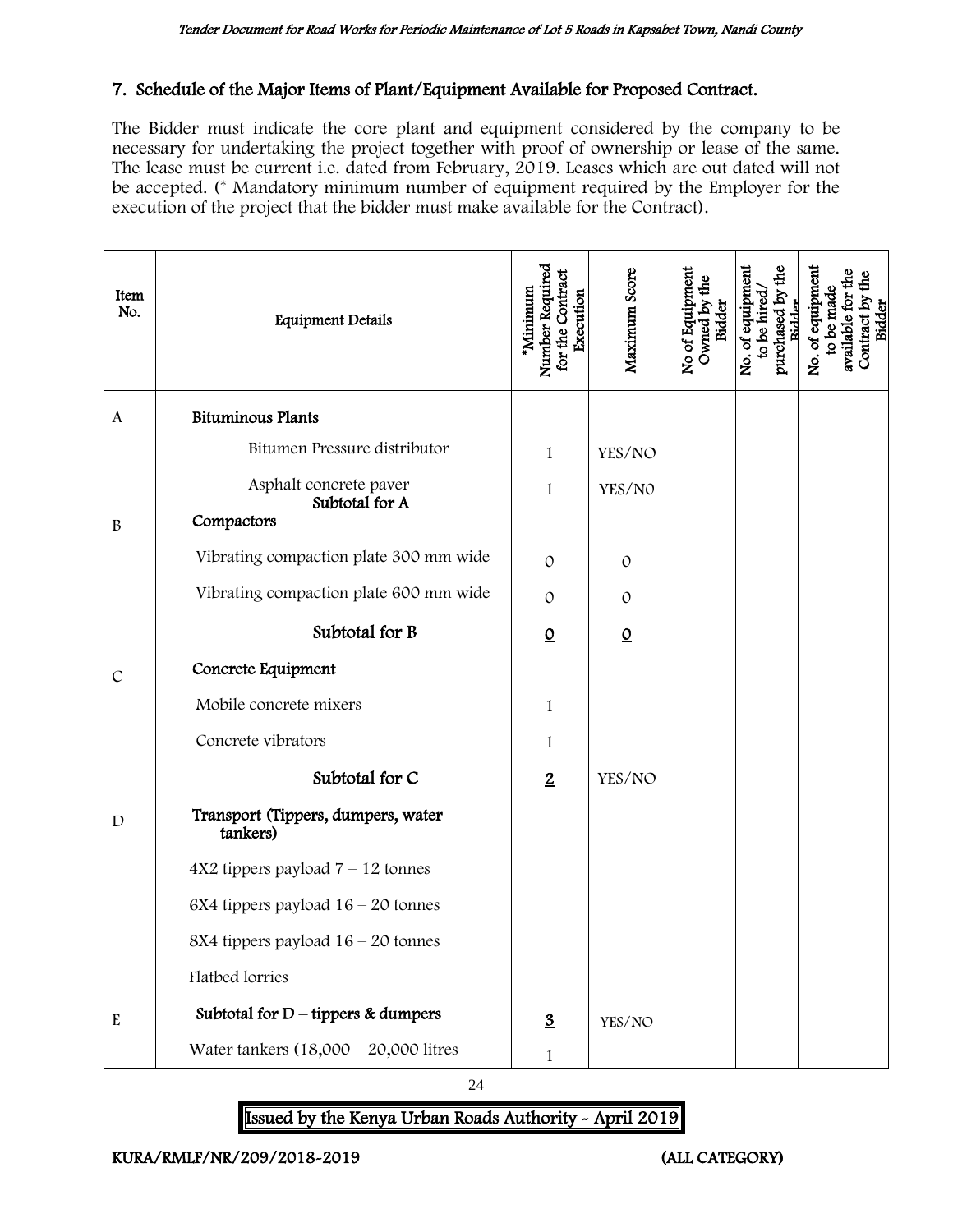<span id="page-25-0"></span>

| Item<br>No.               | <b>Equipment Details</b>                                                                   | Number Requirec<br>for the Contract<br><b>Minimum</b><br>Execution | Maximum Score | No of Equipment<br>Owned by the<br><b>Bidder</b> | purchased by the<br>No. of equipment<br>to be hired<br>Ridder | No. of equipment<br>Contract by the<br>Bidder<br>available for th<br>to be made |
|---------------------------|--------------------------------------------------------------------------------------------|--------------------------------------------------------------------|---------------|--------------------------------------------------|---------------------------------------------------------------|---------------------------------------------------------------------------------|
|                           | capacity)                                                                                  |                                                                    | YES/NO        |                                                  |                                                               |                                                                                 |
|                           | Subtotal for E                                                                             | $\mathbf 1$                                                        |               |                                                  |                                                               |                                                                                 |
| $\boldsymbol{\mathrm{F}}$ | Earth - Moving Equipment<br>Wheeled loaders                                                |                                                                    |               |                                                  |                                                               |                                                                                 |
|                           | Motor graders (93 - 205kW)                                                                 | $\mathbf{1}$                                                       |               |                                                  |                                                               |                                                                                 |
|                           | Trench excavator                                                                           |                                                                    | YES/NO        |                                                  |                                                               |                                                                                 |
| $\mathsf{G}$              | Subtotal for E                                                                             | $\mathbf 1$                                                        |               |                                                  |                                                               |                                                                                 |
|                           | Excavators<br>Hydraulic crawler mounted $(7 - 10)$<br>tonnes) $-0.25 - 0.4$ m3 SAE bucket. |                                                                    |               |                                                  |                                                               |                                                                                 |
|                           | Hydraulic crawler mounted $(10 - 16)$<br>tonnes) $-0.40 - 0.60$ m3 SAE bucket.             |                                                                    |               |                                                  |                                                               |                                                                                 |
|                           | Hydraulic wheel mounted $(7 - 10)$ tonnes)<br>$-0.25 - 0.4$ m3 SAE bucket.                 |                                                                    |               |                                                  |                                                               |                                                                                 |
|                           | Hydraulic wheel mounted $(10 - 16$ tonnes)<br>$-0.40 - 0.6$ m3 SAE bucket.                 |                                                                    |               |                                                  |                                                               |                                                                                 |
|                           | Hydraulic wheel mounted back loader $(7 -$<br>10 tonnes) $-0.25 - 0.4$ m3 SAE bucket.      |                                                                    |               |                                                  |                                                               |                                                                                 |
|                           | Subtotal for G                                                                             | $\mathbf 1$                                                        | YES/NO        |                                                  |                                                               |                                                                                 |
| H                         | Rollers                                                                                    |                                                                    |               |                                                  |                                                               |                                                                                 |
|                           | Self-propelled single drum vibrating<br>(various types)                                    | $\mathbf{1}$                                                       |               |                                                  |                                                               |                                                                                 |
|                           | Pneumatic rubber tyre (1-2 tonnes/wheel)                                                   | $\mathbbm{1}$                                                      |               |                                                  |                                                               |                                                                                 |
|                           | Sheep's foot roller                                                                        |                                                                    |               |                                                  |                                                               |                                                                                 |
|                           | Subtotal for H                                                                             | $\overline{2}$                                                     | YES/NO        |                                                  |                                                               |                                                                                 |
|                           |                                                                                            |                                                                    |               |                                                  |                                                               |                                                                                 |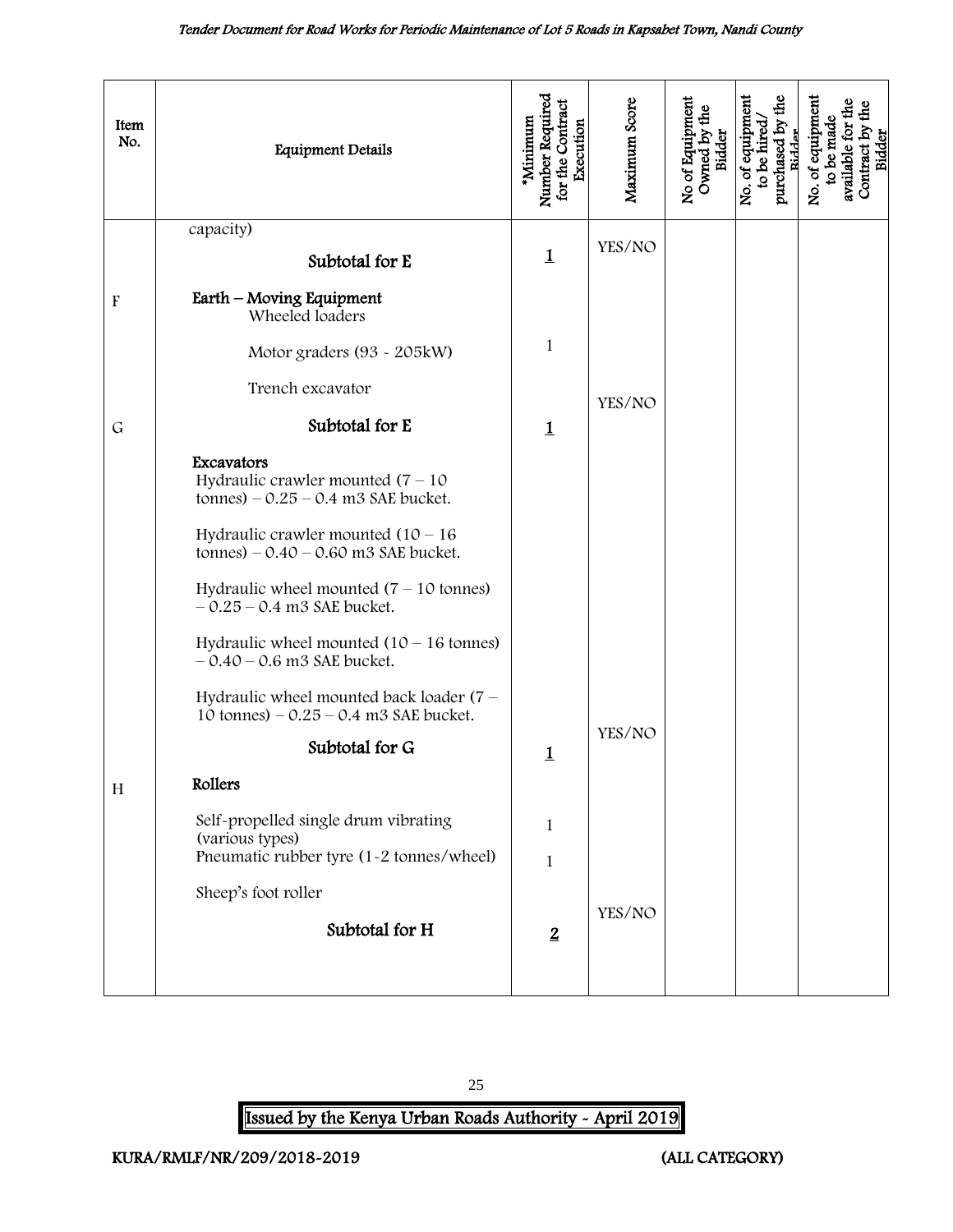# Appendix to Instruction to Tenderers

|  | Table 1: Pre- Qualification Checklist for Completeness and Responsiveness. |  |
|--|----------------------------------------------------------------------------|--|
|  |                                                                            |  |

| S/No. | Completeness and<br>Responsiveness<br>Criteria                | References                                                  | Requirement                                                                                                                            |
|-------|---------------------------------------------------------------|-------------------------------------------------------------|----------------------------------------------------------------------------------------------------------------------------------------|
| 1.    | Form of Bid                                                   | Section II<br>Clause 20.2                                   | - Amount must be indicated<br>Properly stamped, filled and signed                                                                      |
| 2.    | Appendix to Form of<br>Bid                                    | Section II<br>Clause 20.2                                   | Properly stamped, filled and signed<br>$\ddot{\phantom{0}}$                                                                            |
| 3.    | <b>Bid Security</b>                                           | Section II<br>Clause 17                                     | - Unconditional bank guarantee<br>- In the format provided with all<br>conditions<br>- must be valid for 30 days after bid<br>validity |
| 4.    | <b>Confidential Business</b><br>Questionnaire                 | Section IX;<br>Schedule 1                                   | - Properly filled, stamped and signed<br>Provide all required information                                                              |
| 5.    | Form of Power of<br>Attorney                                  | Section IX;<br>Schedule 2<br>Clause $5.1(a)$                | Properly filled, stamped and signed                                                                                                    |
| 6.    | Tax Compliance<br>Certificate                                 | Tender notice                                               | - Provide valid tax compliance certificate                                                                                             |
| 7.    | Registration with<br>National Construction<br>Authority (NCA) | Tender notice<br>Item 1.4 of QC                             | - Copy of valid certificate and practicing<br>license                                                                                  |
| 8.    | Certificate of<br>Incorporation                               | Tender notice<br>Item 1.4 of QC                             | - Copy of certificate Certified by<br>Commissioner for Oaths                                                                           |
| 9.    | Priced Bill of<br>Quantities                                  | Clause 14.1<br>Section IX                                   | Fill all rates, prices and amounts and<br>counter sign any alteration(s)<br>Stamp and initial all pages of BOQ's                       |
| 10.   | Eligibility                                                   | Section II;<br>Schedule 1<br>Clause 4.1                     | - Legible copies of National ID or passport<br>for all directors<br>- System generated Form CR12 (12<br>months)                        |
| 11.   | Conflict of interest                                          | Section II;<br>Schedule 1<br>Clause 4.2                     | - to state explicitly                                                                                                                  |
| 12.   | Debarment                                                     | Section II<br>Clause 30.4;<br>Schedule 11<br>Item 1.3 of QC | Properly filled, stamped and signed                                                                                                    |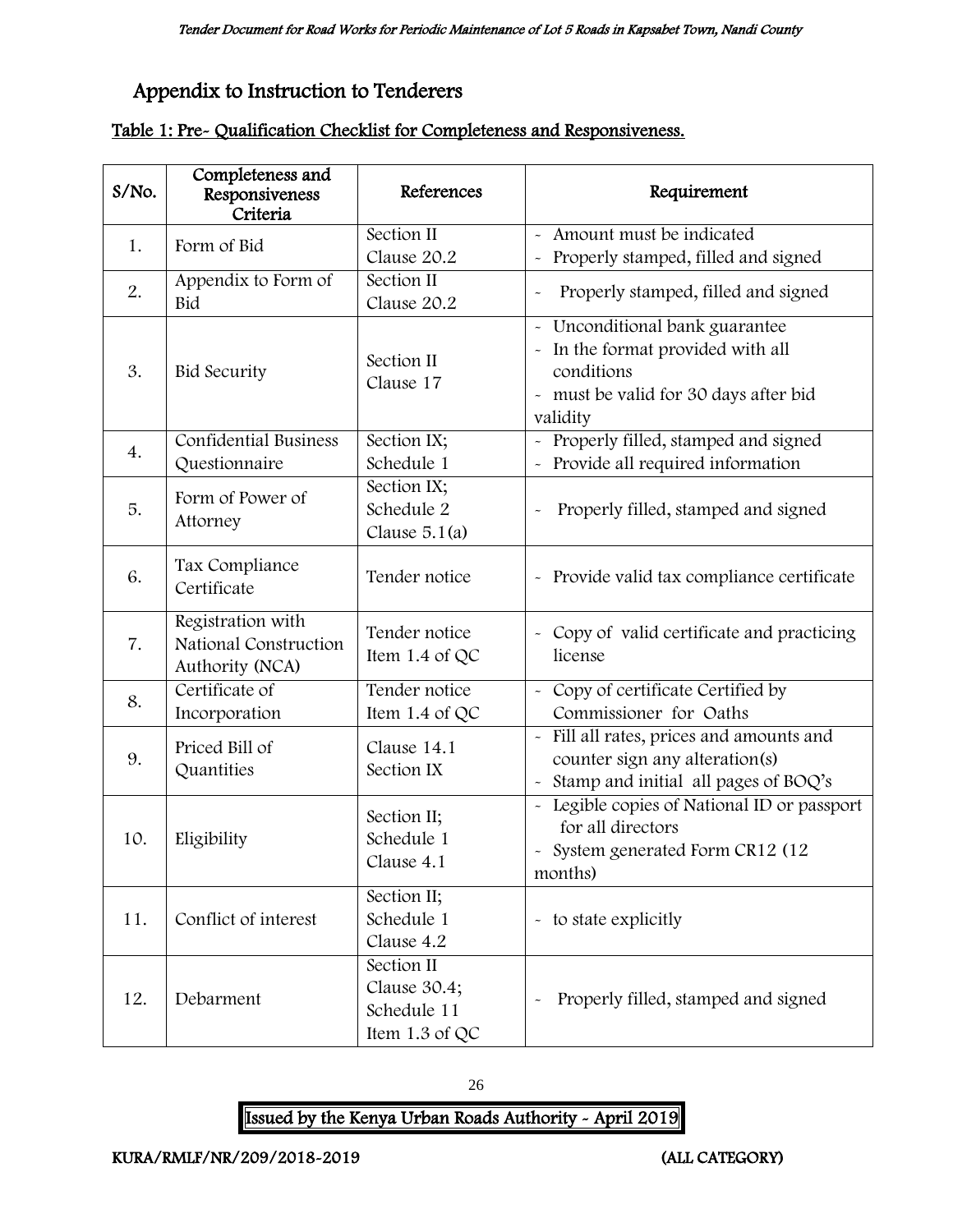#### Tender Document for Road Works for Periodic Maintenance of Lot 5 Roads in Kapsabet Town, Nandi County

| 13.             | Pending Litigation                                                         | Item 2.2 of QC                              | - Provide original sworn affidavit for the<br>specific tender                                                |
|-----------------|----------------------------------------------------------------------------|---------------------------------------------|--------------------------------------------------------------------------------------------------------------|
| 14.             | Litigation History                                                         | Section II Clause<br>31.8; Schedule 10      | Properly filled, stamped and signed                                                                          |
| 15.             | History of Non<br>performance                                              | Schedule 6B<br>Item 2.1 of QC               | - Fill information on non-completed<br>works                                                                 |
| 16.             | Certificate of<br>Tenderers Visit to Site                                  | Section II;<br>Clause 8.3                   | Attend pre-bid meeting/visit<br>- Certificate must be signed and stamped<br>by the Employer's representative |
| 17.             | Schedule of Major<br>Items of Plant                                        | Section XI<br>Item 5 of QC;<br>Schedule 7   | Properly filled, stamped and signed<br>$\ddot{\phantom{0}}$                                                  |
| 18.             | Schedule of Key<br>Personnel                                               | Section XI<br>Item 6 of QC;<br>Schedule 5   | Properly filled, stamped and signed                                                                          |
| 19.             | Roadwork Completed<br>Satisfactorily                                       | Section XI;<br>Item 4 of QC<br>Schedule 6A  | Properly filled, stamped and signed<br>$\ddot{\phantom{0}}$                                                  |
| 20.             | Schedule of Ongoing<br>Projects                                            | Section XI;<br>Item 5.1 of QC<br>Schedule 7 | Properly filled, stamped and signed                                                                          |
| 21.             | Schedule of other<br>Supplementary<br>Information /<br>Financial Standings | Section XI;<br>Item 5.1 of QC<br>Schedule 9 | Properly filled, stamped and signed                                                                          |
| 22              | Declaration form for<br>bankrupt or insolvent                              | Schedule 11                                 | Properly filled, stamped and signed<br>$\ddot{\phantom{0}}$                                                  |
| $\overline{23}$ | Anti-corruption form                                                       | Schedule 12                                 | Properly filled, stamped and signed<br>$\tilde{\phantom{a}}$                                                 |
| 24.             | Copy of Bid Document                                                       | Clause 20.1                                 | Replica of the original<br>$\tilde{\phantom{a}}$                                                             |
| 25.             | Serialisation of all<br>pages in the bid<br>document                       | Employers notice                            | All pages in the bid document must be<br>$\tilde{}$<br>serialised.                                           |
| <b>REMARKS</b>  |                                                                            | Clause 13.1/20.2                            | Bid document to be complete, properly<br>$\tilde{}$<br>filled and signed.                                    |

Key: QC - Qualification Criteria

27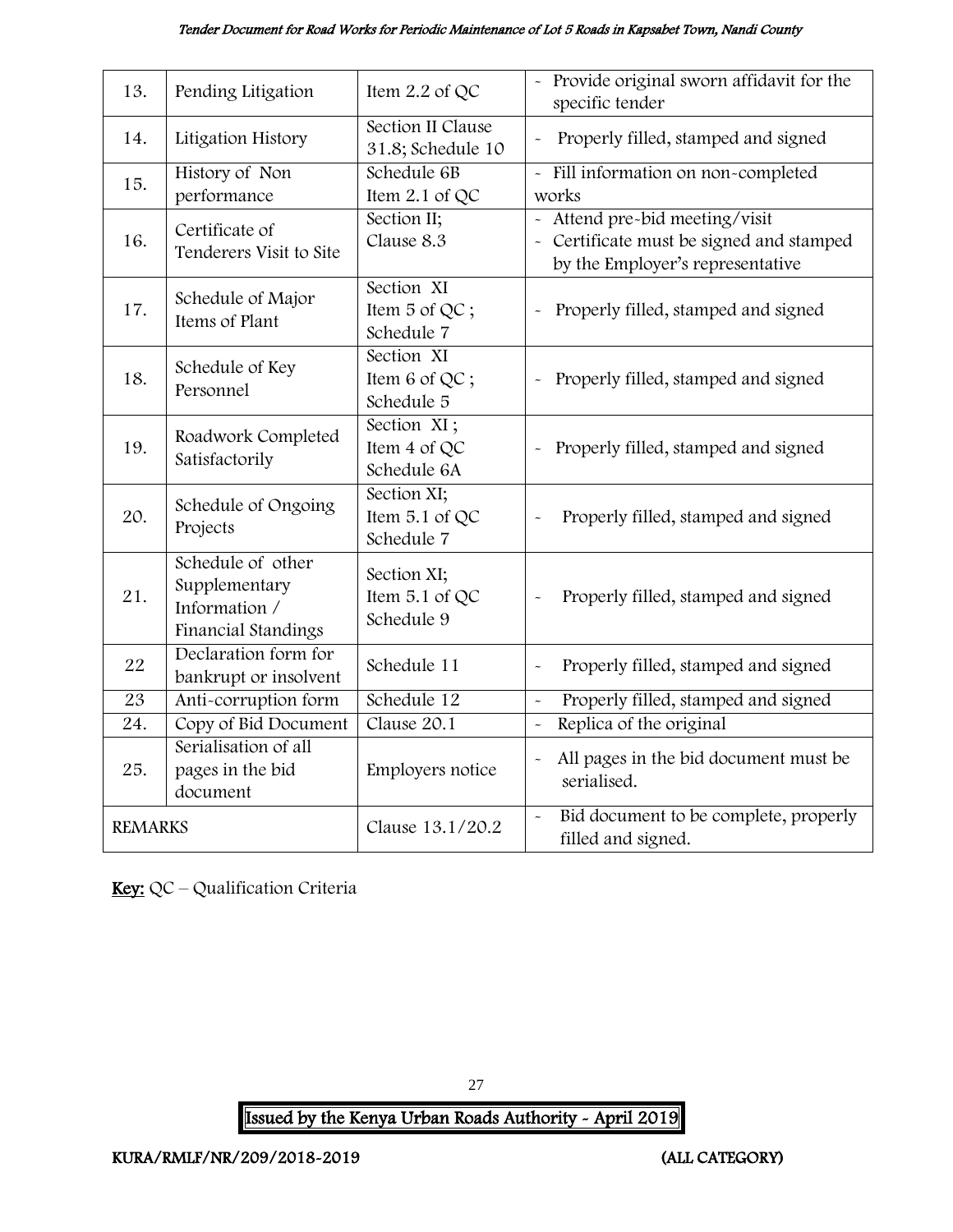#### Table 2: Post- qualification Score

| <b>ITEM</b>    |               | <b>DESCRIPTION</b>                   | <b>MUST</b>     | <b>MEET</b> |
|----------------|---------------|--------------------------------------|-----------------|-------------|
|                |               |                                      | <b>CRITERIA</b> |             |
| $\mathbf{1}$   |               | <b>FINANCIAL CAPACITY</b>            |                 |             |
|                | a             | <b>Audited Statements</b>            | YES/NO          |             |
|                | $\mathbf b$   | Cash flow statement (forecasts)      | YES/NO          |             |
|                | $\mathcal{C}$ | Financial position/Ratios            | YES/NO          |             |
|                | d             | Turnover                             | YES/NO          |             |
| $\overline{2}$ |               | <b>EXPERIENCE</b>                    |                 |             |
|                |               | General Experience                   | YES/NO          |             |
|                |               | Specific experience in related works | YES/NO          |             |
| 3              |               | <b>CURRENT COMMITMENTS</b>           |                 |             |
|                |               | On-going works                       | YES/NO          |             |
| yes            |               | <b>KEY PERSONNEL</b>                 |                 |             |
|                |               | HQ Staff                             | YES/NO          |             |
|                |               | Site Agent                           | YES/NO          |             |
|                |               | Surveyor                             | YES/NO          |             |
|                |               | Foreman                              | YES/NO          |             |
| 5              |               | PLANT AND EQUIPMENT                  |                 |             |
|                |               | Equipment capabilities               | YES/NO          |             |
| 6              |               | <b>WORK METHODOLOGY</b>              | YES/NO          |             |
| $\overline{7}$ |               | <b>LITIGATION HISTORY</b>            | YES/NO          |             |
| 8              |               | Business permit and office location  | YES/NO          |             |
|                |               | <b>REMARKS</b>                       |                 |             |

- Bidders must achieve YES in all the measured parameters to qualify.
- The bidders who pass the technical criteria will be subjected to financial evaluation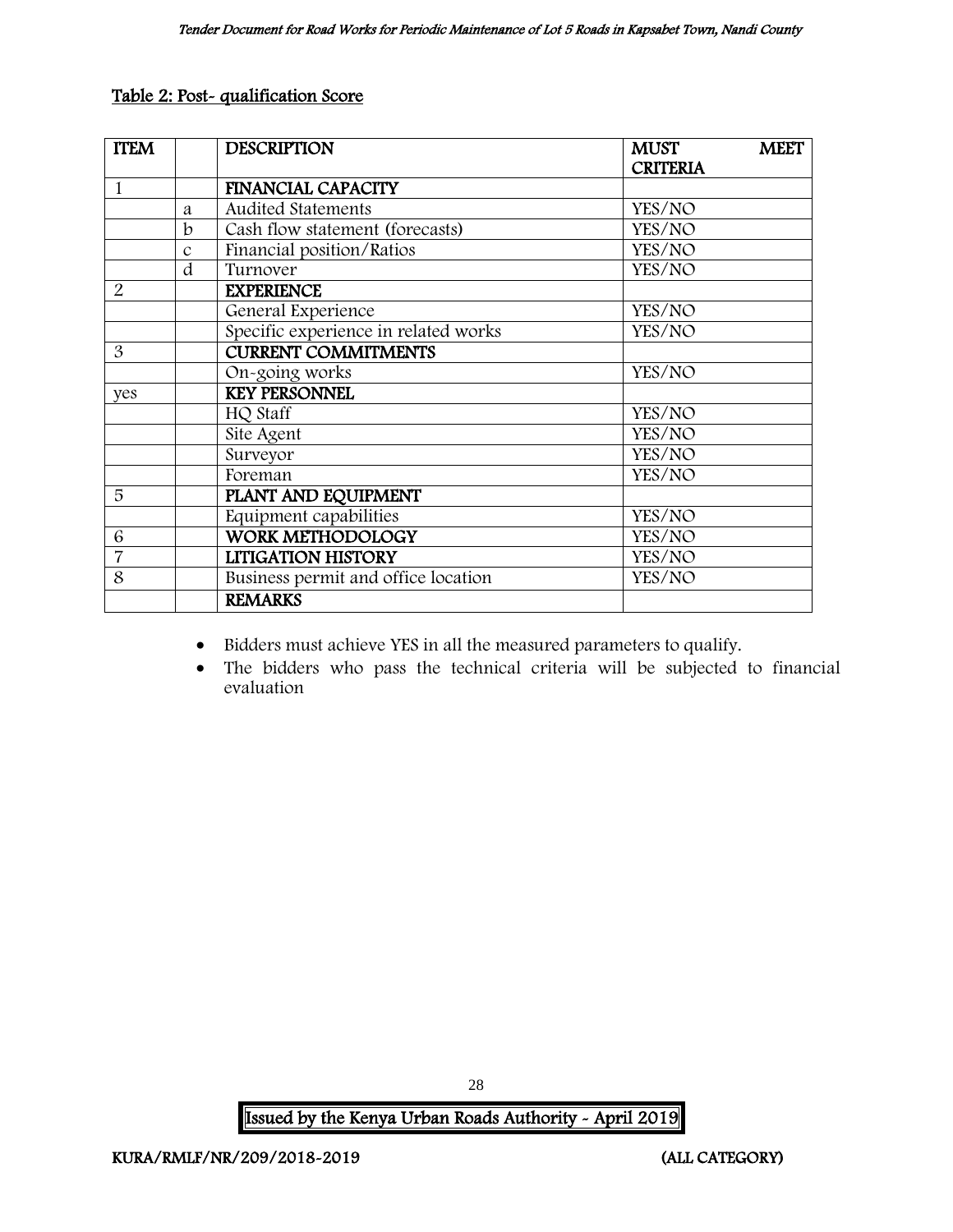## <span id="page-29-1"></span><span id="page-29-0"></span>SECTION IV: CONDITIONS OF CONTRACT

# PART I: GENERAL CONDITIONS OF CONTRACT

The Conditions Of Contract Part  $1$  – General Conditions shall be those forming Part 1 of the Conditions Of Contract for works of Civil engineering construction Fourth Edition 1987, reprinted in 1992 with further amendments, prepared by the Federation Internationale des Ingenieurs Conseils (FIDIC)

Copies of the FIDIC Conditions of Contract can be obtained from:

FIDIC Secretariat P.O.Box 86 1000 Lausanne 12 Switzerland<br>Fax: Fax: 41 21 653 5432<br>Telephone: 41 21 653 5003 Telephone: 41 21 653 5003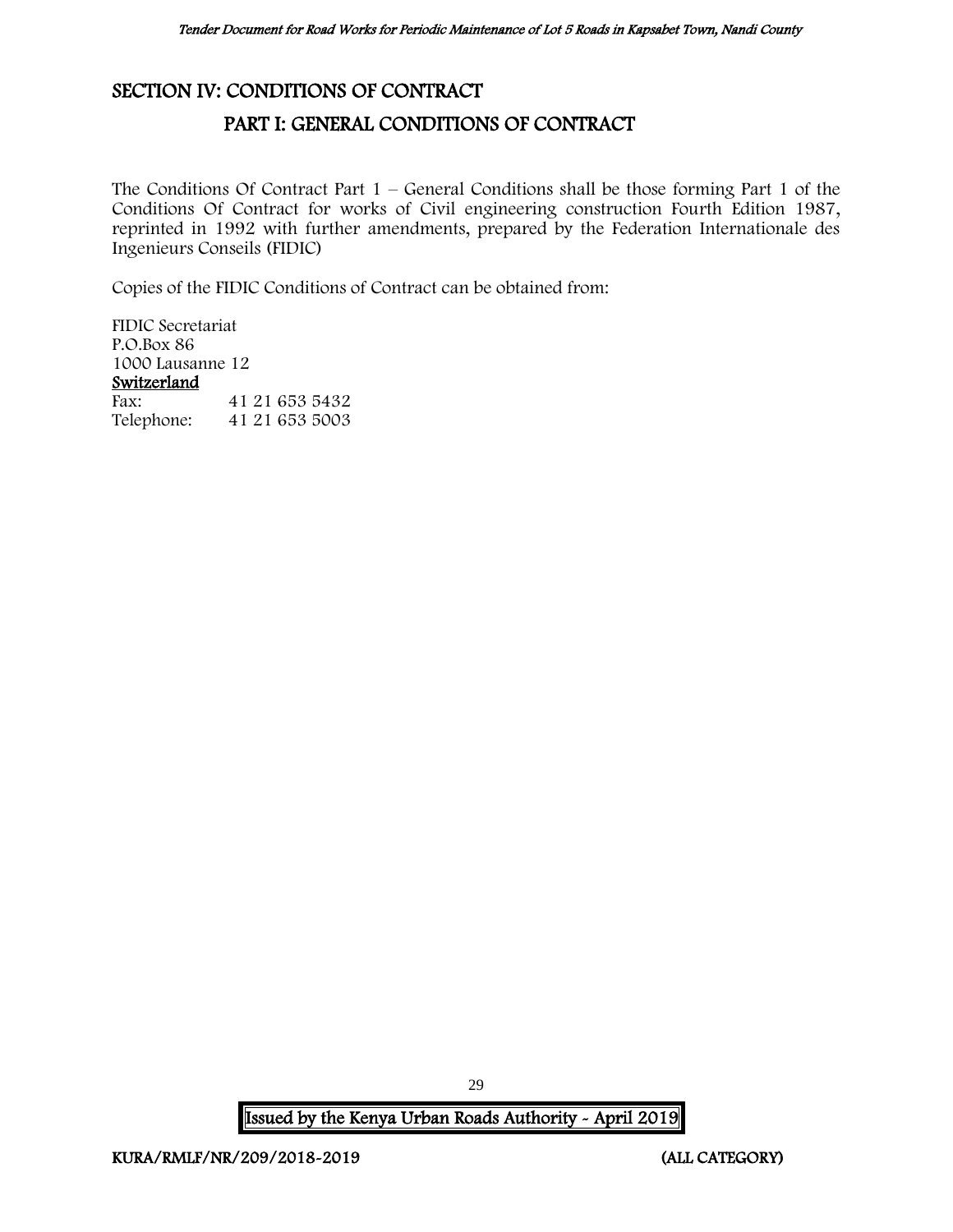#### PART II: CONDITIONS OF PARTICULAR APPLICATION

<span id="page-30-0"></span>The following Conditions of Particular Application shall supplement the General Conditions of Contract. Whenever there is a conflict, the provisions herein shall prevail over those in the General Conditions of Contract. The Particular Condition is preceded by the corresponding clause number of the General Conditions to which it relates.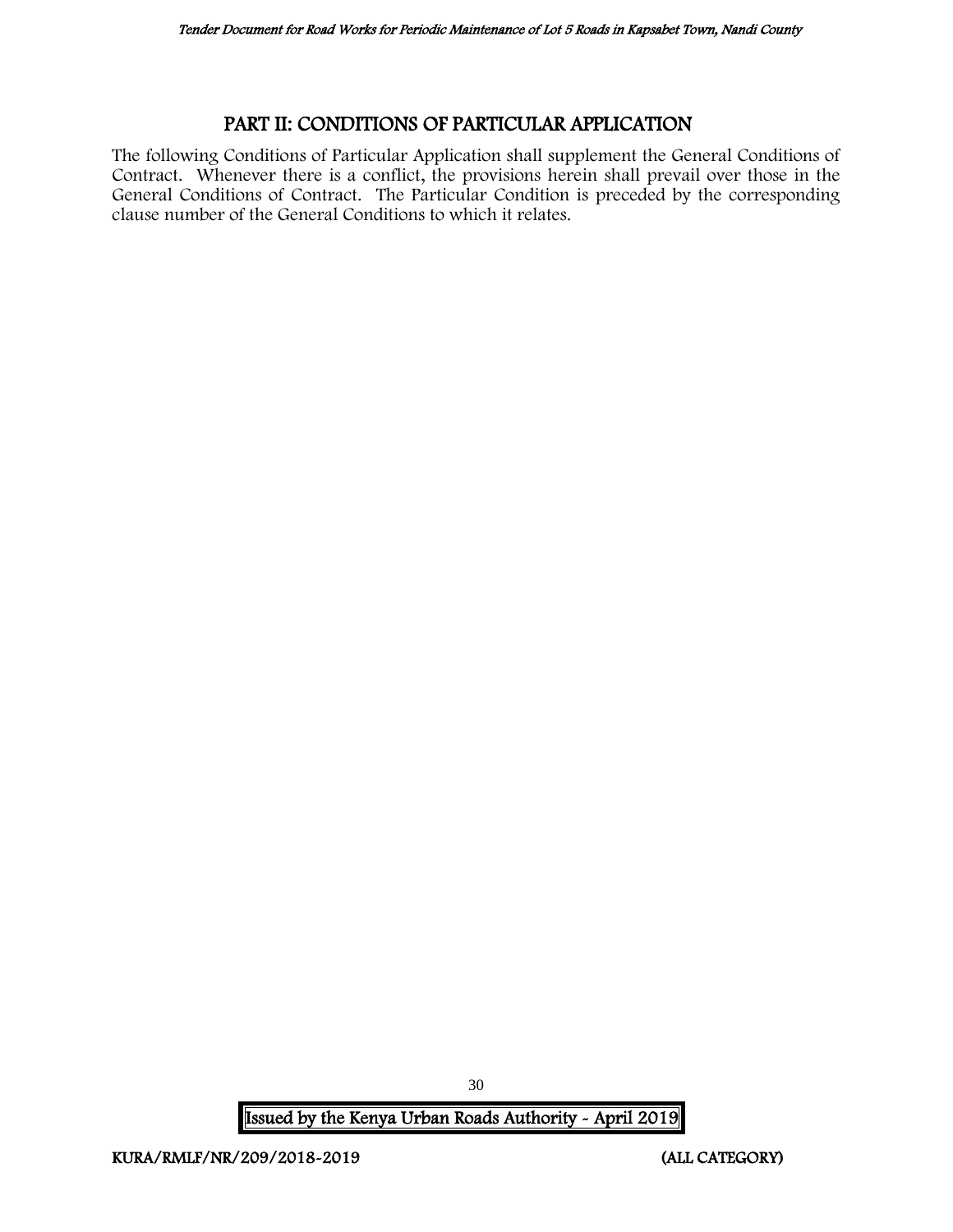#### **CONTENTS**

| SUBCLAUSE 8.2 - SITE OPERATIONS AND METHODS OF CONSTRUCTION 34             |  |
|----------------------------------------------------------------------------|--|
|                                                                            |  |
|                                                                            |  |
|                                                                            |  |
|                                                                            |  |
|                                                                            |  |
|                                                                            |  |
|                                                                            |  |
|                                                                            |  |
| SUBCLAUSE 15.2- LANGUAGE ABILITY AND QUALIFICATIONS OF CONTRACTOR'S        |  |
|                                                                            |  |
|                                                                            |  |
| SUBCLAUSE 16.3~ QUALIFICATION AND LANGUAGE ABILITY OF SUPERINTENDING STAFF |  |
|                                                                            |  |
| SUBCLAUSE 19.1 - SAFETY, SECURITY AND PROTECTION OF THE ENVIRONMENT37      |  |
|                                                                            |  |
| SUBCLAUSE 21.1 - INSURANCE OF WORKS AND CONTRACTOR 'S EQUIPMENT 38         |  |
|                                                                            |  |
|                                                                            |  |
|                                                                            |  |
|                                                                            |  |
|                                                                            |  |
|                                                                            |  |
|                                                                            |  |
|                                                                            |  |
| SUBCLAUSE 29.2 - REINSTATEMENT AND COMPENSATION FOR DAMAGES TO PERSONS     |  |
|                                                                            |  |
|                                                                            |  |
|                                                                            |  |
|                                                                            |  |
|                                                                            |  |
|                                                                            |  |
|                                                                            |  |
|                                                                            |  |
|                                                                            |  |
|                                                                            |  |

31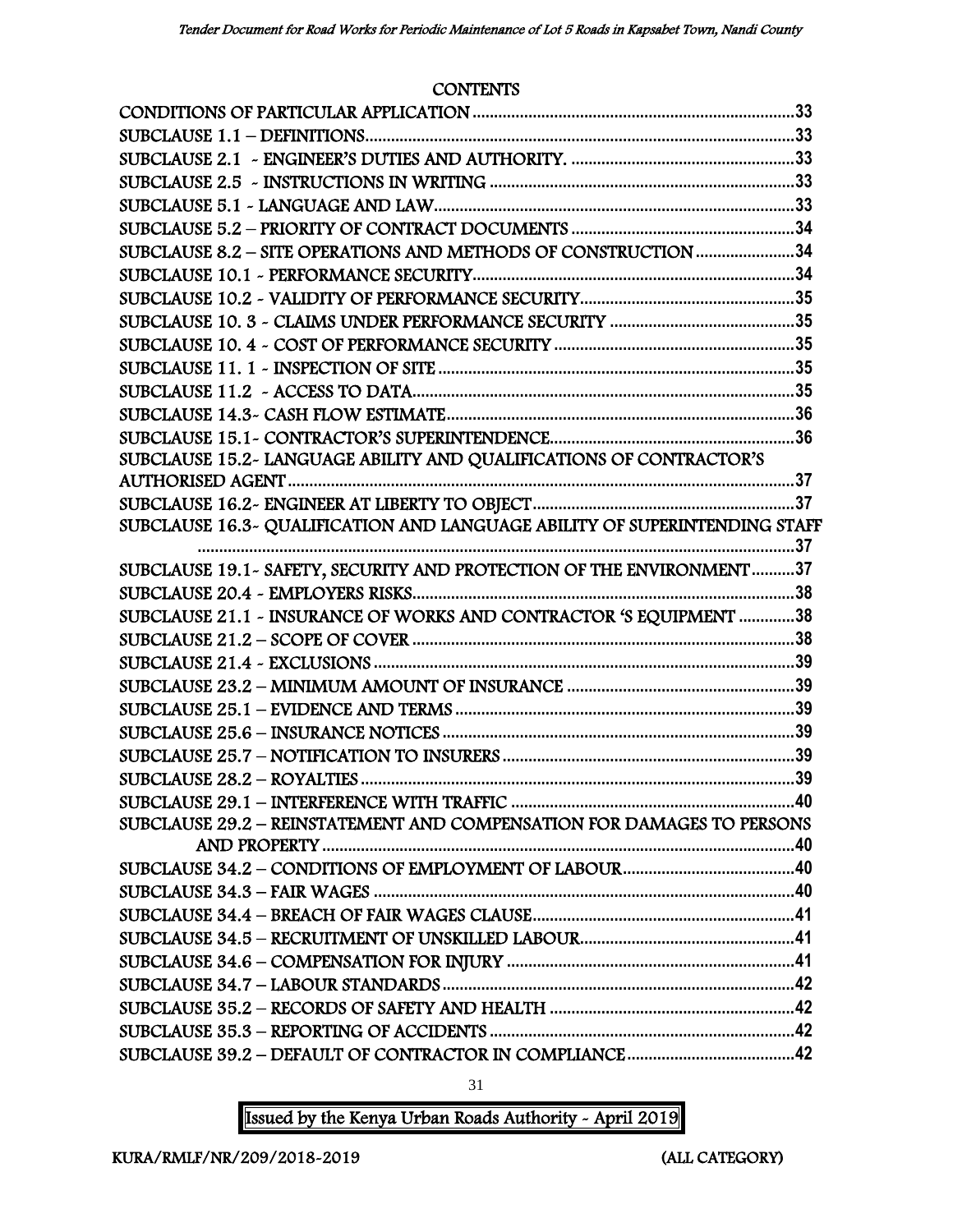| SUBCLAUSE 54.1 - CONTROCTOR'S EQUIPMENT, TEMPORARY WORKS AND MATERIALS |  |
|------------------------------------------------------------------------|--|
|                                                                        |  |
|                                                                        |  |
|                                                                        |  |
|                                                                        |  |
|                                                                        |  |
| SUBCLAUSE 60.3 - RETENTION MONEY AND PAYMENT OF RETENTION MONEY45      |  |
|                                                                        |  |
|                                                                        |  |
|                                                                        |  |
|                                                                        |  |
|                                                                        |  |
|                                                                        |  |
|                                                                        |  |
|                                                                        |  |
|                                                                        |  |
|                                                                        |  |
|                                                                        |  |
|                                                                        |  |
|                                                                        |  |
|                                                                        |  |
|                                                                        |  |
|                                                                        |  |
|                                                                        |  |
|                                                                        |  |
|                                                                        |  |
|                                                                        |  |
|                                                                        |  |
|                                                                        |  |
|                                                                        |  |
|                                                                        |  |
|                                                                        |  |
|                                                                        |  |
|                                                                        |  |
|                                                                        |  |

Issued by the Kenya Urban Roads Authority - April 2019

32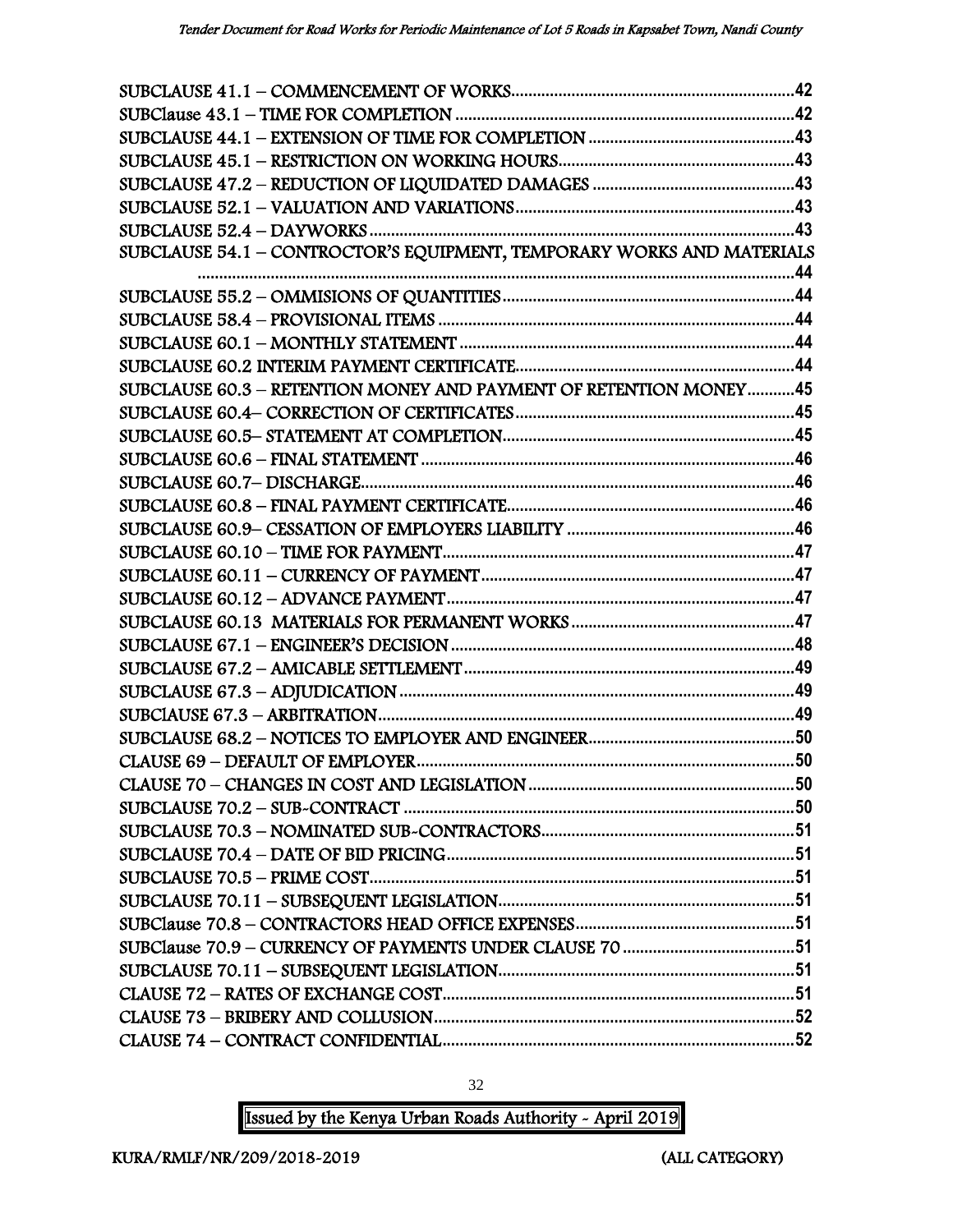# CONDITIONS OF PARTICULAR APPLICATION

#### SUBCLAUSE 1.1 – DEFINITIONS

#### Amend this sub-clause as follows:

- (a) (i) The "Employer" is the Kenya Urban Roads Authority, represented by the Director General - Kenya Urban Roads Authority.
- (ii) The "Engineer" is the Director-(RACM) Kenya Urban Roads Authority.

. (b) (i) Insert in line 2 after the Bills Of Quantities", the following, "the rates entered by the Contractor (whether or not such rate be employed in computation of the Contract Price),"

Amend subparagraph (b) (v) of Sub-Clause 1.1 by adding the following words at the end: The word "BID" is synonymous with "bid" and the word "Appendix to BID" with "Appendix to Bid" and the word "BID documents" with "bidding documents".

Add the following at the end of this sub-clause:

(h) "Materials" means materials and other things intended to form or forming part of the Permanent Works.

(i) "Quantified site instructions" means Site instructions from the Engineer or his representative to the Contractor instructing him to carry out quantified works drawn from the contract to be carried out within a specified period.

SUBCLAUSE 2.1 - ENGINEER'S DUTIES AND AUTHORITY.

With reference to Sub-Clause 2.1 (b), the following shall also apply: The Engineer shall obtain the specific approval of the Employer before taking any of the following actions specified in Part 1:

- (a) Consenting to the subletting of any part of the works under Clause 4;
- (b) Certifying additional cost determined under Clause 12;
- (c) Determining an extension of time under Clause 44;
- (d) Issuing a variation under Clause 51;
- (e) Fixing rates or prices under Clause 52

#### SUBCLAUSE 2.5 - INSTRUCTIONS IN WRITING

Add at the end of sub-clause 2.5 the following: "The site instructions shall be in the form of quantified site instructions and the contractor shall commence execution of the site instructions within three (3) days and complete within the completion period as stipulated in the instructions.

#### SUBCLAUSE 5.1 - LANGUAGE AND LAW

The Contract document shall be drawn up in the ENGLISH LANGUAGE. Communication between the Contractor and the Engineer's Representative shall be in this given language.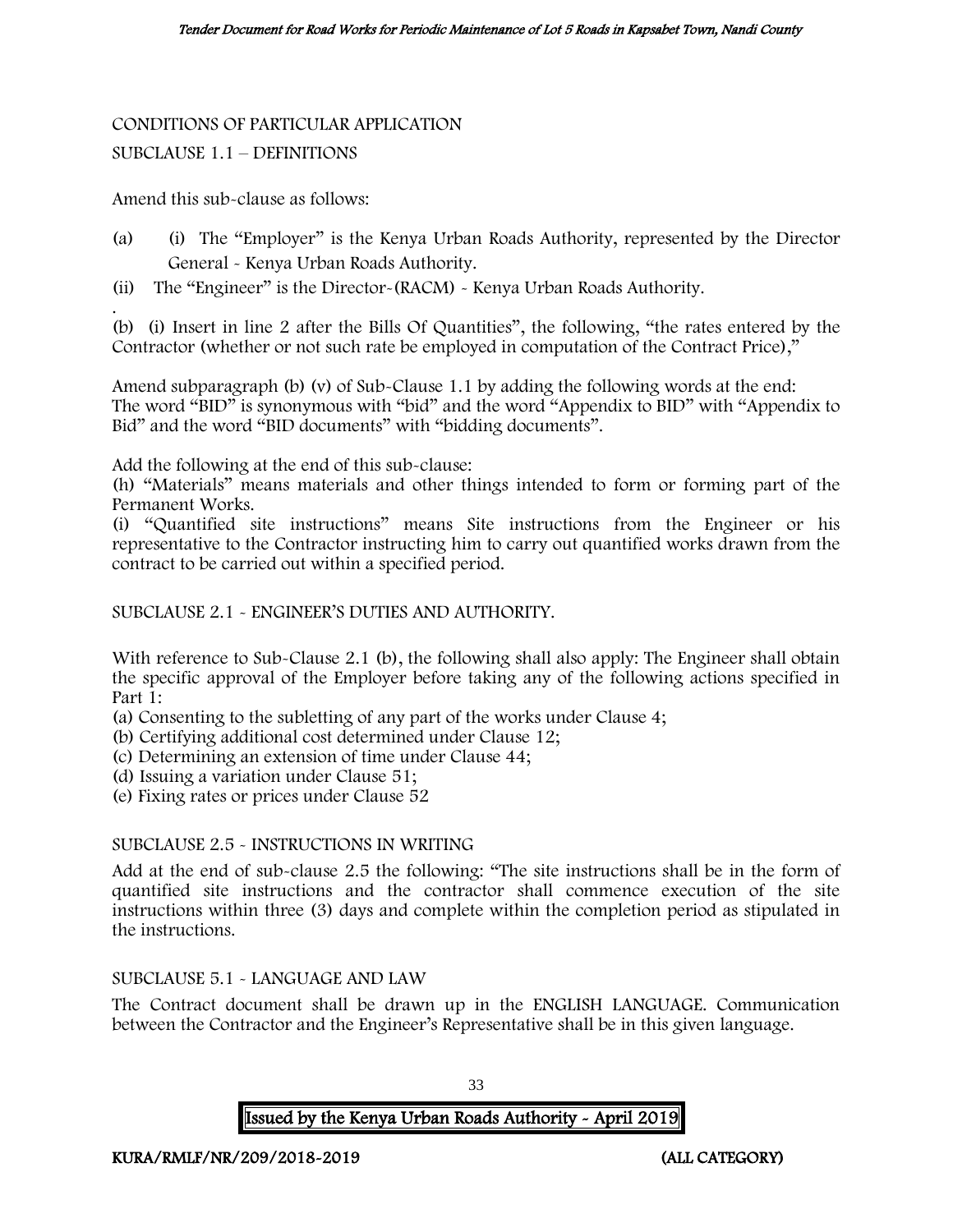The Laws applicable to this Contract shall be the Laws of the Republic of Kenya.

SUBCLAUSE 5.2 – PRIORITY OF CONTRACT DOCUMENTS

Delete the documents listed 1-6 and substitute:

- (1) The Contract Agreement (if completed)
- (2) The Letter Of Acceptance;
- (3) The Bid and Appendix to Bid;
- (4) The Conditions of Contract Part II;
- (5) The Conditions of Contract Part I;
- (6) The Special Specifications;
- (7) The Standard Specification for Road and Bridge Construction, 1986;
- (8) The Drawings;
- (9) The priced Bills of Quantities
- (10) Other documents as listed in the Appendix to form of Bid

#### SUBCLAUSE 8.2 – SITE OPERATIONS AND METHODS OF CONSTRUCTION

Add sub- clause 8.2(b) at the end as follows:

"The Contractor shall submit to the Engineer Works Methodology not later than 14 days from the date of award of the contract and general description of his proposed arrangements and methods for the execution of the Works. This shall include inter-alia temporary office, buildings, access roads, construction plant and its intended production output, working shift arrangements, labour strength, skilled and unskilled, and supervision arrangements, power supply arrangements, supply of materials including a materials utilisation programme, stone crushing, aggregate production and storage, cement handling, concrete mixing and handling, methods of excavation, dealing with water, testing methods and facilities."

#### SUBCLAUSE 10.1 - PERFORMANCE SECURITY

Replace the text of Sub-clause 10.1 with the following:

"The Contractor shall provide security for his proper performance of the Contract within 28 days after receipt of the Letter of Acceptance. The Performance Security shall be in the form of a bank guarantee as stipulated by the Employer in the Appendix to Bid. The Performance Security shall be issued by a bank incorporated in Kenya. The Contractor shall notify the Engineer when providing the Performance Security to the Employer.

"Without limitation to the provisions of the preceding paragraph, whenever the Engineer determines an addition to the Contract Price as a result of a change in cost, the Contractor, at the Engineers written request, shall promptly increase the value of the Performance Security by an equal percentage.

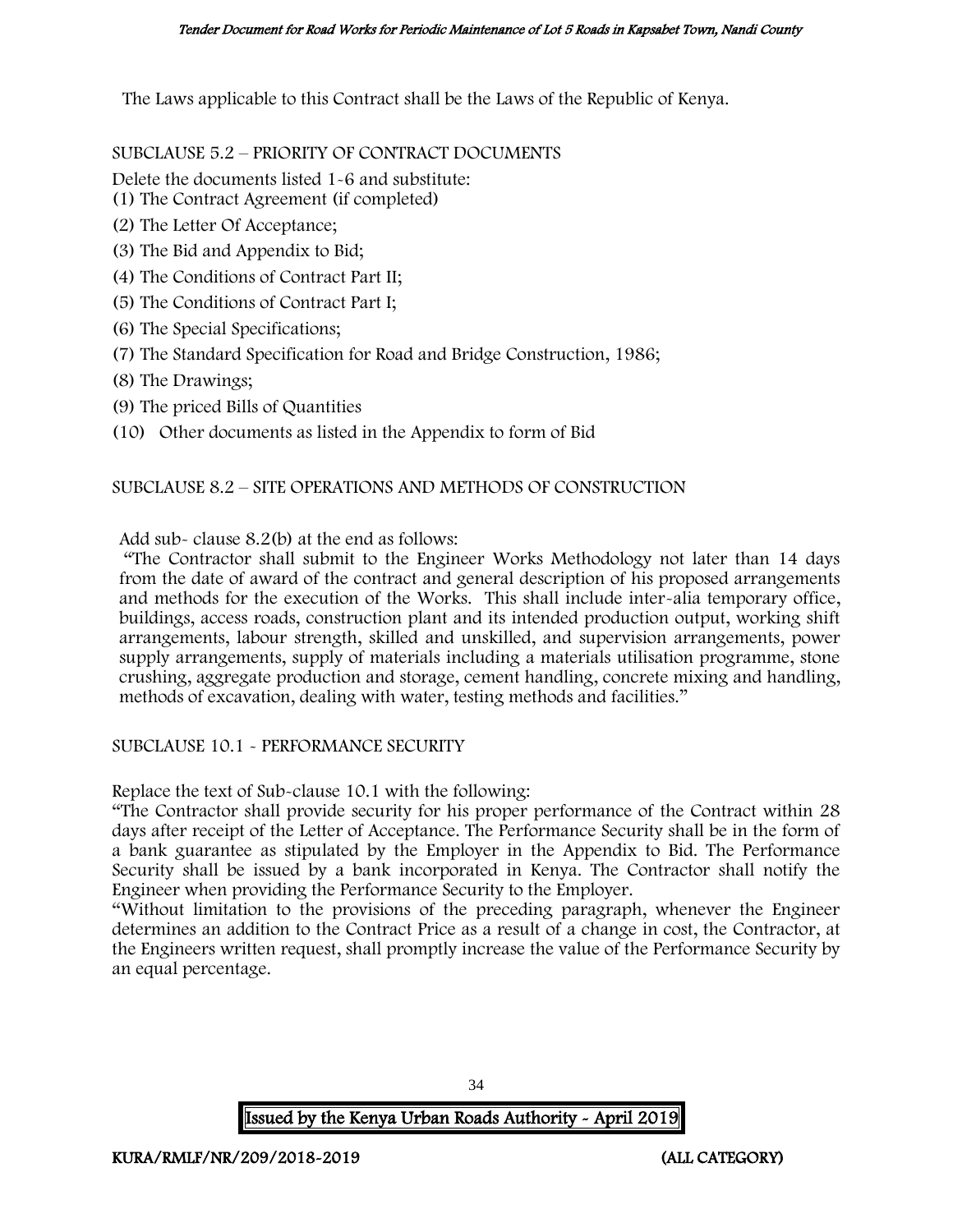SUBCLAUSE 10.2 - VALIDITY OF PERFORMANCE SECURITY

The Performance Security shall be valid until a date 28 days after the date of issue of the Defects Liability Certificate. The security shall be returned to the Contractor within 14 days of expiration.

SUBCLAUSE 10. 3 - CLAIMS UNDER PERFORMANCE SECURITY

Delete the entire sub-clause 10.3.

SUBCLAUSE 10. 4 - COST OF PERFORMANCE SECURITY

The cost of complying with the requirements of this clause shall be borne by the Contractor.

SUBCLAUSE 11. 1 - INSPECTION OF SITE

#### In line 17 after "affect his BID" add

"and the Contractor shall be deemed to have based his BID on all the aforementioned"

Delete the last paragraph completely and replace with the following:

"The Employer in no way guarantees completeness nor accuracy of the soil, materials, subsurface and hydrological information made available to the Contractor at the time of BIDing or at any other time during the period of the Contract, and the Contractor shall be responsible for ascertaining for himself all information as aforesaid for the execution of works and his BID shall be deemed to have been priced accordingly.

SUBCLAUSE 11.2 - ACCESS TO DATA

Data made available by the Employer in accordance with Clause 11.1 shall be deemed to include data listed elsewhere in the Contract as open for inspection at the address stipulated in the Appendix to Bid.

SUBCLAUSE 14.1 PROGRAM TO BE SUBMITTED

The time within which the program shall be submitted shall be fourteen (14) days from the issuance of order to commence.

The programme shall be in the form of a Critical Path Method Network (CPM network) showing the order of procedure and description of the construction methods and arrangements by which he proposes to carry out the works. It should also be supplemented by a time – bar chart of the same programme.

The programme shall be coordinated with climatic, groundwater and other conditions to provide for the completion of the Works in the instruction and by the time specified. The programme shall be revised on demand by the Engineer or his representative.

Issued by the Kenya Urban Roads Authority - April 2019

35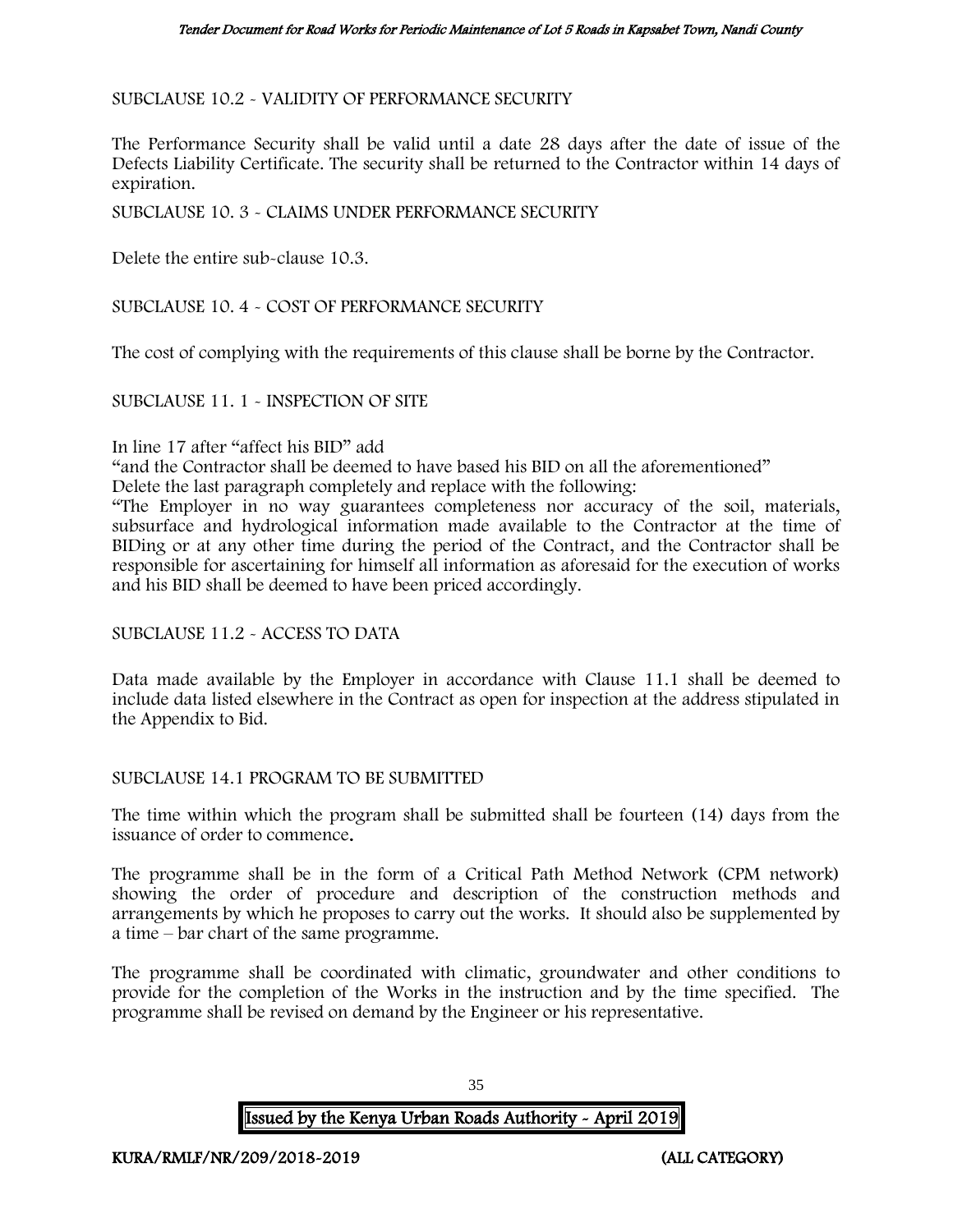During the execution of the works, the Contractor shall submit to the Engineer full and detailed particulars of any proposed amendments to the arrangements and methods submitted in accordance with the foregoing. If details of the Contractor's proposals for Temporary Works are required by the Engineer for his own information the Contractor shall submit such details within seven days of being requested to do so.

The various operations pertaining to the works shall be carried out in such a progressive sequence as will achieve a continuous and consecutive output of fully completed road works inclusive of all bridge works and culverts within the time limits specified in the Contract and the instructions. Generally the Contractor shall carry out works within the sections stated in the instructions.

The Contractor shall allow in his programme for the following 10 public holidays per calendar year in Kenya.

- New Years Day  $(1<sup>st</sup>$  January)
- Good Friday
- Easter Monday
- Labour day  $(1<sup>st</sup>$  May)
- Madaraka Day (1st June)
- Idd Ul Fitr
- Mashujaa Day (20th October)
- $\bullet$  Jamhuri day (12<sup>th</sup> December)
- Christmas Day  $(25<sup>th</sup> December)$
- Boxing day (26<sup>th</sup> December)

The Contractor should also allow per calendar year for a further 2 unspecified public holidays which may be announced by the Government of Kenya with no prior notification.

Add the following at the end of this sub-clause: -

The Employer shall have the right to withhold payment at any time if the contractor fails to submit the programme or revised programme due to his negligence, failure or omission.

## SUBCLAUSE 14.3- CASH FLOW ESTIMATE

The cash flow estimates shall be submitted together with the works programme.

#### SUBCLAUSE 15.1- CONTRACTOR'S SUPERINTENDENCE

Add the following at the end of the first paragraph of sub-clause 15.1: "The Contractor shall, within seven (7) days of receipt of the Engineer's order to commence the works inform the Engineer in writing the name of the Contractor's Representative and the anticipated date of his/her arrival on site."

Add the following Sub-clause 15.2

36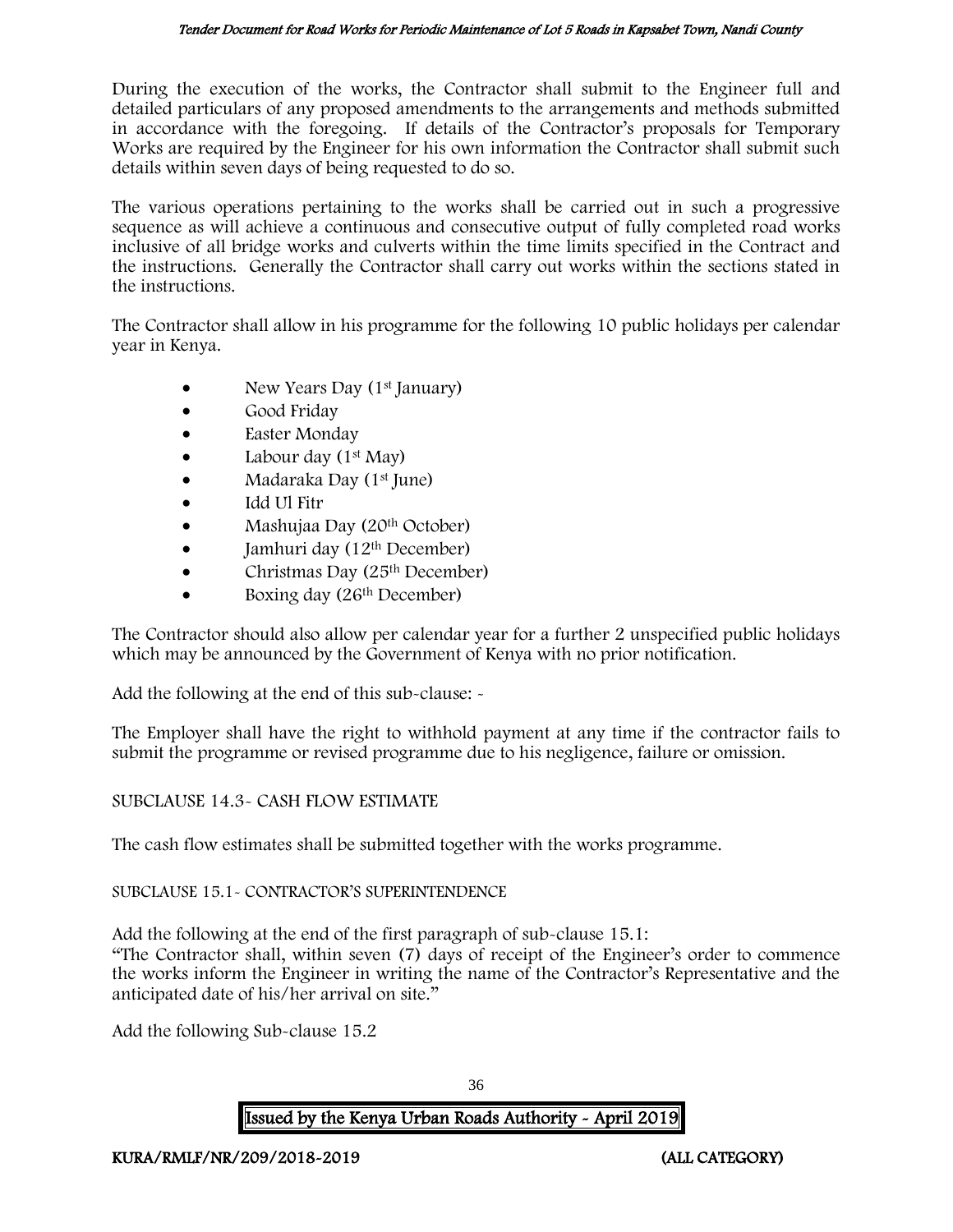SUBCLAUSE 15.2- LANGUAGE ABILITY AND QUALIFICATIONS OF CONTRACTOR'S AUTHORISED AGENT

The Contractor's Agent or Representative on the site shall have as a minimum an ordinary diploma in civil Engineering or building construction or have equivalent status approved by the Engineer and shall be able to read and write English fluently.

The Contractor's Agent or Representative shall have at least 3 years related experience.

SUBCLAUSE 16.2- ENGINEER AT LIBERTY TO OBJECT

At the end of this Clause add

"by a competent substitute approved by the Engineer and at the Contractors own expense." Add the following Sub-Clauses 16.3 and 16.4:

#### SUBCLAUSE 16.3- QUALIFICATION AND LANGUAGE ABILITY OF SUPERINTENDING STAFF

The Contractor's superintending staff shall meet the following minimum qualifications: Should have a working knowledge of English or Kiswahili. Should any of the superintending staff not be able to meet this condition, the Contractor shall propose to the Engineer arrangements for provision of a sufficient number of interpreters of approved qualifications. The Engineer, at his discretion, may amend, approve or reject such arrangements or reject deployment of superintending staff not meeting the language requirements. The Engineer may at any time during the duration of the Contract amend any approved arrangements made for interpreters, which shall be implemented at the Contractors expense.

The key staff listed below must have academic qualifications from government-recognised institutions or equivalent institutions of the levels set out in Section 5, Part 6.

- Site Agent
- Site Engineer
- Site Surveyor
- Foremen

The key staff listed below must have minimum experience set out in Section 5, Part 6:

- Site Agent
- Site Engineer
- Site Surveyor
- Foremen

Qualifications as above shall be subject to verification and approval on site by the Engineer or his representative on site before commencement of the said works.

SUBCLAUSE 19.1- SAFETY, SECURITY AND PROTECTION OF THE ENVIRONMENT

Add Sub-Clause-paragraph (d) of Sub-Clause 19 as follows:

Notwithstanding the Contractor's obligation under Sub-Clause-paragraph (a), (b) and 9(c) of Sub-Clause 19.1 of the Conditions Of Contract, the Contractor shall observe the following measures with a view to reducing or elimination adverse environmental effects by the site works:

37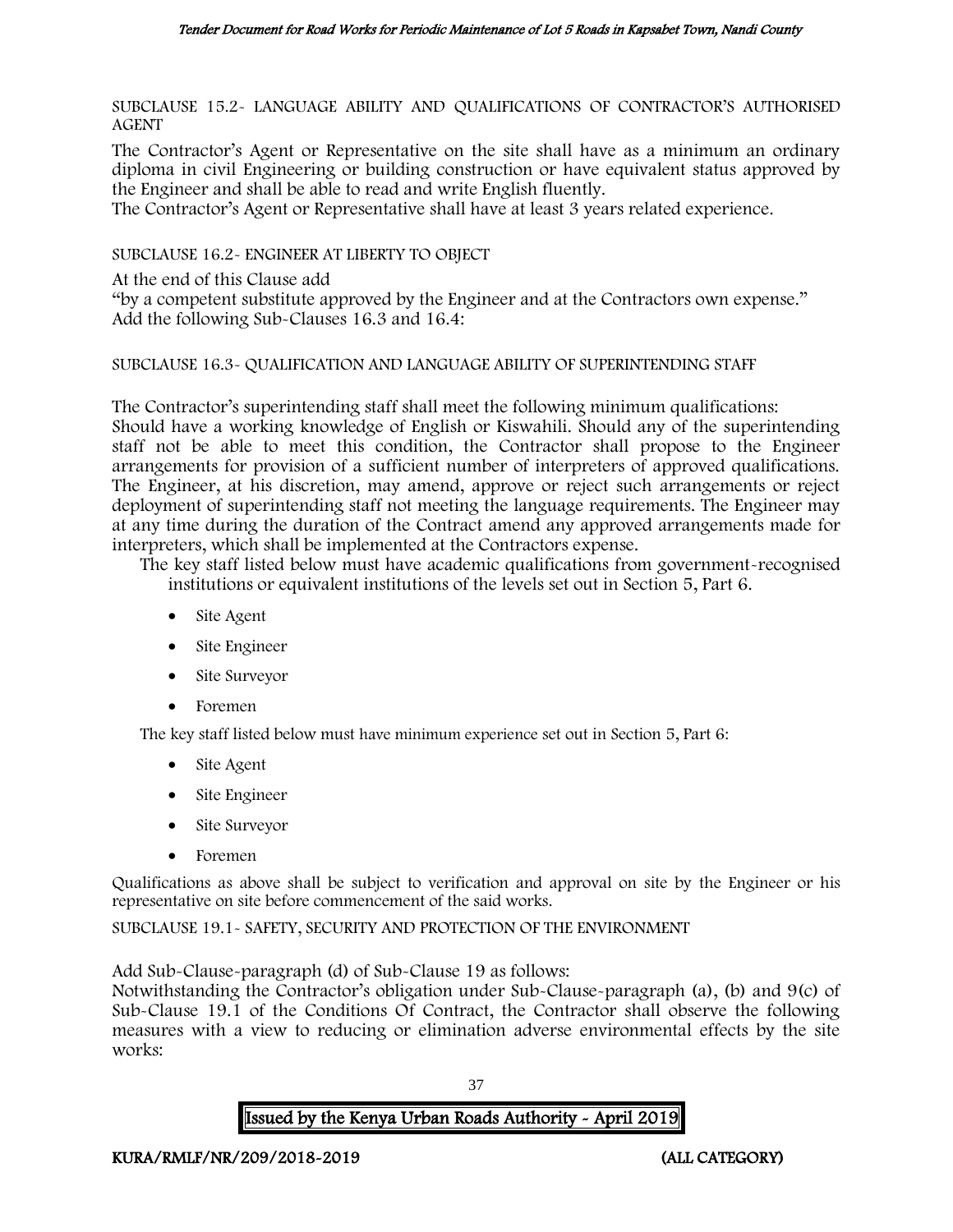- (i) All quarries and borrow pits shall be filled and landscaped to their original state after extraction of construction material
- (ii) Soil erosion due to surface runoff or water from culverts or other drainage structures should be avoided by putting in place proper erosion control measures that shall include, but are not limited to grassing and planting if trees
- (iii) Long traffic diversion roads shall be avoided so as to minimize the effect of dust on the surrounding environment. In any case all diversions shall be kept damp and dust free
- (iv) Spillage of oils, fuels and lubricants shall be avoided and if spilt, shall be collected and disposed off in such a way as not to adversely affect the environment
- (v) Rock blasting near settlement areas shall be properly coordinated with the relevant officers of the Government so as to minimize noise pollution and community interference.

SUBCLAUSE 20.4 - EMPLOYERS RISKS

Delete Sub-Clause (h) and substitute with;

- (h) any operation of the forces of nature (insofar as it occurs on site) which an experienced contractor:
	- (i) could not have reasonably foreseen, or
	- (ii) could reasonably have foreseen, but against which he could not reasonably have taken at least one of the following measures:
		- (A) prevent loss or damage to physical property from occurring by taking appropriate measures or
		- (B) insure against such loss or damage

SUBCLAUSE 21.1 - INSURANCE OF WORKS AND CONTRACTOR 'S EQUIPMENT

Add the following words at the end of Sub-paragraph (a) and immediately before the last word of Sub-paragraph (b) of Sub-Clause 21.1:

"It being understood that such insurance shall provide for compensation to be payable in the types and proportions of currencies required to rectify the loss or damage incurred"

Delete the first sentence of this Clause and replace with he following:

"prior to commencement of the Works the Contractor shall, without limiting his or the Employer's obligations and responsibilities under Clause 20, insure to the satisfaction of the Employer:"

SUBCLAUSE 21.2 – SCOPE OF COVER

Amend sub-paragraph (a) of Sub-Clause 21.2 as follows:

Delete words "from the start of work at the site" and substitute the words "from the first working day after the Commencement Date"

Add the following as Sub-Clause (c) under Sub-Clause-Clause 21.2

Issued by the Kenya Urban Roads Authority - April 2019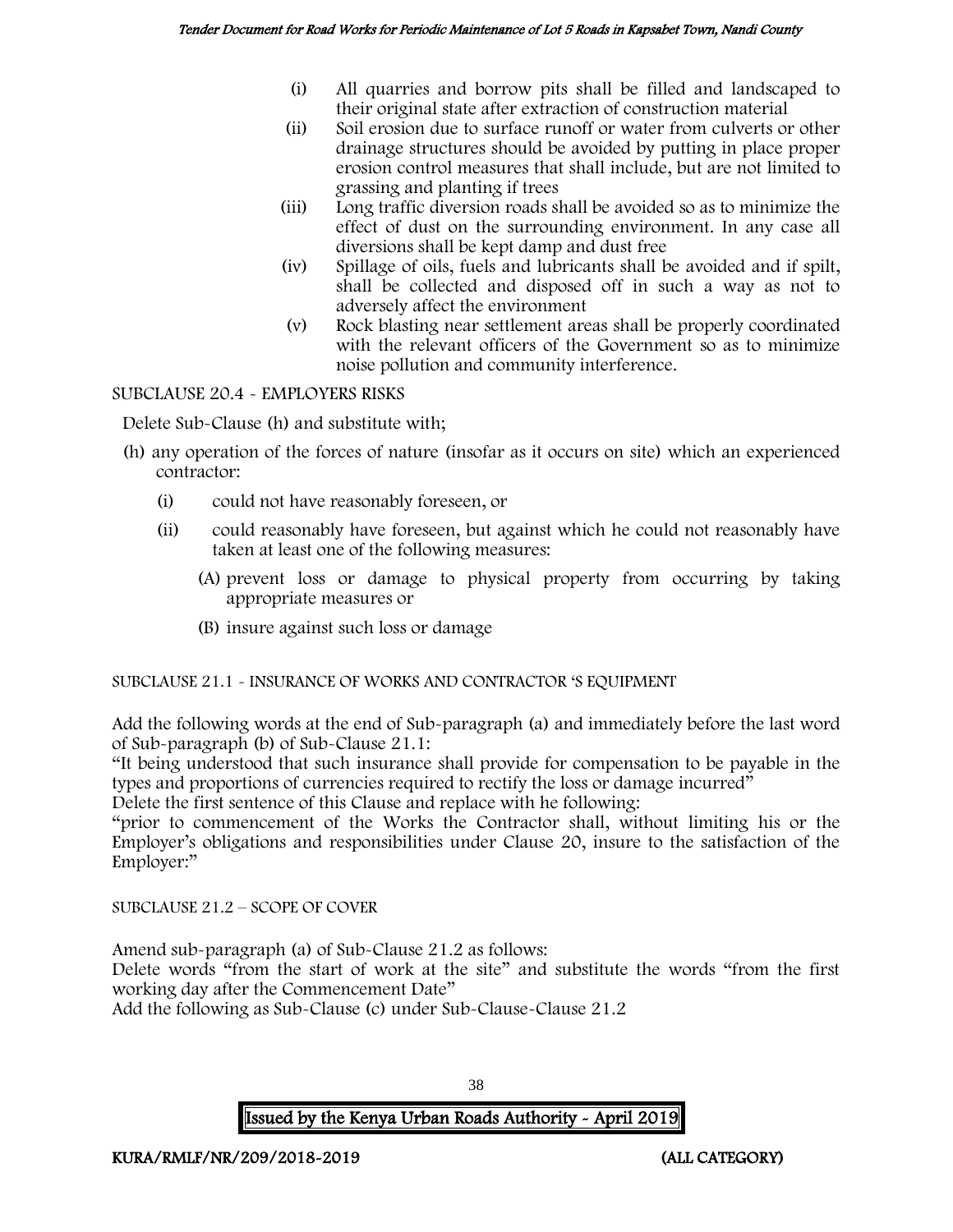(c ) It shall be the responsibility of the Contractor to notify the insurance company of any change in the nature and extent of the Works and to ensure the adequacy of the insurance coverage at all times during the period of the Contract.

SUBCLAUSE 21.4 - EXCLUSIONS

Amend Sub-Clause 21.4 to read as follows:

"There shall be no obligation for the insurances in Sub-Clause 21.1 to include loss or damage caused by the risks listed under Sub-Clause 20.4 sub-paragraph (a) (i) to(iv) of the Conditions of Particular Application."

#### SUBCLAUSE 23.2 – MINIMUM AMOUNT OF INSURANCE

Add the following at the end of this Clause: "... with no limits to the number of occurrences".

SUBCLAUSE 25.1 – EVIDENCE AND TERMS

Amend Sub-Claus OF INSURANCE 25.1 as follows: Insert the words "as soon as practicable after the respective insurances have been taken out but in any case" before the words "prior to the start of work at the site" Add the following Sub-Clauses 25.6, 25.7

SUBCLAUSE 25.6 – INSURANCE NOTICES

Each policy of insurance effected by the Contractor for purposes of the Contract shall include a provision to the effect that the Insurer shall have a duty to give notice in writing to the Contractor and Employer of the date when a premium becomes payable. This shall not be more than thirty (30) days before that date and the policy shall remain in force until thirty (30) days after the giving of such notice.

#### SUBCLAUSE 25.7 – NOTIFICATION TO INSURERS

It shall be the responsibility of the Contractor to notify insurers under any of the insurance referred to in the preceding clauses 21, 23 and 24 on any matter or event, which by the terms of such insurance are required to be so notified. The Contractor shall indemnify and keep indemnified the Employer against all losses, claims, demands, proceedings, costs, charges and expenses whatsoever arising out of or in consequence of any default by the Contractor in complying with the requirements of this Sub-Clause whether as a result of avoidance of such insurance or otherwise.

SUBCLAUSE 28.2 – ROYALTIES

Add at the end of this Sub-Clause the following sentence:

"The Contractor shall also be liable for all payments or compensation if any that are levied in connection with the dumping of part or all of any such material."

Issued by the Kenya Urban Roads Authority - April 2019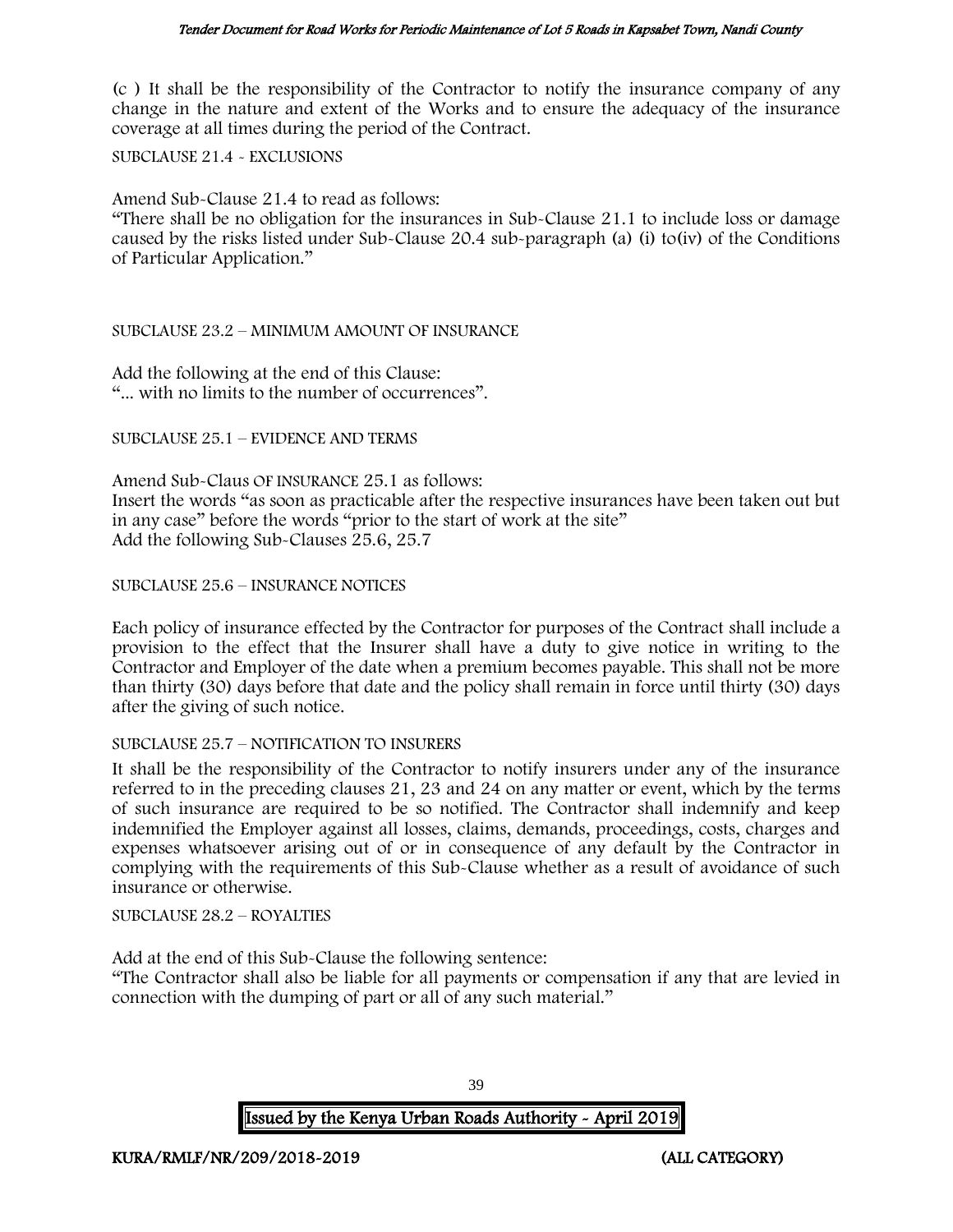SUBCLAUSE 29.1 – INTERFERENCE WITH TRAFFIC

Supplement Sub-Clause 29.1 by adding the following sentence at the end:

"The Contractor will be permitted to use existing public roads for access to the site. The Contractor shall pay vehicle license tax and road maintenance duty in accordance with relevant regulations and shall obtain any necessary permits or licenses from relevant authorities for transporting his equipment."

Add the following subclause 29.2:

#### SUBCLAUSE 29.2 – REINSTATEMENT AND COMPENSATION FOR DAMAGES TO PERSONS AND **PROPERTY**

The Contractor shall reinstate all properties whether public or private which are damaged in consequence of the construction and, maintenance of the works to a condition as specified and at least equal to that prevailing before his first entry on them.

If in the opinion of the Engineer the Contractor shall have failed to take reasonable and prompt action to discharge his obligations in the matter of reinstatement, the Engineer will inform the Contractor in writing of his opinion, in which circumstances the Employer reserves the right to employ others to do the necessary work of reinstatement and to deduct the cost thereof from any money due or which shall become due to the Contractor.

The Contractor shall refer to the Employer without delay all claims which may be considered to fall within the provisions of Clause 22.1.

Add the following Sub-Clause 34.2 to 34.8

#### SUBCLAUSE 34.2 – CONDITIONS OF EMPLOYMENT OF LABOUR

The Contractor shall be responsible for making all arrangements for and shall bear all costs relating to recruitment, obtaining of all necessary visas, permits or other official permission for movements of staff and labour.

#### SUBCLAUSE 34.3 – FAIR WAGES

The Contractor shall, in respect of all persons employed anywhere by him in the execution of the Contract, and further in respect of all persons employed by him otherwise than in the execution of the Contract in every factory, Workshop or place occupied or used by him for the execution of the Contract, observe and fulfil the following conditions:

- (a) The Contractor shall pay rates of wages, observe hours of labour and provide conditions of labour, housing, amenities and facilities not less favourable than those required by the latest Regulation of Wages (Building and Construction Industry) Order as of the time of bid submission, and subsequent amendments thereto, or in any wage scales, hours of work or conditions agreed by the Ministry of Labour or other Government Department in consultation with the appropriate wage fixing authority and generally recognized by other employees in the district whose general circumstances in the trade or industry in which the Contractor is engaged are similar.
- (b) In the absence of any rates of wages, hours or conditions of labour so established the Contractor shall pay rates of wages and observe hours and conditions of labour which are not less favourable than the general level of wages, hours and conditions observed by other Employers whose general circumstances in the trade or industry in which the Contractor is engaged are similar.

Issued by the Kenya Urban Roads Authority - April 2019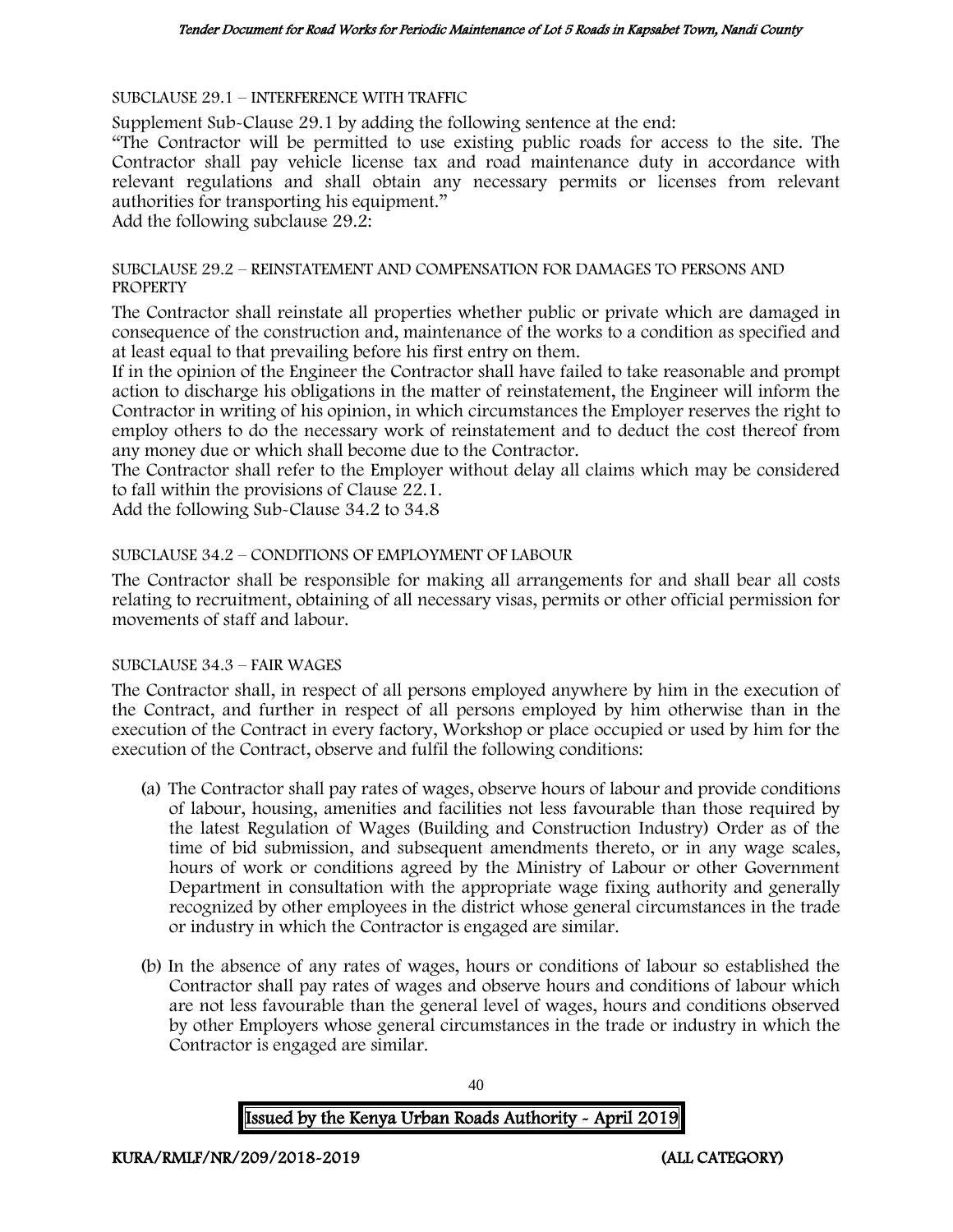#### Tender Document for Road Works for Periodic Maintenance of Lot 5 Roads in Kapsabet Town, Nandi County

- (c) Where the absence of established rates of wages, hours and conditions of labour or the dissimilarity of the general circumstances in the trade of industry in which the Contractor is engaged prevent the Contractor from observing rates of wages, hours and conditions of labour ascertained under sub-paragraph (a) and (b) above the Contractor in fixing the rates of wages, hours and conditions of labour of his employees shall be guided by the advice of the Labour Department.
- (d) The Contractor shall recognize the freedom of his employees to be members of trade unions.
- (e) The Contractor shall maintain records in English of the time worked by, and the wages paid to, his employees. The Contractor shall furnish to the Engineer or Employer, if called upon to do so, such particulars of the rates, wages and conditions of labour as the Employer or Engineer may direct.
- (f) The Contractor shall at all times during the continuance of the contract display, for the information of his employees in every factory, workshop or place occupied or used by him for the execution of the Contract, a copy of this clause together with a notice setting out the general rates of wages, hours and conditions of labour of his employees.
- (g) The Contractor shall be responsible for the observance of this clause by sub-Contractors employed in the execution of the works.

## SUBCLAUSE 34.4 – BREACH OF FAIR WAGES CLAUSE

Any Contractor or Sub-Contractor who is found to be in breach of Fair Wages Clause shall cease to be approved as a Contractor or Sub-Contractor for such period as the Permanent Secretary for the Ministry of Roads may determine.

Should a claim be made to the Employer alleging the Contractor's default in payment of Fair Wages of any workman employed on the Contract and if proof thereof satisfactory to the Employer is furnished by the Labour Authority, the Employer may, failing payment by the Contractor, pay the claims out of any monies due or which may become due to the Contractor under the Contract.

## SUBCLAUSE 34.5 – RECRUITMENT OF UNSKILLED LABOUR

Any additional unskilled labour which is required by the Contractor for the works and which is not in his employment at the time of the acceptance of the BID shall be recruited by the Contractor from the Labour Exchange or Exchange or Exchanges nearest to the site or sites of the work.

## SUBCLAUSE 34.6 – COMPENSATION FOR INJURY

The Contractor shall in accordance with the Workmen's Compensation Act of the Laws of Kenya and any other regulations in force from time to time pay compensation for loss or damage suffered in consequence of any accident or injury or disease resulting from his work to any workman or other person in the employment of the Contractor or any Subcontractor.

41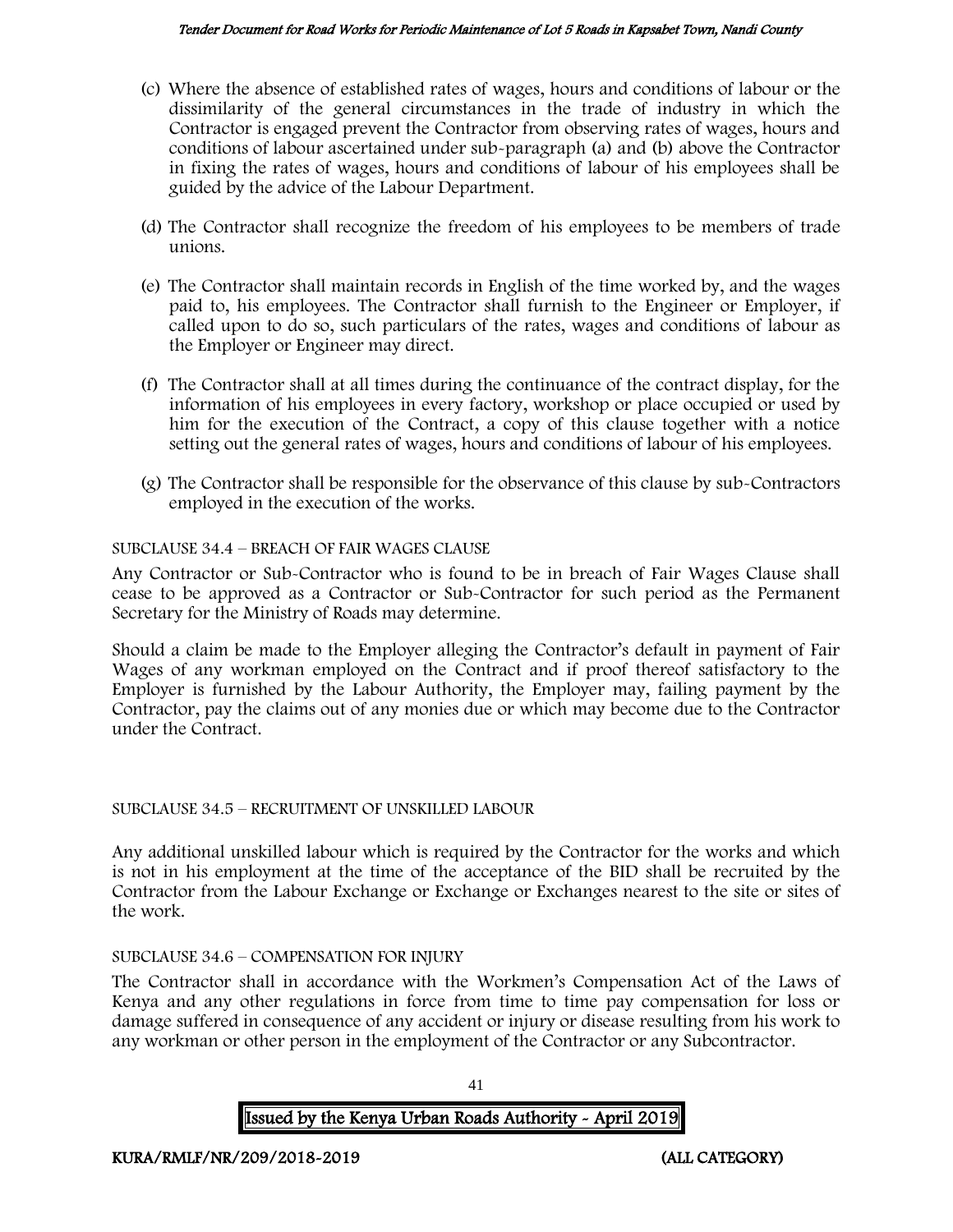SUBCLAUSE 34.7 – LABOUR STANDARDS

(a) the Contractor shall comply with the existing local labour laws, regulations and labour standards

(b) the Contractor shall formulate and enforce an adequate safety program with respect to all work under his contract, whether performed by the Contractor or subcontractor. The Contractor has assurance from the Employer of cooperation where the implementation of these safety measures requires joint cooperation.

(c) Upon written request of the Employer the Contractor shall remove or replace any of his employees employed under this Contract.

Add the following Sub-Clause 35.2 and 35.3.

SUBCLAUSE 35.2 – RECORDS OF SAFETY AND HEALTH

The Contractor shall maintain such records and make such reports concerning safety, health and welfare of persons and damage to property as the Engineer may from time to time prescribe.

SUBCLAUSE 35.3 – REPORTING OF ACCIDENTS

The Contractor shall report to the Engineer details of any accident as soon as possible after its occurrence. In the case of any fatality or serious accident, the Contractor shall, in addition, notify the Engineer immediately by the quickest available means. The Contractor shall also notify the relevant authority whenever the Laws of Kenya require such a report.

#### SUBCLAUSE 39.2 – DEFAULT OF CONTRACTOR IN COMPLIANCE

Add at the end of Sub-Clause 39.2 the following: "Where the contractor has no pending payments with the employer and the retention funds are less than the value of works to be carried out by the employer, the employer shall apply funds as per clause 10.3". The contract shall then stand determined clause 63 not withstanding.

SUBCLAUSE 41.1 – COMMENCEMENT OF WORKS

Amend Sub-Clause 41.1 as follows:

Delete the words "as soon as is reasonably possible" in the first sentence and replace with "within the period stated in the Appendix to Bid".

For the purposes of this clause the quantified site instructions shall be treated as the works and delay in commencement in the instructed works shall constitute breach of contract that will lead to institution of remedies under clause 63 of these conditions.

SUBCLAUSE 43.1 – TIME FOR COMPLETION

Amend Sub-Clause 43.1 as follows:

Delete the words "within the time" to "such extended time" and substitute "by the date or dates stated or implied in Clause 14 of these Conditions of Particular Application.

 $42$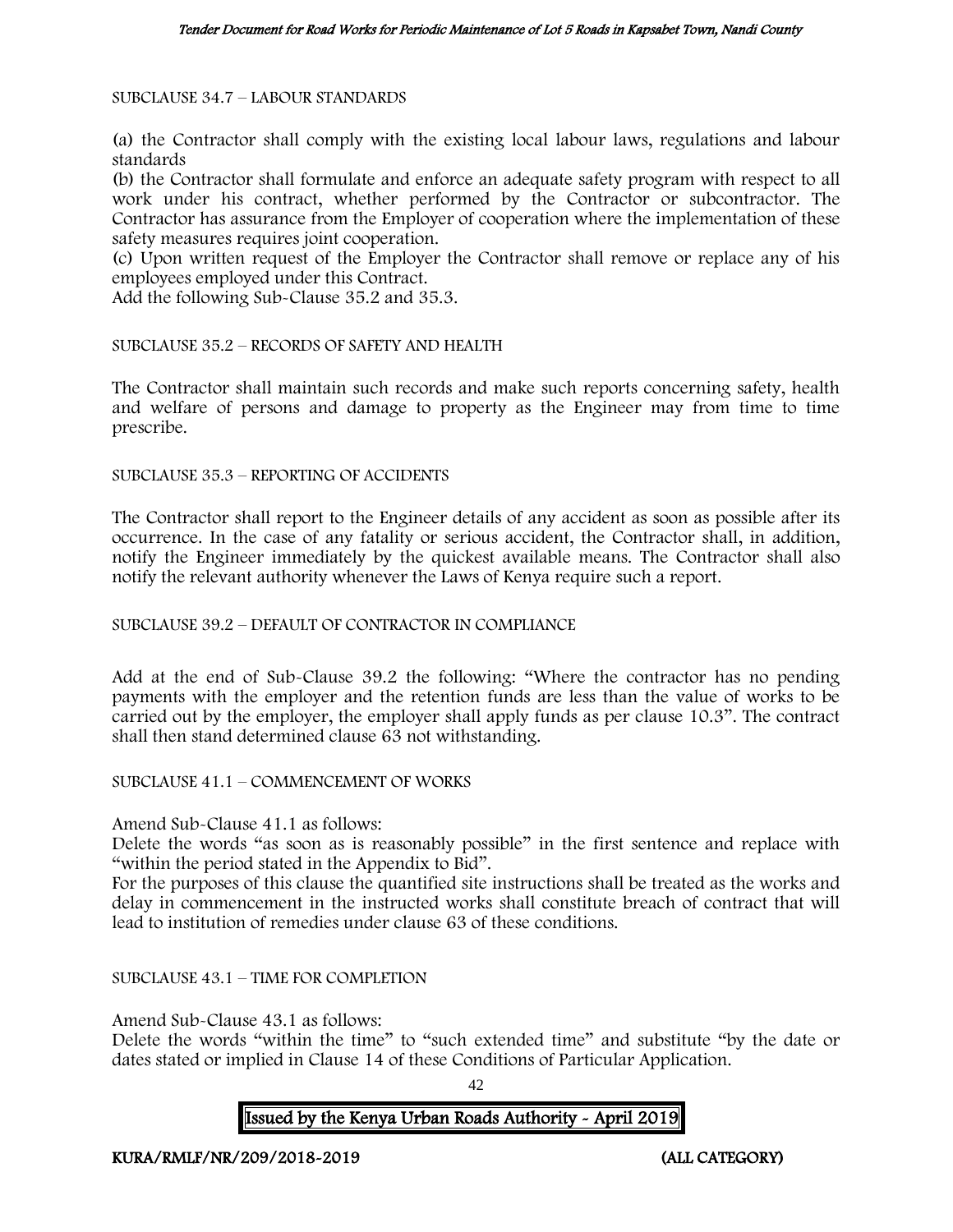SUBCLAUSE 44.1 – EXTENSION OF TIME FOR COMPLETION

Add at the end of Sub-Clause 44.1 the following:

"Neither rains falling within the rainy seasons as occurs in Kenya nor floods caused by such rains shall be deemed exceptional weather conditions such as may fairly entitle the Contractor to an extension of time for the completion of the work."

#### SUBCLAUSE 45.1 – RESTRICTION ON WORKING HOURS

Add at the end of Sub-Clause 45.1 the following:

"If the Contractor requests permission to work by night as well as by day, then if the Engineer shall grant such permission the Contractor shall not be entitled to any additional payments for so doing. All such work at night shall be carried out without unreasonable noise or other disturbance and the Contractor shall indemnify the Employer from and against any liability for damages on account of noise or other disturbance created while or in carrying out night work and from and against all claims, demands, proceedings, costs, charges and expenses whatsoever in regard or in relation to such liability.

"In addition the Contractor will be required to provide, for any work carried out at night or recognized days of rest, adequate lighting and other facilities so that the work is carried out safely and properly.

"In the event of the Engineer granting permission to the Contractor to work double or rotary shifts or on Sundays, the Contractor shall be required to meet any additional costs to the Employer in the administration and supervision of the Contract arising from the granting of this permission."

SUBCLAUSE 47.2 – REDUCTION OF LIQUIDATED DAMAGES

Add the following paragraphs at the end of this Sub-Clause:

"There shall be no reduction in the amount of liquidated damages in the event that a part or a section of the Works within the Contract is certified as completed before the whole of the Works comprising that Contract.

The Employer shall pay no bonus for early completion of the Works to the Contractor.

SUBCLAUSE 52.1 – VALUATION AND VARIATIONS

Add new Clause 52.2(c )

No change in the unit rates or prices quoted shall be considered for items included in the schedule of Dayworks rates, or Provisional Sums and items, or for any item in the BOQ.

SUBCLAUSE 52.4 – DAYWORKS

Add the following at the end of Sub-Clause 52.4:

The work so ordered shall immediately become part of the works under the contract. The Contractor shall, as soon as practicable after receiving the Dayworks order from the Engineer undertake the necessary steps for due execution such work. Prior to commencement of any work to be done on a Dayworks basis, the Contractor shall give an advance notice to the Engineer stating the exact time of such commencement.

43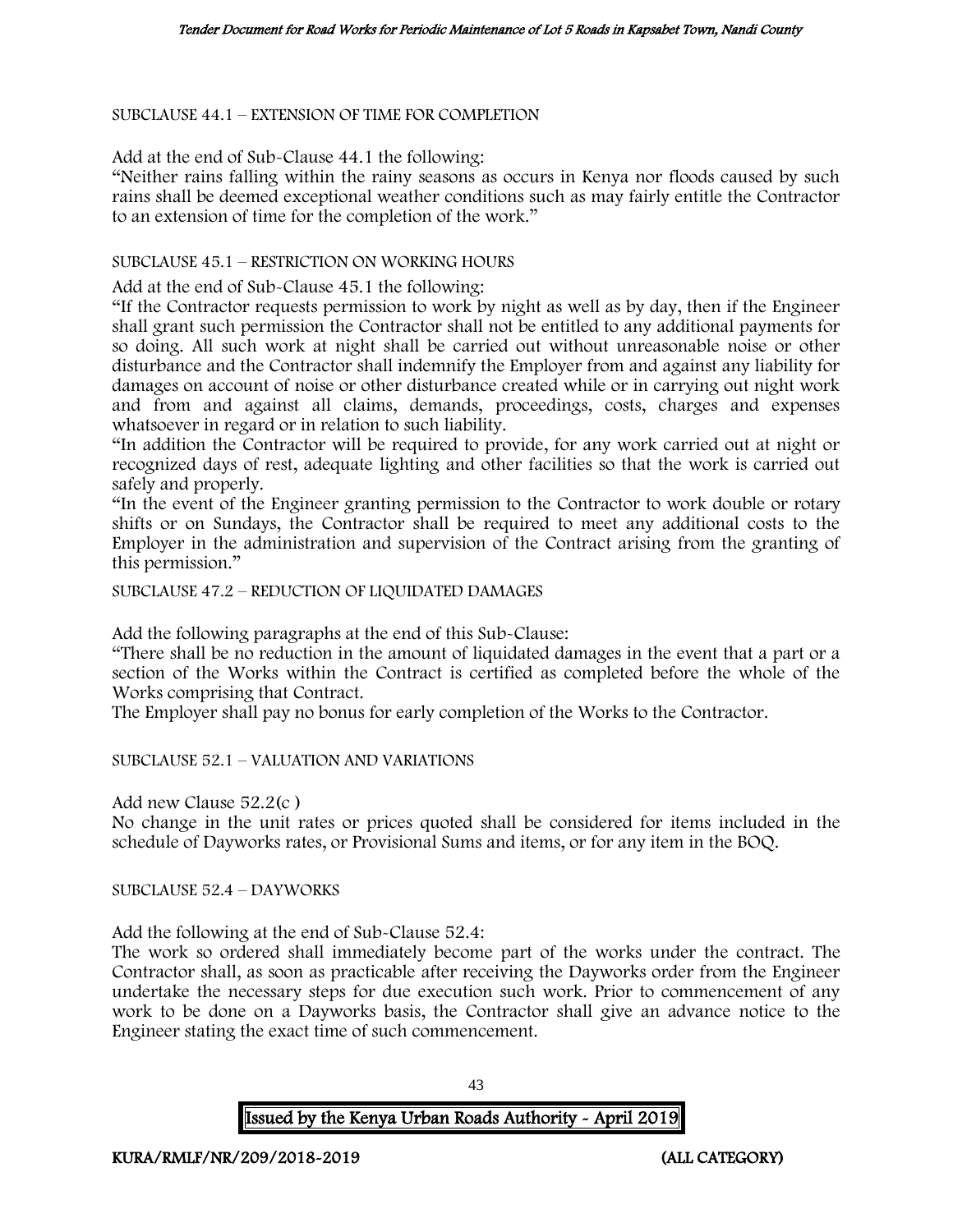SUBCLAUSE 54.1 – CONTROCTOR'S EQUIPMENT, TEMPORARY WORKS AND MATERIALS : Exclusive use for the works

Amend Sub-Clause 54.1 as follows: Line 5: add "written" between "the" and "consent". Delete Sub-Clauses 54.2 and 54.5.

SUBCLAUSE 55.2 – OMMISIONS OF QUANTITIES

Items of Works described in the Bills of Quantities for which no rate or price has been entered in the Contract shall be considered as included in other rates and prices in the Contract and will not be paid for separately by the Employer.

Add the following Sub-Clause 58:

Add the words "or Engineer's representative" where the word "Engineer" appears in clause 58.

SUBCLAUSE 58.4 – PROVISIONAL ITEMS

Provisional items shall be read as Provisional Sums and shall be operated as such in accordance with Sub-Clauses 58.1 to 58.3.

Clause 60 of the General Conditions is deleted and substituted with the following:-

SUBCLAUSE 60.1 – MONTHLY STATEMENT

The Contractor shall submit a statement to the Engineer at the end of each month, in a tabulated form approved by the Engineer, showing the amounts to which the Contractor considers himself to be entitled. The statement shall include the following items, as applicable;

- the value of the Permanent Work executed up to the end of previous month

- such amount as the Engineer may consider fair and reasonable for any Temporary Works for which separate amounts are provided in the Bill of Quantities

- any amount to be withheld under retention provisions of Sub-clause 60.3

- any other sum to which the Contractor may be entitled under the Contract

If the Engineer disagrees with or cannot verify any part of the statement, the Contractor shall submit such further information as the Engineer may reasonably require and shall make such changes and corrections in the statement as may be directed by the Engineer. In cases where there is difference in opinion as to the value of any item, the Engineer's view shall prevail.

#### SUBCLAUSE 60.2 INTERIM PAYMENT CERTIFICATE

The Contractor shall forward to the Engineer an Interim Payment Certificate based on the statement as corrected above and, should it be necessary in the Engineers opinion, shall promptly make any further amendments and corrections to the Interim Payment Certificate. The Engineer shall not unreasonably withhold certifying an Interim Payment Certificate and in case of likely delay in establishing the value of an item, such item may be set aside and the remainder certified for payment.

 $\overline{A}A$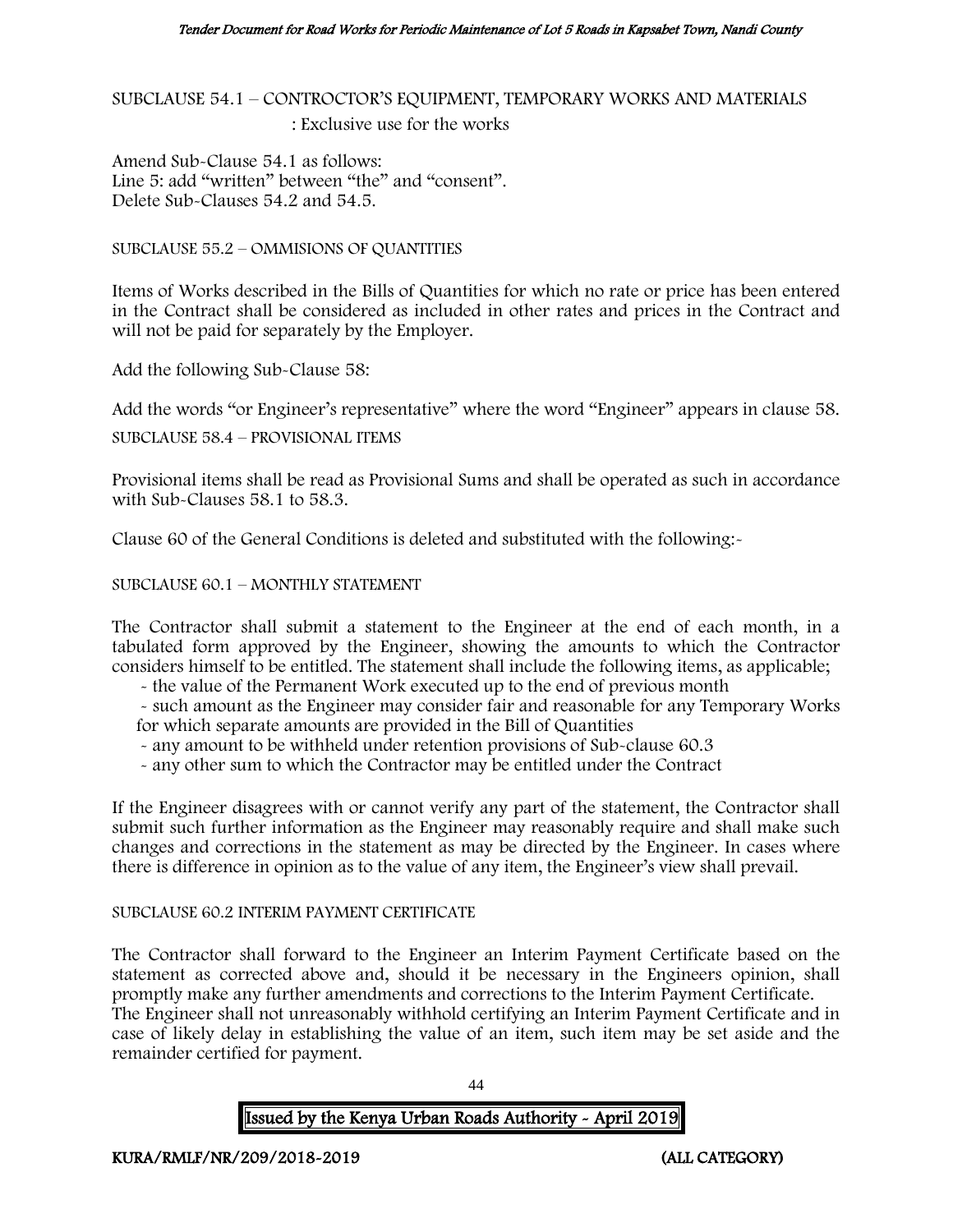Within 14 days after receipt of the Interim Payment Certificate and subject to the Contractor having made such further amendments and corrections as the Engineer may require, the Engineer will forward to the Employer the certified Interim Payment Certificate.

Provided that the Engineer shall not be bound to certify any payment under this Clause if the net amount thereof, after all retentions and deductions, would be less than the minimum amount of Interim Payment Certificate's stated in the Appendix to Form of Bid. However in such a case, the uncertified amount will be added to the next interim payment, and the cumulative unpaid certified amount will be compared to the minimum amount of interim payment.

SUBCLAUSE 60.3 – RETENTION MONEY AND PAYMENT OF RETENTION MONEY

A retention amounting to the percentage stipulated in the Appendix to Bid shall be made by the Engineer in the first and following Interim Payment Certificates until the amount retained shall reach the "Limit of Retention Money" named in the Appendix to Form of BID.

Upon the issue of the Taking-Over Certificate, with respect to the whole of the works one half of the retention money shall become due and shall be paid to the Contractor when the Engineer shall certify in writing that the last section of the whole works has been substantially completed.

Upon expiration of the Defects Liability Period for the works, the other half of the Retention Money shall be certified by the Engineer for payment to the Contractor.

Provided that in the event of different Defects Liability Periods being applicable to different Sections of the Permanent Works pursuant to Clause 48, the expression "expiration of the Defects Liability Period "shall, for the purpose of this sub-clause, be deemed to mean the expiration of the latest of such periods.

Provided also that if at such time, there remain to be executed by the Contractor any work instructed, pursuant to Clause 49 and 50, in respect of the works, the Engineer shall be entitled to withhold certification until completion of any such work or so much of the balance of the Retention money as shall in the opinion of the Engineer, represents the cost of the remaining work to be executed.

#### SUBCLAUSE 60.4– CORRECTION OF CERTIFICATES

The Engineer may in any Interim Payment Certificate make any correction or modification to any previous Interim Payment Certificate signed by him and shall have authority, if any work is not being carried out to his satisfaction to omit or reduce the value of such work in any Interim Payment Certificate.

#### SUBCLAUSE 60.5– STATEMENT AT COMPLETION

Not later than 84 days after the issue of the Taking-Over Certificate in respect of the whole of the works, the Contractor shall submit to the Engineer a statement at completion showing in detail, in a form approved by the Engineer;

The final value of all work done in accordance with the Contract up to the date stated in such Taking-Over Certificate.

Any further sums which the Contractor considers to be due; and

45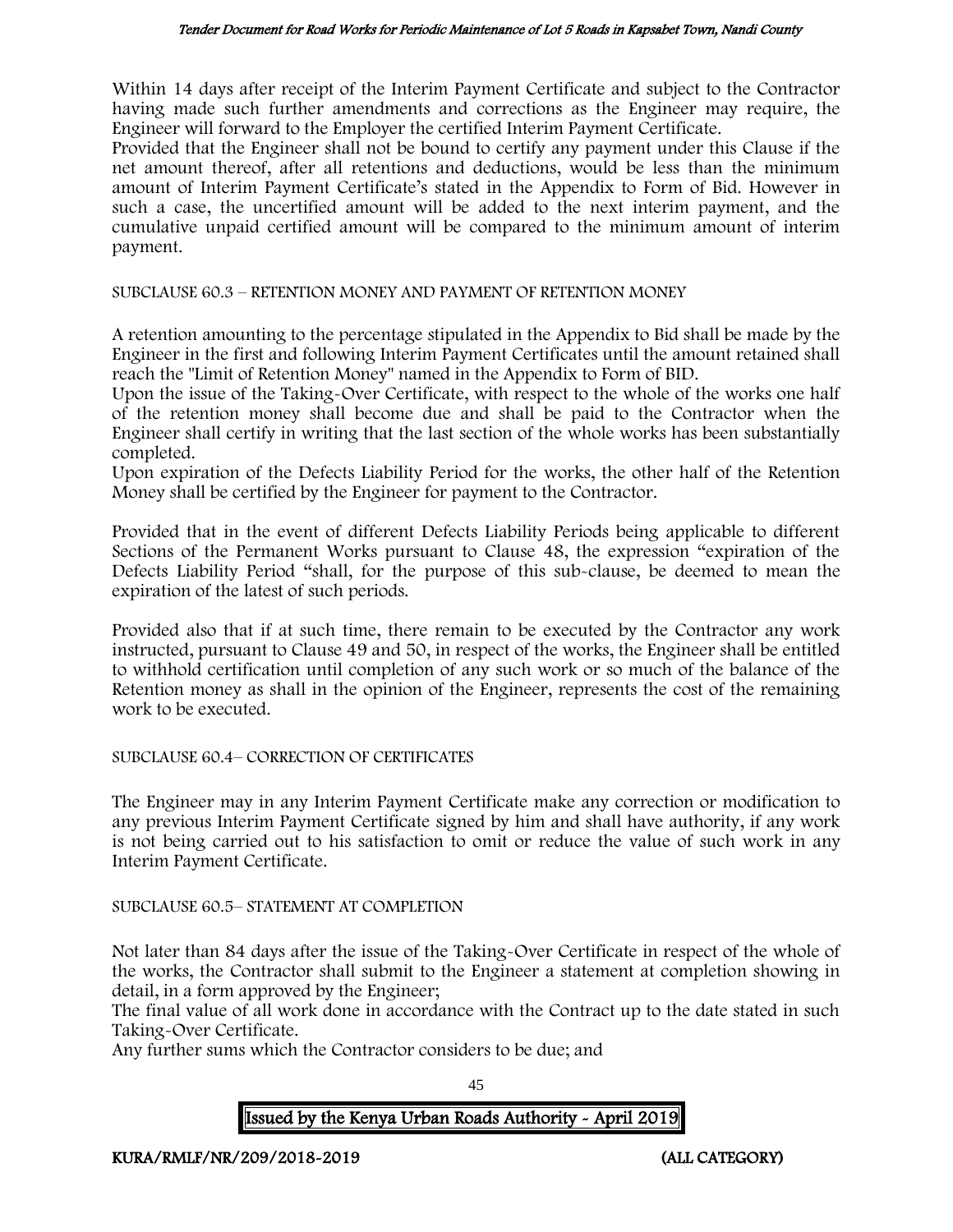An estimate of amounts that the Contractor considers will become due to him under the Contract.

Estimate amounts shall be shown separately in the Statement at Completion. The Contractor shall amend and correct the Statement as directed by the Engineer and submit a Certificate at Completion to be processed as in Sub-Clause 60.2.

#### SUBCLAUSE 60.6 – FINAL STATEMENT

Not later than 56 days after the issue of the Defects Liability Certificate pursuant to Sub-Clause 62.1, the Contractor shall submit to the Engineer for consideration a draft final statement with supporting documents showing in detail, in the form approved by the Engineer;

The final value of all work done in accordance with the Contract;

Any further sums which the Contractor considers to be due to him.

If the Engineer disagrees with or cannot verify any part of the draft final statement, the Contractor shall submit such further information as the Engineer may reasonable require and shall make such changes in the draft as may be required.

#### SUBCLAUSE 60.7– DISCHARGE

Upon submission of the Final Statement, the Contractor shall give to the Employer, with a copy to the Engineer, a written discharge confirming that the total of the Final statement represents full and final settlement of all monies due to the Contractor arising out of or in respect of the Contract. Provided that such discharge shall become effective only after payment under the Final Payment Certificate issued pursuant to Sub-Clause 60.8 has been made and the Performance Security referred to in Sub-Clause 10.1 has been returned to the Contractor.

#### SUBCLAUSE 60.8 – FINAL PAYMENT CERTIFICATE

Upon acceptance of the Final Statement as given in Sub-Clause 60.6, the Engineer shall prepare a Final Payment Certificate which shall be delivered to the Contractor's authorized agent or representative for his signature. The Final Payment Certificate shall state:

The final value of all work done in accordance with the Contract;

After giving credit to the Employer for all amounts previously paid by the Employer, the balance, if any, due from the Employer to the Contractor or the Contractor to the Employer.

Final Certificate shall be issued for any sum due to the Contractor even if such is less than the sum named in the Appendix to the Form of BID.

#### SUBCLAUSE 60.9– CESSATION OF EMPLOYERS LIABILITY

unless the Contractor notifies the Engineer of his objection to the Final Certificate within fourteen days of delivery thereof he shall be deemed to have agreed that he accepts the total Contract Price as set out in the Final Certificate as full settlement for all Work Done under the Contract including any variations and omissions thereof but excluding any variations and claims previously made in writing.

Issued by the Kenya Urban Roads Authority - April 2019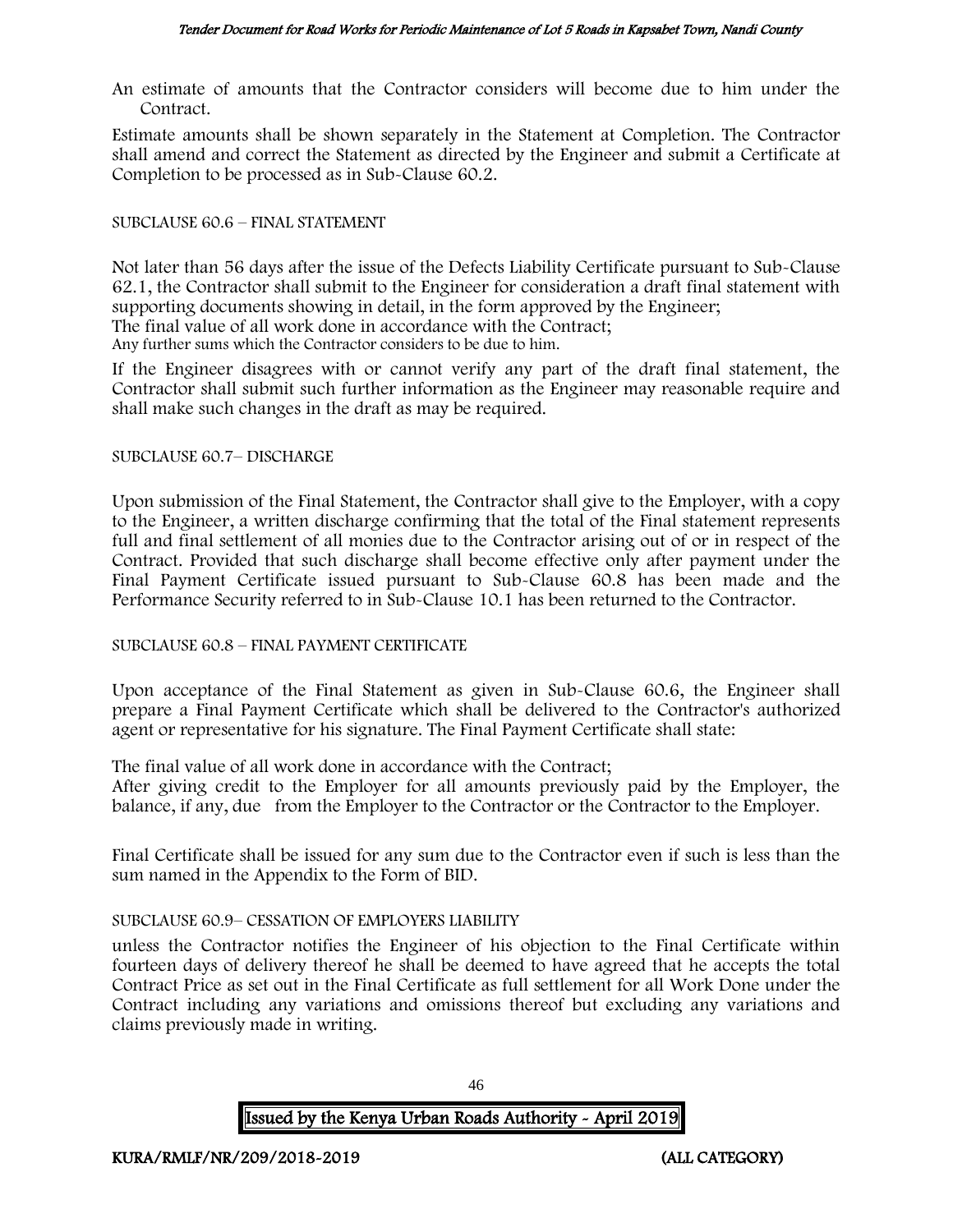SUBCLAUSE 60.10 – TIME FOR PAYMENT

The amount due to the Contractor under any Interim Payment Certificate or Final Payment Certificate issued pursuant to this Clause or to any other term of the Contract, shall, subject to Clause 47, be paid by the Employer to the Contractor as follows:

- (i) In the case of Interim Payment Certificate, within the time stated in the Appendix to Form of Bid, after the Engineer has signed the Interim Payment Certificate.
- (i) In the case of the Final Payment Certificate pursuant to Sub clause 60.8, within the time stated in the Appendix to Form Of Bid, after the Engineer has signed the Final Payment Certificate.
- (ii) In the event of the failure of the Employer to make payment within the times stated, the Employer shall make payment to the Contractor of simple interest at a rate equal to two percentage points above the average Base Lending Rate of three leading banks namely Kenya Commercial Bank, Standard Chartered Bank and Barclays Bank for the time being or as shall be the case from the time to time obtained from the Central Bank of Kenya. The provisions of this Sub clause are without prejudice to the Contractor's entitlements under Clause 69 or otherwise.

SUBCLAUSE 60.11 – CURRENCY OF PAYMENT

The Contract Price shall be designated in Kenyan Currency.

All work performed by the Contractor under the Contract shall be valued in Kenya Shillings using the rates and prices entered in the Bills of Quantities together with such other increases to the Contract Price, except for variation of price payments in accordance with Clause 70.1.

SUBCLAUSE 60.12 – ADVANCE PAYMENT

Advance payment shall not be offered in this Contract.

SUBCLAUSE 60.13 MATERIALS FOR PERMANENT WORKS

With respect to materials brought by the Contractor to the site for incorporation into the permanent works, the Contractor shall,

-Receive a credit in the month in which these materials are brought to site,

-Be charged a debit in the month in which these materials are incorporated in the permanent works.

Both such credit and debit to be determined by the Engineer in accordance with the following provisions.

No credit shall be given unless the following conditions shall have been met to the Engineers satisfaction

- The materials are in accordance with the specifications for the works;
- The materials have been delivered to site and are properly stored and protected against loss, damage or deterioration;

47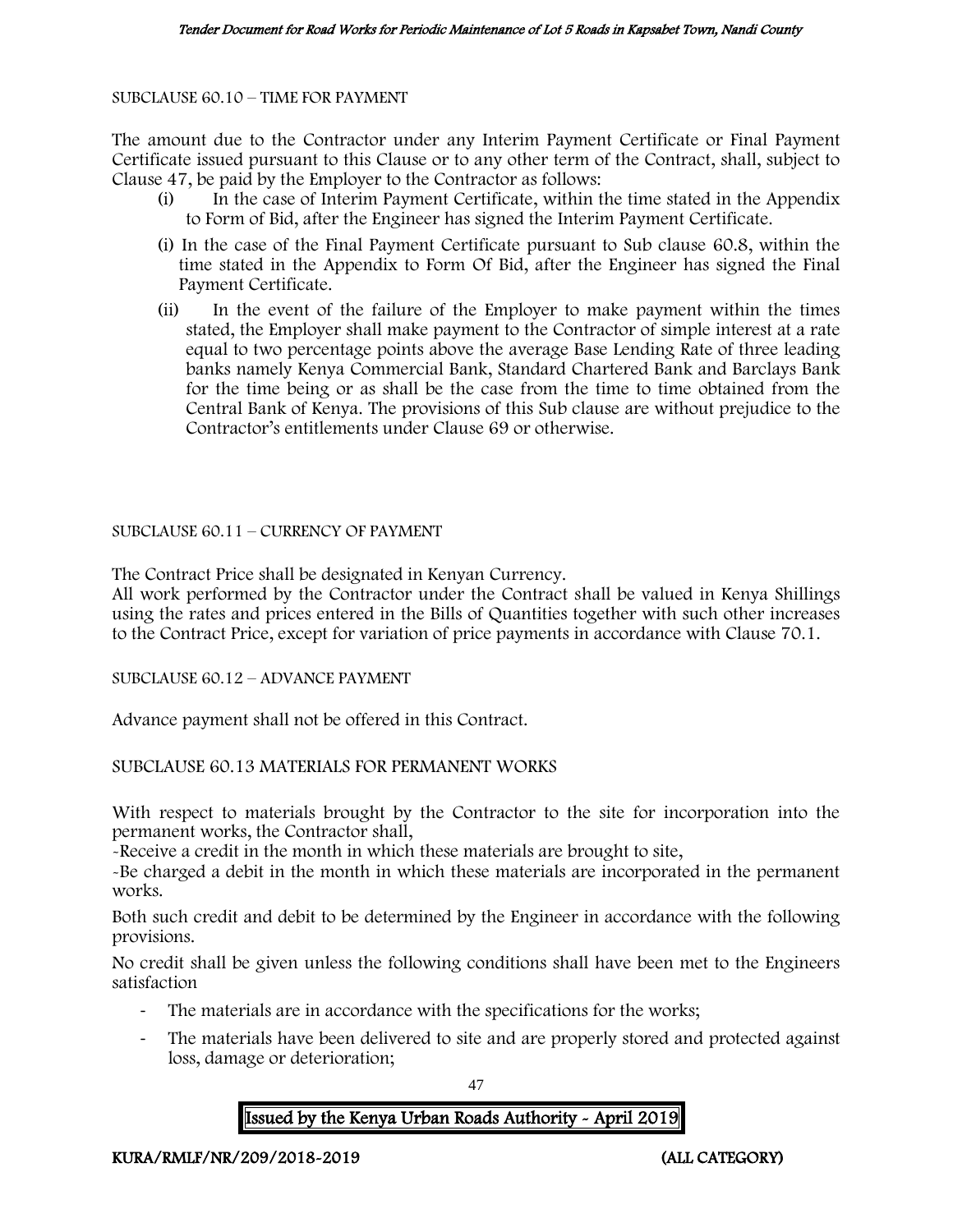- The Contractors record of the requirements, orders receipts and use of materials are kept in a form approved by the Engineer, and such records are available for inspection by the Engineer;
- The Contractor has submitted a statement of his cost of acquiring and delivering the materials and plant to the Site, together with such documents as may be required for the purpose of evidencing such cost;
- The materials are to be used within a reasonable time.
- The amount to be credited to the Contractor shall not be more than 75% of the Contractor's reasonable cost of the materials delivered to site, as determined by the Engineer after review of the documents listed in subparagraphs (a) (iv) above;
- The amount to be debited to the Contractor for any materials incorporated into the works shall be equivalent to the credit previously granted to the Contractor for such materials pursuant to Clause (b) above as determined by the Engineer.

# SUBCLAUSE 63.1 – DEFAULT OF THE CONTRACTOR

#### SUBCLAUSE 67.1 – ENGINEER'S DECISION

Delete the entire Sub clause 67.1 and add the following;

"If a dispute of any kind whatsoever arises between the Employer and the Contractor in any connection with, or arising out of, the Contract or the execution of the works, whether during the execution of the works or after their completion and whether before or after repudiation or other termination of the Contract including any dispute as to any opinion, instruction, determination, certificate or valuation of the Engineer, the matter in dispute shall, in the first place, be referred in writing to the Engineer, with a copy to the other party. Such reference shall state it is made pursuant to this clause. No later than 28 (twenty eight) day after the day on which he received such reference the Engineer shall give notice of his decision to the Employer and the Contractor. Such decision shall state it is made pursuant to this clause.

Unless the Contract has already been repudiated or terminated, the Contractor shall, in every case, continue to proceed with the works with all due diligence and the Contractor and the Employer shall give effect forthwith to every such decision of the Engineer unless and until the same shall be revised, as hereinafter provided, in an Amicable Settlement, Adjudicator's or Arbitrator's award.

If either the Employer or the Contractor be dissatisfied with the any decision of the Engineer, or if the Engineer fails to give notice of his decision on or before the 28th (twenty eighth) after the day on which he received the reference, then either the Employer or the Contractor may, on or before the 28th (twenty eighth) day after the day the day on which he received notice of such decision, or on or before the 28th (twenty eighth) day after the day the day on which the said period of 28 days expired, as the case may be, give notice to the other party, with a copy for information to the Engineer, of his intention to commence Adjudication, as hereinafter provided, as to the matter in dispute. Such notice shall establish the entitlement of the party

48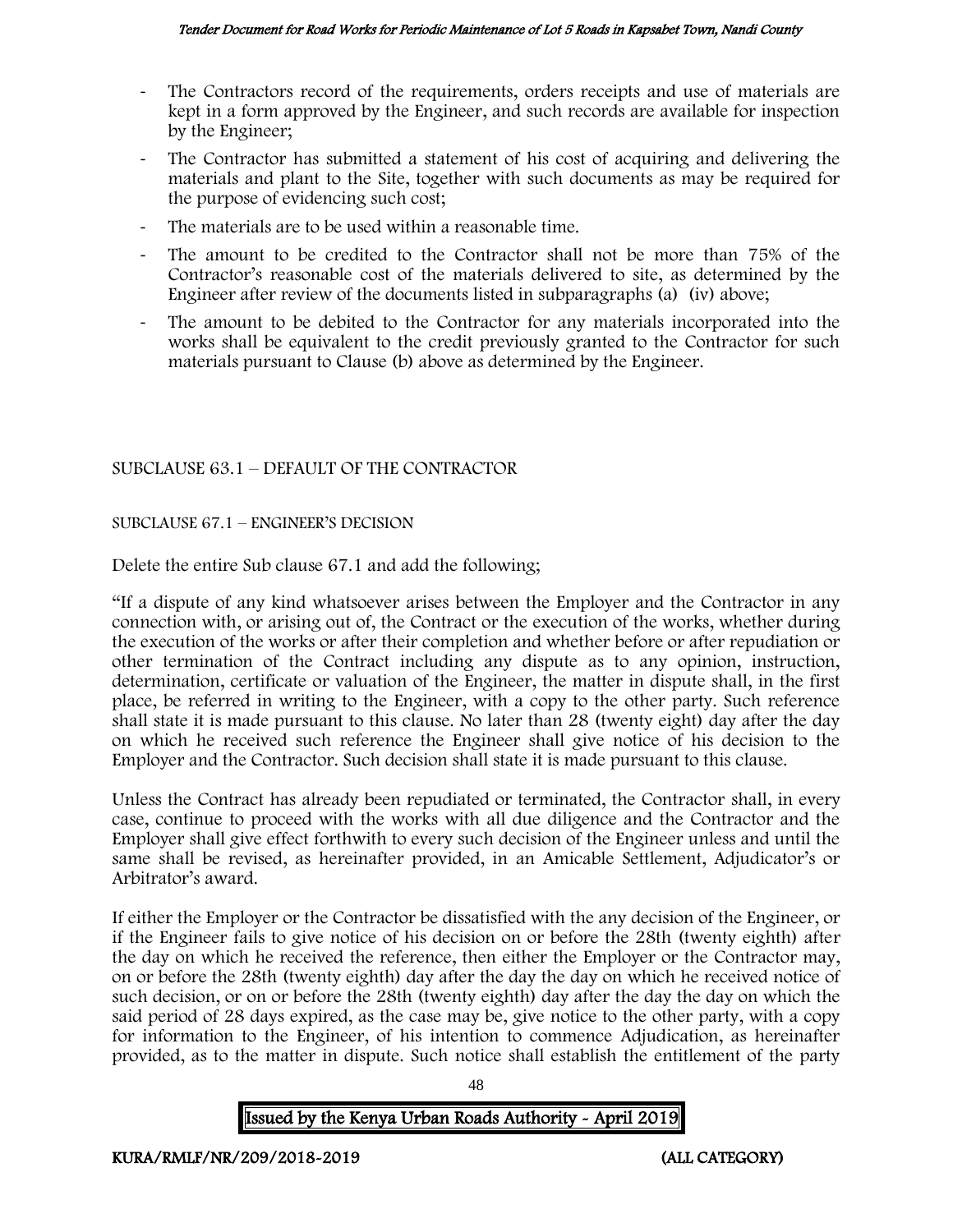giving the same to commence Adjudication, as hereinafter provided, as to such dispute; no adjudication in respect thereof may be commenced unless such notice is given.

If the Engineer has given notice of his decision as to a matter in dispute to the Employer and the Contractor and no notice of intention to commence adjudication as to such dispute has been given by either the Employer or the Contractor on or before the twenty eighth day after the day on which the parties received notice as to such decision from the Engineer, the said decision shall become final and binding upon the Employer and the Contractor. "

#### SUBCLAUSE 67.2 – AMICABLE SETTLEMENT

Delete the entire subclause 67.2 and add the following;

"Where notice to of intention to commence adjudication as to a dispute has been in accordance with subclause 67.1, the parties shall attempt to settle such dispute in amicably before the commencement of Adjudication; provided that, unless the parties otherwise agree, Adjudication may be commenced on or after the 14th (fourteenth) day after the day on which notice of intention to commence adjudication of such dispute was given, even if an attempt at amicable settlement thereto has been made."

SUBCLAUSE 67.3 – ADJUDICATION

Delete the entire subclause 67.3 and add the following;

"The Adjudicator shall be appointed by the Chartered Institute of Arbitrators (Kenya) unless the appointment is agreed by the parties within 7 (seven) days of the notice to adjudication.

The adjudication process shall be conducted according to the Laws of Kenya and the Rules of the Chartered Institute of Arbitrators (Kenya)."

SUBCLAUSE 67.3 – ARBITRATION

Delete the entire subclause 67.3 and add the following;

"Any dispute in respect of which:

The decision, if any, of the Adjudicator has not become final and binding pursuant to subclause 67.1, and Amicable settlement has not been reached within the period stated in subclause 67.2,

shall be finally settled, under the Laws of Kenya and the Arbitration Rules of the Chartered Institute of Arbitrators (Kenya Branch) by one or more arbitrators appointed by the Chartered Institute of Arbitrators (Kenya Branch).

Neither party shall be limited in the in the proceedings before such arbitrator/s to the evidence or arguments put before the Adjudicator for the purpose of obtaining his said decision pursuant to subclause 67.1.

49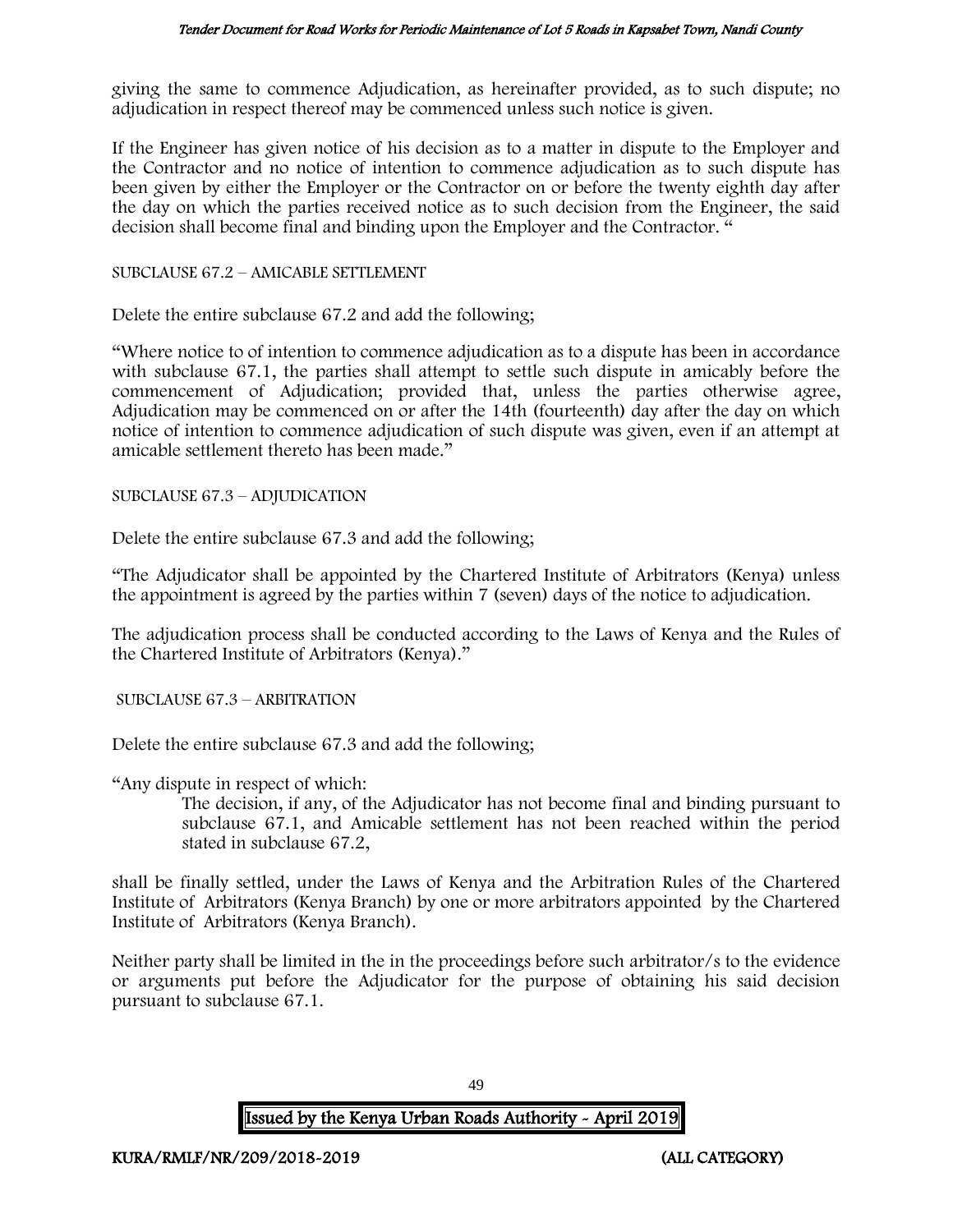Arbitration may be commenced prior to or after completion of the works, provided that the obligations of the Employer, the Engineer and the Contractor shall not be altered by reason of the arbitration being conducted during the progress of the works.

SUBCLAUSE 68.2 – NOTICES TO EMPLOYER AND ENGINEER

Delete in Sub-Clause 68.2 the words "nominated for that purpose in Part II of these conditions".

a. The Employer's address is: The Director General, Kenya Urban Roads Authority (KURA), P.O. Box 41727 - 00100 NAIROBI

b. The Engineer's address is: Director Road Asset and Corridor Management (RACM), Kenya Urban Roads Authority (KURA), P.O. Box 41727 - 00100 NAIROBI

SUBCLAUSE 68.4 – All letters and notices from the Contractor to the Employer and/Engineer must be signed by the Managing Director or the person given written power of Attorney.

CLAUSE 69 – DEFAULT OF EMPLOYER

Delete Sub-Clause 69.1 (c)

In Sub-Clause 69.4 add at the end of first paragraph the following "the period of such suspension shall be as agreed upon by both parties and in any case not more than six (6) months".

In Subclause 69.4 of General Conditions of Contract Part I, insert at the end -----"The amounts of such costs which shall be added to the Contract Price shall exclude any cost due to idle time for equipment, plant and labour."

CLAUSE 70 – CHANGES IN COST AND LEGISLATION

There shall be no claims of payments for Variation of Prices (VOP) or changes in cost for legislation.

SUBCLAUSE 70.2 – SUB-CONTRACT

(a) If the Contractor shall decide subject to Clause 4 thereof to sub-let any portion of the work he shall incorporate in the sub-contract provisions to the like effect as those contained in subclause (1) of this Clause;

(b) If the price payable under a sub-contract as aforesaid is increased above or decreased below the price in such sub-contract by reason of the operation of the incorporated provisions of sub- clause (1) of this clause then the net amount of such increase or decrease shall as the case may be, be paid to or allowed by the Contractor under this contract.

50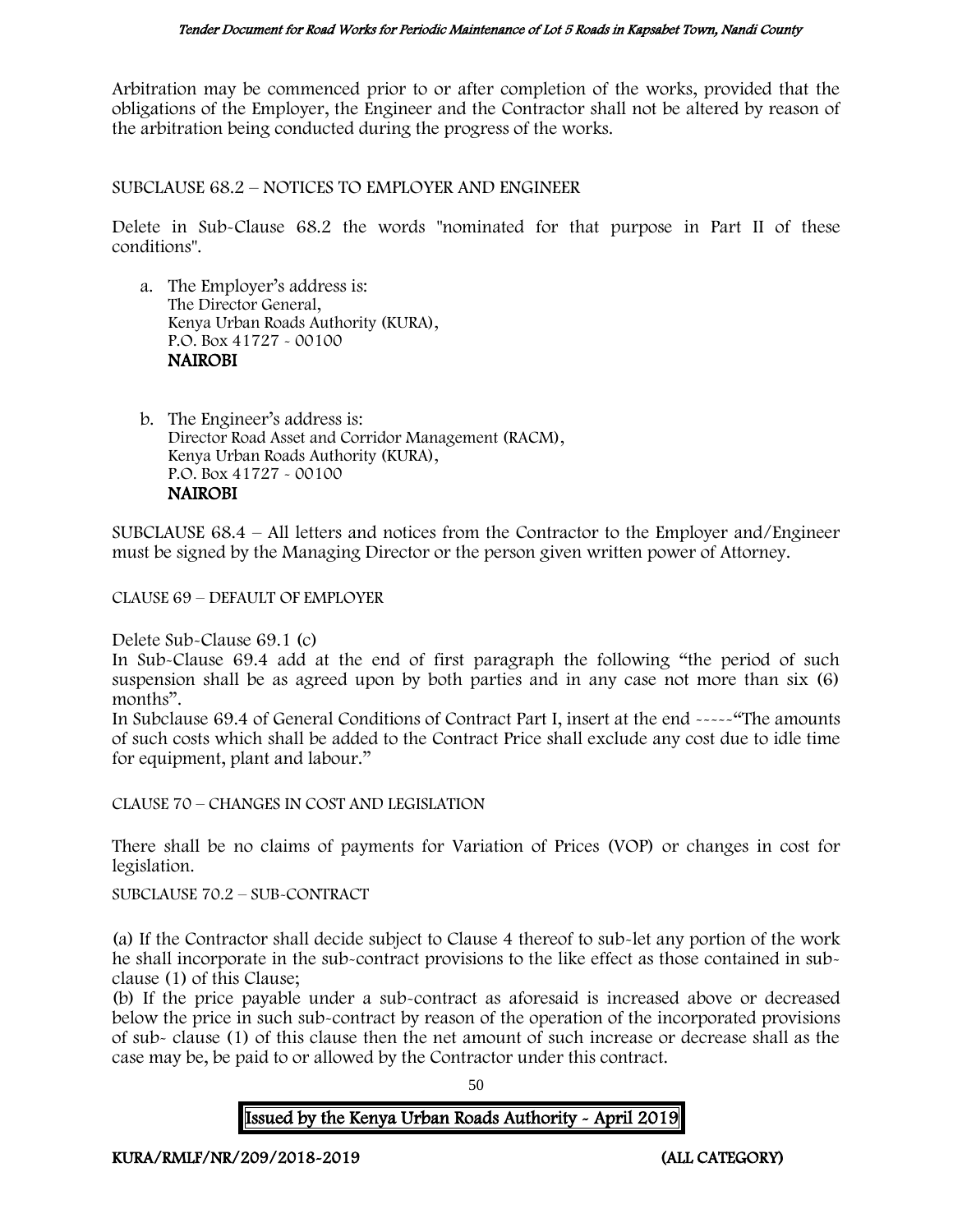SUBCLAUSE 70.3 – NOMINATED SUB-CONTRACTORS

This clause shall not apply in respect of work executed by any nominated sub-Contractor (fluctuation in relation to nominated sub-Contractors shall be dealt with under provisions in relation thereto which may be included in the appropriate sub-contract or contract of sale).

SUBCLAUSE 70.4 – DATE OF BID PRICING

The expression "the date of BID pricing" as used in this Clause means the date 30 days prior to the final date for submission of BIDs as determined by the Employer in the BID documents

SUBCLAUSE 70.5 – PRIME COST

For imported materials, the supplier's/ manufacturer's Prime costs shall be C.I.F. cost at point of entry by the same means of transport as determined by the Contractor's Basic Rate. For locally produced materials, the supplier's or manufacturer's prime costs shall be at their nearest depot or the nearest railway station relevant to the works.

For materials that are subject to Government Price Control, payments for price variations will be determined from the difference between the control price in force at a date 30 days prior to the final date for submission of BIDs and the price in force on the date of purchase.

SUBCLAUSE 70.11 – SUBSEQUENT LEGISLATION

No payment shall be paid for changes in the prices of the materials and labour.

SUBCLAUSE 70.8 – CONTRACTORS HEAD OFFICE EXPENSES

No payments will be made for price variation related to expenses incurred by the Contractor in his Head Office in Kenya, or overseas.

SUBCLAUSE 70.9 – CURRENCY OF PAYMENTS UNDER CLAUSE 70

All payments made pursuant to Clause 70 shall be in Kenya Shillings.

SUBCLAUSE 70.11 – SUBSEQUENT LEGISLATION

Renumber sub-clause 70(2) of part I as sub-clause 70.11 and add the following:

"Notwithstanding the foregoing, such additional or reduced cost shall not be separately paid or credited as aforesaid if the same shall already have been taken into account in accordance with the provisions of sub-clause 70.1 through 70.10 of this clause.

CLAUSE 72 – RATES OF EXCHANGE COST

Delete clause 72 in its entirety and substitute the following: The currency of BID and payment is Kenya Shillings and rates of exchange requirements are not applicable.

51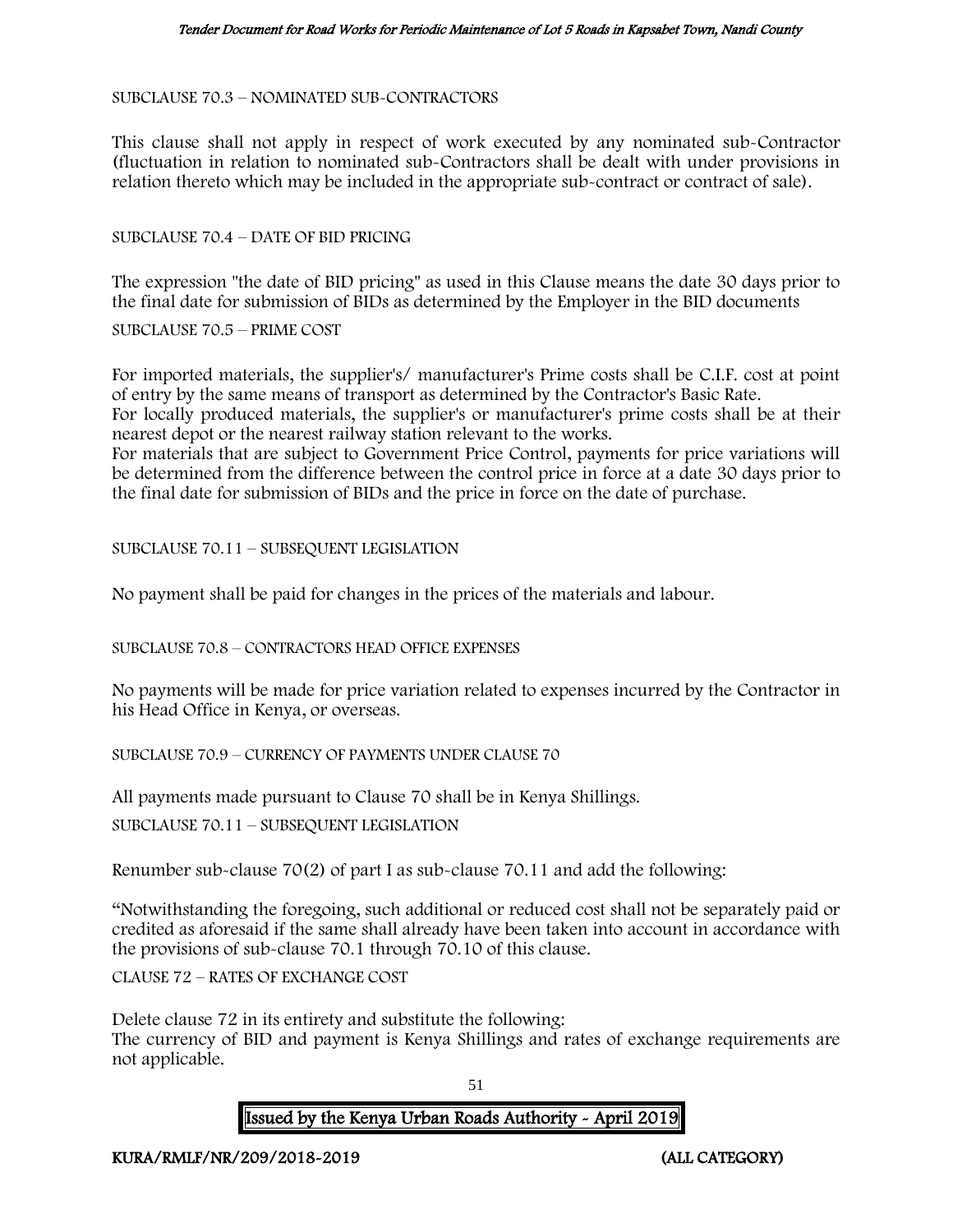#### CLAUSE 73 – BRIBERY AND COLLUSION

Add new Clause 73.1:

"The Contractor shall not:

(a) Offer or give or agree to give to any person in the service of the Government of Kenya any gift or consideration or any kind as an inducement or reward for doing or forbearing to do or for having done or forborne to do any act in relation to the obtaining or execution of this or any other contract to which the Government of Kenya is a party or for showing or forbearing to show favour or disfavour to any person in relation to this or any other contract for the Government of Kenya.

(b) Enter into this or any other contract with the Government of Kenya in connection with which commission has been paid or agreed to be paid by or on his behalf or to his knowledge, unless before the contract is made particulars of any such commission and of the terms and conditions of any agreement for the payment thereof have been disclosed in writing to the Employer.

Any breach of this condition by the Contractor or by anyone employed by him or acting on his behalf (whether with or without the knowledge of the Contractor) or the commission of any offence by the Contractor or by anyone employed by him or acting on his behalf in relation to this or any other contract to which the Government of Kenya is a party shall entitle the Employer to determine the Contract (See Condition 63 hereof) and/ or to recover from the Contractor the amount or value of any such gift, consideration or commission.

Any dispute or difference of opinion arising in respect of either the interpretation, effect or application of this condition or of the amount recoverable hereunder by the Employer from the Contractor shall be decided by the Employer, whose decision shall be final and conclusive.

CLAUSE 74 – CONTRACT CONFIDENTIAL

Add new Clause 74.1:

The Contractor shall treat the details of this Contract as Private and Confidential and shall not publish or disclose the same or any particulars thereof in any trade or technical paper or elsewhere (save in so far as may be necessary for the purpose thereof) without the previous consent in writing of the Government. If any dispute arises as to the necessity of any publication or disclosures for the purposes of this Contract the same shall be referred to the decision of the Engineer mentioned in the said Conditions of Contract whose award shall be final.

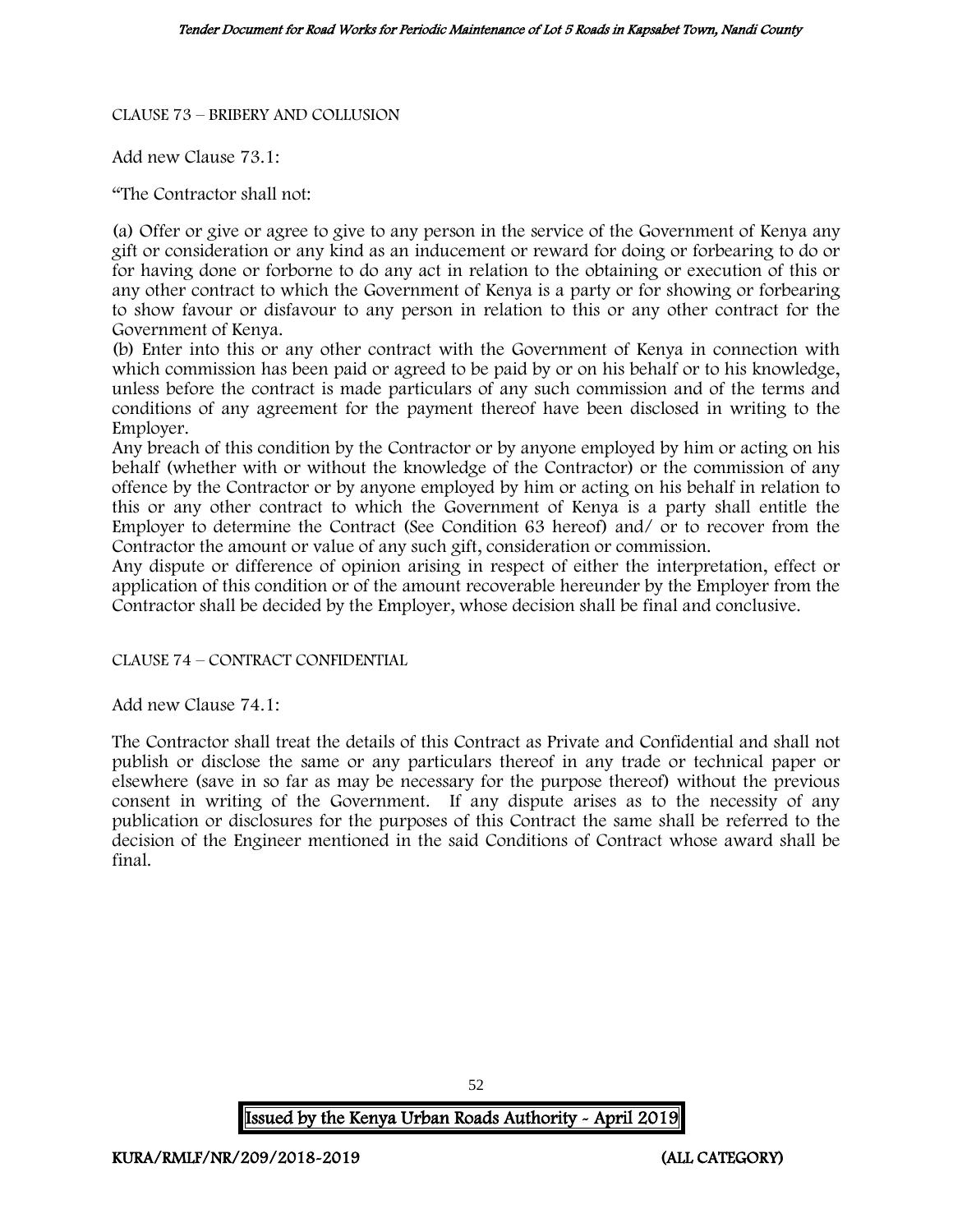# SECTION V: SPECIAL SPECIFICATIONS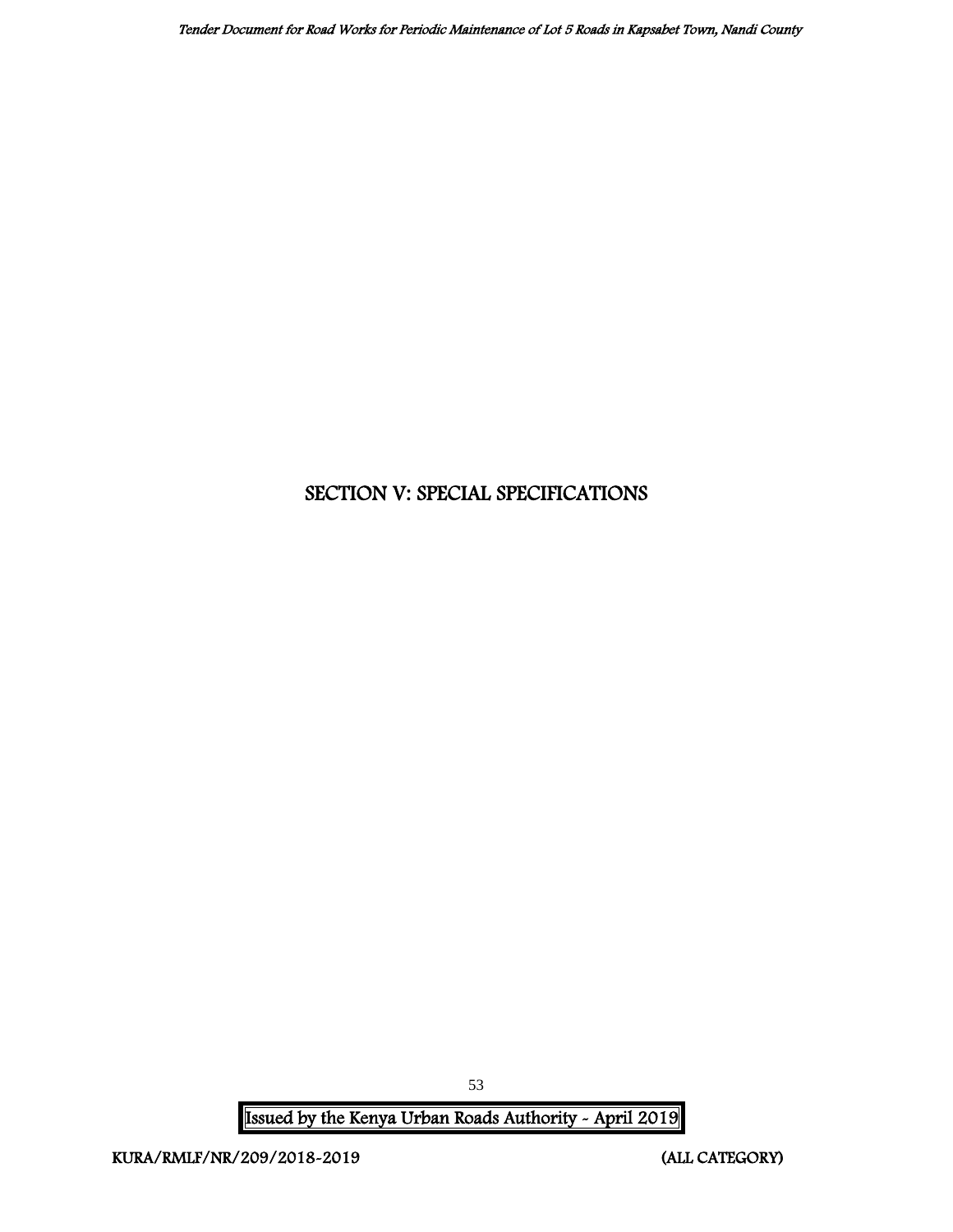# SPECIAL SPECIFICATIONS

## SECTION 1 – GENERAL

#### 101 SPECIAL SPECIFICATIONS

Special specification is supplementary to the Standard Specifications and the two must be read in conjunction. In any case where there appears to be conflict between the two then the Special Specifications will take precedence.

#### 102 LOCATION OF CONTRACT.

Kamobo-Kapsabet Road (County Assembly - Showground Road) is located in Kapsabet Town, Nandi County. The length of the road is approximately 1.4 km.

#### 103 EXTENT OF CONTRACT

The works to be executed under the Contract comprise mainly of but not limited to the following:-

- 1. Site clearance
- 2. Earthworks
- 3. Shoulder works
- 4. Hand packed stone base repair
- 5. Neat gravel base layer for walkway
- 6. Asphalt Concrete patch works and surfacing on the walkways
- 7. Drainage works: excavation of drains and installation of culverts
- 8. Road furniture laying of kerbstones/channels and road marking

Defects Liability Period shall be 1 month

Any other activity not listed above in either category but deemed to be necessary by the Engineer, shall be subject to the Engineer's formal instructions within the mode of payment stipulated either by day works or on a measured basis.

## 105 ORDER OF EXECUTION OF WORKS

In addition to Clause 105 of the Standard Specification the Contractor shall carry out the Works such that a continuous and consecutive output of fully completed work is achieved.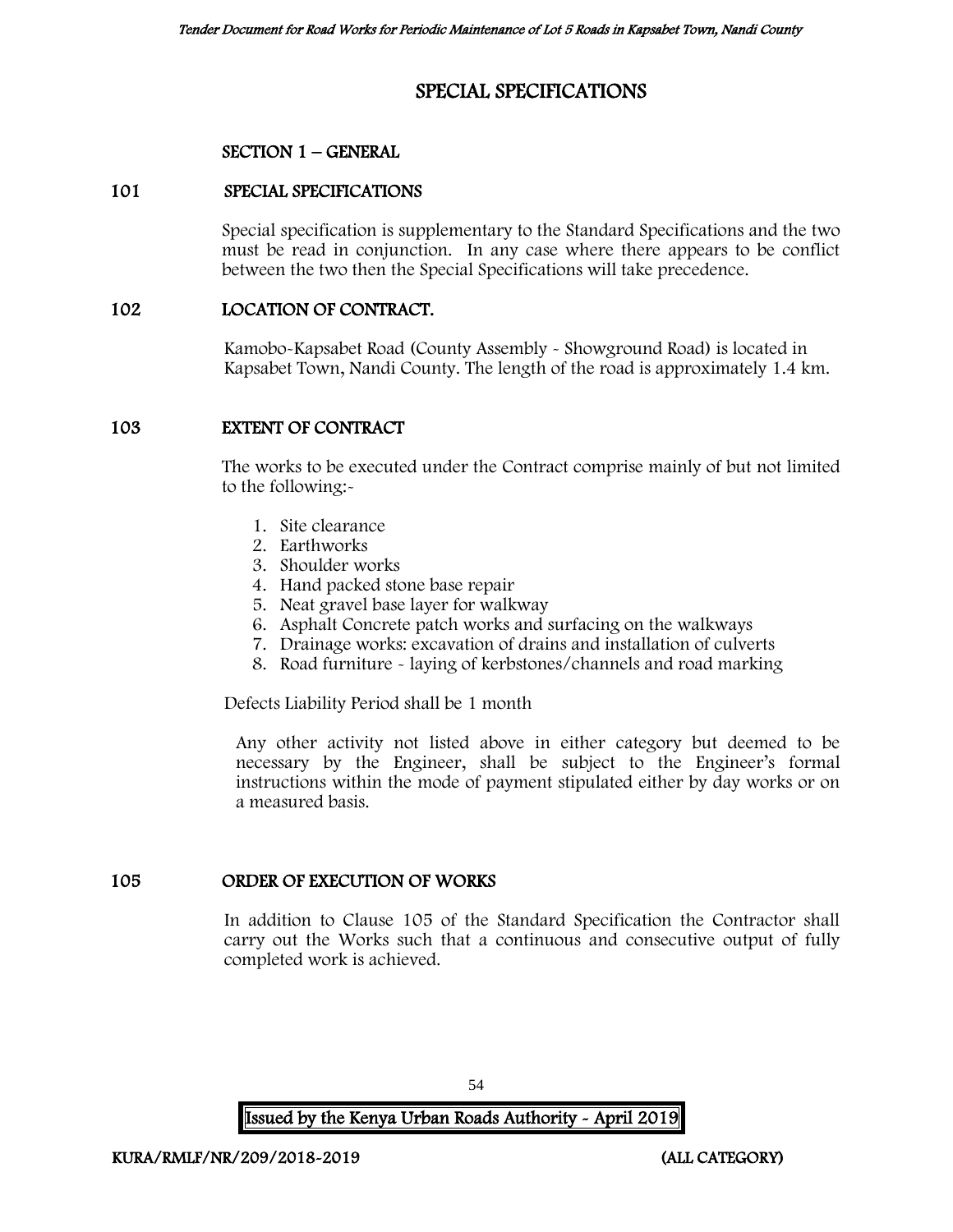# 107 TAKING OVER CERTIFICATE

The minimum length of the road for which a certificate will be issued under clause 48 of the conditions of Contract shall be the whole length of each section of the road substantially completed.

### 12209 NOTICE OF OPERATIONS

Add the following sub- Clause.

Notification Terms

It shall be the Contractor's responsibility to notify the Engineer when any item of works scheduled are completed and ready for approval, and the contractor shall give sufficient notice to allow control tests to be performed.

Explosive and Blasting

- (a) The requirements of the Laws of Kenya governing explosives and other requirements and regulations of Government of Kenya and other authorities shall be complied with.
- (b) No explosives of any kind shall be used without prior written consent of the Engineer.

The Contractor shall be solely responsible for the provision, handling, storage and transporting of all explosives, ancillary materials and all other items of related kind whatsoever required for blasting.

## 117 HEALTH, SAFETY AND ACCIDENTS

Add the following:

In addition to providing, equipping and maintaining adequate first aid stations throughout the works in accordance with the laws of Kenya, the contractor shall provide and maintain on site during the duration of the Contract, a fully equipped dispensary. This shall be with a qualified Clinical Officer / Nurse who shall offer the necessary medical advice on HIV and related diseases to the Engineer's and Contractor's Site staff. The Contractor shall allow for this in the rates and be responsible for all site welfare arrangements at his own cost.

## 120 PROTECTION OF EXISTING WORKS AND SERVICES

The Contractor shall acquaint himself with the position of all existing services such as sewers, water drains, cables for electricity and telephone, lighting and telephone poles, water mains, etc., before commencing any excavation or other work likely to affect the existing services.

The cost of all plant, equipment and materials, labour, technical and professional staff, transport and the like necessary for determining the locations of existing services, including the making good of any damage caused to such services all to the satisfaction of the Engineer, shall be deemed to be included in the tender rates. No other payment shall be made for the costs of such

55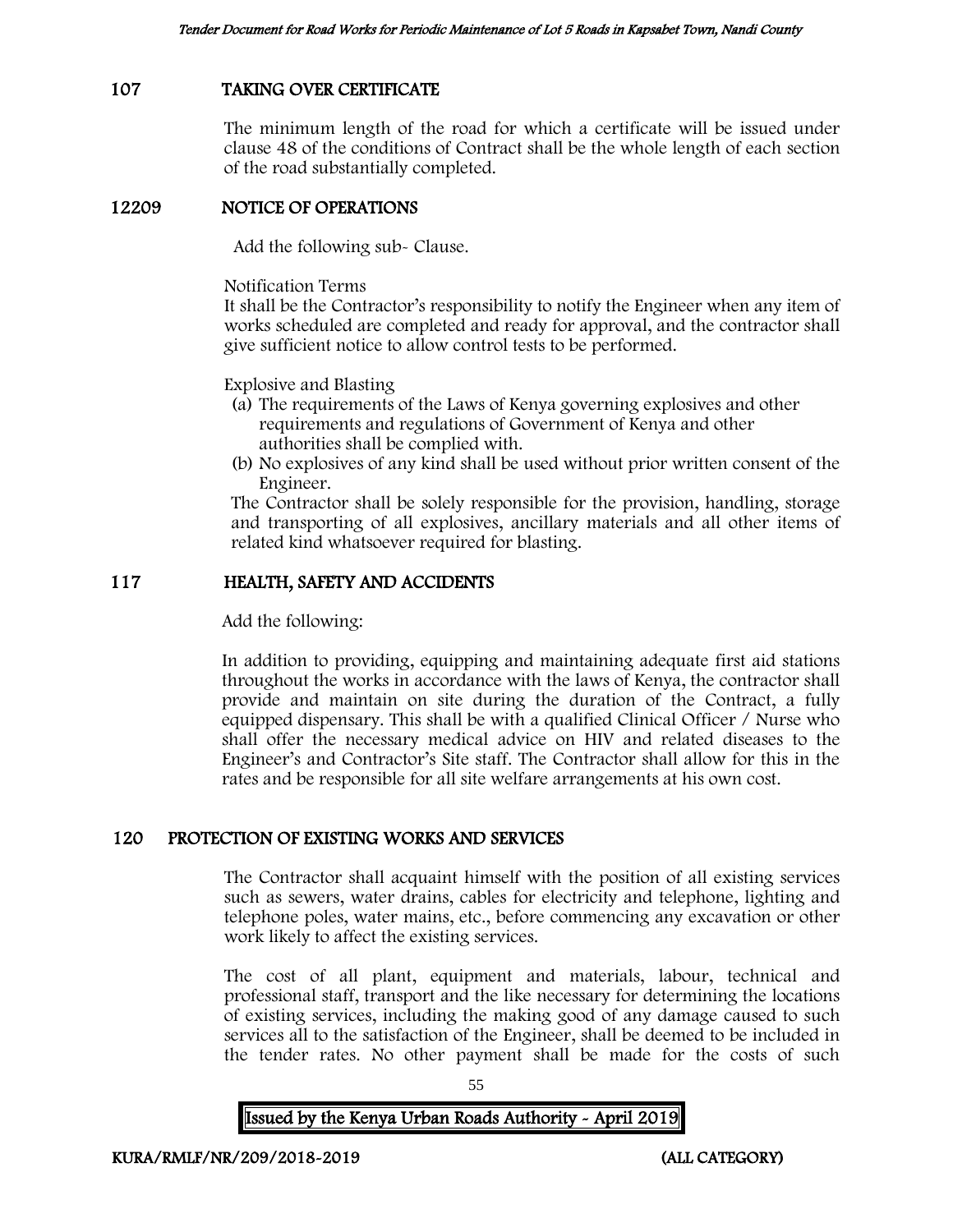operations, nor for the making good of damage caused thereby to the existing services.

The Contractor shall be held responsible for injury to existing structures, works or services and shall indemnify and keep indemnified the Employer against any claims in this respect (including consequential damages).

# 121 DIVERSION OF SERVICES

- (a) The Contractor shall acquaint himself with the location of all existing services such as telephone lines, electricity cables, water pipes, sewers etc., before execution of any works that may affect the services. The cost of determining the location of the existing services together with making good or repairing of any damage caused all to the satisfaction of the Engineer shall be included in the BID rates.
- (b) Subject to the agreement with the Engineer, the Contractor shall be responsible for removal of alteration and relocation of existing services.
- (c) The Contractor shall indemnify the Employer against claims originating from damage to existing services or works.

# 123 LIAISON WITH GOVERNMENT AND POLICE OFFICIALS

The Contractor shall keep in close touch with the Police and the other Government officials of the area regarding their requirements in the control of traffic or other matters, and shall provide all assistance or facilities, which may be required by such officials in the execution of their duties.

#### 124 LAND FOR ALL CAMPS SITES AND FOR THE CONTRACTOR'S OWN PURPOSES, INCLUDING TEMPORARY WORKS.

Notwithstanding Clause 124 of the Standard Specification all requirements of land for temporary works and construction purposes shall be to the approval of the Engineer but the Contractor will make all necessary arrangements with the property owners concerned and pay all charges arising therefrom. On or before completion of the Contract, the Contractor shall remove all temporary works and shall restore all such land to the condition in which it was immediately prior to the occupation thereof as far as is reasonable and practicable. No separate payment will be made to the Contractor on account of these items and the Contractor must make due allowance for them in his rates.

Notwithstanding Clause 120 of the Standard Specifications, the Contractor shall be required to appoint competent surveyors who will liaise with the Engineer on matters related to the demarcation of the existing road reserve, site measurements, removal and reinstatement of existing services.

## 128 STORAGE OF MATERIALS

All materials shall be stored on Site in a manner approved by the Engineer and the Contractor shall carefully protect from the weather all work and materials which may be affected thereby.

56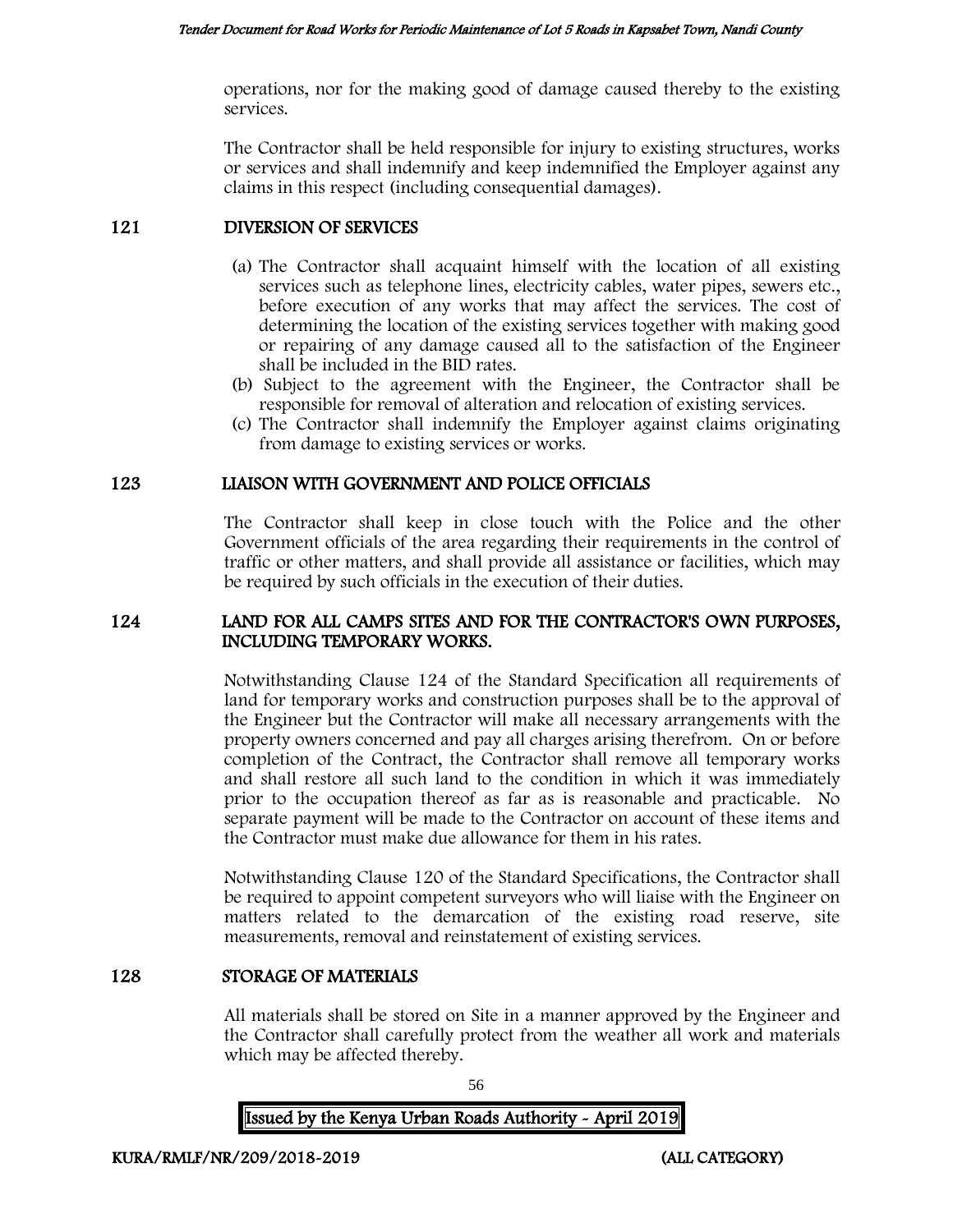#### 129 TEST CERTIFICATES

When instructed by the Engineer the Contractor shall submit certificates of test from the suppliers of materials and goods required in connection with the works as the Engineer may require.

Such certificates shall certify that the materials or goods concerned have been tested in accordance with the requirements of the specifications and shall give the results of all the tests carried out. The Contractor shall provide adequate means of identifying the materials and goods delivered to the site with the corresponding certificates.

#### 131 SIGNBOARDS

The Contractor shall provide and erect two (2) publicity signs on the site as directed. The Engineer shall, as shown in the Drawings, direct the minimum dimensions and thickness of the steel framework and sheet. The framework and sheet shall be prepared and painted black, while the ring at the top of the supporting frames shall be painted white. The wordings and KURA's logo shall be printed on backlit sticker paper resistant to the effects of weather using reflectorised paint or material approved by the Engineer. The sticker shall be placed on both sides of the board. The colours, fonts and heights of the letters shall be as indicated on the typical drawings and as directed by the Engineer.

## 132 OFFICE FOR THE RESIDENT ENGINEER, SURVEY EQUIPMENT AND FURNITURE

#### 132.1 ENGINEER'S REPRESENTATIVE OFFICE

The contractor, when instructed, shall for the duration of the Contract, furnish and equip Resident engineer's office located at the KURA's Regional offices. The room to be occupied by the Engineer's Representative and its front office shall be provided with a floor carpet to be approved by the Engineer. The windows shall be fitted with curtains and blinders.

A telephone shall also be provided for the Resident Engineer's office for his exclusive use. All the charges and fees related to the installation and maintenance of the telephone shall be deemed to have been included in the rates for providing and maintaining the Office. The Contractor will be reimbursed, separately, the cost of operating the telephone under appropriate bill item in the BoQ.

The offices shall be provided with day and night watchmen and security lights, the cost of which shall be deemed to have been included in the rates for the offices.

The Contractor may be instructed by the Engineer under clause 58 of the General Conditions of Contract to make payments of general receipted accounts for such items as stationery, stores, furniture and equipment, claims and allowances for supervision personnel and any miscellaneous claims or the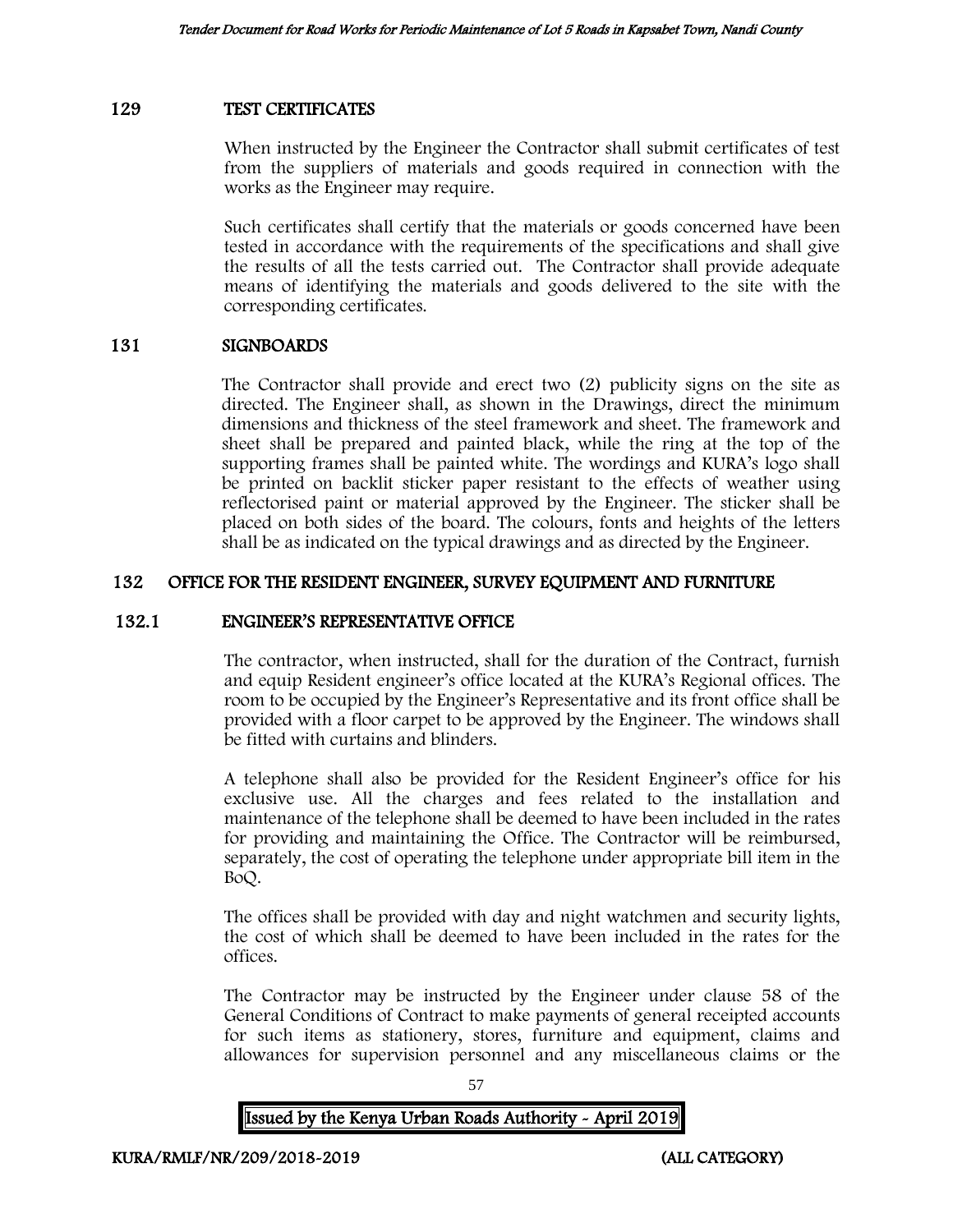Engineer may direct the Contractor to purchase or pay for the above. The Contractor will, on provision of receipts, be paid under appropriate bill items in the BoQ.

## The survey equipment to be provided would include:

| 1. Engineer's automatic level Wild NAK 2 or similar                                                                                                           | 2N <sub>O</sub> |
|---------------------------------------------------------------------------------------------------------------------------------------------------------------|-----------------|
| 2. Total station reading 1" with tripod and setting on                                                                                                        |                 |
| pole with datalogger and survey software to match<br>Total Station Datalogger. Include data transfer program,<br>and plotting modes, setting out calculations |                 |
| and Cogo facilities                                                                                                                                           | 1N <sub>o</sub> |
| 3. Levelling staff 5m. with levelling bubble Wild GNLE                                                                                                        |                 |
| or similar                                                                                                                                                    | 4N <sub>o</sub> |
| 4. 50m. steel band measuring tape                                                                                                                             | 2N <sub>O</sub> |
| 5. 30m. linen measuring tape                                                                                                                                  | 2No.            |
| 6. 3m. aluminium straight edge                                                                                                                                | 2N <sub>O</sub> |
| 7. 1m. stainless steel straight edge                                                                                                                          | 1 <sub>No</sub> |
| 8. 100m. steel band tape                                                                                                                                      | 2No.            |
| 9. Draughtsman's stool                                                                                                                                        | 3No.            |
| 10. Complete set of highway curves                                                                                                                            | 1N <sub>o</sub> |
| 11. Programmable scientific calculators FX 880P or equivalent                                                                                                 | 4N <sub>o</sub> |
| 12. Survey umbrella                                                                                                                                           | 2No.            |
| 13. Roll of tracing paper                                                                                                                                     | 10No            |
| 14. Protractor 360                                                                                                                                            | 2N <sub>O</sub> |
| 15. Graph paper A3 size                                                                                                                                       | 100No           |
| 16. Drawing table                                                                                                                                             | 2No.            |
| 17. Erasing shield                                                                                                                                            | 4No.            |
| 18. 3m. ranging rods                                                                                                                                          | 9N <sub>o</sub> |
| 19. Marker pens                                                                                                                                               | 30No.           |

The contractor may be directed to pay for stationery, equipment or reagents that are foresaid and also pay for servicing and repair of the laboratory equipment being used on the project.

The Contractor shall provide, install and maintain in a good state of repair, such survey and other equipment as listed for the duration of the contract.

Such equipment shall be of approved manufacture, and shall be made available to the Engineer for the Engineer's exclusive use throughout the Contract, not later than three (3) weeks after the Engineer's order to supply. All equipment shall be ready to use and complete to perform the tests. The equipment shall revert to the Employer on completion of the Contract.

Any delays to the Contractor or the Contractor's activities caused by the Engineer being unable to perform survey work, field or laboratory tests due to the contractor's failure to supply and/or maintain the said equipment shall be deemed to have been caused entirely by the Contractors own actions, and any consequences of such delays shall be interpreted as such.

58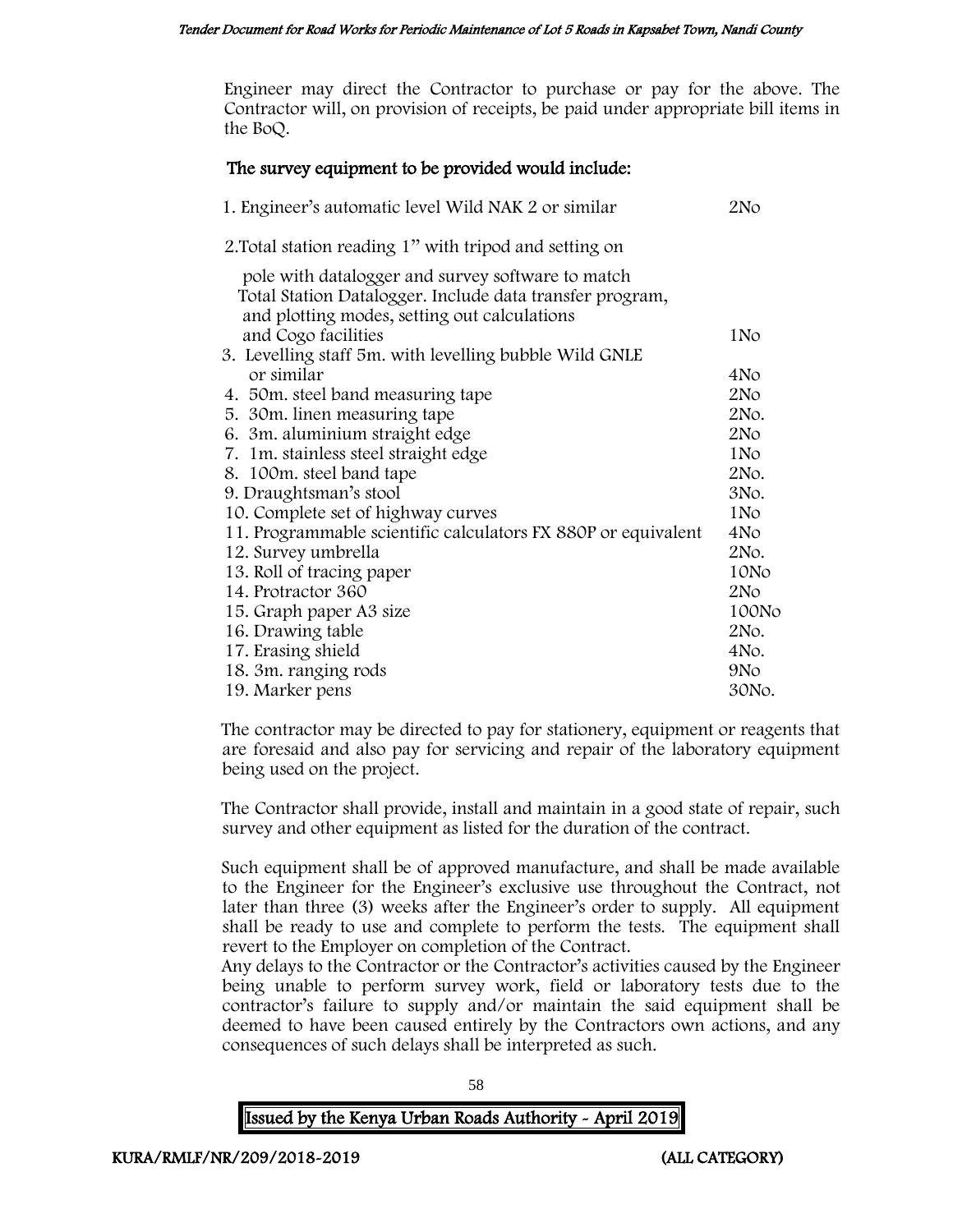The payment to comply with this requirement is provided in the Bill of Quantities and ownership of all equipment paid for as instructed above shall revert to the Employer after the completion of the Works.

Failure by the Contractor to provide or maintain the equipment shall make him responsible to bear all costs that may be incurred as a result of the Engineer's staff using alternative means of communication, including delays in supervision and approval of Works by the Engineer.

# 132.3 COMMUNICATION FOR THE ENGINEEER

# (a) Mobile phones

The Contractor shall provide, connect and maintain mobile phones for the exclusive use by the Engineer for the duration of the contract. The Contractor shall include for the cost of providing the mobile units complete with charger unit, "hands free" headset for each unit, connection to the network and all service charges applicable all as directed by the Engineer. The Contractor shall provide air-time with each mobile phone which shall be paid for under prime cost sum allowed for in the bills of quantities. The mobile telephones shall be WAP enabled with e-mail capabilities and integrated camera of a minimum of 3.0 mega pixels. Payment for these mobiles and associated costs is included in the Bill of Quantities, and ownership of mobile phones will revert to the Employer after completion of the Works.

# (b) Internet and e-mail services

Where directed, the contractor shall provide 24 hours terrestrial or wireless internet connectivity with minimum throughput speed of 128kilobytes per second for the exclusive use by the Engineer, including all accessories and Terminal Equipment and pay for all associated installation, maintenance and usage charges throughout the duration of the contract.

The contractor shall allow for the provision and maintenance of internet connectivity and associated costs as per Appendix to item 1.17 of the Bills of Quantities.

# 137 ATTENDANCE UPON THE ENGINEER AND HIS STAFF

In addition to the staff stated in Clause 135, the following staff will be provided for the supervision of work: 1No. Artisans, 2No. Labourers, 1No. Office assistants, 2No. Lab attendants. Additional attendant staff, as required by the Engineer, shall be paid for under Item 01-80-030 of the Bill of Quantities.

## 138 VEHICLES AND DRIVERS FOR THE ENGINEER AND HIS STAFF AND METHOD OF PAYMENT

In addition to provisions of the Clause 138 of the Standard Specification, the Contractor shall when instructed, provide and maintain in good working condition for the exclusive use of the Engineer and his staff throughout the Contract, the following types and numbers of brand new vehicles or as specified. The Engineer shall approve the type of vehicles and confirm the number of each type to be provided. The Contractor shall insure the vehicles comprehensively for any licensed drivers and shall provide competent drivers during normal working hours and whenever required by the Engineer. The cost of provision of the vehicle shall be inclusive of the first 4,000 kilometers travelled in any month.

59

# Issued by the Kenya Urban Roads Authority - April 2019

.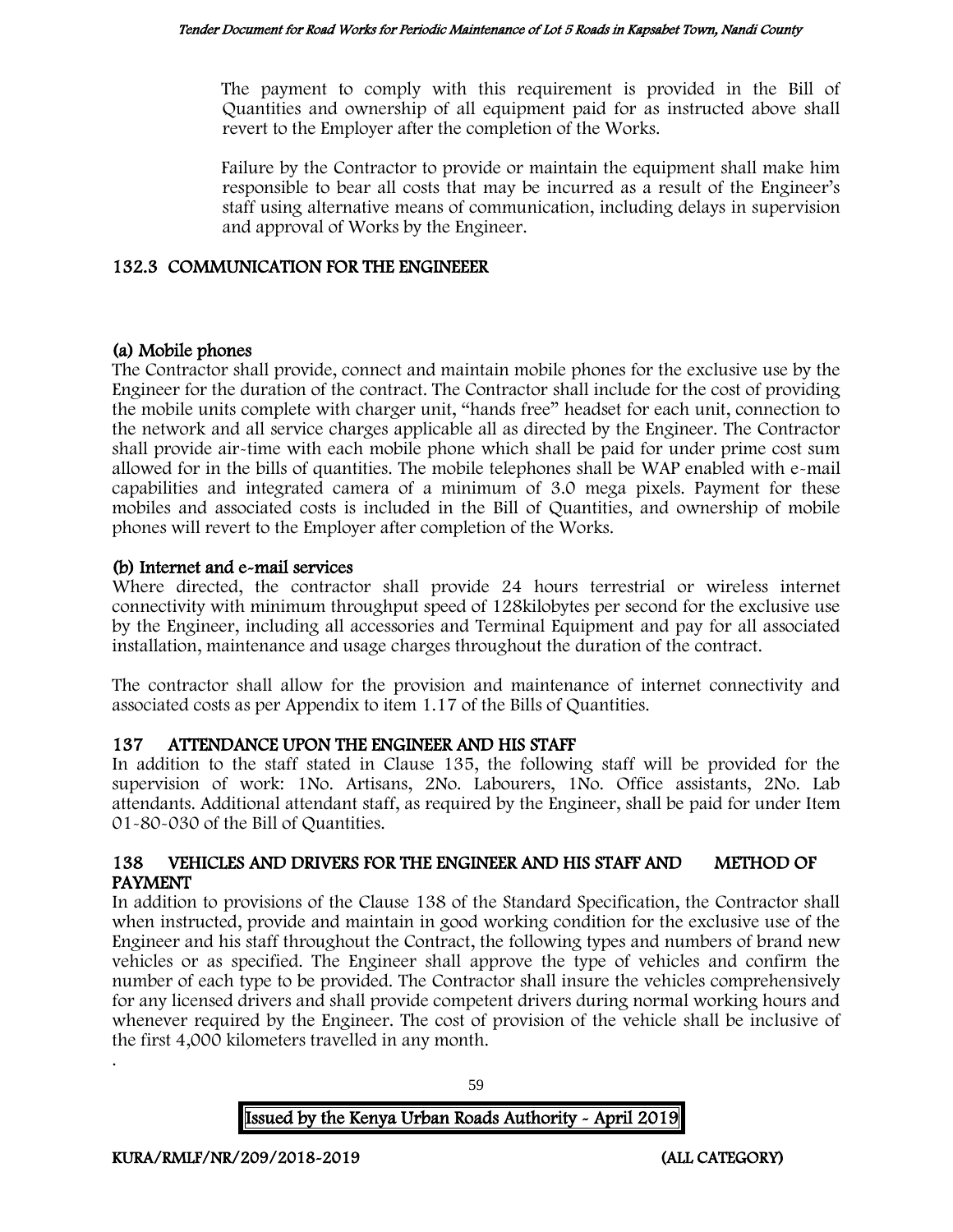Should any vehicle supplied not be in roadworthy condition, the Contractor shall provide an acceptable equivalent replacement vehicle until such a time as the original vehicle is repaired to the satisfaction of the Engineer and returned for use.

# (a) Type 1 Vehicles (Double Cabin 4WD Pick up)

Type 1 Vehicles should be four Wheel Drive (4WD), with power assisted steering, Double wishbone independent suspension at front axle and rigid axle with leaf springs at rear, diesel propelled engine maximum 2,500 cc. The starting mileage of the vehicles shall not exceed 60,000km odometer reading. The vehicles should be fitted with other accessories below:

- (a) Spare tyre and wheel jack;
- (b) FM radio and CD player;
- (c) Power Windows;
- (d) Full Air-conditioning;
- (e) Immobilizer and antitheft security system;
- (e) Driver and passenger SRS Airbags;
- (f) Canvas cover over the carrying deck at the back.

At the end of the contract, all type 1 vehicles shall revert to the Contractor.

# (c) Type 2 Vehicles (station wagon/saloon)

Specifications for Type 2 Vehicles shall be station wagon/saloon vehicles; petrol propelled engine maximum 1,800 cc. The starting mileage of the vehicles shall not exceed 60,000km odometer reading. shall in addition be fitted with a fibre glass body or similar and two columns of sitting benches on the carting deck at the back.

The Contractor shall insure comprehensively the vehicles for any licensed drivers and shall provide competent drivers during normal working hours and whenever required by the Engineer.

At the end of the contract, all type 2 vehicles shall revert to the Contractor.

Payment of vehicle shall be per vehicle month in item 01-80-017/18 of the BOQ.

## 139 MISCELLANEOUS ACCOUNTS

The Contractor maybe instructed by the Engineer to make payments of general miscellaneous accounts for such items as stationary, stores and equipment and miscellaneous supervision personnel and claims or the Engineer may direct the Contractor to purchase or pay for the above. The Contractor will be paid on a prime cost basis plus a percentage for overheads and profits under appropriate items in the Bills of Quantities.

# 142 ENVIRONMENTAL PROTECTION

The Contractor shall comply with the Statutory Regulations in force in Kenya regarding environmental protection and waste disposal, and shall liaise with the National Environmental Management Agency (NEMA).

Issued by the Kenya Urban Roads Authority - April 2019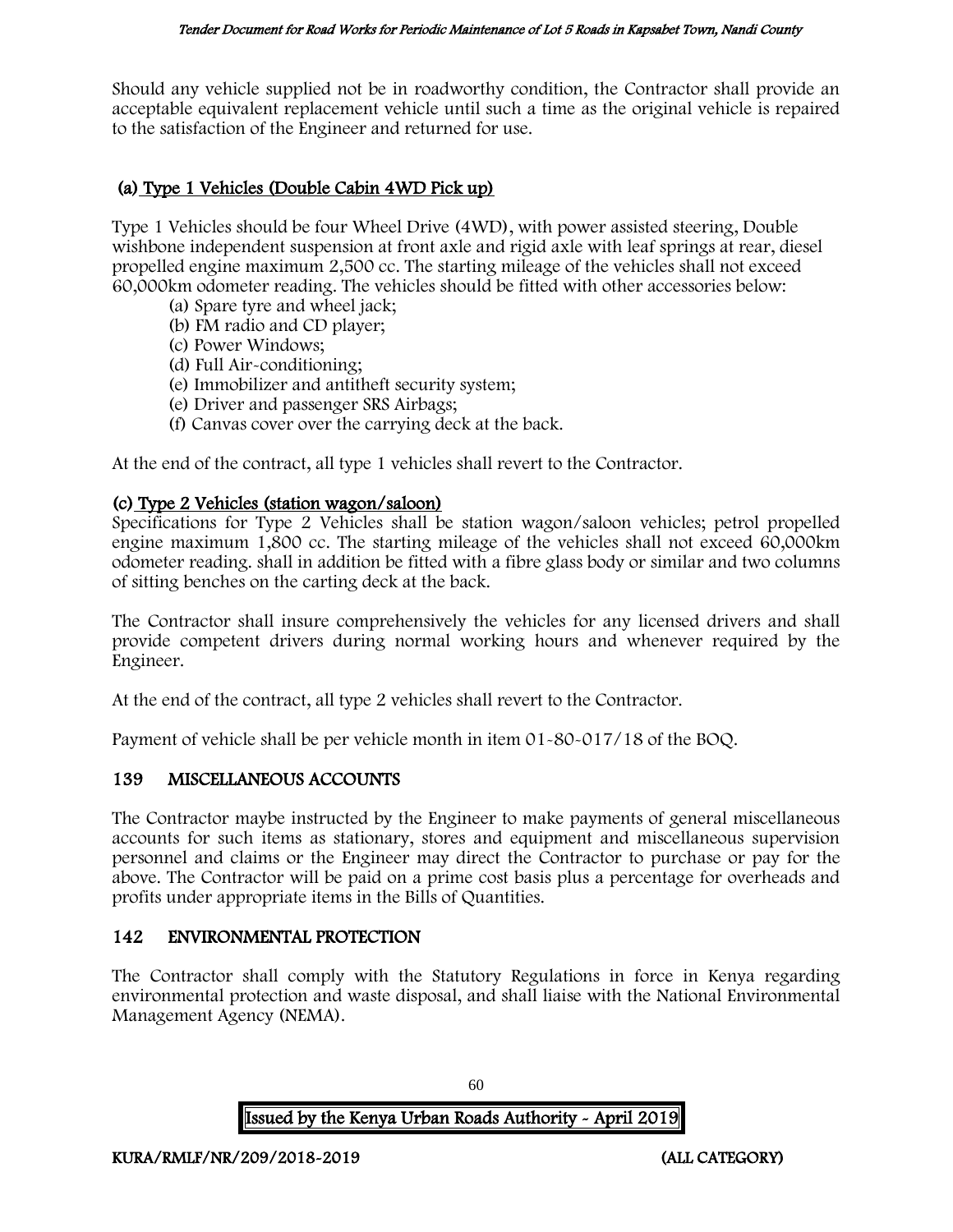The Contractor shall ensure so far as is reasonably practicable and to the satisfaction of the Engineer; that the impact of the construction on the environment shall be kept to a minimum and that appropriate measures are taken to mitigate any adverse effects during the construction.

- (a) The Contractor shall exercise care to preserve the natural landscape and shall conduct his construction operations so as to prevent any unnecessary destruction, scarring, or defacing of the natural surroundings in the vicinity of the work. Except where clearing is required for permanent works, all trees, native shrubbery, and vegetation shall be preserved and shall be protected from damage by the Contractor's construction operations and equipment. All unnecessary destruction, scarring, damage or defacing resulting from the Contractor's operations shall be repaired, replanted, reseeded or otherwise corrected as directed by the Engineer, and at the Contractor's expense.
- (b) The Contractor shall ensure that measures are in place to control soil erosion and water pollution, by use of berms, dykes, silt fences, brush barriers, dams, sediment basins, filter mats, netting, gravel, mulches, grasses, slope drains, contour banks, and other erosion control devices and methods. Temporary erosion control provisions shall be coordinated with permanent erosion control features to assure economical, effective and continuous measures throughout the period of the works. The Contractor's attention is drawn to the requirements of Clause 502, in that works need to be progressively finished so that permanent vegetation can establish quickly to mitigate soil erosion and erosion of drains.
- (c) The Contractor shall provide all the labour, equipment, materials, and means required and shall carry out proper and efficient measures wherever and as often as necessary to minimise the dust nuisance.
- (d) The Contractor shall comply with all applicable Kenyan laws, orders and regulations concerning the prevention, control and abatement of excessive noise. Blasting, use of jackhammers, pile driving, rock crushing, or any other activities producing highintensity impact noise may be performed at night only upon approval of the Engineer.
- (e) Immediately after extraction of materials, all borrows pits shall be backfilled to the satisfaction of the Engineer. In particular borrow pits near the project road shall be backfilled in such a way that no water collects in them.
- (f) Spilling of bitumen fuels Oils and other pollutants shall be cleared up.
- (g) The Contractor's attention is drawn to the requirements of the Standard Specification in regard to the environment and in particular to the following clauses: Clause 115: Construction Generally

| Clause 110. Construction dencrally                                  |  |  |
|---------------------------------------------------------------------|--|--|
| Clause 116: Protection from Water                                   |  |  |
| Clause 136: Removal of Camps                                        |  |  |
| Clause 605: Safety and Public Health Requirements Clause            |  |  |
| Clause 607: Site Clearance and Removal of Topsoil and<br>Overburden |  |  |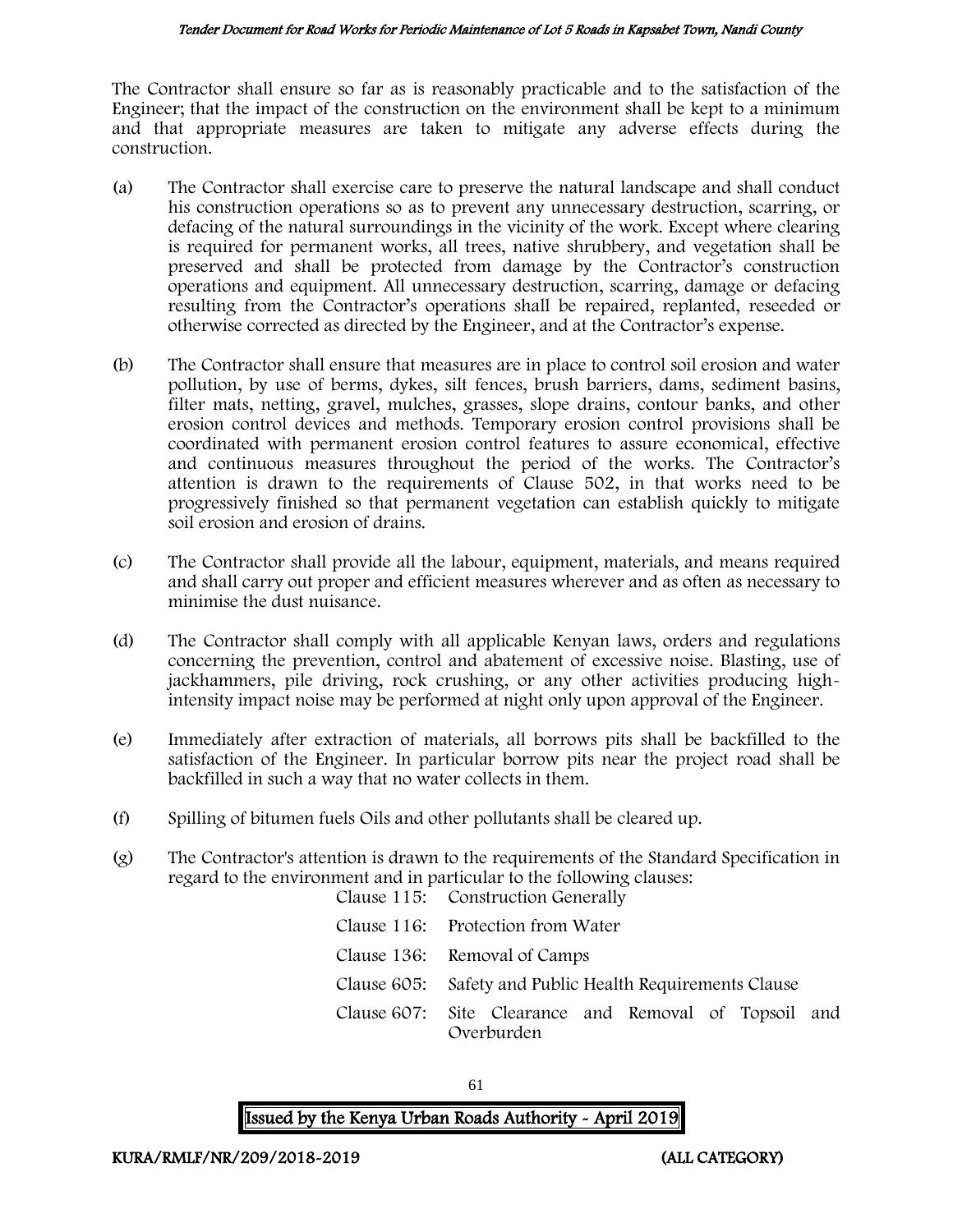(h) No additional payment will be made to the Contractor to cover costs arising from the requirements for this Clause and the Contractor must include these costs in the rates inserted into the Bills of Quantities.

### 143 STAFF TRAINING

The Contractor shall allow for training of engineers, technicians and other support staff as may be instructed by the Engineer.

The payment of the allowances of such staff shall be made as instructed by the Engineer under the relevant provisions in the Bills of Quantities.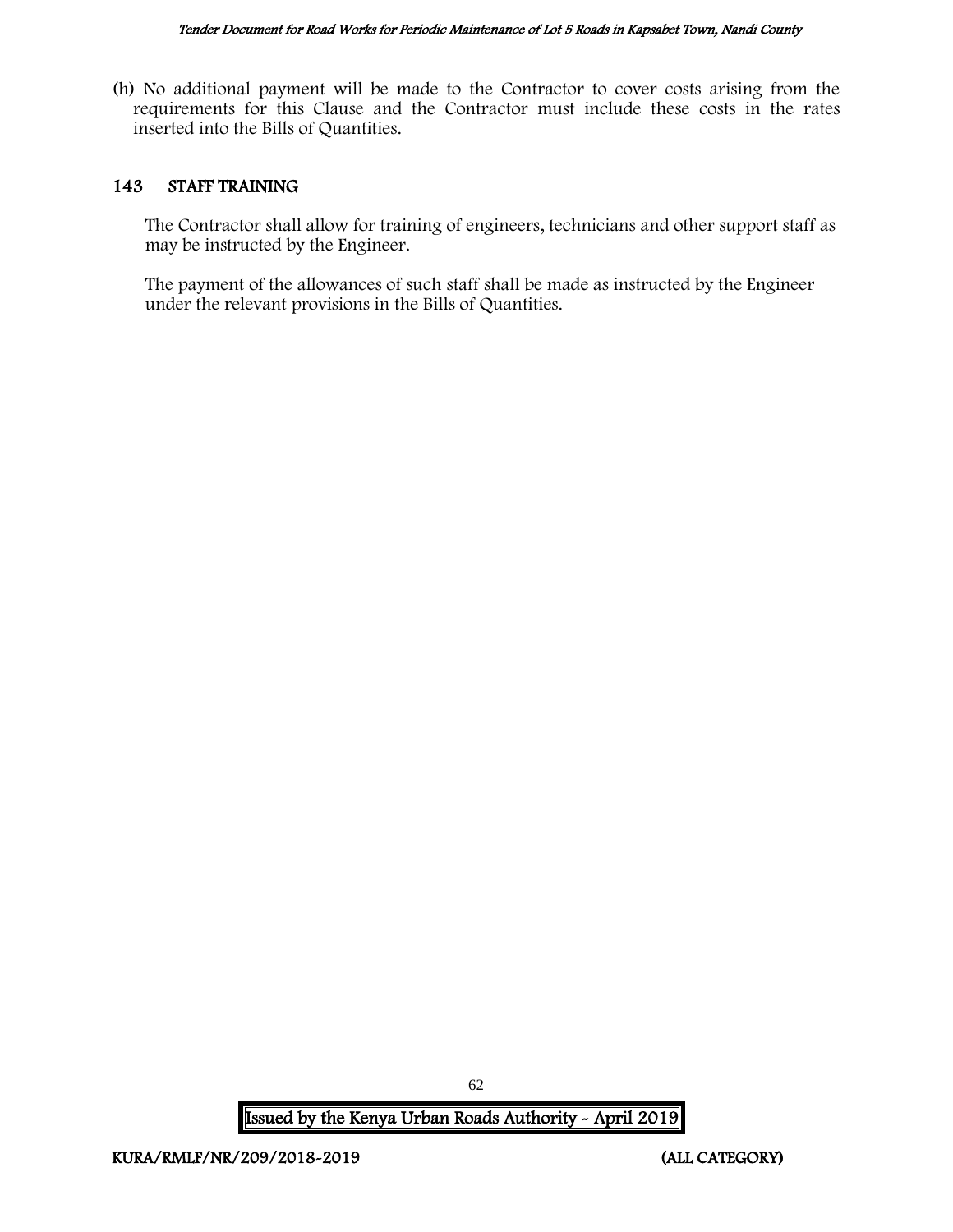## SECTION 2 - MATERIALS AND TESTING OF MATERIALS

All materials testing shall be in accordance with Section 2 of the Standard Specifications.

# SECTION 3 - SETTING OUT & TOLERANCES

# 301 SETTING OUT

a) In addition to the provisions of clause 3.01(a) if the traverse points to be used for the setting out are close to the existing carriageway and interfere with construction works then the Contractor will have to relocate them to a location where they will not be disturbed. The coordinates and heights of all traverse points so located shall be listed and provided to the Engineer for checking and/or approval. Contractor shall also monument the new centreline every 200m along straight and all salient points along curves by a pin in the concrete beacon before commencement of any works.

The road reserve boundary posts shall have 12mm diameter steel pins embedded in concrete, 200mm long with 25mm exposed to the air, sticking out form its top surface. This pin shall be co-ordinated and heighted and result of the same shall be provided to the Engineer for approval. Cost of these works shall be included in the rates as no separate item has been provided.

Commencement of the works shall not be permitted until this basic survey data has been provided and approved by the Engineer for at least 2 Kms of the road.

## b) Detailed Setting Out

Reference pegs shall be 50mm by 50mm in section 600mm long driven 400mm firmly into ground and painted white above the ground. The offset from centre line shall be indicated by small nail 20mm to 25mm long with its head driven flush with the top of the peg.

Chainages, offset and reference elevation shall be clearly indicated to the sides of the peg to the satisfaction of the Engineer.

After cutting of benches and prior to commencement of earthworks or subgrade works, Contractor shall take cross-sections again and submit the copy of the same to Engineer for agreement. These cross-sections shall then be used as basis of measurement for all subsequent layers, unless otherwise stated.

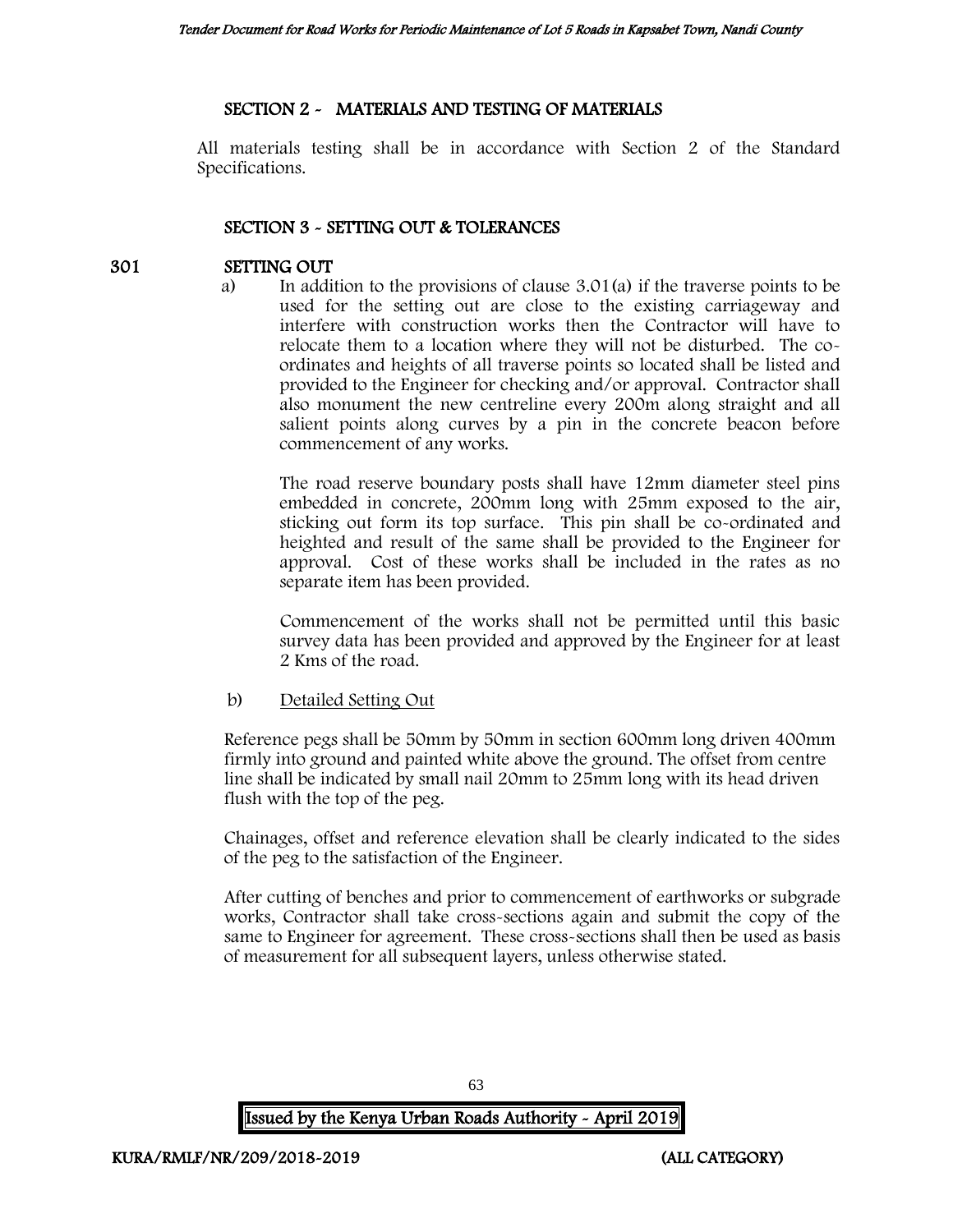## SECTION 4- SITE CLEARANCE AND TOP SOIL STRIPPING

#### 401 SITE CLEARANCE

Site Clearance shall be carried out as directed by the Engineer.

#### 402 REMOVAL OF TOPSOIL

Topsoil shall include up to 200mm depth of any unsuitable material encountered in existing or newly constructed drains, drainage channels, and accesses.

#### 403 REMOVAL OF STRUCTURES, FENCES AND OBSTRUCTIONS

When instructed by the Engineer, the Contractor shall demolish or remove any structure and payment for this shall be made on day works basis.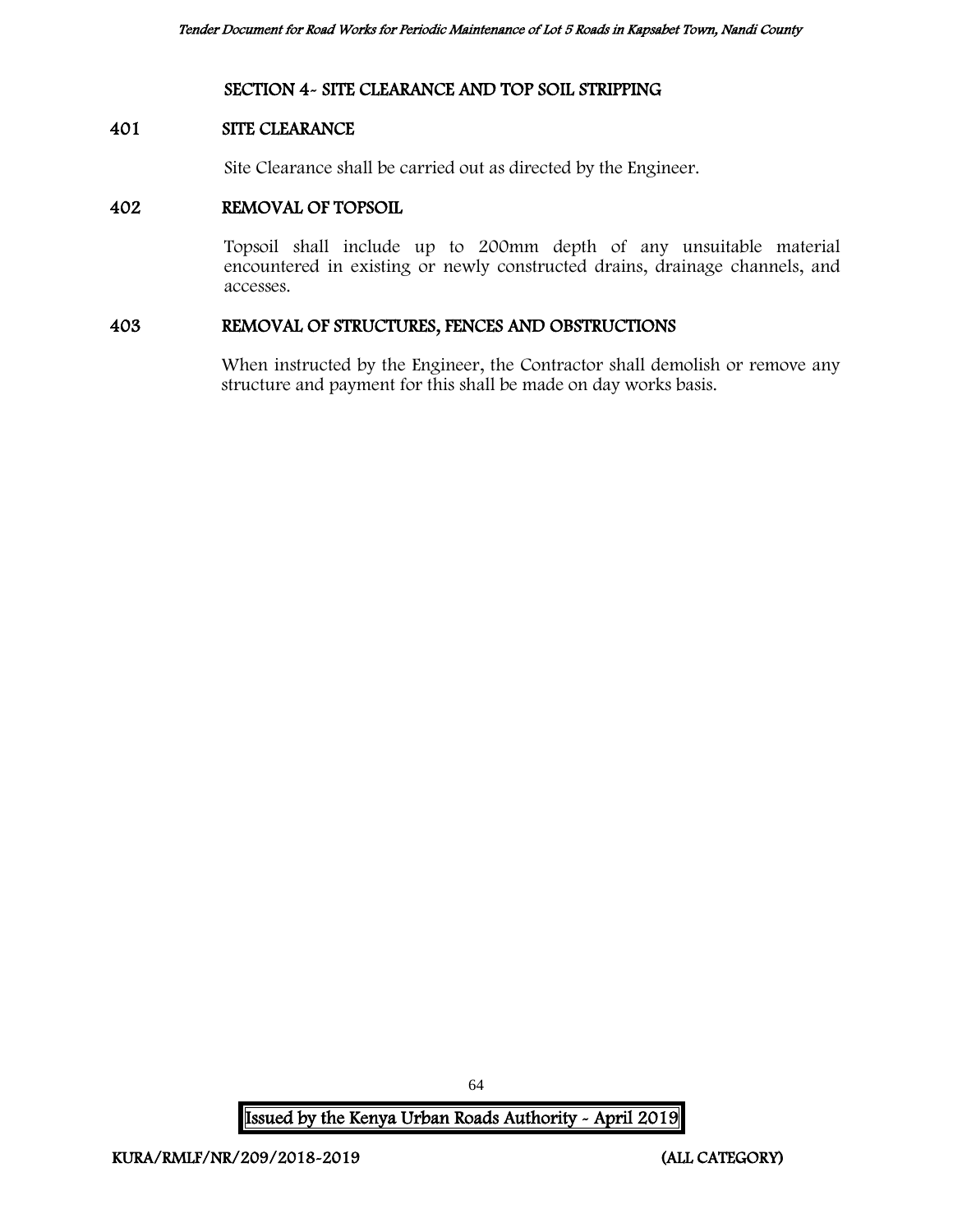## SECTION 5 - EARTHWORKS

#### 504 PREPARATION PRIOR TO FORMING EMBANKMENT

Where benching is required for existing pavement to accommodate earthworks subgrade or subbase for widening the road, the rate for compaction of existing ground shall be deemed to cover this activity.

Excavation in the pavement of the existing road shall be kept dry. In the event of water penetrating the underlying layer, construction of the subsequent layers shall be postponed until the underlying layers are dry enough to accommodate the construction plant without deforming or otherwise showing distress.

Step construction shall be carried out per layer at the joint where excavating both vertically and perpendicular to the direction of the travel. The step shall be 500mm perpendicular to the direction of the travel and 150mm vertical unless otherwise instructed by the Engineer.

Special care shall be taken when compacting the new material at the joint ensuring that specified density is achieved.

#### 505 CONSTRUCTION OF EMBANKMENTS

Only material approved by the Engineer shall be used for fill in embankments. Material with high swelling characteristics or high organic matter content and any other undesirable material shall not be used, unless specifically directed by the Engineer. Unsuitable material shall include:

- (i) All material containing more than 5% by weight or organic matter (such as topsoil, material from swamps, mud, logs, stumps and other perishable material)
- (ii) All material with a swell of more than 3% (such as black cotton soil)
- (iii) All clay of plasticity index exceeding 50.
- (iv) All material having moisture content greater than 105% of optimum moisture content (Standard Compaction)

Subgrade: Shall mean upper 300mm of earthworks either insitu or in fill and subgrade shall be provided for as part of earthworks operation and payment shall be made as "fill". The material for subgrade shall have a CBR of not less than 8% measured after a 4 day soak in a laboratory mix compacted to a dry density of 100% MDD (AASHTO T99) and a swell of less than 1%.

Subgrade repair: Where directed by the Engineer, any localized failure in the subgrade shall be repaired by filling in selected soft, hard or natural of minimum CBR 30% and compacted in accordance with clauses in the specifications applying to normal subgrade.

65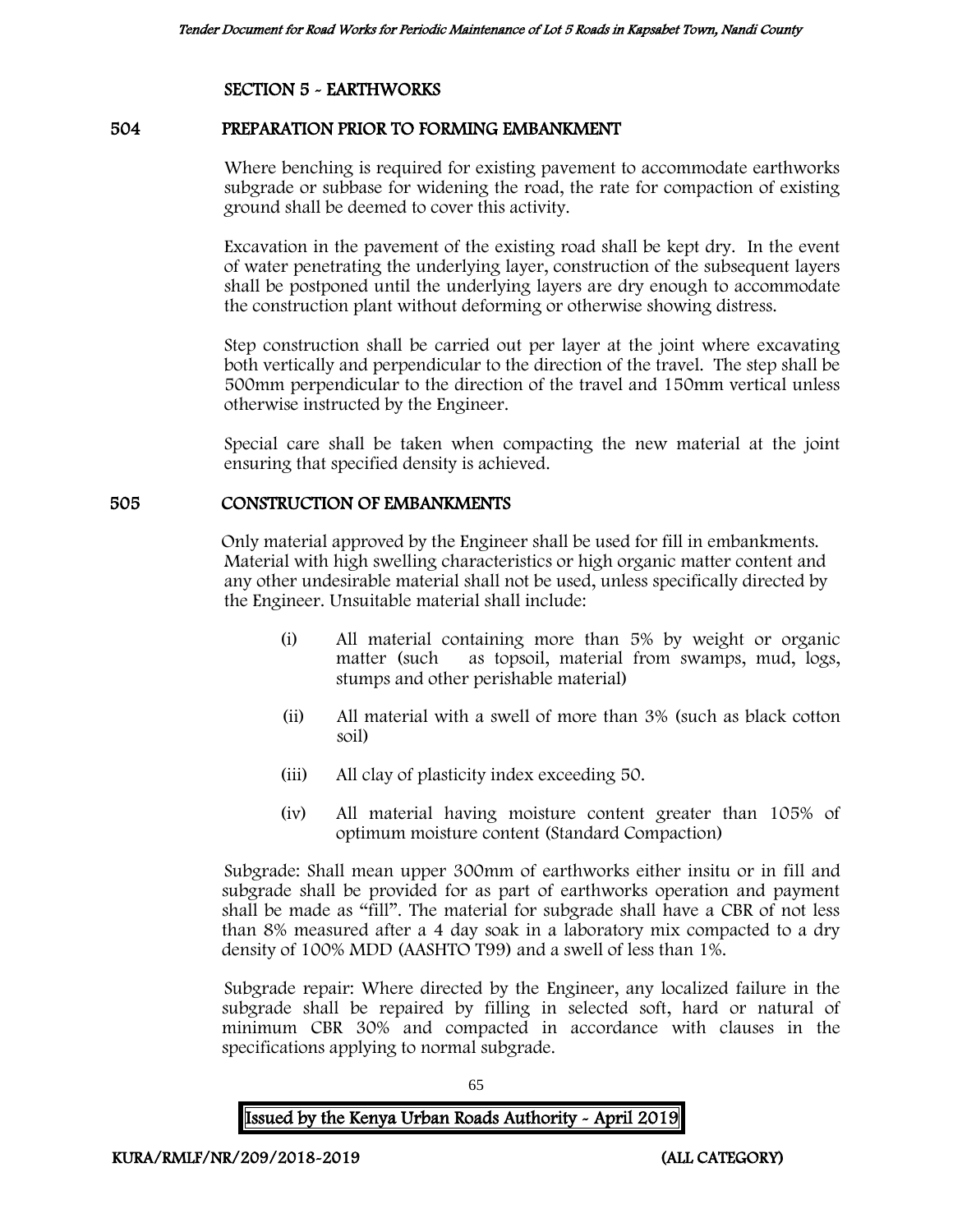Embankment repair: Where directed by the Engineer, any localized filling in soft, hard or natural; selected material requirements shall be executed in accordance with Clause 505.

### 508 COMPACTION OF EARTHWORKS

At pipe culverts, all fill above ground level around the culverts shall be compacted to density of 100% MDD (AASHTO T.99) up to the level of the top of the pipes or top of the surround(s), if any and for a width equal to the internal diameter of the pipe on either side of the pipe(s) or surround(s) as applicable.

At locations adjacent to structures, all fill above ground level upto the underside of the subgrade shall be compacted to density of 105% MDD (AASHTO T.99). In case of fill around box culverts this should be carried out for the full width of the fill and for a length bounded by the vertical plane passing through the ends of the wingwalls.

Notwithstanding the provision of clause 503 of the standard Specification, Compaction of subgrade material (i.e. material immediately below formation) in cut areas shall not be carried out by the contractor in areas where the formation is formed in hard material, unless specific instructions to the contrary are issued by the Engineer.

Where improved sub-grade material shall be required, this shall be compacted and finished to the same standards and tolerances as those required for normal subgrade and clauses in the specifications applying to normal subgrade shall also apply.

#### 511 BORROW PITS

The first part of the Standard Specification is amended as follows:-

Fill material which is required in addition to that provided by excavation shall be obtained from borrow pits to be located and provided by the Contractor but to the approval of the Engineer contrary to what has been stated.

## 517 MEASUREMENT AND PAYMENT

Notwithstanding the provisions of clause 517 of the standard specifications, the rate for compaction of fill in soft material shall allow for the requirements of clause 508 of the special specification and no extra payment shall be made for compaction around pipe culverts (100% MDD AASHTO T.99).

## SECTION 6 - QUARRIES, BORROW PITS, STOCKPILES AND SPOIL AREAS

## 601 GENERAL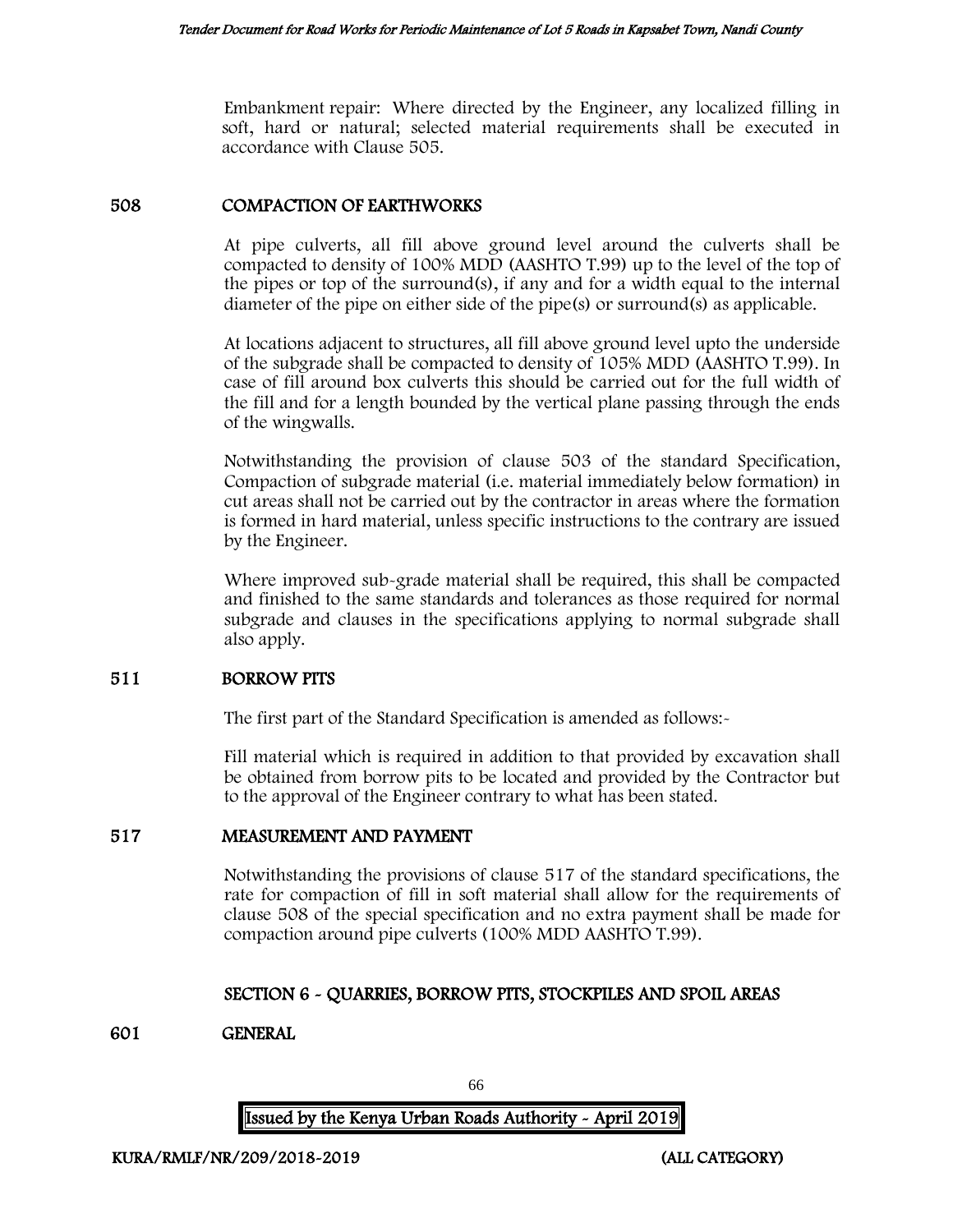Notwithstanding any indications to the contrary in the Standard specification the Engineer will not make available to the Contractor any land for quarries, borrow pits, stockpiles and spoil areas, except for those areas in road reserves specifically approved by him.

The contractor will be entirely responsible for locating suitable sources of materials complying with the Standard and Special Specifications, and for the procurement, Wining, haulage to site of these materials and all costs involved therein. Similarly the contractor will be responsible for the provision and costs involved in providing suitable areas for stockpiling materials and spoil dumps. Should there be suitable sites for spoil dumps or stockpiles within the road reserve forming the site of the works the Contractor may utilise these subject to the approval of the Engineer.

No additional payment will be made to the Contractor to cover costs arising from the requirements for this Clause and the Contractor must include these costs in the rates inserted into the Bills of Quantities.

#### 602 MATERIAL SITES

The information on possible material sites is given for the general guidance of bidders. Bidders are however advised to conduct their own investigation as the information contained therein is neither guaranteed nor warranted

## 603 PROVISION OF LAND

Notwithstanding any indications to the contrary in the Standard specification the Engineer will not make available to the Contractor any land for quarries, borrow pits, stockpiles and spoil areas, except for those areas in road reserves specifically approved by him.

The contractor will be entirely responsible for locating suitable sources of materials complying with the Standard and Special Specifications, and for the procurement, Wining, haulage to site of these materials and all costs involved therein. Similarly the contractor will be responsible for the provision and costs involved in providing suitable areas for stockpiling materials and spoil dumps. Should there be suitable sites for spoil dumps or stockpiles within the road reserve forming the site of the works the Contractor may utilise these subject to the approval of the Engineer.

No additional payment will be made to the Contractor to cover costs arising from the requirements for this Clause and the Contractor must include these costs in the rates inserted into the Bills of Quantities.

## 605 SAFETY AND PUBLIC HEALTH REQUIREMENTS

In addition to clause 605, the contractor shall allow for professionals to conduct lectures to the workers regarding the spread of HIV/Aids.

Issued by the Kenya Urban Roads Authority - April 2019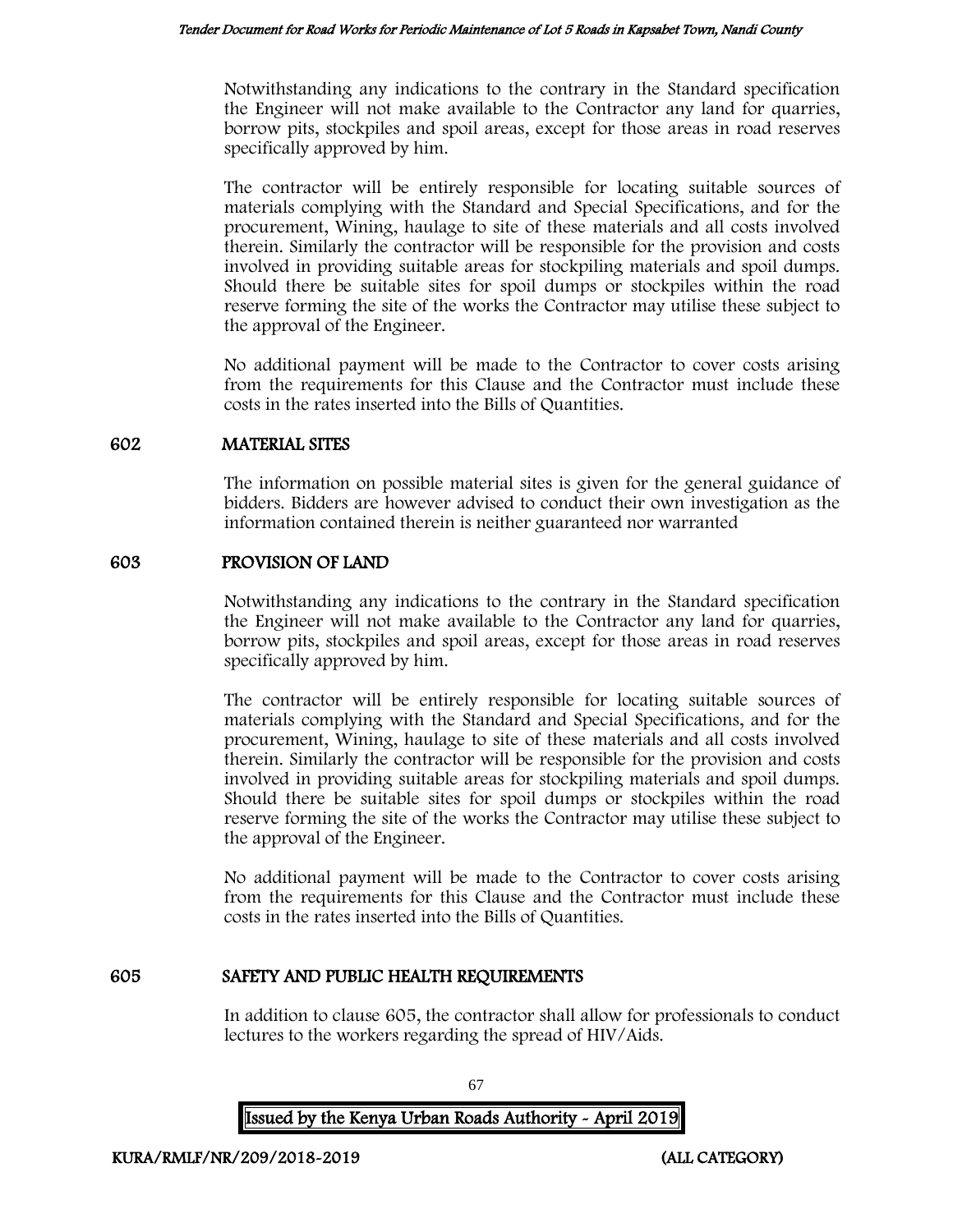## SECTION 7 - EXCAVATION AND FILLING FOR STRUCTURES

#### 703 EXCAVATION OF FOUNDATIONS FOR STRUCTURES

Unless otherwise instructed by the Engineer, all excavated surfaces in material other than hard material, on which foundations for structures shall be placed, shall be compacted to 100% MDD (AASHTO T.99) immediately before structures are constructed.

Paragraph 4, last line: - Replace "95%" with "100%".

#### 707 BACKFILLING FOR STRUCTURES

Unless otherwise instructed by the Engineer, all backfilling material shall be compacted to a minimum of 100% MDD (AASHTO T.99).

#### 72209 EXCAVATIONS FOR RIVER TRAINING AND NEW WATER COURSES

Payments for river training and establishment of new watercourses shall only be made where such work constitute permanent works. Works done for road deviation or other temporary works shall not qualify for payment.

#### 710 STONE PITCHING

Stone pitching to drains, inlets and outlets of culverts to embankments and around structure shall consist of sound unweathered rock approved by the Engineer.

The stone as dressed shall be roughly cubical in shape with minimum dimensions of 150 x 150mm for normal thickness of stone pitching.

The surface to receive the pitching shall be compacted and trimmed to slope and the stone laid, interlocked and rammed into the material to give an even finished surface.

In areas where stone pitching has been damaged, the Contractor shall identify such areas and notify the Engineer for his agreement of the extent of the Works required and his approval and instructions to proceed with the Works. Stone Pitching Repair and Reconstruction shall be carried out in accordance with Clause 710 of the Standard Specifications.

The Works shall involve removal of the damaged stone pitching and reconstruction of the said areas in accordance with Clause 710 of the Standard Specifications by use of the sound salvaged material together with any necessary additional material where all such materials shall comply with Section 7 of the Standard Specifications.

Contrary to clause 713 of the standard specifications, the rates inserted for stone pitching shall allow for grouting.

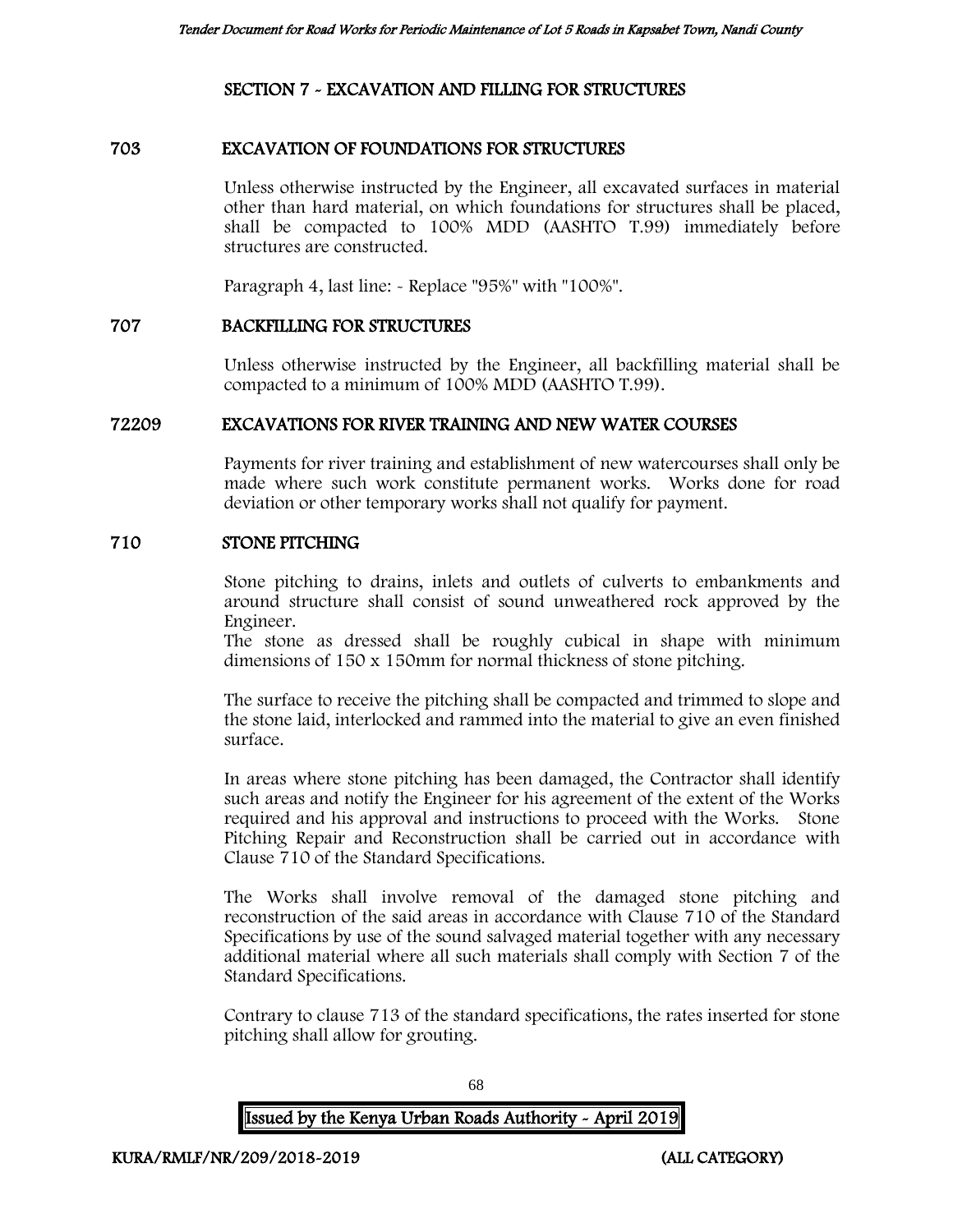## 711 GABIONS

Where instructed by the Engineer the Contractor will install gabions as protection works to washout areas or bridge Piers and or Abutments. Gabions shall be constructed in accordance with Clause 711 of the Standard Specification.

I n cases where existing gabions have been damaged, the Contractor shall identify them and notify the Engineer for his agreement of the extent of the Work required and his approval and instructions to proceed with the Works.

The Works shall involve removal of the damaged gabions / rocks, excavation to the correct levels and grades as directed by the Engineer, and in accordance with Clause 711 of the Standard Specifications and reconstruction with new gabions and other necessary materials as necessary. The damaged gabions shall be recovered and transported to the nearest KURA'S Yard or M.O. R &P.W Department depot.

#### 712 RIP-RAP PROTECTION WORK

Quarry waste or similar approved material shall be used to backfill scoured and eroded side, outfall and cut-off drain. The material shall be compacted to form a flat or curved surface preparatory to stone [pitching of drainage channels, existing and new scour checks as directed by the Engineer.

The surface to receive the pitching shall be compacted and trimmed to slope and the stone hand laid, interlocked and rammed into the material to give an even finished surface. The interstices of the Pitching shall be rammed with insitu material. The insitu material immediately behind the pitching shall be compacted to minimum density of 100% MDD compaction (AASHTO T.99)

## 714 BACKFILL BELOW STRUCTRURES

Where instructed this shall be carried out in compliance with the requirements of Clause 507 and 804 of the Standard Specification.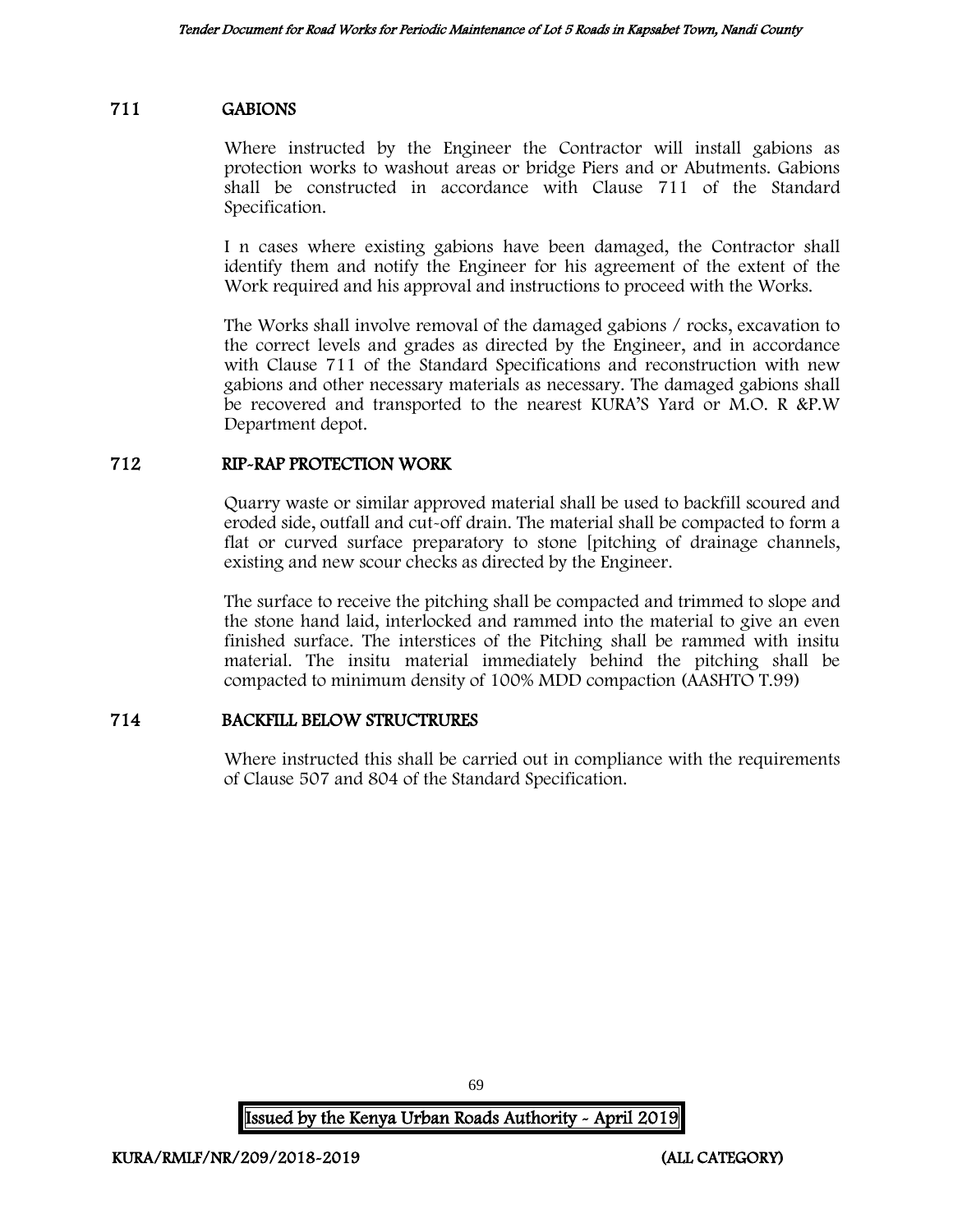#### SECTION 8 - CULVERTS AND DRAINAGE WORKS

#### 801 SCOPE OF SECTION

The operations specified in this section apply to the installation of drainage works and reinstatement and improvement of the same.

In addition, this Section covers: -

- Extending of existing 450mm, 600mm and 900mm diameter pipes to be compatible with the increased road width or access.
- Desilting and cleaning of existing pipes and outfall drains to make them free flowing.

#### 804 EXCAVATION FOR CULVERTS AND DRAINAGE WORKS

In the Standard Specifications, make the following amendments: -

- (a) In paragraph 6, line 3, and in paragraph 7, line 5 and in paragraph 11, line 6, delete "95%" and insert "100%".
- (b) Removal of Existing Pipe Culverts

Where instructed by the Engineer, the Contractor shall excavate and remove all existing blocked or collapsed culvert pipes of 450mm, 600mm and 900mm diameter including concrete surround, bedding, inlet and outlet structure.

The void left after removal of culvert pipes shall be widened as necessary to accommodate new concrete bedding, pipe and haunching.

The payment of this work shall be per linear metre of pipes removed, and the volume in m<sup>3</sup> of inlet/outlet structure removed. The void left by removal of these pipes shall be carefully preserved in order to accommodate replacement of 450mm, 600mm or 900mm diameter pipe culverts as shall be directed by the Engineer.

- (c) Removal of Other Existing Drainage Structures When instructed by the Engineer, the Contractor shall demolish or remove any other structure and payment for this shall be made on day work basis.
- (d) Excavation for Culverts and Drainage Works

The Contractor shall carry out all excavations for new culverts and drainage works to the lines, levels, inclinations, and dimensions shown on the drawings or as instructed by the Engineer.

70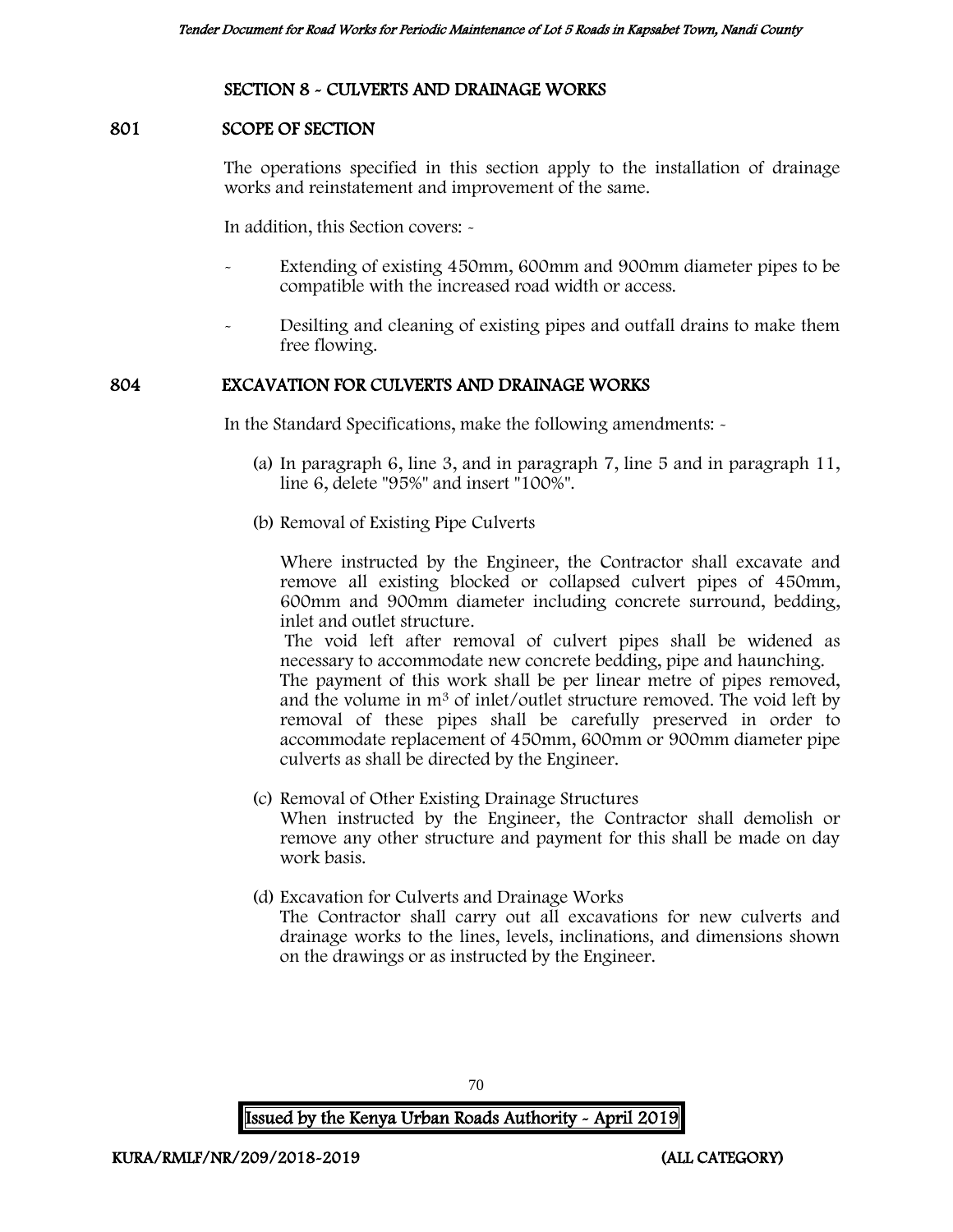#### 805 EXCAVATION IN HARD MATERIAL

In the Standard Specifications, Sub-clauses 805(a) and 805 (b) delete "95%" and insert "100%".

In sub-clause 82209(a), paragraph 1, line 1, substitute "95%" with "100%".

In sub-clause 82209(c), paragraph 2, line 4, between the words "compacted" and "and shaped" insert the words "to 100% MDD (AASHTO T.99)".

Hard material is material that can be excavated only after blasting with explosives or barring and wedging or the use of a mechanical breaker fitted with a rock point in good condition and operated correctly. Boulders of more than 0.2m<sup>3</sup> occurring in soft material shall be classified as hard material.

#### 82209 BEDDING AND LAYING OF PIPE CULVERTS

Concrete pipes shall be laid on a 150mm thick concrete bed of class 15/20 and the pipes shall be bedded on a 1:3 cement: sand mortar at least 50mm thick, 150mm wide and extending the full length of the barrel.

The rates inserted shall allow for compaction of the bottom of excavation to 100% MDD (AASHTO T.99).

#### 810 JOINTING CONCRETE PIPES

The concrete pipes for the culverts shall have ogee joints and will be jointed by 1:2 cement: sand mortar and provided with fillets on the outside as described in clause 810 of the Standard Specification.

#### 812 BACKFILLING OVER PIPE CULVERTS

In the Standard Specifications, clause 812

a) Wherever the expression "dry density of 95% MDD (AASHTO T. 99)" occurs delete and replace with "dry density of 100% MDD (AASHTO T.99)".

The rates entered for laying of pipe culverts shall allow for backfilling to pipe culverts and compacting to 100% MDD (AASHTO T.99) and these works shall not be measured and paid for separately.

#### 814 SUBSOIL DRAINS

In the event of excavation for repairs exposing local seepage, springs or unacceptably high water table, the Engineer may instruct the provision of counter fort or French drains.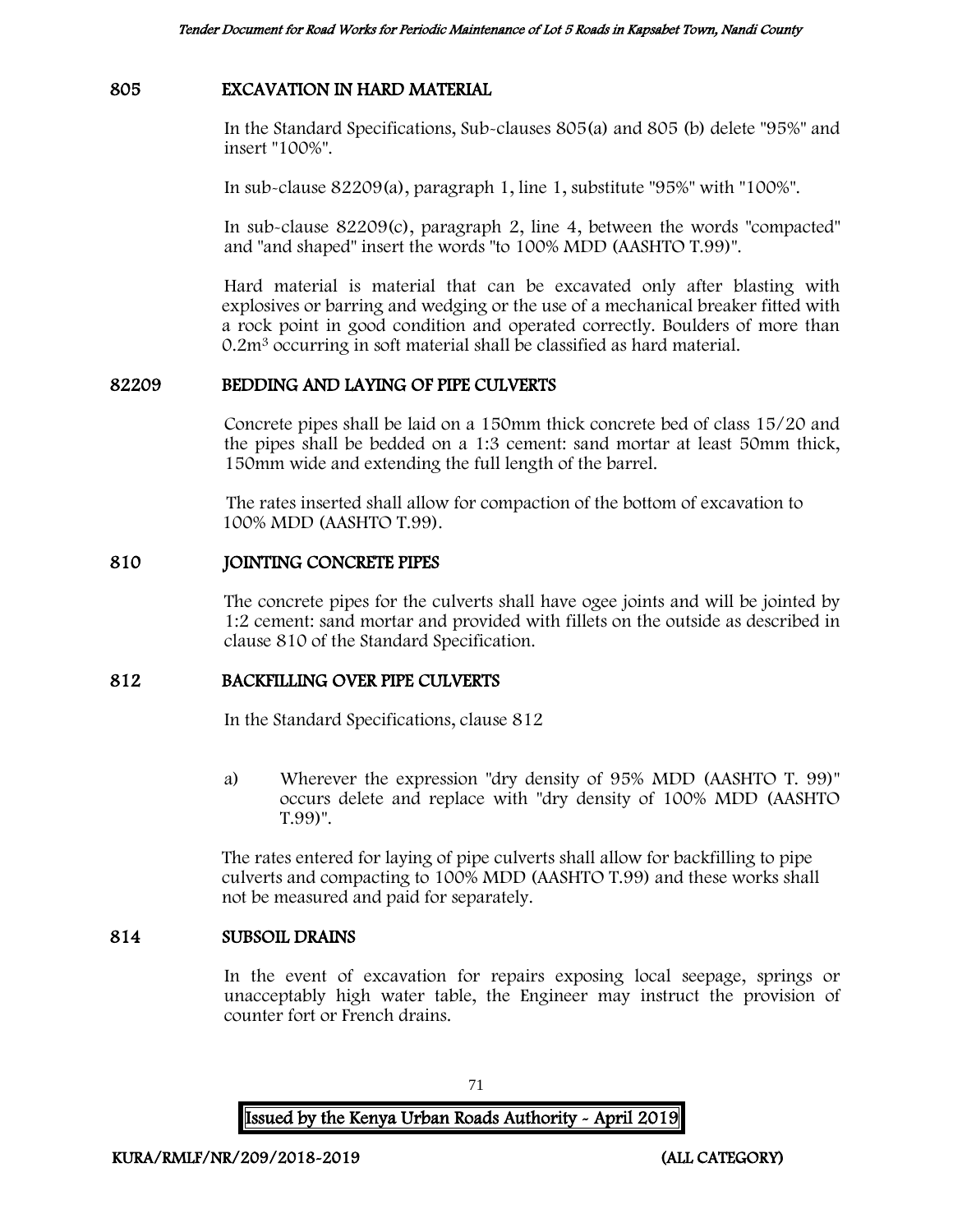These drains shall consist of a trench excavated to the alignment, width, depth and gradient instructed by the Engineer, and backfilled with approved compacted clean hard crushed rock material as specified in clause 815 of the standard specification. Where these drains lie within the carriageway the carriageway shall be reinstated with compacted stabilised gravel and surfaced with hot asphalt or a surface dressing as instructed by the Engineer.

# 815 INVERT BLOCK DRAINS AND HALF ROUND CHANNELS

Invert Block Drains and Half Round Channels shall be constructed as shown in the drawings provided in accordance with the Standard Specifications where directed by the Engineer.

# 817 REPAIRS TO DRAINS

# 817.1 Cleaning and Repair of Existing Drains

In areas of existing side drains, mitre or outfall drains where such are blocked, the Engineer shall instruct the Contractor to clean and clear the drains to free flowing condition.

The work shall consist of:

- (a) Stripping and removal of any extraneous material to spoil including vegetation and roots in the drains to the satisfaction of the engineer.
- (b) Spreading of any spoil to the satisfaction of the Engineer.

Shaping the drains to free flowing condition as directed by the Engineer. Removing any broken side slabs for inverted block drains and replacing with a new removing any broken inverted block drains and replacing with a new one well jointed.

Measurement and Payment for cleaning drains shall be by linear metre of drain cleaned measured as the product of plan area and vertical depth of extraneous material instructed to be removed. No extra payment will be made for removal of vegetation and roots.

# 817.2 Channels

The Engineer may instruct that the Contractor provides open channels in place of existing subdrains where the latter may be damaged or in any other place. The rates entered by the Contractor in the bills of quantities must include for removal and disposal of any subdrain material, excavation to line and level, backfilling and compaction as directed by the engineer. The channels shall be constructed of precast class 20/20 concrete of minimum 80mm thickness and lengths or widths not exceeding 1000mm. Joints shall be at least 15mm wide filled with 1:2 cement sand mortar.

Issued by the Kenya Urban Roads Authority - April 2019

72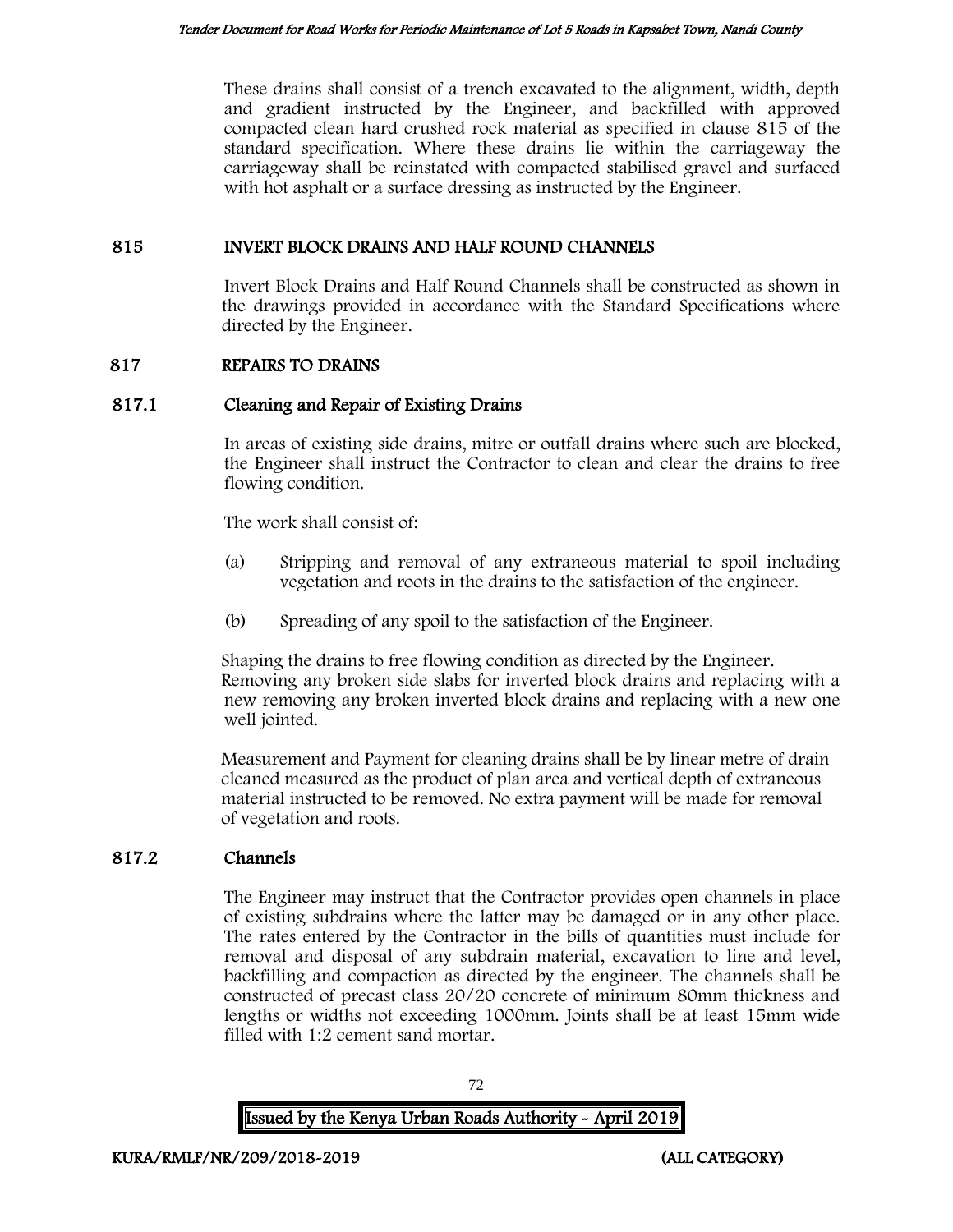## 817.3 Rubble fills for protection work

Quarry waste or similar approved material shall be used to back fill scoured and eroded side, outfall and cut-off drains. The material shall be compacted to form a flat or curved surface preparatory to stone pitching of drainage channels, existing and new scour checks as directed by the Engineer.

#### 817.4 Stone Pitching

Stone pitching shall be constructed in accordance with clause 710 of the standard Specification.

#### 817.5 Gabions

Gabions shall be constructed in accordance with clause 711 of the standard Specification.

#### 817.6 Spoil Material

The Contractor shall be responsible for removal from site of all materials excavated in the course of undertaking works in this section of the specifications, unless suitable for re-use, and deposit of the material in a spoil dump to be approved by the Engineer.

#### 818 SCOUR CHECKS

Scour checks are to be constructed in mass concrete in accordance with clause 818 of the standard Specifications and the drawings as shall be provided.

#### 819 CLEANING AND MAINTENANCE

#### 819.1 Desilting of Pipe Culverts

Where instructed, Contractor shall desilt the existing pipe culverts by removing all the material from the pipe to make them clean and free flowing.

Measurement and payment shall be by the linear metres of pipes de-silted, regardless of diameter size.

73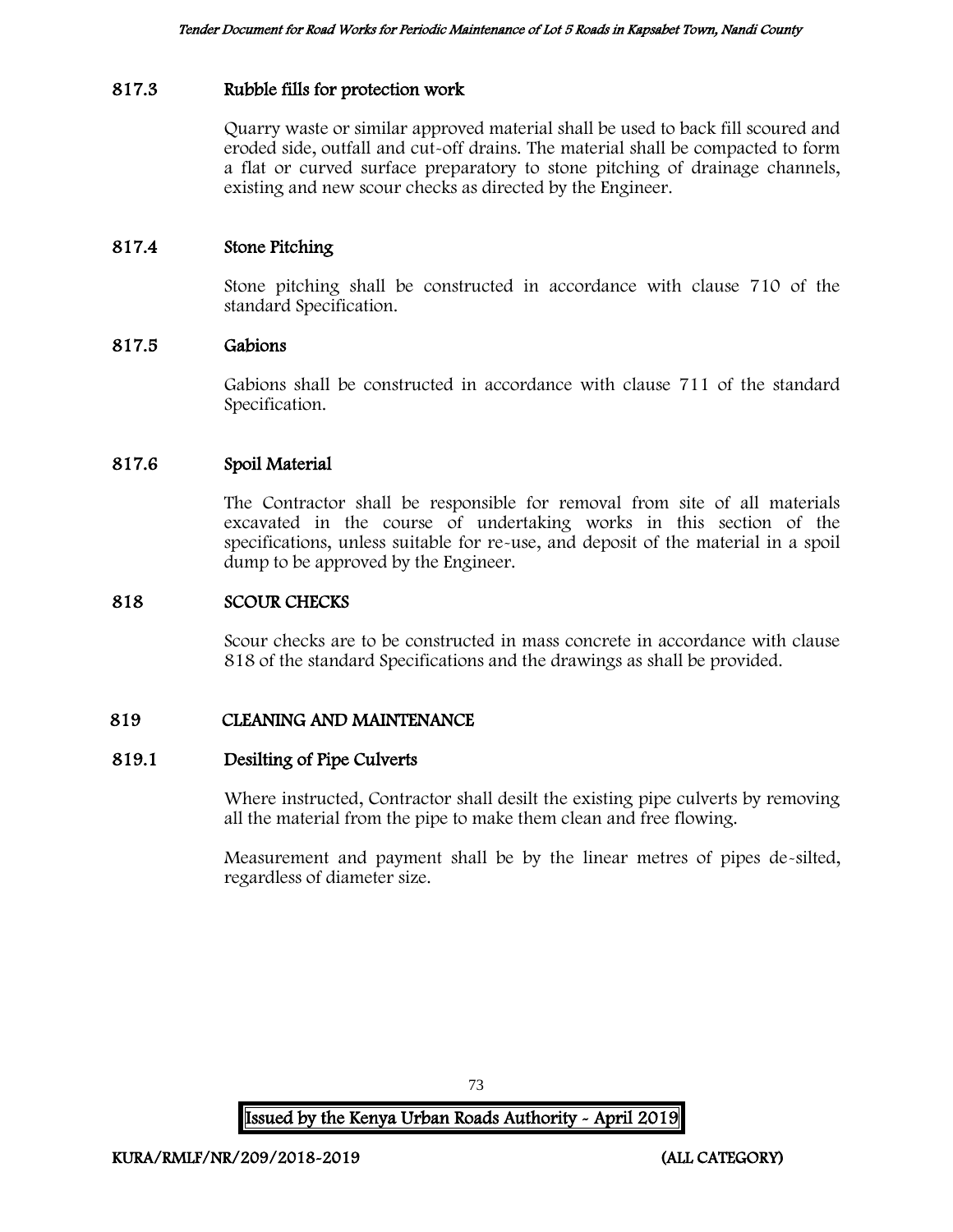## SECTION 9 - PASSAGE OF TRAFFIC

#### 901 SCOPE OF THE SECTION

The Contractor shall so arrange his work to ensure the safe passage of the Traffic at all times and if necessary construct and maintain an adequate diversion for traffic complete with all the necessary road traffic signs.

The contractor shall provide to the satisfaction of the Engineer adequate warning signs, temporary restriction signs, advance warning signs, barriers, temporary bumps and any other device and personnel equipped with two way radios to ensure the safe passage of traffic through the works.

When carrying out the Works the Contractor shall have full regard for the safety of all road users.

The Contractor shall also provide sign posts and maintain to the satisfaction of the Engineer all deviations necessary to complete the works. The contractor should allow for the costs of complying with the requirements of this clause in his rates.

The contractor will be deemed to have inspected the site and satisfied himself as to the adequacy of his bid for these works and no additional payments will be made to the contractor for any expenditure on traffic control or the provision of deviations. The employer shall not be liable for inadequate prior investigations of this nature by the contractor.

#### 903 MAINTENANCE OF EXISTING ROADS

The Contractor shall when instructed, maintain the existing project road ahead of works using compacted asphalt concrete type I in accordance with the provisions in clause  $1601B - 1607B$  of the Special Specifications or gravel material depending on the nature of the wearing course surface.

#### 904 CONSTRUCTION OF DEVIATIONS

#### (a) General

In addition to requirement of this clause, the Contractor shall when instructed construct and complete deviations to the satisfaction of the Engineer before commencing any permanent work on the existing road. Also during these works the contractor is supposed to provide a detour of adequate pipe culverts for pedestrian and traffic crossing where there is bridge works.

Subject to the approval by the Employer, the Contractor may maintain and use existing roads for deviation. Payment for this, made in accordance with clause 912 (a) (i), shall be by the Kilometre used depending on the type of road used, whether bituminous or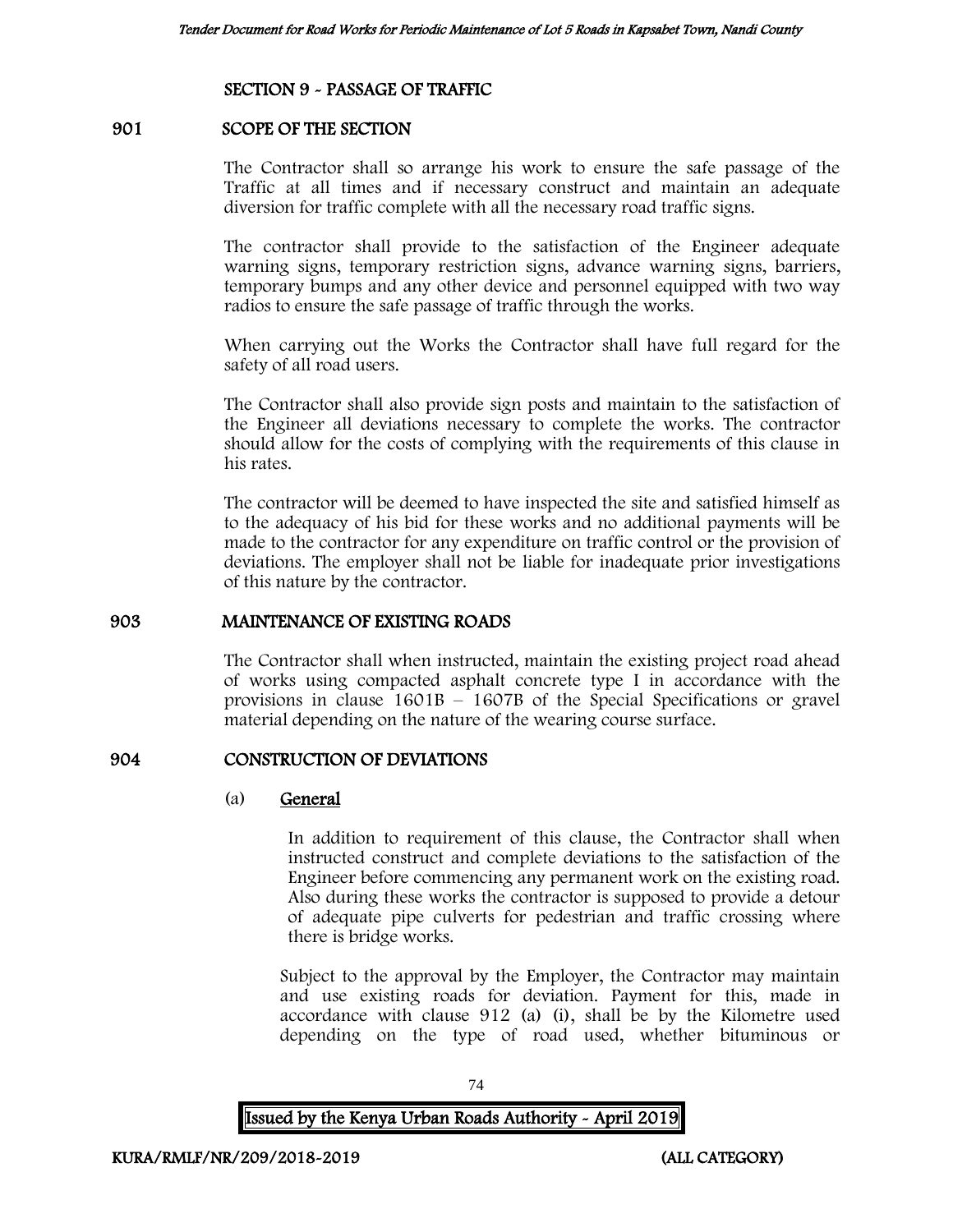earth/gravel. The rates shall include for the provision of materials and the works involved.

## b) Geometry

The carriageway width of the deviations shall not be less than 6m wide and suitable for 2-way lorry traffic unless otherwise specified.

## c) Construction

Unless otherwise instructed gravel wearing course for the deviation shall be 150mm compacted thickness complying with section 10 of the Standard Specification. The Contractor shall allow in his rate for removal of any unsuitable material before placing of gravel wearing course, as this will not be paid for separately.

In addition to provision of this clause, Contractor is required to sprinkle water at least 4 times a day at the rate of  $1$  to  $1.4$  litres/ $M<sup>2</sup>$  in regular interval to minimise the effects of dust. Latest sprinkling time shall be one hour before the sunset.

Where existing neighbouring roads are used as deviation, Contractor shall carry out repairs and maintenance in parent materials used for the existing base and surfacing of the road being used.

# 906 PASSAGE OF TRAFFIC THROUGH THE WORKS

The Contractor shall arrange for passage of traffic through the works during construction whenever it is not practicable to make deviations.

Any damage caused by passing traffic through the works shall be made good at the contractor's own cost.

# 907 SIGNS, BARRIERS AND LIGHTS

Contractor shall provide signs, barriers and lights as shown in the drawing in Book of Drawings at the locations where the traffic is being carried off the existing road to the deviation and back again to existing road. The Contractor shall provide ramps and carry out any other measures as instructed by the Engineer to safely carry traffic from the road to deviation.

Contrary to what has been specified in this clause the road signs provided shall be fully reflectorised and in conformity with clause 9.1 of the "Manual for Traffic Signs in Kenya Part II".

#### 92209 ASSISTANCE TO PUBLIC

In addition to provision of clause 92209, Contractor shall maintain close liaison with the relevant authorities to clear any broken down or accident vehicles from the deviations and the main road, in order to maintain smooth and safe flow of the traffic. Further, the Contractor shall provide a traffic management plan to be

75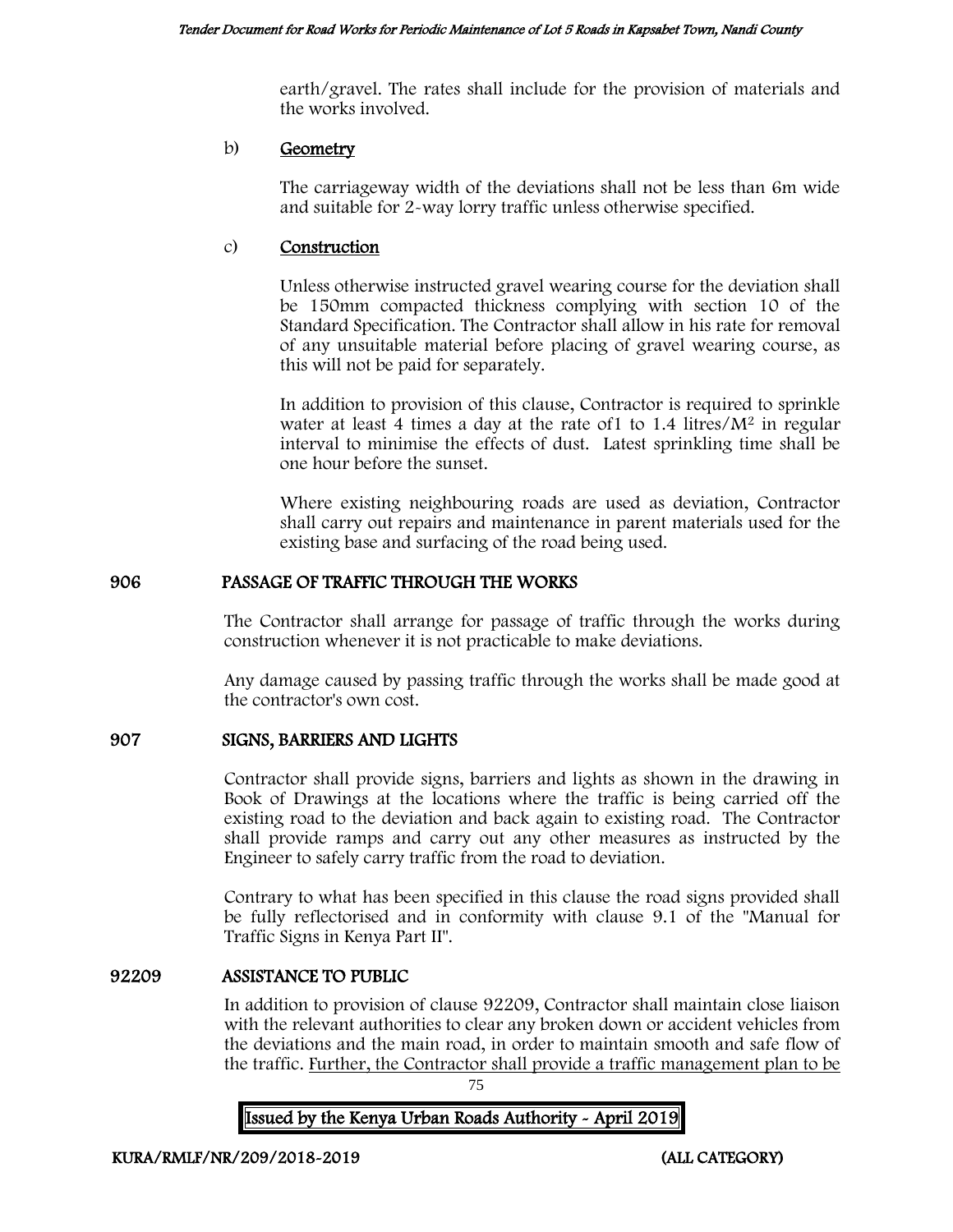approved by the Engineer before the commencement of any construction works and execute the same, to the satisfaction of the Engineer, during the entire period of project implementation. A draft traffic management plan shall be submitted with Bid.

## 912 MEASUREMENT AND PAYMENT

#### Construct Deviation

#### Road Deviation

The Contractor shall be paid only 50% of the rate for this when he completes deviation road to the satisfaction of the Engineer. The balance shall be paid in equal monthly instalments over the contract period, as he satisfactorily maintains the deviation (as per clause 904 and 905 above) when it is in operation.

Where existing neighbouring road has been used as deviation, payment shall be by the kilometre rate and shall include the cost of repairs and maintenance of the road carried out in parent base and subbase materials.

## Deviation using Pipe Culverts

The Contractor shall be paid only 50% of the rate for this when he completes deviation to the satisfaction of the Engineer. The balance shall be paid in equal monthly instalments over the contract period, as he satisfactorily maintains the deviation when it is in operation. The Contractor shall be paid full amount when the bridge under construction will be in use.

# Maintain existing road

Asphalt Concrete or gravel for maintaining the existing road shall be measured by the cubic metre placed and compacted upon the road

# Passage of traffic through the works

Payment shall be made on Lump Sum basis.

# Assistance to Public

The Contractor will be deemed to have included cost of this item in other items and no separate payment shall be made.

76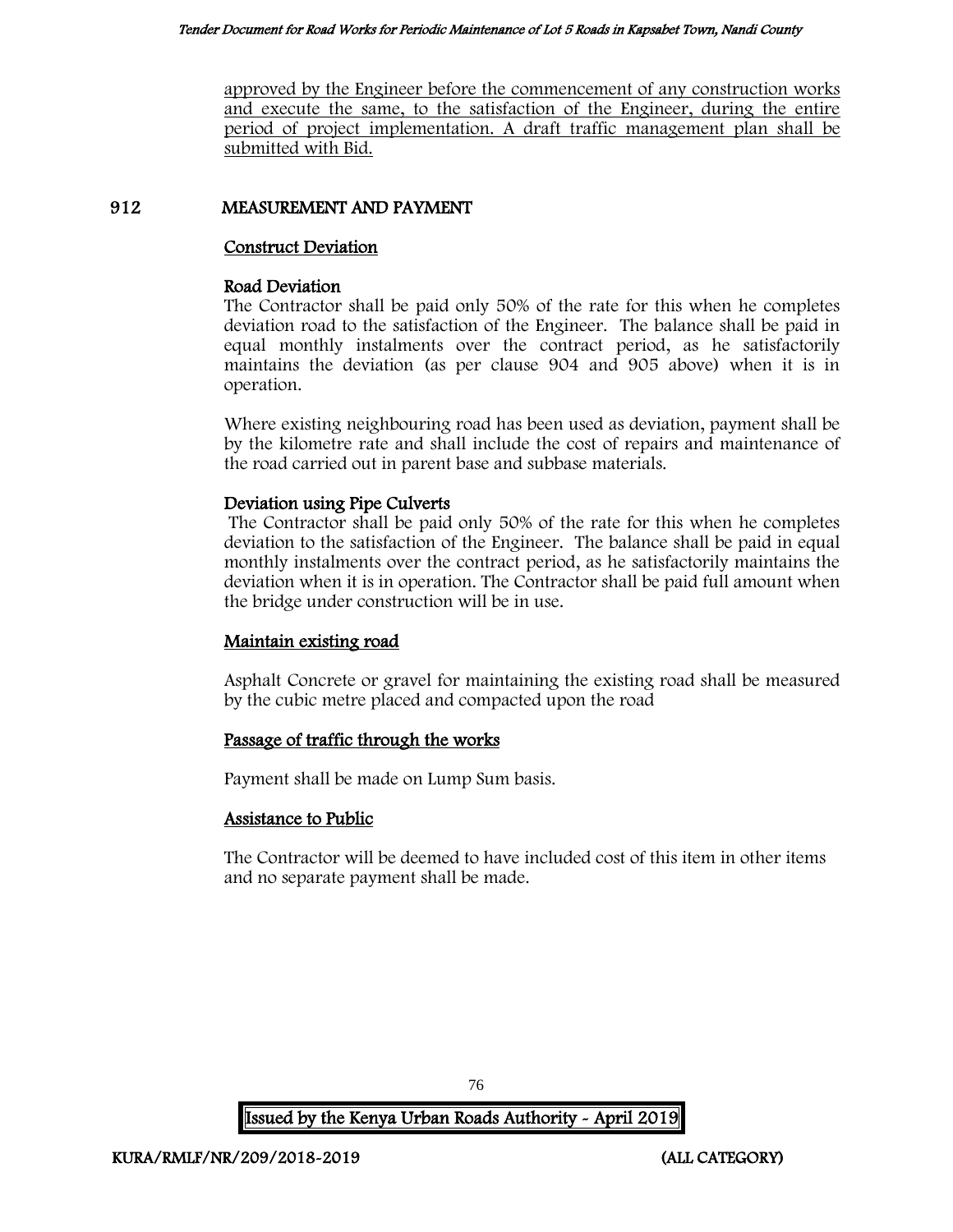# SECTION 10 – GRADING AND GRAVELLING

#### 1001 GENERAL

Grading covers the works involved in the reinstatement of the road carriageway to the camber by removing the high points and filling up gullies, corrugations and wheel ruts to restore smooth running surface. Gravelling consists of excavation, loading, hauling, spreading, watering and compaction of gravel or softstone wearing course material on the formation of the road carriageway.

#### Ditch and Shoulder grading

The activity consists of cutting of a  $V$  – ditch and reinstating or reforming of the shoulders of road using either Towed or Motor grader.

#### Carriageway grading

## (i) Light grading

This consists of trimming of the carriageway to control roughness and corrugations using either a towed grader or a motorized grader.

## (ii) Heavy grading

This consists of scarifying the existing carriageway surface, cutting high spots and moving materials to fill potholes, corrugations and wheel ruts and reshaping of the surface to the specified camber, using either a towed grader or a motorized grader. All loose rocks, roots, grasses shall be removed and disposed well clear off the drains.

Heavy grading will be considered if 70% of the road has potholes, corrugations and wheel ruts of over 200mm deep.

The material shall be bladed toward the center of the road starting from both edges until the specified camber is achieved.

# 1002 MATERIALS

Gravel shall include lateritic gravel, quartzitic gravel, calcareous gravel, decomposed rock, softstone/quarry waste material, clayey sand and crushed rock.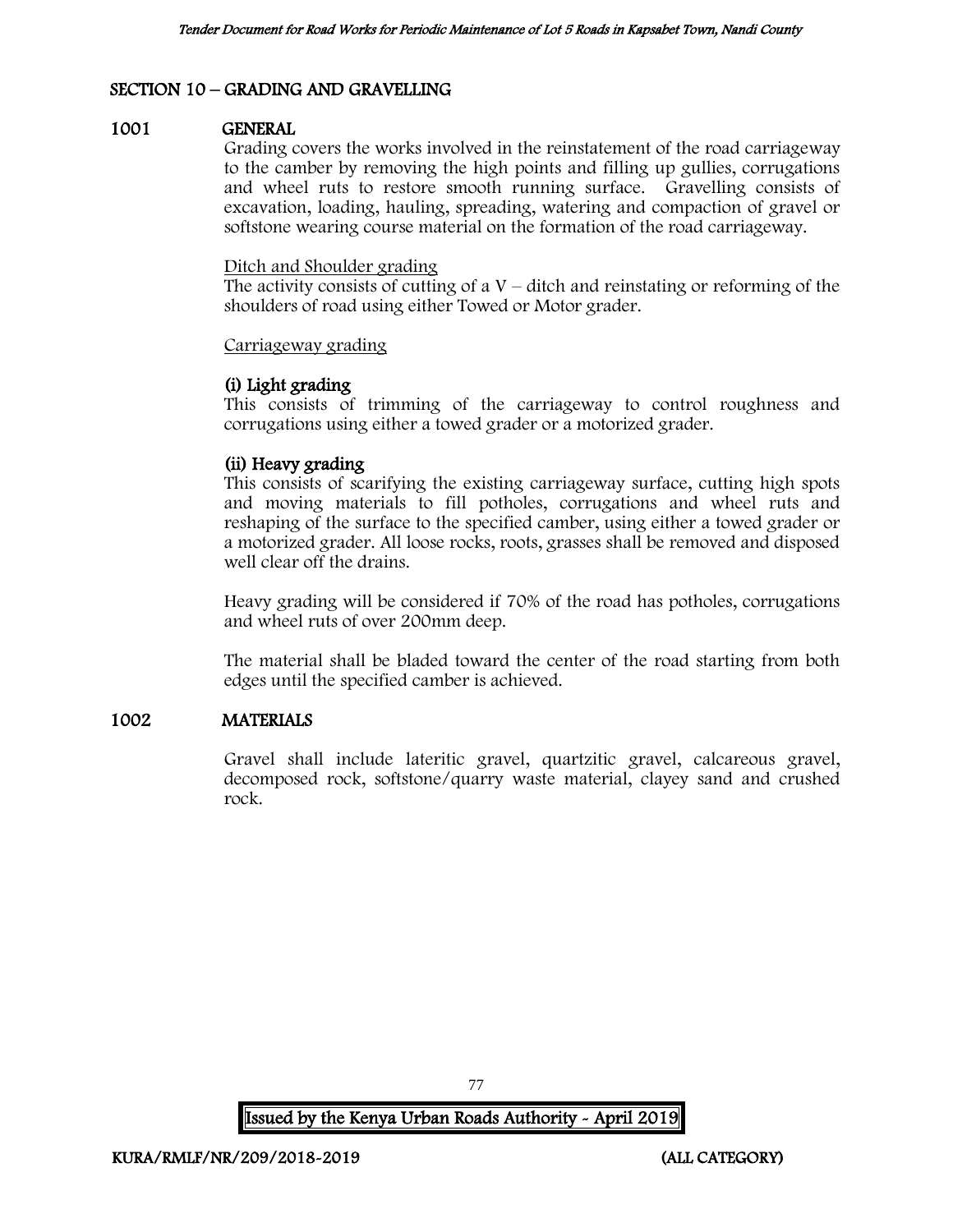# 1003 MATERIAL REQUIREMENTS

Gravel material shall conform to the requirements given below:

| <b>GRADING REQUIREMENTS</b>      |             |     |
|----------------------------------|-------------|-----|
| <b>AFTER COMPACTION</b>          |             |     |
| Sieve                            | % by weight |     |
| (mm)                             | passing     |     |
| 40                               | 100         |     |
| 28                               | $95 - 100$  |     |
| 20                               | $85 - 100$  |     |
| 14                               | $65 - 100$  |     |
| 10                               | $55 - 100$  |     |
| 5                                | $35 - 92$   |     |
| $\overline{2}$                   | $23 - 77$   |     |
| 1                                | $18 - 62$   |     |
| 0.425                            | $14 - 50$   |     |
| 0.075                            | $10 - 40$   |     |
| PLASTICITY INDEX REQUIREMENTS PI |             |     |
| Zone                             | Min         | Max |
| WET                              | 5.          | 15  |
| DRY                              | 10          | 25  |

| BEARING STRENGTH REQUIREMENTS                   |    |         |  |
|-------------------------------------------------|----|---------|--|
| Traffic<br>DCP Equivalent<br><b>CBR</b>         |    |         |  |
| Commercial                                      |    | mm/Blow |  |
| VPD                                             |    |         |  |
| Greater than                                    | 20 | 11      |  |
| 15                                              |    |         |  |
| Less than 15                                    | 15 | 14      |  |
| CBR at 95% at MDD, Modified AASHTO and 4        |    |         |  |
| days soak                                       |    |         |  |
| Lower quality material (CBR 15) may be accepted |    |         |  |
| if no better material can be found              |    |         |  |

NB: Wet Zone – mean annual rainfall greater than 500mm Dry Zone – mean annual rainfall less than 500mm

Issued by the Kenya Urban Roads Authority - April 2019

78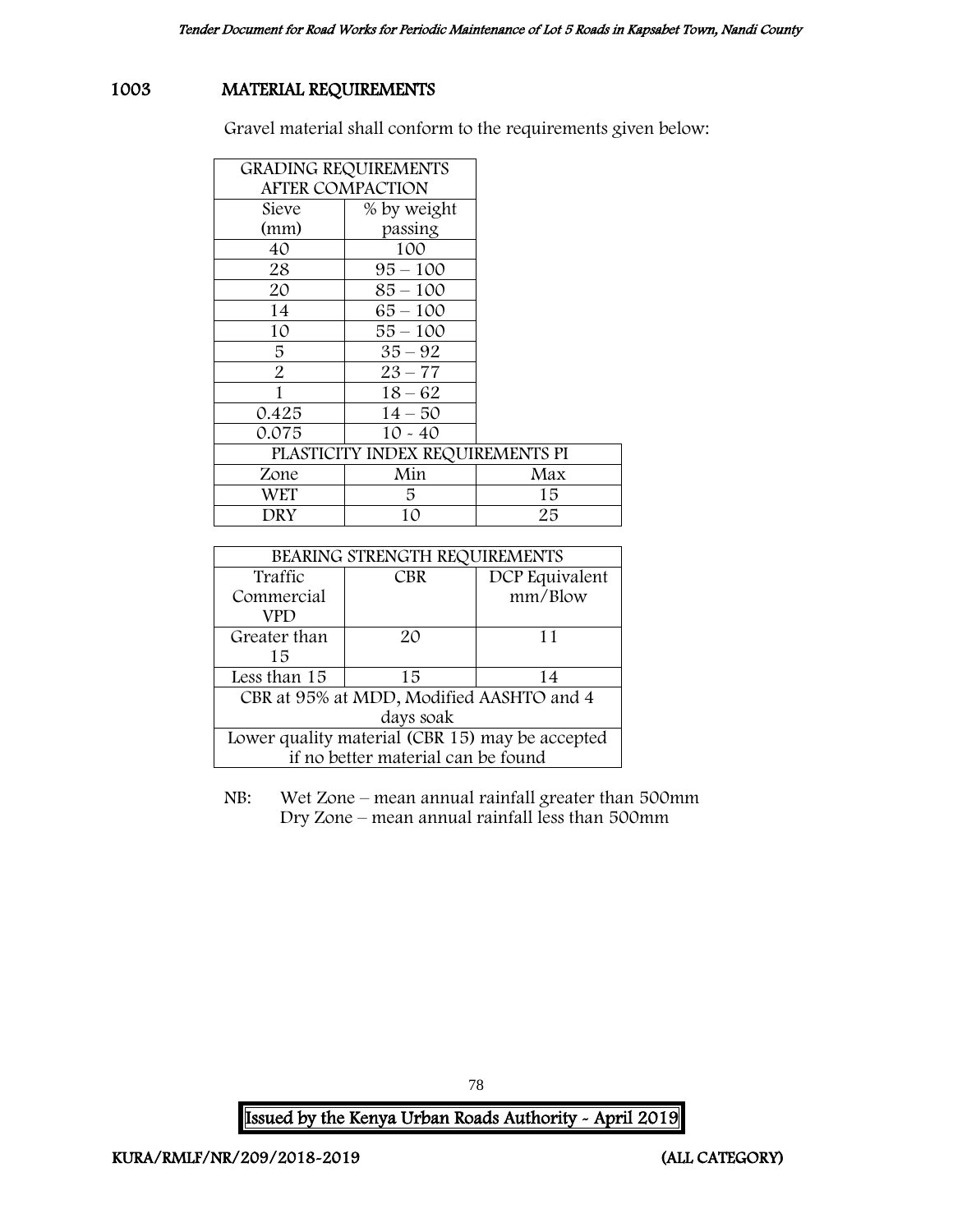# SECTION 11 – SHOULDERS TO PAVEMENT

#### 1101 GENERAL

Shoulders shall be constructed in accordance with guidelines given in 1102 and as directed by the Engineer.

For sections where shoulders are extremely low and requires fill material before the shoulder is reconstructed, the construction of fill embankment shall be in accordance with Section 5 of this specification.

#### 1102 MATERIAL FOR CONSTRUCTION OF SHOULDERS

The shoulders shall be 1.0m wide both sides and shall be formed of 150mm thick well compacted soft stone material and topsoiled with red coffee soil and planted with grass.

Low shoulder shall be reconstructed by cutting benches, filling and compacting approved fill material to form the formation to the shoulders.

Shoulder reconstruction shall be same in all sections including the slip roads.

# 1105 SURFACE TREATMENT OF SHOULDERS

The shoulders shall be planted with creeping type kikuyu grass.

#### 1106 MEASUREMENT AND PAYMENT

Payment for shoulder construction shall be in accordance with the relevant clauses in sections 11, 12, 14, 15 and 23 of the relevant Specifications. Payment for fill material on shoulder shall be in accordance with Section 5 of this specification.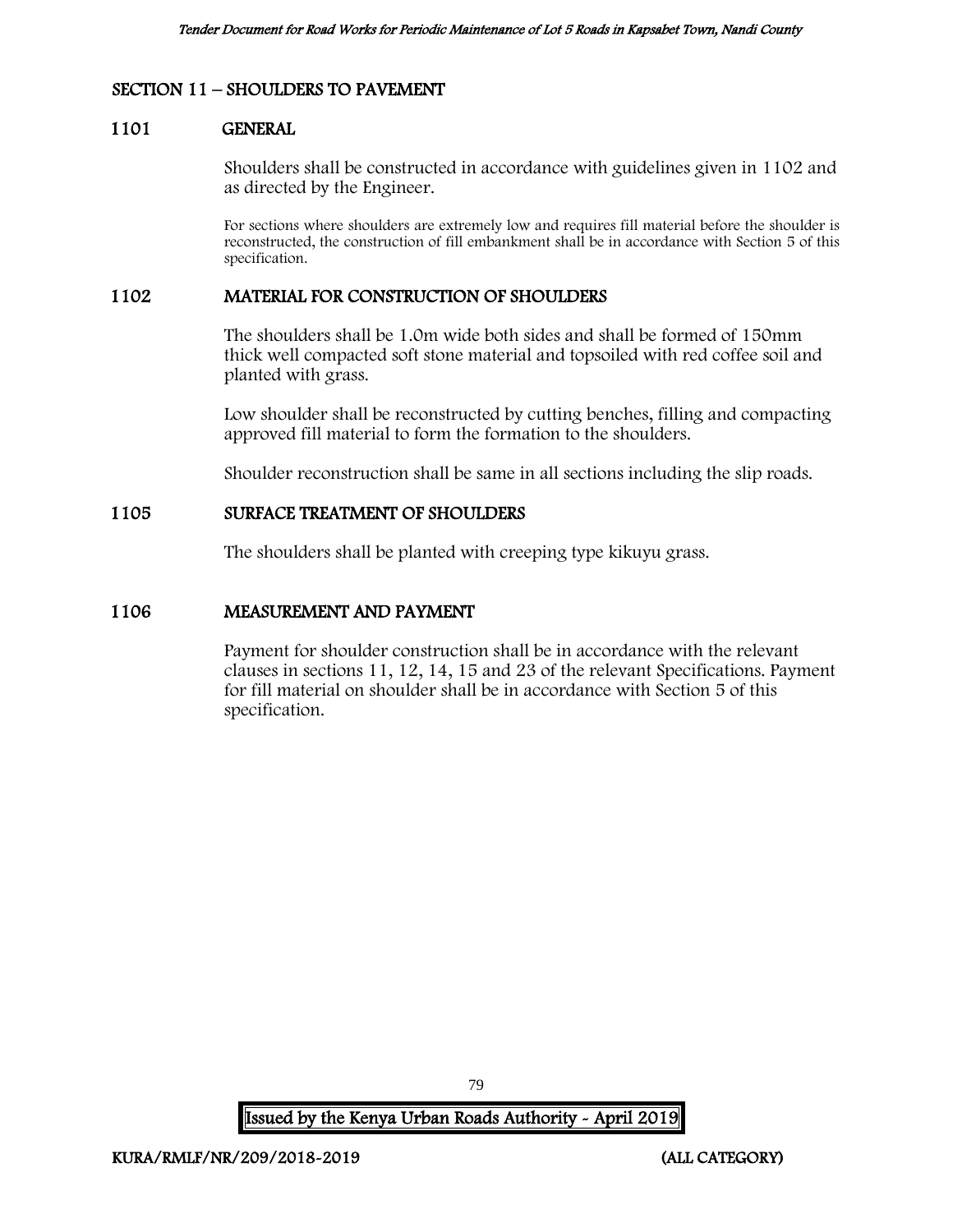#### SECTION 12 - NATURAL MATERIAL SUBBASE AND BASE

#### 1201 GENERAL

Where instructed by the Engineer, the Contractor shall undertake repairs, widening and reprocessing to the existing carriageway and shoulders in accordance with sections 12 and 14 of the Special Specifications.

#### a) Areas to be scarified and reprocessed

The contractor will scarify, add new material and reprocess sections as determined by the Engineer.

## b) Pavement repairs

The Contractor will carry out repairs to base and subbase as directed by the Engineer and according to Specifications given in Sections 12 and 14 of the Standard Specifications.

## c) Pavement widening

The Contractor shall, as directed by the Engineer, bench and compact the subgrade to 100% MDD (AASHTO T99), provide lay and compact material for subbase and base as directed by the Engineer and in accordance with Sections 5 and 12 of the Standard Specifications.

#### 1203 MATERIAL REQUIREMENTS

Natural materials for base and subbase shall conform to the specifications given in Section 12 of the Standard Specifications for Road and Bridge Construction for cement and lime improved base and subbase.

#### 122209 MEASUREMENT AND PAYMENT

Natural material for subbase and base shall be measured by the cubic metre placed and compacted upon the road calculated as the product of the compacted sectional area laid and the length.

# 1210 HAND PACKED STONE

Hand packed stone base is a layer of hand laid stone of defined size and durable in nature, laid in a manner such that when proof rolled and compacted it forms a stable and dense matrix as a road base.

a) Material for Hand Packed Stone Base

80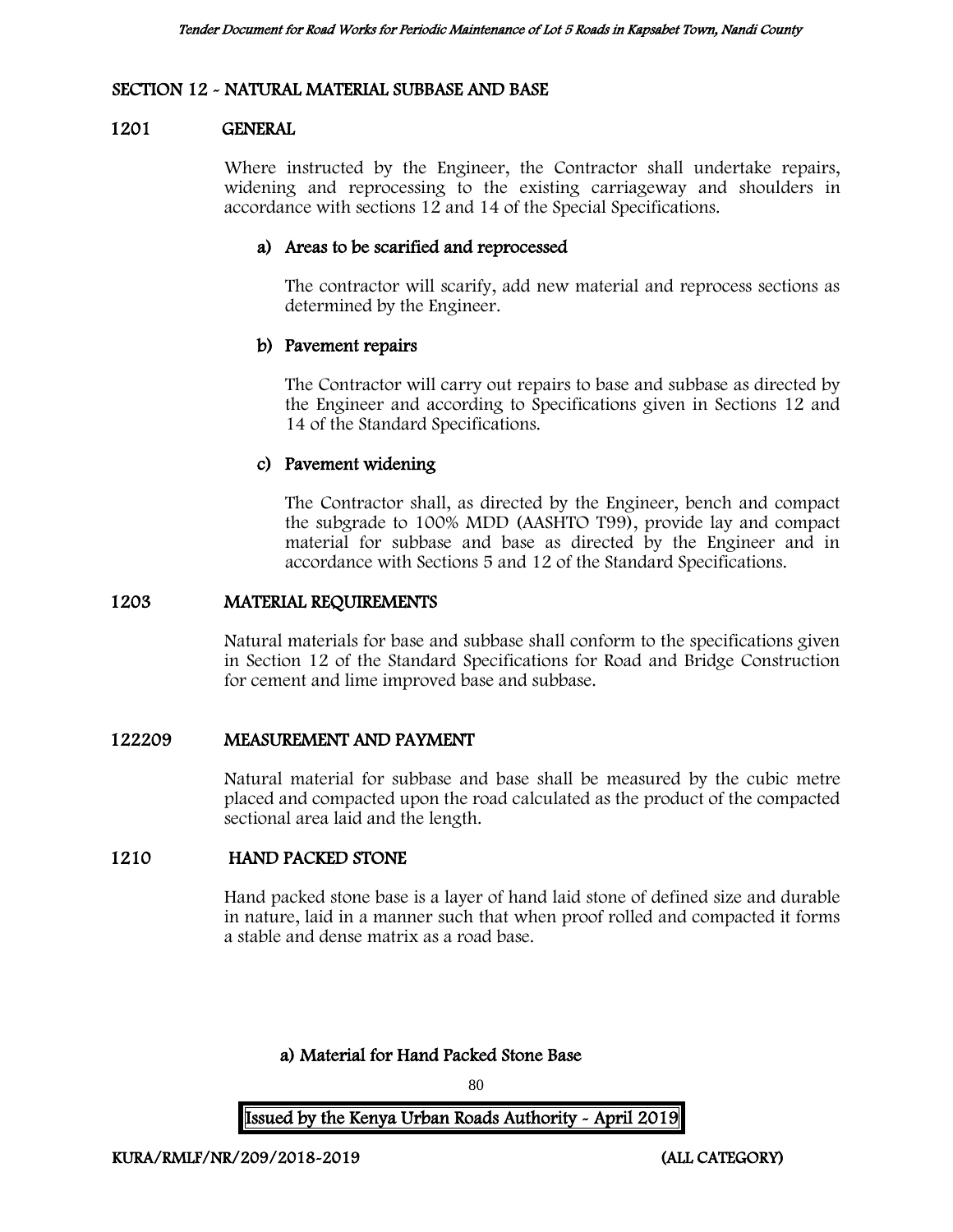This shall consist of durable stone with nominal base dimensions of 75 mm square and minimum height of 150 mm or when compacted to give a layer of 150 mm. The stone shall be class C with the following requirements:

| LAA 45 max |                  |
|------------|------------------|
| ACV        | $32 \text{ max}$ |
| <b>SSS</b> | $12 \text{ max}$ |
| т          | 20 mars          |

FI 30 max CR 60 min.

It shall be free from foreign matter. The fines passing 0.425 mm sieve shall be NONPLASTIC

# b) Laying

The stone shall be laid by hand closely together. The stone shall be carefully bedded and tightly wedged with suitable spalls. The base of the stone shall alternate with the apex in all directions or as directed by the Engineer. The layer shall be proof rolled with a loaded scrapper or truck with a minimum axle load of 8 tonnes in the presence of the Engineer who shall approve of its stability before compaction.

# c) Compaction

This shall be by a steel wheeled roller of at least five tonnes per metre width of roll. It shall consist of four static runs or until there is no movement under the roller. There shall follow vibratory compaction until an average dry density of 85% minimum of specific gravity of stone has been achieved. No result shall be below 82% of specific gravity. The surface of the compacted layer shall then be levelled by quarry dust (0/6 mm). The dust shall have the following specifications:

The stone shall be class C

| Sieve Size     | % Passing  |  |
|----------------|------------|--|
| 10             | 100        |  |
| 6.3            | $90 - 100$ |  |
| $\overline{4}$ | 75-95      |  |
| $\overline{2}$ | 50-70      |  |
|                | 33-50      |  |
| 0.425          | 20-33      |  |
| 0.300          | $16 - 28$  |  |
| 0.150          | $10 - 20$  |  |
| 0.075          | $6 - 12$   |  |

**Grading**

The dust shall be free from foreign matter and fines passing 0.425 mm sieve shall be NON-PLASTIC. The maximum layer shall be 40 mm or as directed by the Engineer

# d) Measurement and Payment

Payment shall be by the cubic metre laid  $(m<sup>3</sup>)$ . Measurement of volume shall be determined as the product of length and compacted thickness laid. The rate

81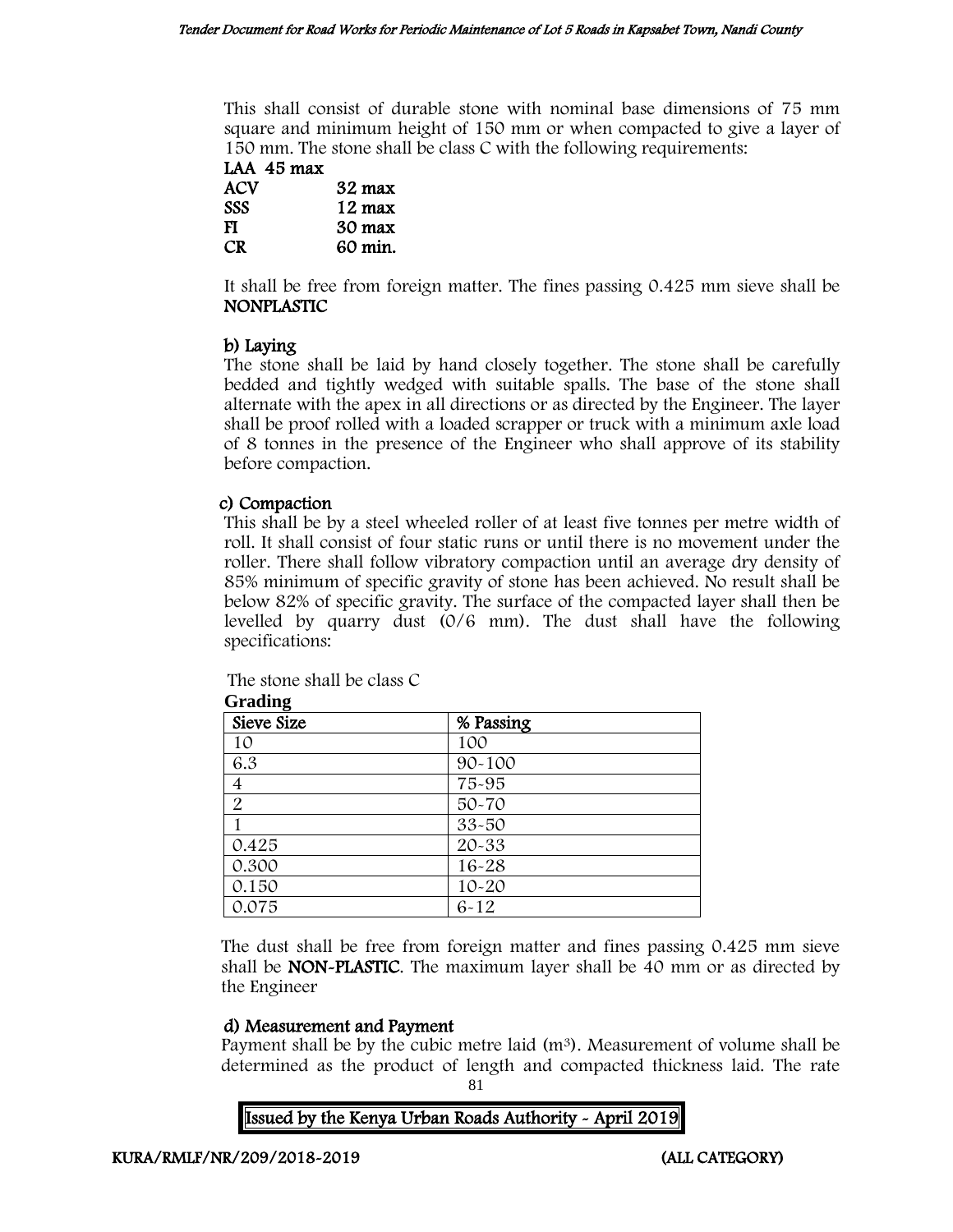quoted for this item should include the cost for laying the levelling quarry dust layer, as no extra payment shall be made for this layer.

## 1211 REPROCESSING EXISTING PAVEMENT LAYERS

# (b) General

The existing surfacing and the base shall be reprocessed with additional material and the composite mixture shall be compacted to form the subbase layer.

Before commencement of the work the Contractor shall propose plants and equipments he proposes to use for this activity.

The Contractor after approval of his proposal shall carry out test section in accordance with Section 3 of the Standard Specifications.

- (c) The existing surfacing and base course shall be broken up to specified depth and reprocessed in place, where required. The underlying layers shall not be damaged, and material from one layer may normally not be mixed with that of another layer. Where unauthorized mixing occurs or where the material is contaminated in any way by the actions of the Contractor, and the contaminated material does not meet the specified requirements of for the particular layer, he shall remove such material and replace it with other approved material, all at his own expense.
- (d) Any mixture composition of the new layer must not contain more than 30% of the bituminous material by volume. The mixture must not contain pieces of bound bituminous material larger than 37.5mm, and any such material shall be removed at the Contractor's cost.
- (e) The requirements for imported material used in the respective pavement layers shall comply with the limitations, norms, sizes and strengths specified in the Standard Specifications clause 1203(b) and (d) and shall be worked as per Section 14 of the Standard Specification.
- (f) Material reworked in-situ or that obtained from existing pavement is not expected to comply with the material requirements but the reworking should achieve the specified requirements.
- (g) Where the thickness of any existing pavement layer requires to be supplemented within reprocessing and the thickness of the additional material after compaction will be less than 100mm, the existing layer shall be scarified to a depth that will

82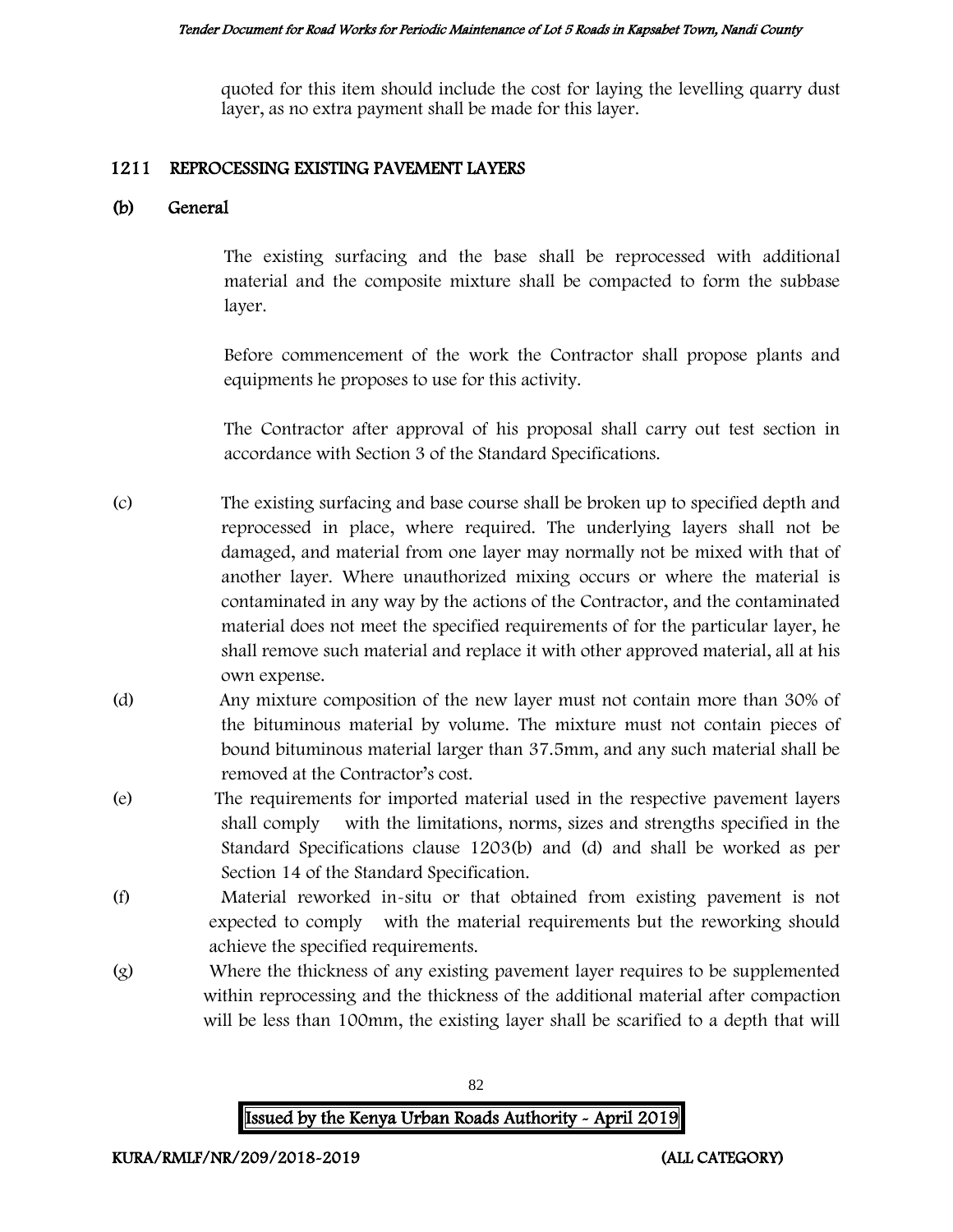give a layer thickness of at least 100mm after compacting the loosened existing and the additional material.

# Controlling the Reworked Depth

The Contractor shall submit a proven method to method to control the depth of excavation, or layer to be reworked, to the Engineer for approval. The Engineer may order a trial section to be reprocessed before any major length of the road is rehabilitated.

# Excavations

Excavations in the pavement shall be kept dry. In the event of water penetrating the underlying layers, construction of the consecutive layers shall be postponed until the underlying layers are dry enough to accommodate the construction plant without deforming or otherwise showing distress.

Step construction shall be carried out per layer at the joint when excavating, both longitudinally (if appropriate) and perpendicular to the direction of travel. The step width shall be 500mm perpendicular to the direction of travel, and 150mm long longitudinally, unless otherwise instructed by the Engineer.

Special care shall be taken when compacting the new material at the joint, ensuring that the specified density is achieved.

## Measurement and Payment

(a) Item: In-situ reprocessing of existing pavement layers as subbase compacted to specified density (95% MDD AASHTO T180) and thickness.

Unit: M<sup>3</sup>

The tendered rate shall include full compensation for breaking up the existing pavement layer to specified depth, breaking down and preparing the material and the spreading and mixing in of any additional material

(b)Item: The addition of extra gravel to subbase.

Unit: M<sup>3</sup>

The tendered rate shall include full compensation for procuring and addition of the material to the in-situ scarified layers and the transportation of the material over unlimited free-haul distance. The tendered rates will also include full compensation for prospecting for materials and any payments necessary to acquire the specified quality material.

(c) Excavation of existing bituminous pavement materials including unlimited free-haul.

Unit: M<sup>3</sup>

The tendered rates shall include full compensation for excavating the existing bituminous material from the pavement layers and for loading, transporting the material for unlimited free-haul, off-loading and disposing of the materials as specified.

(d) Excavation of the existing pavement

83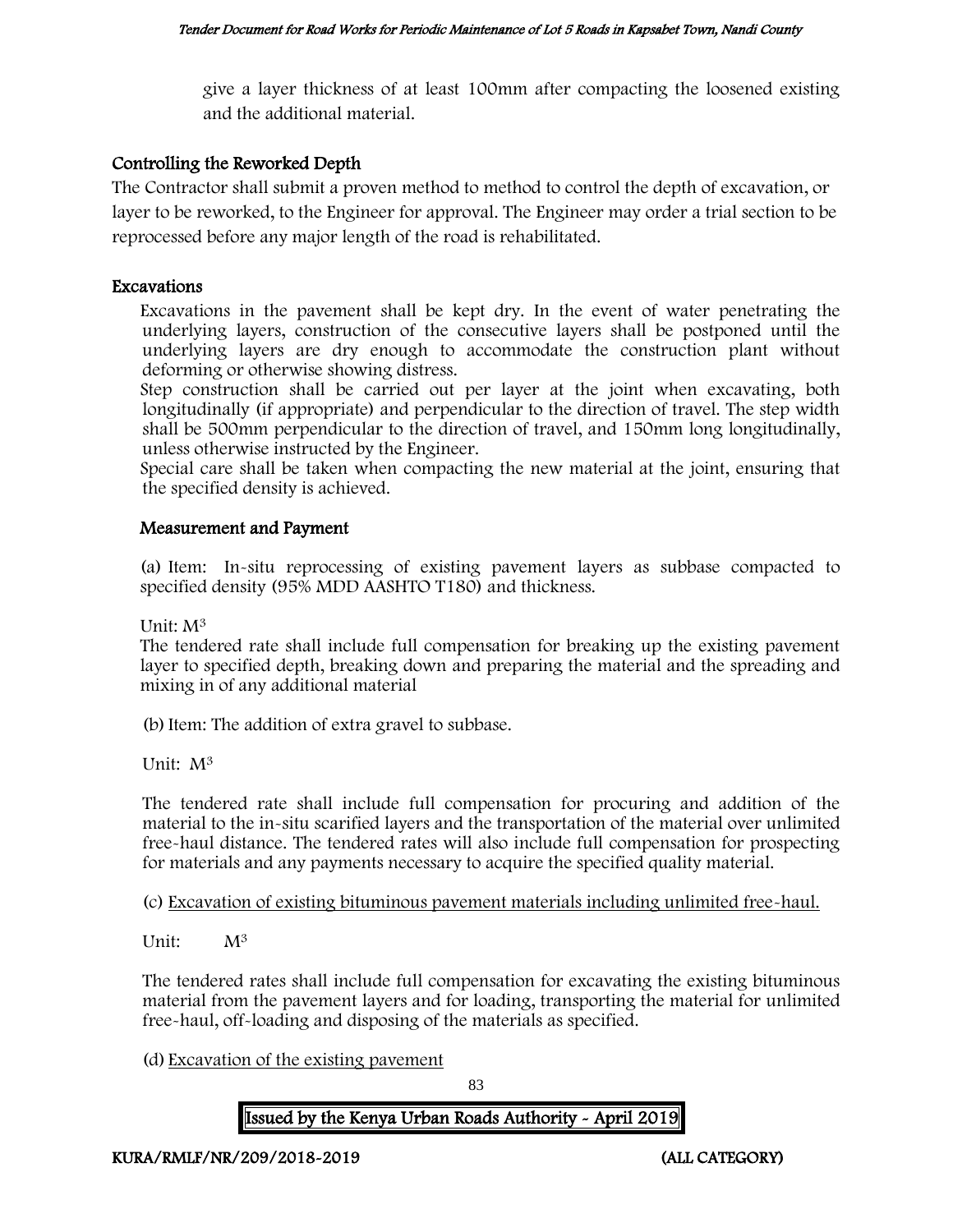Unit:  $M^3$ 

The tendered rate shall include full compensation for excavating the existing material from the pavement layers and for loading, transporting the material for unlimited free-haul distance, off-loading and disposing of the material as specified.

Payment will only be made for breaking up and excavating existing pavement layers to the specified depth if the material is to be removed to spoil.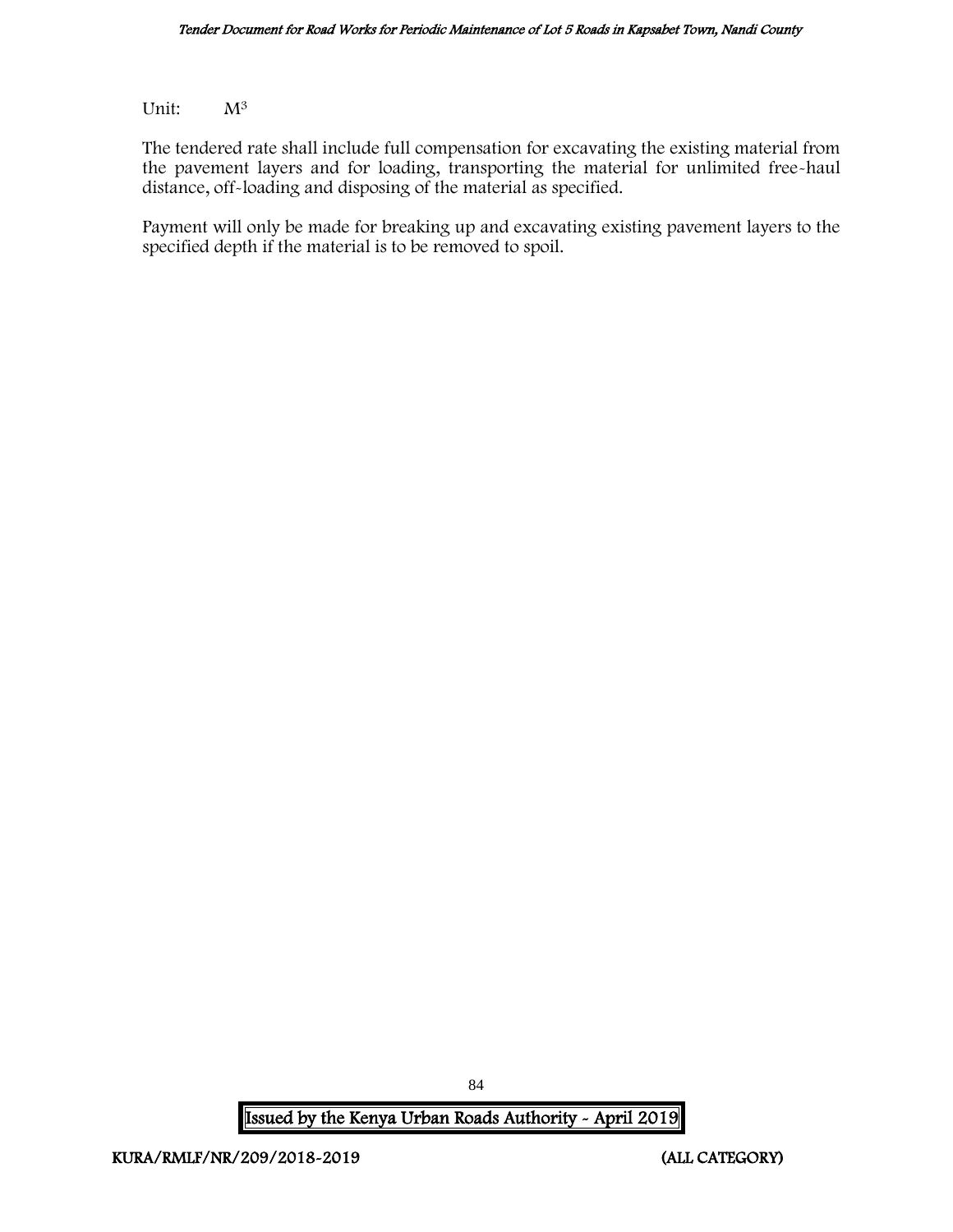# SECTION 15 - BITUMINOUS SURFACE TREATMENTS

#### 1501B PREPARATION OF SURFACE

In addition to requirements of Clause 1503B of the Standard Specifications, the contractor shall prepare and Repair Cracks, Edges, Potholes and Other Failures as follows: -

## a) Cracks 3.0mm or less in width

The entire crack area shall be cleaned by brushing with a wire brush and then blowing with a compressed air jet and the crack sealed with 80/100 cutback bitumen using a pouring pot or pressure lance and hand squeegee. The surface shall then de dusted with sand or crushed dust.

## b) Cracks greater than 3.0mm in width

Before these cracks are filled a steel wire brush or router shall be used to clean them and then a compressed air jet shall be used to clean and remove any foreign or lose material in the crack until the entire crack area is clean.

When the crack and surrounding area have been thoroughly cleaned, dry sand shall be forced into the crack until it is sealed in the manner specified for cracks less than 3.0mm width.

## c) Potholes, edges and other repair areas

Where instructed, the Contractor shall prepare areas for the repair of potholes, road edges and other repair areas by excavating off unsuitable or failed material and debris, trimming off excavated edges, cleaning and compacting the resulting surfaces and applying MC 30 or MC 70 cut-back bitumen prime coat at a rate of 0.8-1.2 litres/m<sup>2</sup>, all as directed by the Engineer. Measurement and payment shall be made under the relevant item of Bill No 15. Where the surface repair on potholes and edges are to be carried out, Asphalt Concrete Type I (0/14gradation) shall be used. Bituminous material for repair of failures and other repair areas shall be paid for under the relevant item of Bill No 16

#### PART B - PRIME COAT

#### 1502B MATERIALS FOR PRIME COAT AND TACK COAT.

For prime coat, the binder shall be a medium-curing cutback MC 70 unless otherwise directed by the Engineer.

The rate of spray of bituminous prime coat refers to the gross volume of the cutback bitumen, that is to say the volume of the bitumen plus dilatants.

Prime coat shall be applied to gravel areas that are to receive bituminous mixes as directed by the Engineer.

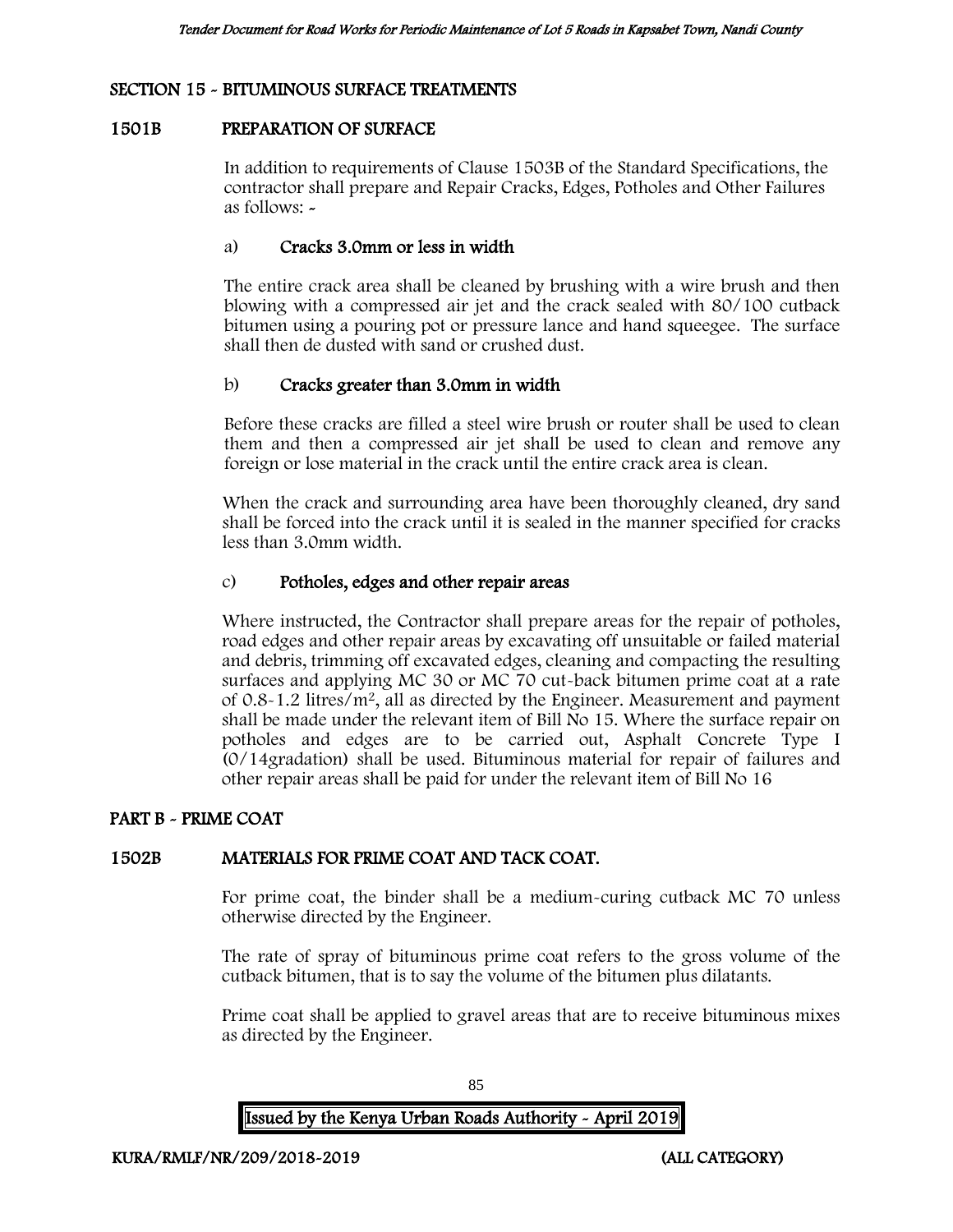The tack coat shall consist of bitumen emulsion KI-60 unless otherwise directed by the Engineer.

The rates of spray of the binder shall be as instructed by the Engineer and shall generally be within the range 0.8-1.2 litres/square metre.

# 1511C MEASUREMENT AND PAYMENT

(a) Seal coat

Seal coats shall be measured by the litre, for each type of bituminous binder for each seal coat, calculated as the product of the area in square metres sprayed and the rate of application in litres/square metres, corrected to  $15.6 \degree$  C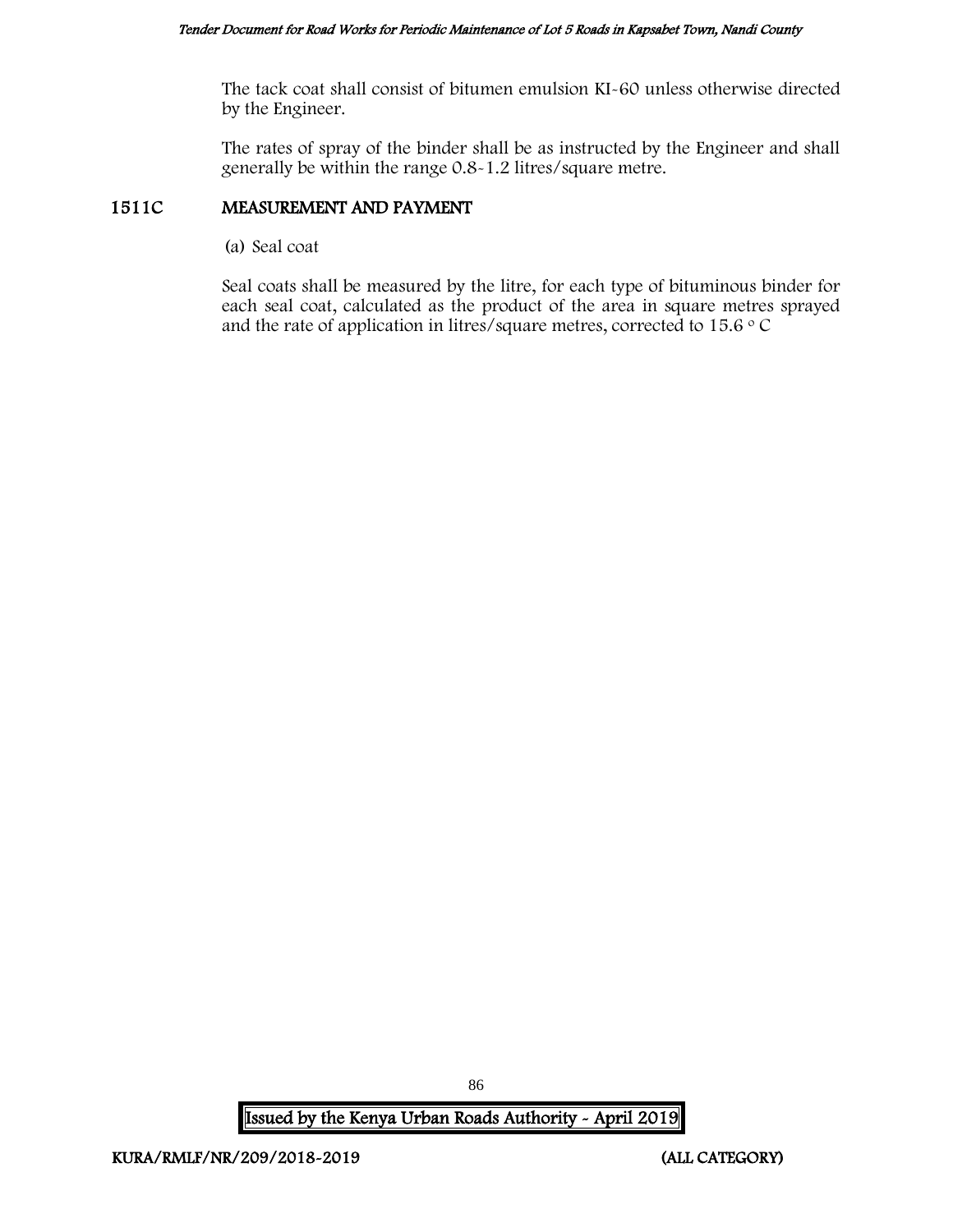# SECTION 16 - BITUMINOUS MIX BASES, BINDER COURSES AND WEARING COURSES

This section covers different types of bituminous mixes for base and surface (wearing and binder courses) and is divided into the following parts: -

Part A General

Part B Asphalt Concrete for carriageway

# PART A – GENERAL

# 1601A SCOPE OF PART A

Part A comprises all the general requirements for bituminous mixes, which apply to Part B as well.

# 1602A REQUIREMENTS FROM OTHER SECTIONS

The following sections of this Specification apply to Part B of this section and shall be read in conjunction therewith:-

| Section 2  | Materials and Testing of Materials                 |
|------------|----------------------------------------------------|
| Section 3  | Setting Out and Tolerances                         |
| Section 6  | Quarries, Borrow Pits, Stockpile and Spoil Areas   |
| Section 15 | Bituminous Surface Treatments and Surface Dressing |
|            |                                                    |

# 1603A CONSTRUCTION PLANT

# (a) General

The Contractor shall submit to the Engineer in accordance with Section 1 of its Specification, full details of the construction plant he proposes to use and the procedures he proposes to adopt for carrying out the permanent Works.

The Engineer shall have access at all times to construction plant for the purposes of inspection. The Contractor shall carry out regular calibration checks in the presence of the Engineer and shall correct forthwith any faults that are found.

All construction plant used in the mixing, laying and compacting of bituminous mixes shall be of adequate rated capacity, in good working condition, and shall be acceptable to the Engineer. Obsolete or worn-out plant will not be allowed on the work.

# (b) Mixing Plant

Bituminous materials shall be mixed in a plant complying with ASTM Designation D995 and shall be located on the Site unless otherwise agreed by the Engineer. It shall be equipped with at least three bins for the storage of

87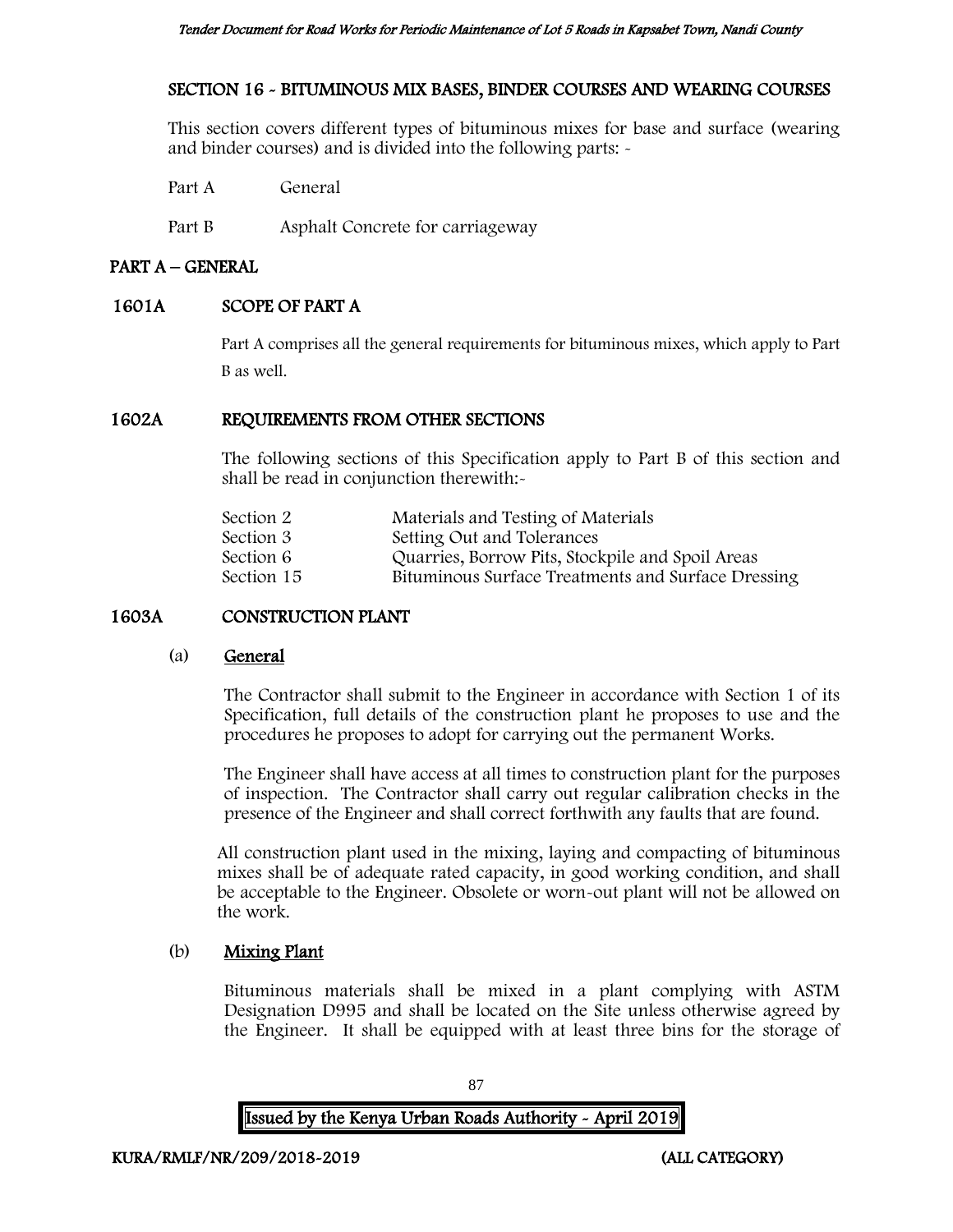heated aggregates and a separate bin for filler. All bins shall be covered to prevent the ingress of moisture.

The plant may be either the batch-mix type or the continuous-mix type and shall be capable of regulating the composition of the mixture to within the tolerances specified in Clause 1614A of this Specification.

The bitumen tank shall be capable of maintaining its contents at the specified temperature within a tolerance of  $5^{\circ}$ C and a fixed thermometer easily read from outside the tank. Any bitumen that has been heated above  $180^{\circ}$ C or has suffered carbonisation from prolonged heating shall be removed from the plant and disposed of.

## (c) Laying Plant

Bituminous materials shall be laid by a self-propelled spreader finisher equipped with a hopper, delivery augers and a heated adjustable vibrating screed. It shall be capable of laying bituminous materials with no segregation, dragging, burning or other defects and within the specified level and surface regularity tolerance. Delivery augers shall terminate not more than 200mm from the edge plates.

# (d) Compaction Plant

The Contractor shall provide sufficient rollers of adequate size and weight to achieve the specified compaction. Prior to commencing the laying of bituminous mixes in the permanent Works the Contractor shall carry out site trials in accordance with Section 2 of this Specification to demonstrate the adequacy of his plant and to determine the optimum method of use and sequence of operation of the rollers.

It is important to achieve as high a density as possible at the time of construction and it is expected that vibrating rollers will be required to produce the best results. However, it is essential that thorough pre-construction trials are carried out to ensure that:-

- (a) The roller is set up to have the optimum amplitude and frequency of vibration for the particular material being laid
- (b) That the roller does not cause breakdown of the aggregate particles.
- (b) That the optimum compaction temperatures are established which allow compaction without causing ripple effects or other distortions of the surfacing.

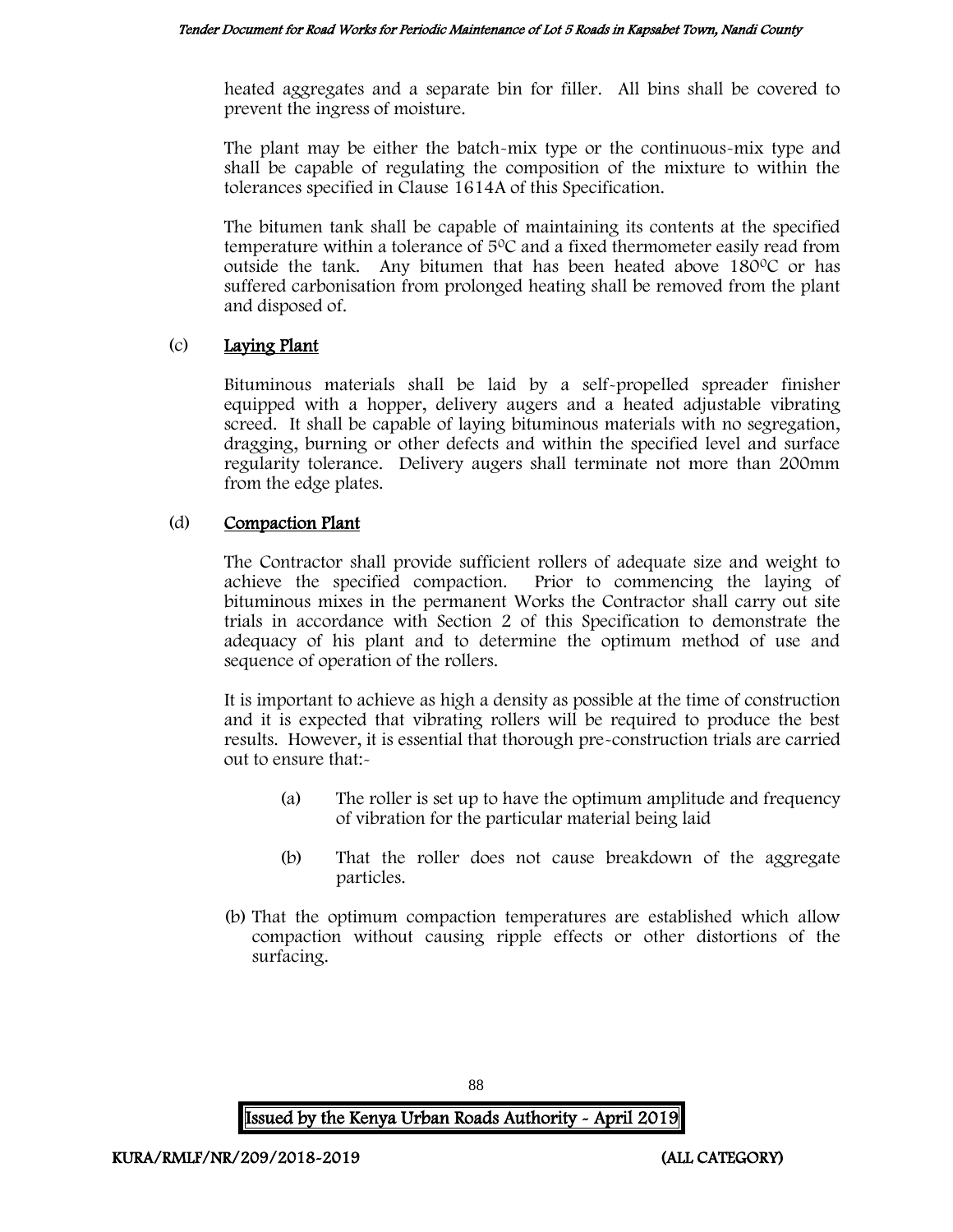## 1604A PREPARATION OF SURFACE

Immediately before placing the bituminous mix in the pavement, the existing surface shall be cleaned of all material and foreign matter with mechanical brooms or by other approved methods. The debris shall be deposited well clear of the surface to be covered.

Any defect of the surface shall be made good and no bituminous mix shall be laid until the Engineer has approved the surface.

A tack coat shall be applied in accordance with Section 15 of this Specification. If the Engineer considers a tack coat is required prior to laying the bituminous mix or between layers of the bituminous mix, due solely to the

Contractor's method of working, then such tack coat shall be at the Contractor's expense.

#### 1605A DESIGN AND WORKING MIXES

At least two months prior to commencing work using a bituminous mix, the Contractor shall, having demonstrated that he can produce aggregates meeting the grading requirements of the Specification, submit samples of each constituent of the mix to the Engineer. The Engineer will then carry out laboratory tests in order to decide upon the proportion of each constituent of the initial design mix or mixes to be used for site trials to be carried out in accordance with Clause 1606A of this Specification.

Should the Engineer conclude from the site trials that the mix proportion or aggregate grading are to be changed, the Contractor shall submit further samples of the constituents and carry out further site trials all as directed by the Engineer.

The Engineer may instruct the alteration of the composition of the -75 micron fraction of the aggregates by the addition or substitution of mineral filler. The Engineer may also instruct the alteration of all or part of the -6.3mm fraction of the aggregates by the addition or substitution of natural sand.

The Contractor shall make the necessary adjustments to his plant to enable the revised mix to be produced.

Following laboratory and site trials the Engineer will determine the proportions of the working mix and the Contractor shall maintain this composition within the tolerances given in Clause 1614A.

Should any changes occur in the nature or source of the constituent materials, the Contractor shall advise the Engineer accordingly. The procedure set out above shall be followed in establishing the new mix design.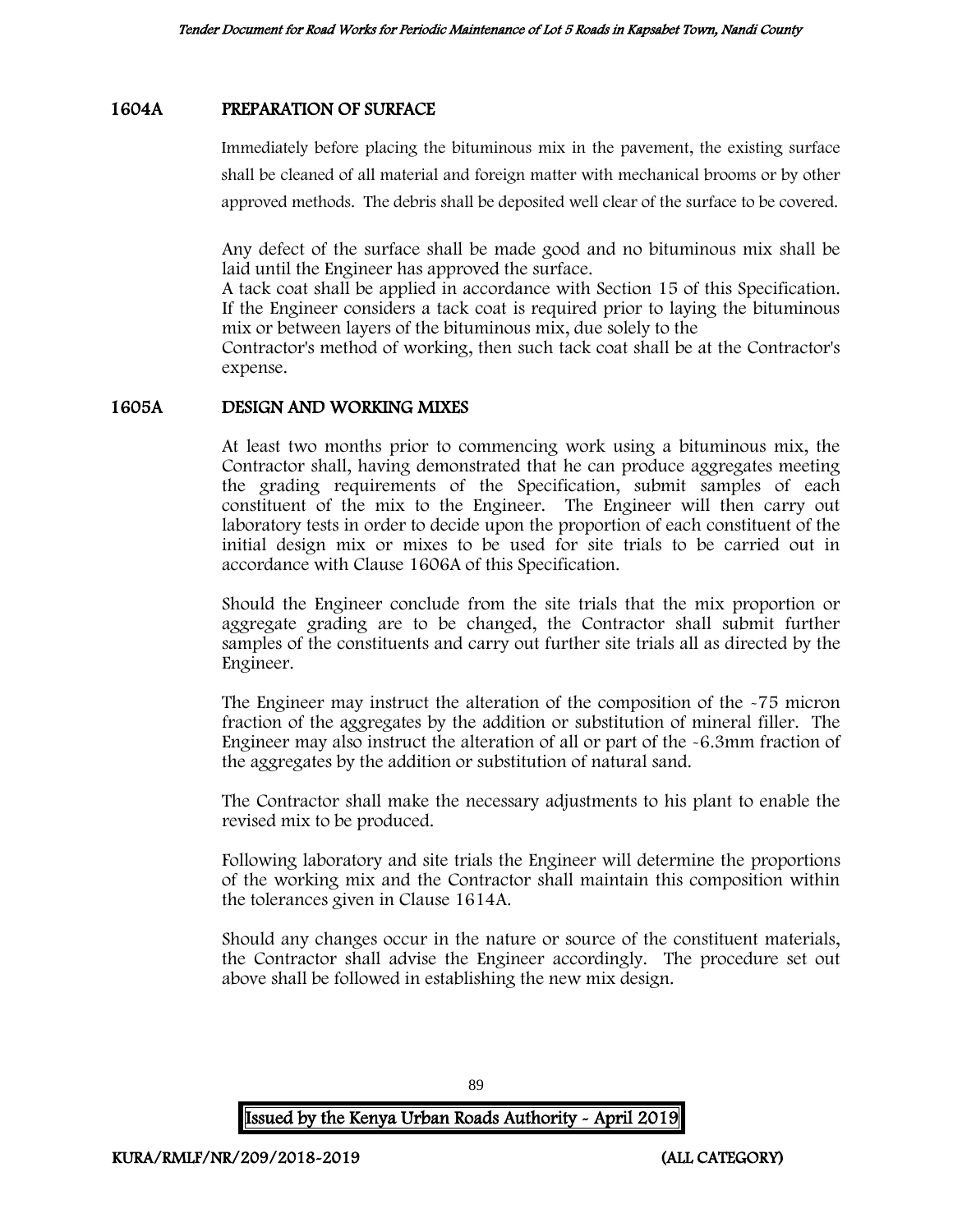#### 1606A SITE TRIALS

Full scale laying and compaction site trials shall be carried out by the Contractor on all asphalt pavement materials proposed for the Works using the construction plant and methods proposed by the Contractor for constructing the Works. The trials shall be carried out with the agreement, and in the presence of the Engineer, at a location approved by the Engineer.

The trials shall be carried out to: -

- a) Test materials, designed in the laboratory, so that a workable mix that satisfies the specification requirements can be selected.
- b) To enable the Contractor to demonstrate the suitability of his mixing and compaction equipment to provide and compact the material to the specified density and to confirm that the other specified requirements of the completed asphalt pavement layer can be achieved.

Each trial area shall be at least 100 metres long and to the full construction width and depth for the material. It may form part of the Works provided it complies with this Specification. Any areas that do not comply with this Specification shall be removed.

The Contractor shall allow in his programme for conducting site trials and for carrying out the appropriate tests on them. The trial on any pavement layer shall be undertaken at least 21 days ahead of the Contractor proposing to commence full-scale work on that layer.

The Contractor shall compact each section of trial over the range of compactive effort the Contractor is proposing and the following data shall be recorded for each level of compactive effort at each site trial: -

- i. The composition and grading of the material including the bitumen content and type and grade of bitumen used.
- ii. The moisture content of aggregate in the asphalt plant hot bins.
- The temperature of the bitumen and aggregate immediately prior to entering the mixer, the temperature of the mix on discharge from the mixer and the temperature of the mix on commencement of laying, on commencement of compaction and on completion of compaction. The temperature of the mixture is to be measured in accordance with BS 598, Part 3, Appendix A.
- iv. The type, size, mass, width of roll, number of wheels, wheel load, tyre pressures, frequency of vibration and the number of passes of the compaction equipment, as appropriate for the type of roller.
- v. The target voids and other target properties of the mix together with the results of the laboratory tests on the mix.
- vi. The density and voids achieved.
- vii. The compacted thickness of the layer.
- viii. Any other relevant information as directed by the Engineer.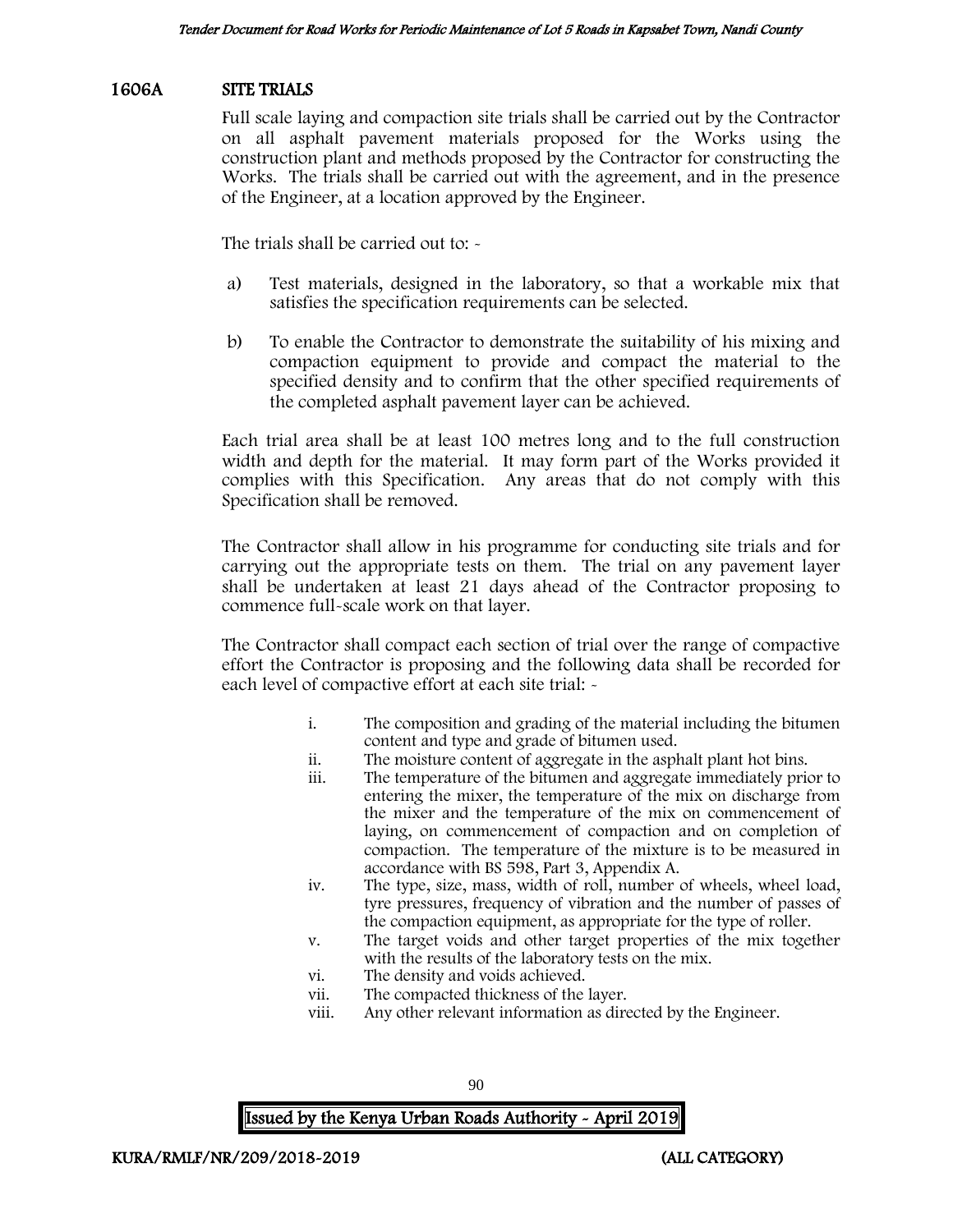At least eight sets of tests shall be made by the Contractor and the Engineer on each 100 metres of trial for each level of compactive effort and provided all eight sets of results over

the range of compactive effort proposed by the Contractor meet the specified requirements for the material then the site trial shall be deemed successful. The above data recorded in the trial shall become the agreed basis on which the particular material shall be provided and processed to achieve the specified requirements.

#### 1607A MIXING OF AGGREGATES AND BITUMEN

The bitumen shall be heated so that it can be distributed uniformly and care shall be taken not to overheat it. The temperature shall never exceed  $170^{\circ}$ C for 80/100-penetration grade bitumen.

The aggregates shall be dried and heated so that they are mixed at the following temperatures: -

125-165<sup>0</sup>C when 80/100 bitumen is used

The dried aggregates shall be combined in the mixer in the amount of each fraction instructed by the Engineer and the bitumen shall then be introduced into the mixer in the amount specified. The materials shall then be mixed until a complete and uniform coating of the aggregate is obtained.

The mixing time shall be the shortest required to obtain a uniform mix and thorough coating. The wet mixing time shall be determined by the Contractor and agreed by the Engineer for each plant and for each type of aggregate used. It shall normally not exceed 60 seconds.

# 1608A TRANSPORTING THE MIXTURE

The bituminous mix shall be kept free of contamination and segregation during transportation. Each load shall be covered with canvas or similar covering to protect it from the weather and dust.

# 162209A LAYING THE MIXTURE

Immediately after the surface has been prepared and approved, the mixture shall be spread to line and level by the laying plant without segregation and dragging.

The mixture shall be placed in widths of one traffic lane at a time, unless otherwise agreed by the Engineer. The compacted thickness of any layer shall be at least 2.5 times the maximum size of the aggregate for wearing course and at least 2 times for binder course. The minimum thickness shall be 25mm.

Only on areas where irregularities or unavoidable obstacles make the use of mechanical laying impracticable, may the mixture be spread and compacted by hand.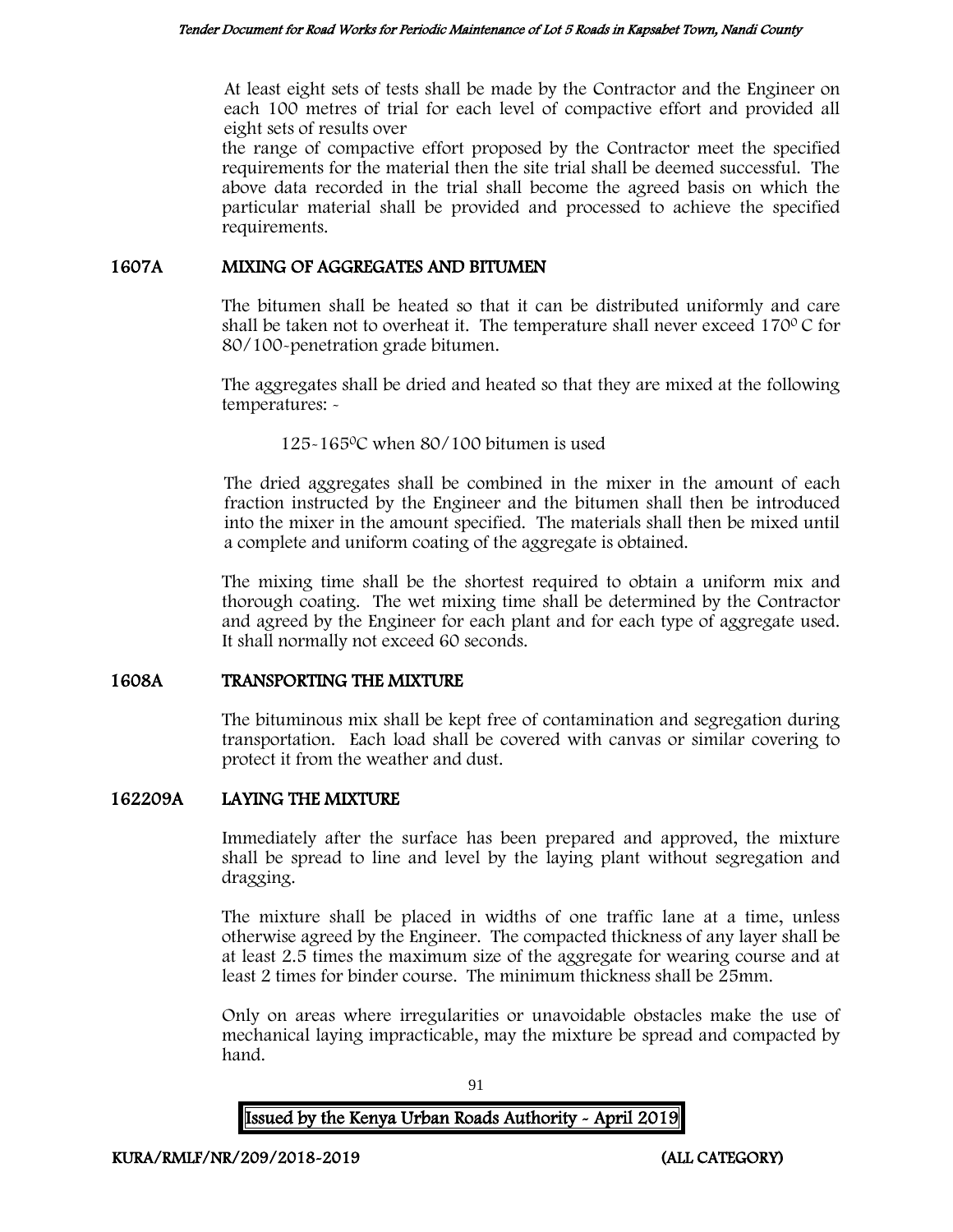# 1610A COMPACTION

Immediately after the bituminous mixture has been spread, it shall be thoroughly and uniformly compacted by rolling.

The layer shall be rolled when the mixture is in such a condition that rolling does not cause undue displacement or shoving.

The number, weight and type of rollers furnished shall be sufficient to obtain the required compaction while the mixture is in a workable condition. The sequence of rolling operations shall be as agreed with the Engineer and proved during site trials. Initial rolling

with steel tandem or three-wheeled roller shall follow the laying plant as closely as possible. The rollers shall be operated with the drive roll nearest the laying plant, at a slow and uniform speed (not exceeding 5 Km/Hr).

Rolling shall normally commence from the outer edge and proceed longitudinally parallel to the centreline, each trip overlapping one half of the roller width. On super elevated curves, rolling shall begin at the low side and progress to the high side. Where laying is carried out in lanes care must be taken to prevent water entrapment.

Intermediate rolling with a pneumatic-tyred or vibratory roller shall follow immediately. Final rolling with a steel-wheeled roller shall be used to eliminate marks from previous rolling.

To prevent adhesion of the mixture to the rollers, the wheels shall be kept lightly moistened with water.

In areas too small for the roller, a vibrating plate compactor or a hand tamper shall be used to achieve the specified compaction.

# 1611A FINISHING, JOINTS AND EDGES

Any mixture that becomes loose and broken, mixed with dirt or foreign matter or is in any way defective, shall be removed and replaced with fresh hot mixture, which shall be compacted to conform to the surrounding area.

Spreading of the mixture shall be as continuous as possible. Transverse joints shall be formed by cutting neatly in a straight line across the previous run to expose the full depth of the course. The vertical face so formed shall be painted lightly with hot 80/100 penetration grade bitumen just before the additional mixture is placed against it.

Longitudinal joints shall be rolled directly behind the paving operation. The first lane shall be placed true to line and level and have an approximately vertical face. The mixture placed in the abutting lane shall then be tightly crowded against the face of the previously placed lane. The paver shall be positioned to

| <b>Issued by the Kenya Urban Roads Authority - April 2019</b> |  |
|---------------------------------------------------------------|--|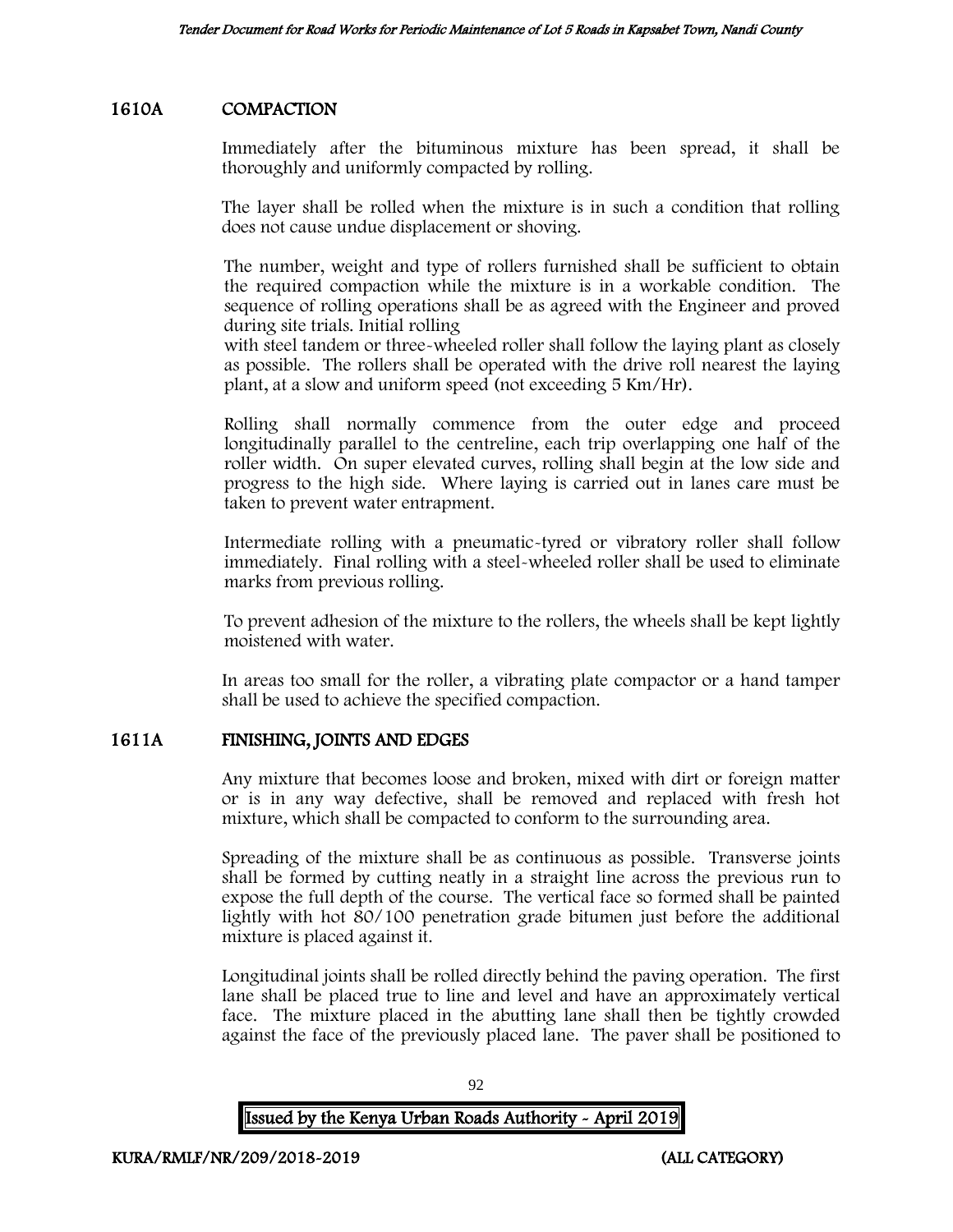spread material overlapping the joint face by 20-30mm. Before rolling, the excess mixture shall be raked off and discarded.

When the abutting lane is not placed in the same day, or the joint is destroyed by traffic, the edge of the lane shall be cut back as necessary, trimmed to line and painted lightly with hot 80/100 penetration grade bitumen just before the abutting lane is placed.

Any fresh mixture spread accidentally on the existing work at a joint shall be carefully removed by brooming it back on to uncompacted work, so as to avoid formation of irregularities at the joint. The finish at joints shall comply with the surface requirements and shall present the same uniformity of finish, texture and density as other sections of the work.

The edges of the course shall be rolled concurrently with or immediately after the longitudinal joint. In rolling the edges, roller wheels shall extend 50 to 100mm beyond the edge.

## 1612A SAMPLING AND TESTING OF BITUMINOUS MIXTURES

The sampling of bituminous mixtures shall be carried out in accordance with AASHTO T168 (ASTM Designation D979).

## 1613A QUALITY CONTROL TESTING

During mixing and laying of bituminous mixtures, control tests on the constituents and on the mixed material shall be carried out in accordance with Clause 1612A and Section 2 of this Specification.

If the results of any tests show that any of the constituent materials fail to comply with this Specification, the Contractor shall carry out whatever changes may be necessary to the materials or the source of supply to ensure compliance.

If the results of more than one test in ten on the mixed material show that the material fails to comply with this Specification, laying shall forthwith cease until the reason for the failure has been found and corrected. The Contractor shall remove any faulty material laid and replace it with material complying with this Specification all at his own expense.

# 1614A TOLERANCES

Surfacing courses and base shall be constructed within the geometric tolerances specified in Section 3 of this Specification.

The Contractor shall maintain the composition of the mixture as determined from the laboratory and site trials within the following tolerances, per single test: -

Bitumen Content 0.3% (by total weight of total mix)

Passing 10mm sieve 6% (by total weight of dry aggregate

93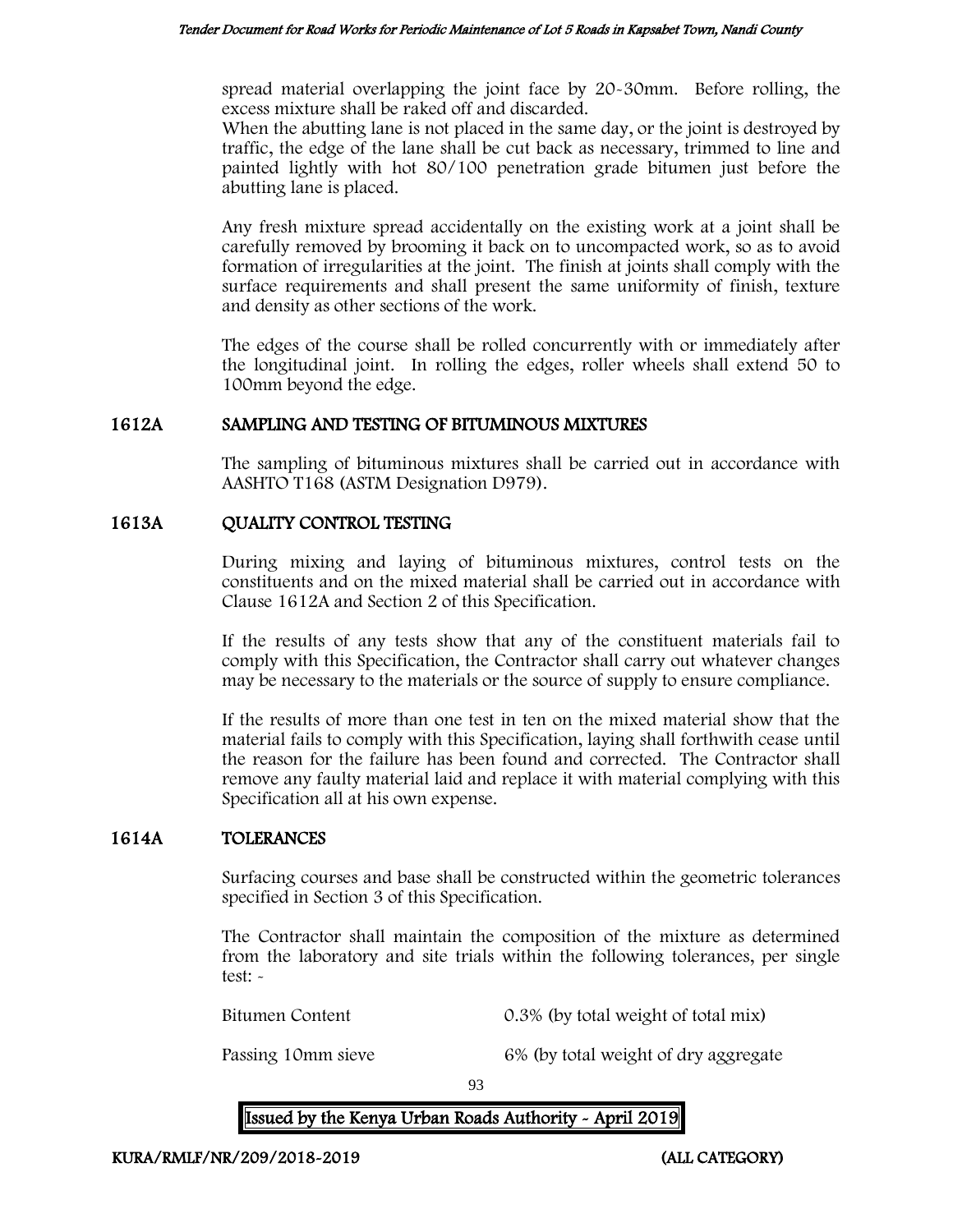Tender Document for Road Works for Periodic Maintenance of Lot 5 Roads in Kapsabet Town, Nandi County

| and larger sieves       | including mineral filler)                                         |
|-------------------------|-------------------------------------------------------------------|
| Passing sieves between  | 4% (by total weight of dry aggregate                              |
| 10mm and 1.0mm sieves   | including mineral filler)                                         |
| Passing sieves between  | 3% (by total weight of dry aggregate                              |
| 1.0mm and 0.075mm sieve | including mineral filler)                                         |
| Passing 0.075mm sieve   | 2% (by total weight of dry aggregate<br>including mineral filler) |

The average amount of bitumen in any length of any layer, calculated as the product of the bitumen contents obtained from single tests and the weight of mixture represented by each test, shall not be less than the amount ordered.

The average amount of bitumen for each day's production calculated from the checked weights of mixes shall not be less than the amount ordered. The average amount of bitumen in any length of any layer, calculated as the

product of the bitumen contents obtained from single tests and the weight of mixture represented by each test, shall not be less than the amount ordered.

The average amount of bitumen for each day's production calculated from the checked weights of mixes shall not be less than the amount ordered.

The final average overall width of the upper surface of a bituminous mix layer measured at six equidistant points over a length of 100m shall be at least equal to the width specified. At no point shall the distance between the centreline of the road and the edge of the upper surface of a bituminous mix layer be narrower than that specified by more than 13mm.

# 1615A MEASUREMENT AND PAYMENT

No separate measurement and payment shall be made for complying with the requirements of Clauses 1601A to 1614A inclusive and the Contractor shall be deemed to have allowed in his rates in Parts B and C of Section 16 of this Specification for the costs of complying with the requirements of Part A of Section 16 of this Specification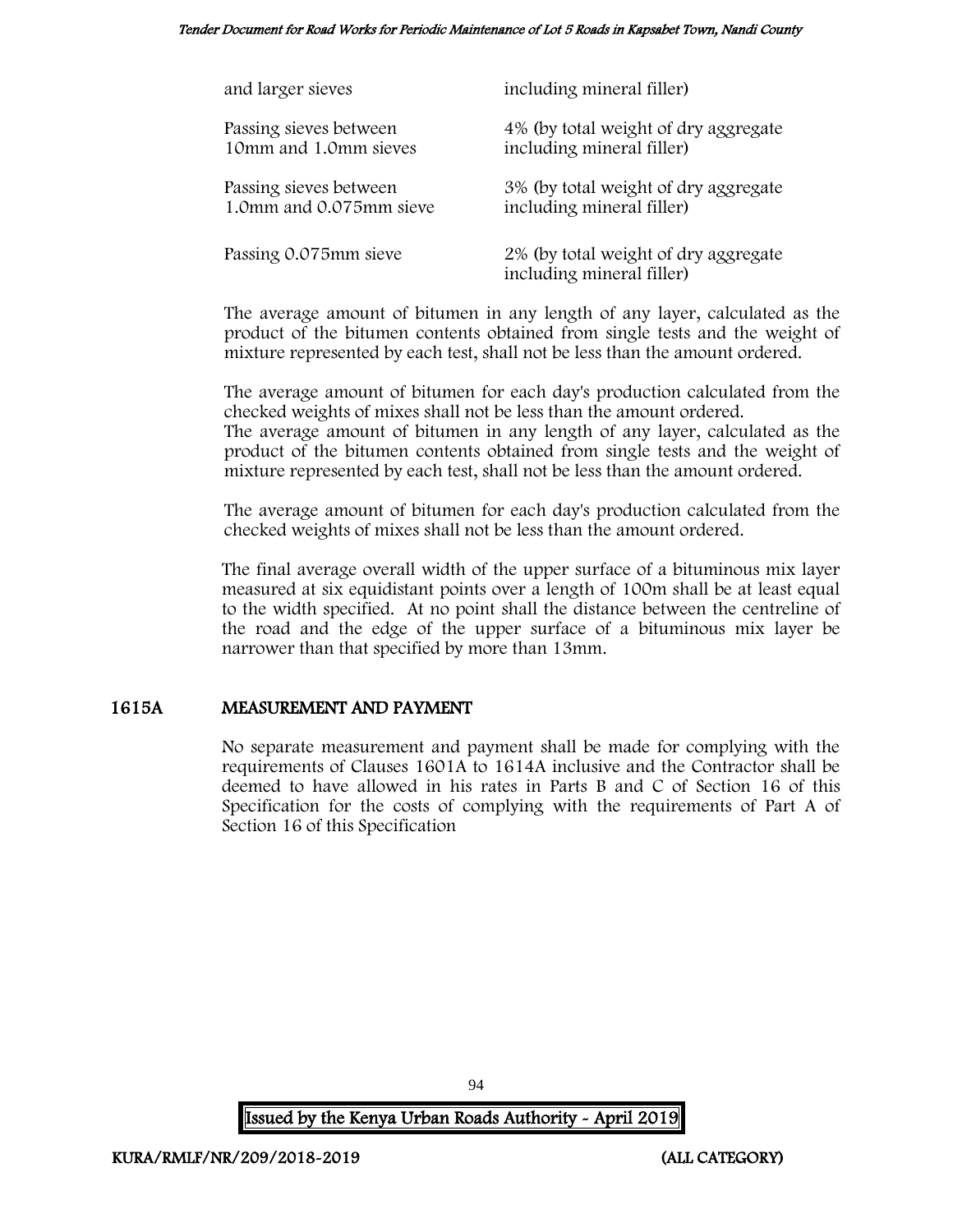# PART B - ASPHALT CONCRETE FOR SURFACING

## 1601B DEFINITION

Asphalt concrete means a thoroughly controlled, hot-mixed, hot-laid, plant mixture of well-graded dried aggregate and penetration grade bitumen, which, when compacted forms a dense material.

A distinction is drawn between asphalt concrete Type I (High Stability) and asphalt concrete Type II (Flexible). The asphalt concrete type to be used will be Type I.

#### 1602B MATERIALS FOR ASPHALT CONCRETE TYPE 1

#### a) Type of bituminous material

The type of material to be used on severe sites will be of the continuously graded type similar to Asphaltic Concrete or Close Graded Macadam. It is essential that these materials are sealed with a single or double surface dressing or a Cape seal.

## b) Penetration Grade Bitumen

Bitumen shall be 80/100 penetration grade since material is being laid at an altitude of more than 2,500m.

## c) Aggregate

Coarse aggregate (retained on a 6.3mm sieve) shall consist of crushed stone free from clay, silt, organic matter and other deleterious substances. The aggregate class will be specified in the Special Specification and it shall comply with the requirements given in Table 16B-1(b). The grading for 0/20 mm for carriageway and 0/14mm for shoulders for binder course is as specified below:

| <b>Sieve size</b> | 0/20       | 0/14       |
|-------------------|------------|------------|
| 28                | 100        |            |
| 20                | $90 - 100$ | 100        |
| 14                | 75-95      | $90 - 100$ |
| 10                | 60-82      | 70-90      |
| 6.3               | $47 - 68$  | $52 - 75$  |
| 4                 | $37 - 57$  | $40 - 60$  |
| $\overline{2}$    | $25 - 43$  | $30 - 45$  |
|                   | $18 - 32$  | $20 - 35$  |
| 0.425             | $11 - 22$  | $12 - 24$  |
| 0.300             | $9 - 17$   | $10 - 20$  |
| 0.150             | $5 - 12$   | $6 - 14$   |
| 0.075             | $3 - 7$    | $4 - 8$    |

| ł<br>۰.<br>۰,<br>۰. | ٥<br>۰.<br>۰.<br>×<br>٠ |
|---------------------|-------------------------|
|                     |                         |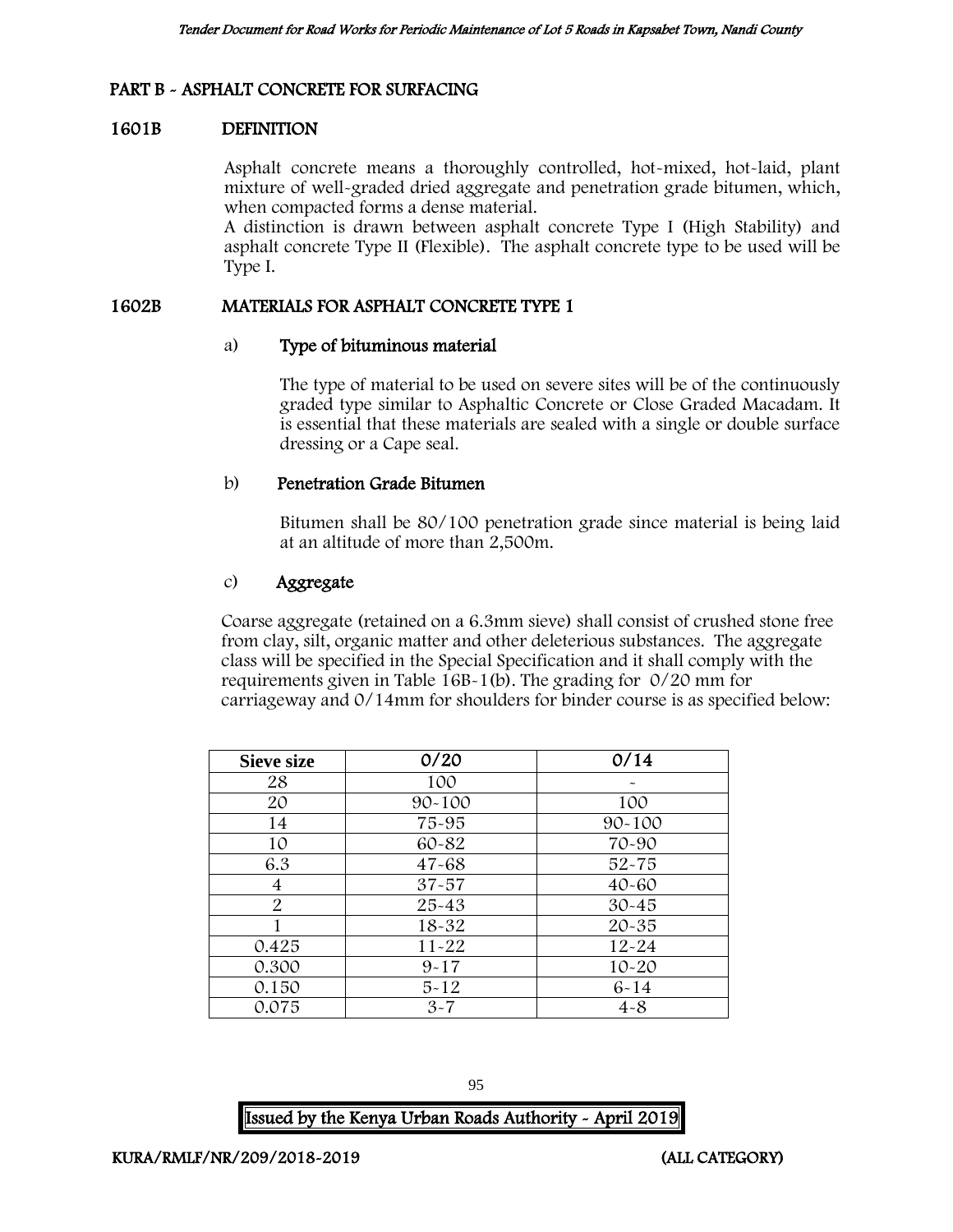## TABLE 16B-1(b) - REQUIREMENTS FOR COARSE AGGREGATE

| Coarse Aggregate<br>(Retained on a 6.3mm Sieve) |                      |
|-------------------------------------------------|----------------------|
| <b>Test</b>                                     | Maximum Value        |
| LAA<br><b>ACV</b><br>SSS<br>FI                  | 30<br>25<br>12<br>25 |

Fine aggregate (passing a 6.3mm sieve) shall be free from clay, silt, organic and other deleterious matter and shall be non-plastic. Unless otherwise specified in the Special Specification it shall consist of entirely crushed rock produced from stone having a Los Angeles Abrasion of not more than 40. The Sand Equivalent of the fine aggregate shall not be less than 40 and the SSS not more than 12.

# b) Mineral Filler

Mineral Filler shall consist of ordinary Portland Cement 42.5 Grade

#### 1603B GRADING REQUIREMENTS

The grading of the mixture of coarse and fine aggregate shall be within and approximately parallel to the grading envelopes given in Table 16B-1(b), for 0/14mm as specified for binder course, as described below.

# GRADING REQUIREMENTS

To arrive at a suitable design it is necessary to investigate a number of gradings so that a workable mix, which also retains a minimum of 3 % voids at refusal density, is identified.

The largest particle size used should not be more than 25mm so that the requirements of the Marshall test method can be complied with.

Although the complete range of nominal maximum particle sizes is shown in the Tables, the total thickness of material laid should not be more than 75mm.

# 1604B REQUIREMENTS FOR ASPHALT CONCRETE TYPE 1

The mixture shall comply with the requirements given in Table 16B-2 as specified in the Specification. In addition, minimum Marshall Stability for 2 x 75 blows shall be 9 kN and maximum 18 kN and at compaction to refusal shall have 3% VIM.

The proportion, by weight of total mixture, of bitumen shall be  $5.0 - 6.5\%$  for  $0/14$  mm and  $4.5 - 6.5$  % for  $0/20$ mm. This shall be termed the nominal

96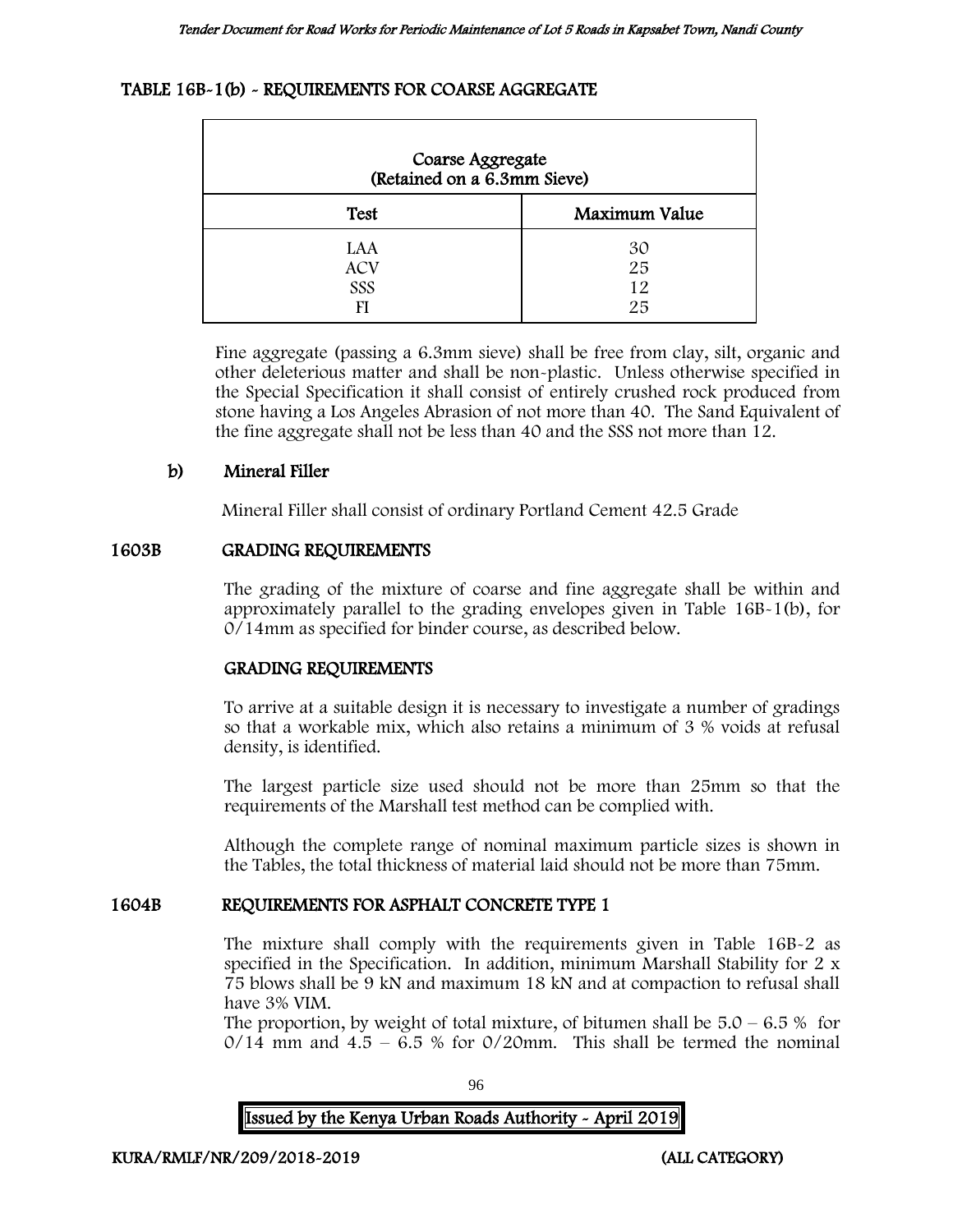binder content. The binder content of the working mix will be instructed by the Engineer following laboratory and site trials.

In order to determine the suitability of a coarse aggregate source a Marshall test programme shall be carried out. It will be advantageous to use a crushed rock which is known from past experience to give good results in this test procedure. A grading conforming to the Type I Binder Course detailed in Table 16B-1(a) 0/20 of this Specification should be tested (but with 100% passing the 25mm sieve) and it shall meet the requirements of Table 16B-2 of this Specification.

Having established the suitability of the aggregate source several grading shall be tested in the laboratory, including that used for the Marshall test, to establish relationships between bitumen content and VIM at refusal density. For each mix, samples will be made up to a range of bitumen contents and compacted to refusal using a gyratory compactor and a vibratory hammer in accordance with the procedure described in BS 598 (Part 104 : 1989), with one revision.

It should first be confirmed that compaction on one face of the sample gives the same refusal density as when the same compaction cycle is applied to both faces of the same sample. The procedure, which gives the highest density, must be used.

From the bitumen content-VIM relationship it will be possible to identify a bitumen content which corresponds to a VIM of  $3 \times 7\%$ . If it is considered that the workability of the mix may be difficult then compaction trials should be undertaken. It is advisable to establish two or more gradings for compaction trials.

The mixes identified for compaction trials should be manufactured to the laboratory design bitumen content and to two other bitumen contents of +0.5% and +1% additional bitumen. Cores will be cut to determine the density of the compacted material, having completed this the core will then be reheated to  $145+/-5\degree$  in the appropriate mould and compacted to refusal in the vibrating hammer test. To be acceptable the cores cut from the compaction trial must have a density equivalent to at least 95% of refusal density.

The compaction trials will identify a workable mix which can be made to a bitumen content which gives 3% VIM at refusal density.

# 1605B MIXING AND LAYING HEAVY DUTY ASPHALT

The temperature of the bitumen and aggregates when mixed shall be 110+/-  $3\Box C$  above the softening point (R&B) of the bitumen.

Compaction should commence as soon as the mix can support the roller without undue displacement of material and completed before the temperature of the mix falls below 90<sup>0</sup>C.

The minimum thickness of individual layers should be as follows:-

- 
- a) For the 37.5mm mix 65mm<br>b) For the 25.0mm mix 60mm For the 25.0mm mix 60mm

97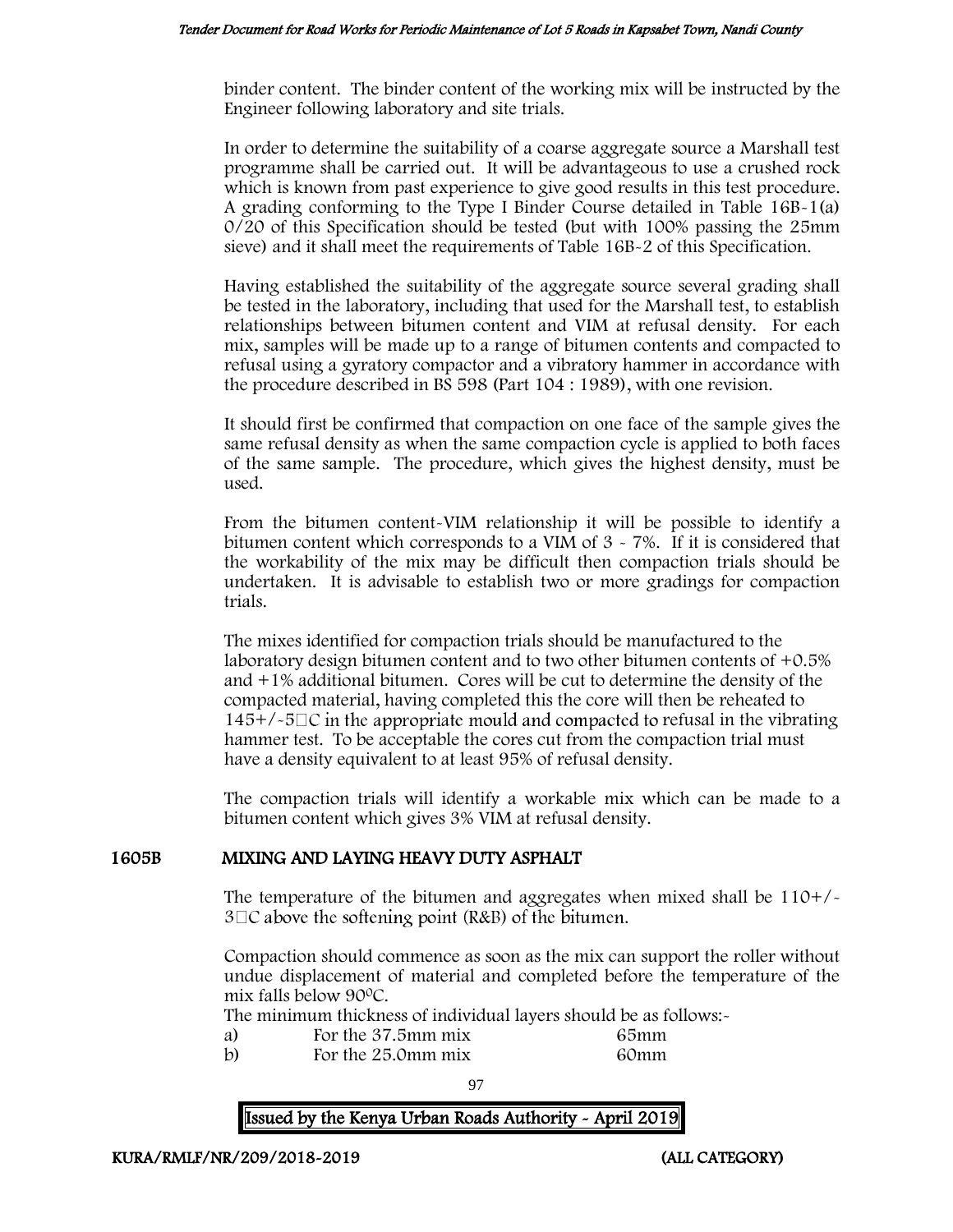| $\mathcal{C}$ | For the 19.0mm mix | 50mm |
|---------------|--------------------|------|
| d)            | For the 12.5mm mix | 40mm |

## 1606B COMPACTION

Rolling shall be continued until the voids measured in the completed layer are in accordance with the requirement for a minimum density of 98% of Marshall optimum, or, a minimum mean value of 95% of refusal density (no value less than 93%) as appropriate.

#### 1607B MEASUREMENT AND PAYMENT

a) Item : Asphalt Concrete

Unit : m<sup>3</sup> of Asphalt Concrete Used

Asphalt concrete shall be measured by the cubic metre compacted on the road calculated as the product of the length instructed to be laid an the compacted cross-sectional area shown on the Drawings or instructed by the Engineer.

The rate for asphalt concrete shall include for the cost of providing, transporting, laying and compacting the mix with the nominal binder content and complying with the requirements of Parts A and B of Section 16 of this Specification.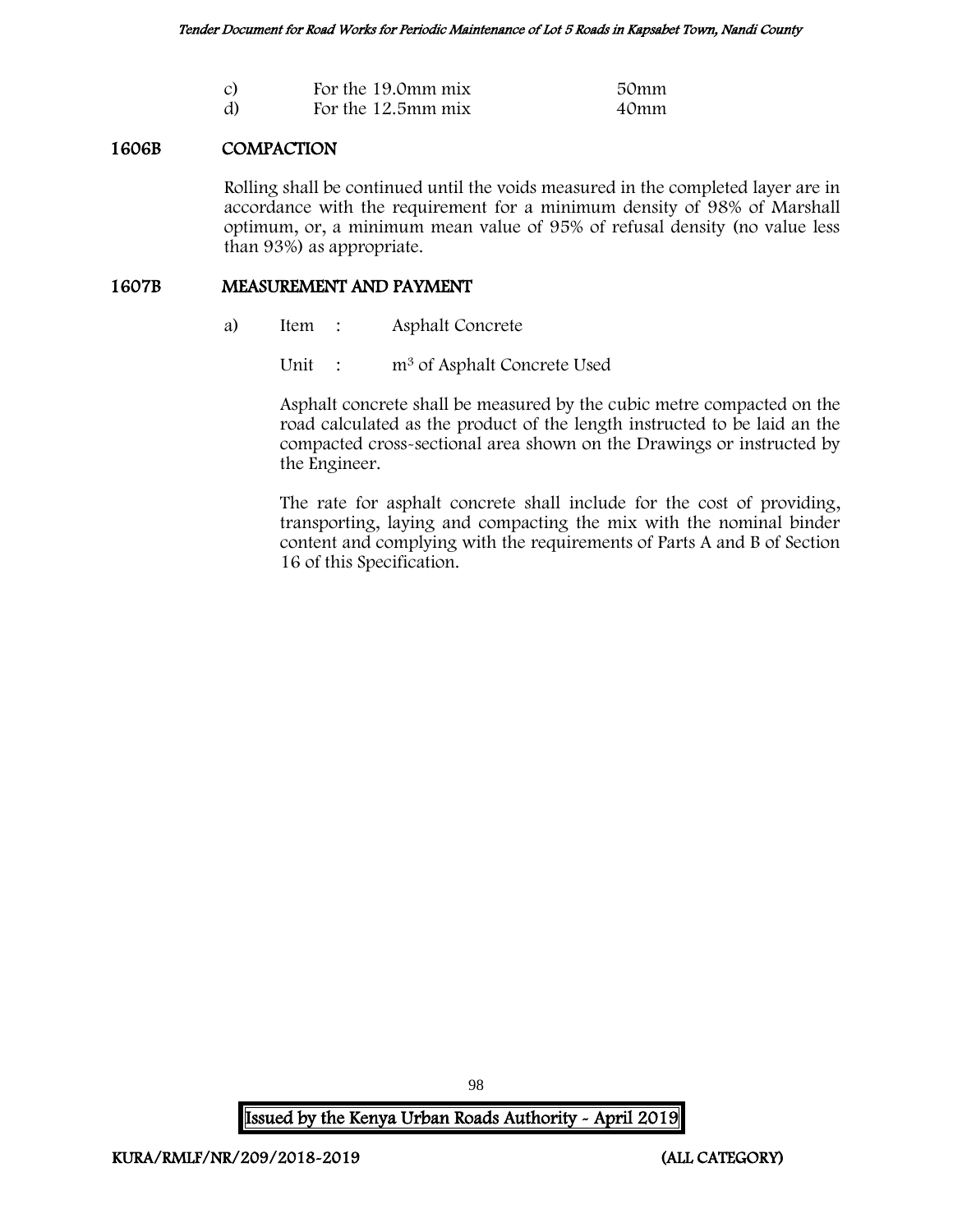# SECTION 17 - CONCRETE WORKS

## 1703 MATERIALS FOR CONCRETE

This work shall consist of placing selected approved material of 250mm minimum diameter on the foundation put after excavation to receive levelling concrete in accordance with these specifications and in conformity with the lines, grades and cross sections shown on the Drawings as directed by the Engineer.

#### (a) Materials

Selected rock: The selected rock builders to be placed for this work shall be hard, sound, durable quarry stones as approved by the Engineer. Samples of the stone to be used shall be submitted to and approved by the Engineer before any stone is placed.

The maximum size of the stone boulders shall be 300mm.

## (b) Construction Method

After completion of the structural excavation the surface of the loose soil shall be levelled and compacted. Then the stone of the above sizes shall be placed in one layer of 250mm over the compacted bed where the bottom slab will rest. Coarse sand shall be spread to fill up the voids in the stone boulders, and compaction with vibratory compactors should be performed to make this layer dense whereon a concrete of levelling course shall be placed.

#### (c) Measurement and payment

Measurement for the bedding materials shall be made in cubic metres for the completed and accepted work, measured from the dimension shown on the Drawings, unless otherwise directed by the Engineer.

Payment for the bedding Materials for Levelling Concrete Works shall be full compensation for furnishing and placing all materials, all labour equipment, tools and all other items necessary for proper completion of the work in accordance with the Drawings and specifications and as directed by the Engineer.

## 1703(A) LEVELLING CONCRETE (CLASS 15/20) FOR BOTTOM SLAB INCLUSIVE OF COST OF FORM WORKS

This work shall consist of placing and levelling lean concrete class 15/20 over the prepared bed of stone boulders in the foundation for bottom slab and wingwalls in accordance with these specifications and which conformity with the lines, grades, thickness and typical cross-sections shown on the drawings unless otherwise directed by the Engineer.

# (a) Materials for Levelling Concrete

99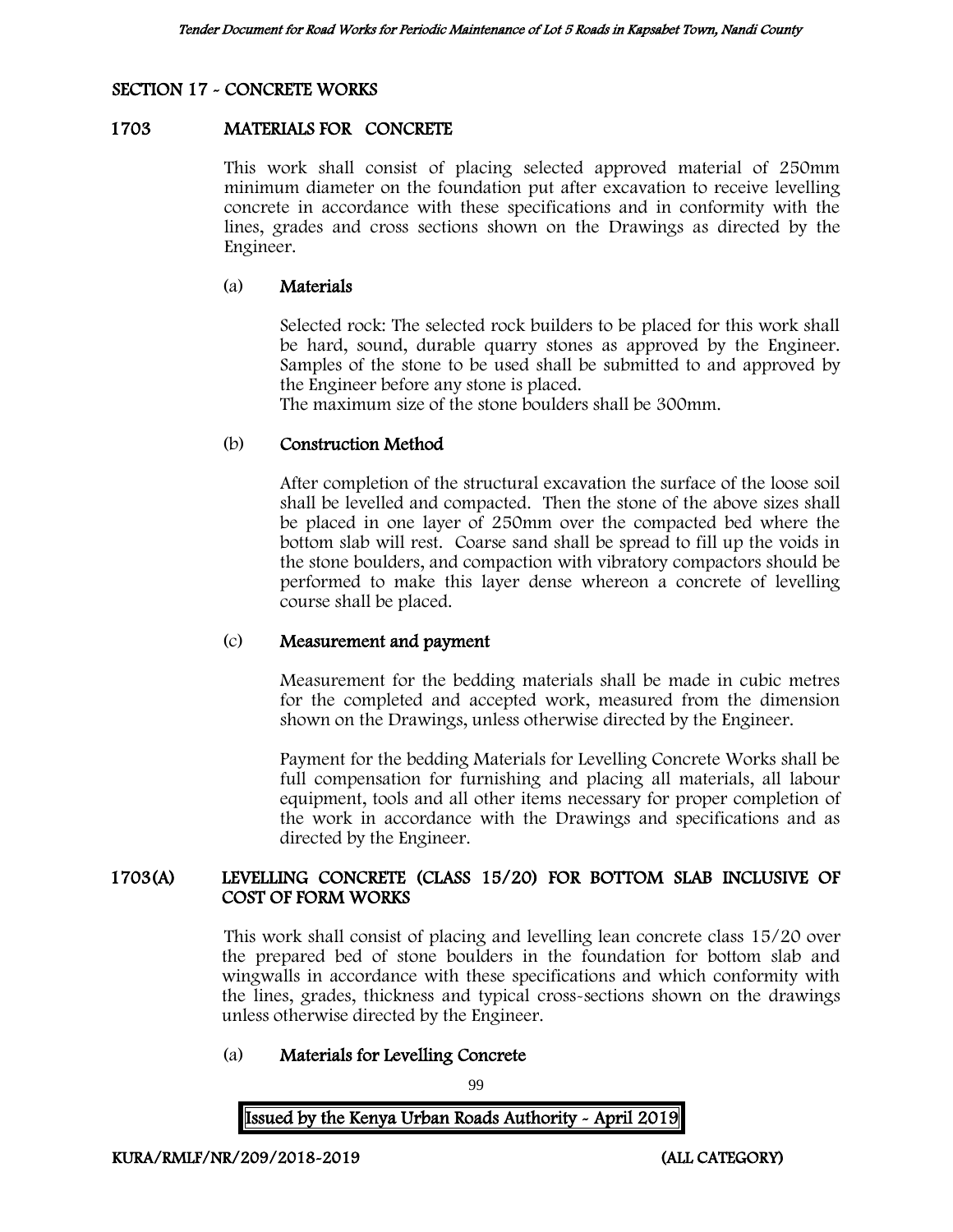Requirement for the concrete class 15/20 is specified as follows:- Design compressive strength (28) days : 15N/mm<sup>2</sup> Maximum size of coarse aggregate : 20mm Maximum cement content  $: 300 \text{ kg/m}^3$ . Maximum water/cement ration of 50% with slump of 80mm.

# (b) Construction Method

The bed of stone boulders upon which the levelling concrete will be placed shall be smooth, compacted and true to the grades and crosssection shall be set to the required lines and grades.

## 37.2 (c) Measurement and payment

Measurement for levelling concrete (class 15/20) shall be made in cubic metres completed and accepted levelling concrete work measured in place which is done in accordance with the Drawings and the Specifications.

Payment for this work shall be the full compensation for furnishing and placing all materials, labour, equipment and tools, and other incidentals to Specifications and as directed by the Engineer.

Pay item No. 17/02 Levelling Concrete Works (Class 15/20) for Box Culvert and wingwalls inclusive of Cost of Form works.

#### 1703 (C) FORMWORK FOR CULVERT WALLS

This work shall consist of all temporary moulds for forming the concrete for culvert walls and slabs together with all temporary construction required for their support. Unless otherwise directed by the Engineer all formworks shall be removed on completion of the walls and slabs.

#### (a) Materials

Forms shall be made of wood or metal and shall conform to the shape, lines and dimensions shown on the Drawings.

All timber shall be free from holes, loose material, knots, cracks, splits and warps or other defects affecting the strength or appearance of the finished structure.

Release Agents – Release agents shall be either neat oils containing a surface activating agent, cream emulsions, or chemical agents to be approved by the Engineer.

## (b) Construction Method

(i) Formworks

100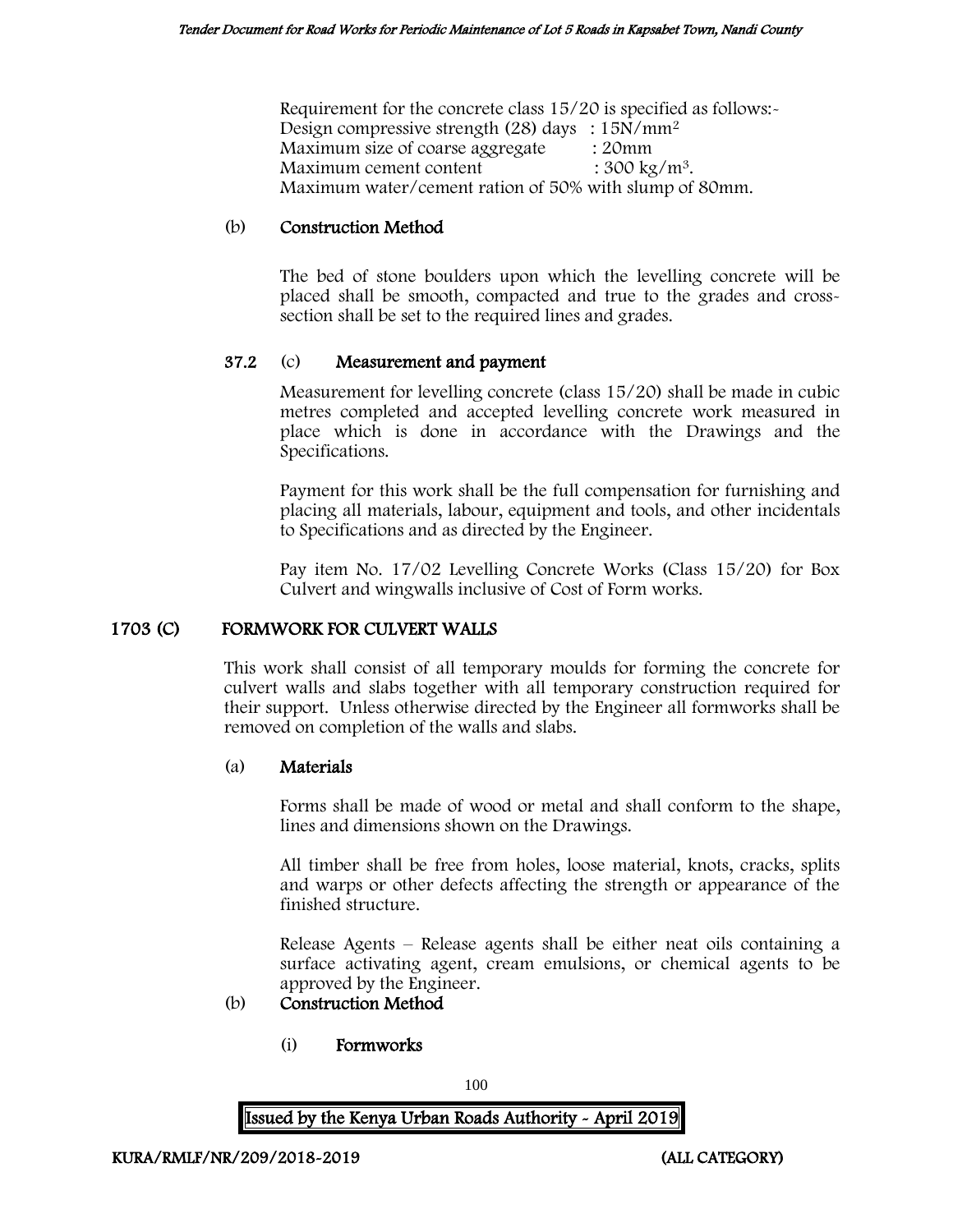Formworks shall be designed to carry the maximum loads that may be imposed, and so be rigidly constructed as to prevent deformation due to load, drying and wetting, vibration and other causes. After forms have been set in correct location, they shall be inspected and approved by the Engineer before the concrete is placed.

If requested, the contractor shall submit to the Engineer working drawings of the forms and also, if requested, calculations to certify the rigidity of the forms.

## 1703(D) CONCRETE WORKS (CLASS 25/20) OF CULVERT WALLS AND SLABS

This work shall consist of furnishing, mixing, delivering and placing of the concrete for the construction of culvert walls and slabs, in accordance with these Specifications and in conformity with the requirements shown on the Drawings.

Concrete class 25/20 shall be used for Culvert walls and slabs.

# (a) Concrete Materials

Cement: Cement shall be of Portland type and shall conform to the requirements of BS 12 or equivalent.

The contractor shall select only one type or brand of cement or others. Changing of type or brand of cement will not be permitted without a new mix design approved by the Engineer. All cement is subject to the Engineer's approval; however, approval of cement by the Engineer shall not relieve the Contractor of the responsibility to furnish concrete of the specified compressive strength.

Conveyance of cement by jute bags shall not be permitted. Storage in the Contractor's silo or storehouse shall not exceed more than two (2) months, and age of cement after manufacture at mill shall not exceed more than four (4) months. The Contractor shall submit to the Engineer for his approval the result of quality certificate prepared by the manufacturer.

Whenever it is found out that cement have been stored too long, moist, or caked, the cement shall be rejected and removed from the project.

# (b) Aggregates

Fine and coarse aggregates must be clean, hard, strong and durable, and free from absorbed chemicals, clay coating, or materials in amounts that could affect hydration, bonding, strength and durability of concrete. Grading of aggregates shall conform to the following requirements:

101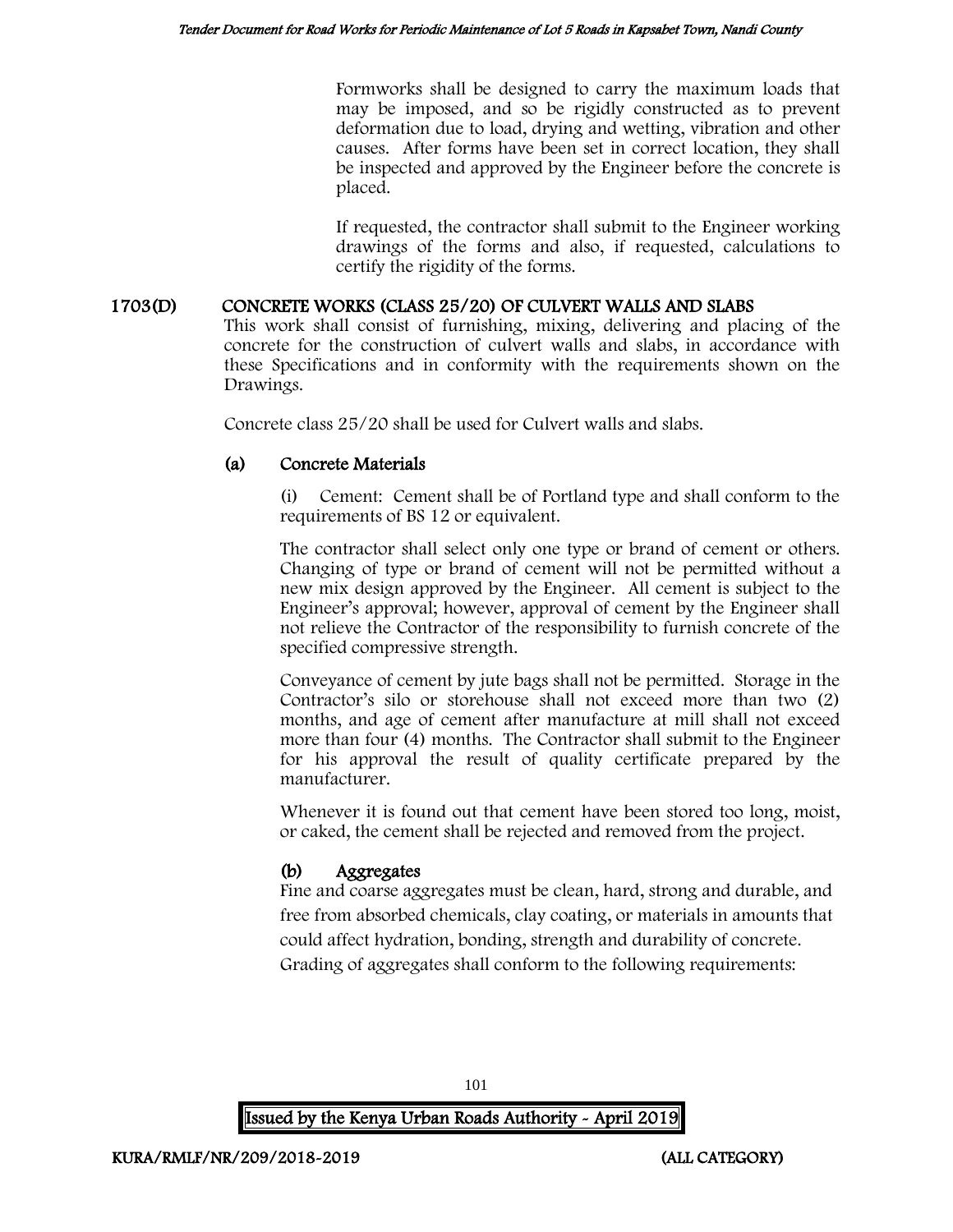# (i) Grading of Fine Aggregates

| <b>Sieve Size</b> | <b>Percentage by Weight Passing</b> |
|-------------------|-------------------------------------|
| 10<br>mm          | 100                                 |
| 5<br>mm           | 89-100                              |
| $2.5$ mm          | $60 - 100$                          |
| $1.2$ mm          | $30 - 100$                          |
| 0.6 mm            | $15 - 54$                           |
| $0.3$ mm          | $5 - 40$                            |
| 0.15 mm           | $0 - 15$                            |

# (ii) Grading of Coarse Aggregates

| Size     |        |                       |    | of Amounts finer than each standard sieve percentage by |    |           |          |
|----------|--------|-----------------------|----|---------------------------------------------------------|----|-----------|----------|
| Coarse   | weight |                       |    |                                                         |    |           |          |
| Aggregat | 40     | 30                    | 25 | 20                                                      | 15 | 10        |          |
|          | 2.5    |                       |    |                                                         |    |           |          |
|          | 100    | $\tilde{\phantom{a}}$ |    | $90 - 100$                                              |    | $30 - 69$ | $0 - 10$ |
|          |        |                       |    |                                                         |    |           |          |

Other requirements for aggregates are as follows:

# (iii) Fine Aggregates

| Fitness Modulus, AASHTO M-6                           | $\therefore$ 2.3 – 3.1 |
|-------------------------------------------------------|------------------------|
| Sodium Sulphate Soundness, AASHTO T104: Max. 10% loss |                        |
| Content of Friable Particles AASHTO 112               | : Max $1\%$ by weight  |
| Sand Equivalent, AASHTO T176                          | : Min. 75              |

# (iv) Coarse Aggregate

| Abrasion, AASGTO T96                             | : Max. $405$ loss      |
|--------------------------------------------------|------------------------|
| Soft Fragment and shale, AASHTO M80              | : Max. $5\%$ by weight |
| Thin and elongated Pieces, AASHTO M80 : Max. 15% |                        |

# (v) Water

All sources of water to be used with cement shall be approved by

the Engineer. Water shall be free from injurious quantities of oil,

alkali, vegetable matter and salt as determined by the Engineer.

# (vi) Admixture

Only admixture, which have been tested and approved in the site laboratory through trial mixing for design proportion shall be used. Before selection of admixture, the Contractor shall submit to the Engineer the specific information or guarantees prepared by the admixture supplier.

102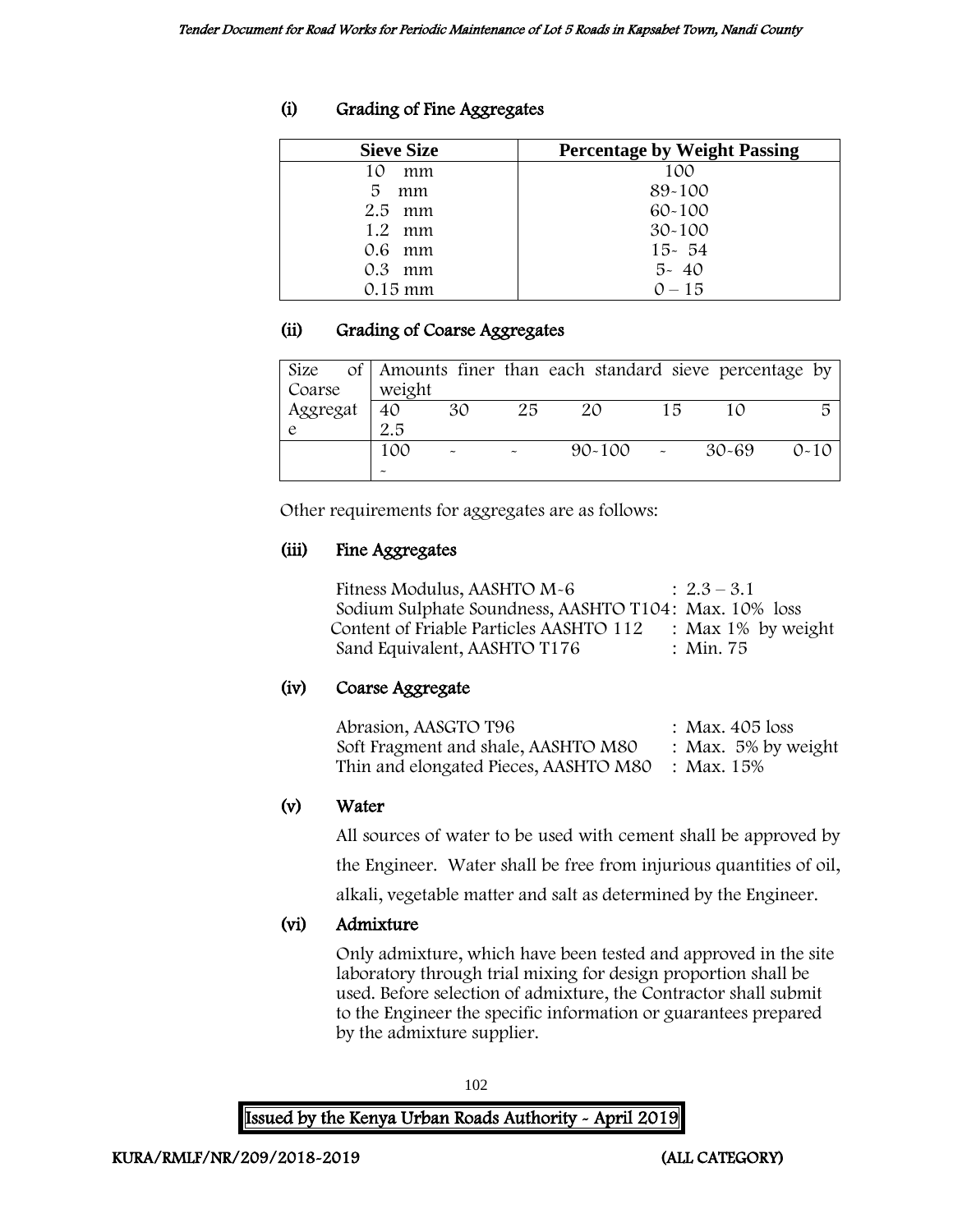The contractor shall not exclude the admixture from concrete proportions.

## Concrete class 20/20

Concrete class 25/20 shall be used for culvert walls and slabs. The requirements of Concrete class 25/20 are provided as follows unless otherwise the Engineer will designate any alteration.

Design compressive strength  $(28 \text{ days})$  :  $25N/mm^2$ Maximum size of coarse aggregates : 20mm Maximum water/cement ratio of 45% with slump of 80mm

## (d) Proportioning Concrete

The Contractor shall consult with the Engineer as to mix proportions at least thirty (30) days prior to beginning the concrete work. The actual mix proportions of cement, aggregates, water and admixture shall be determined by the Contractor under supervision of the Engineer in the site laboratory.

The Contractor shall prepare the design proportions which has 120% of the strength requirement specified for the designated class of concrete.

No class of concrete shall be prepared or placed until its job-mix proportions have been approved by the Engineer.

# (e) Concrete Work

# (ii) Batching

Batching shall be done by weight with accuracy of:

| Cement              | $\frac{1}{2}$ percent |
|---------------------|-----------------------|
| Aggregate           | $\frac{1}{2}$ percent |
| Water and Admixture | : 1 percent.          |

Equipment should be capable of measuring quantities within these tolerances for the smartest batch regularly used, as well as for larger batches.

The accuracy of batching equipment should be checked every month in the presence of the Engineer and adjusted when necessary.

# (iii) Mixing and delivery

103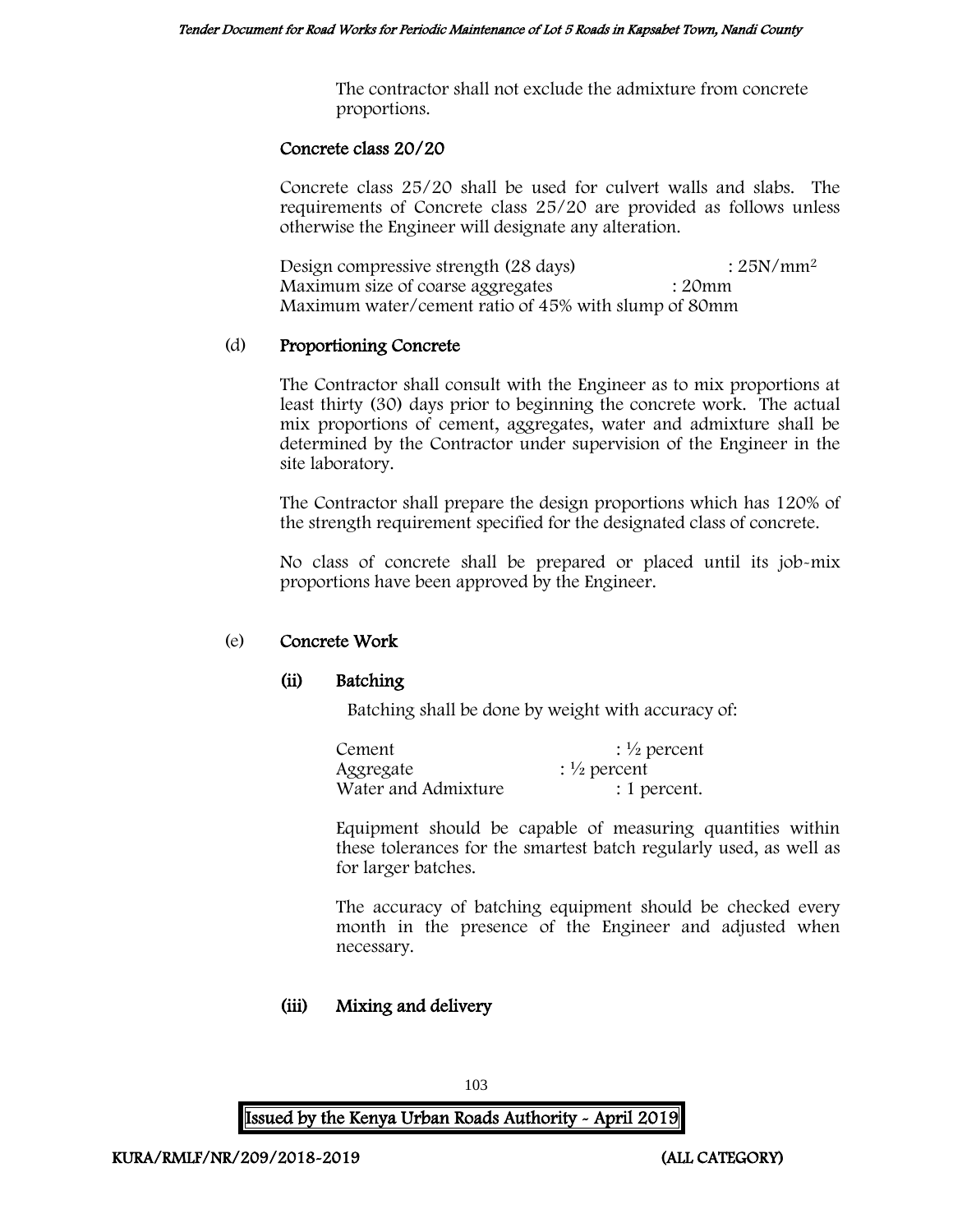Slump of mixed concrete shall be checked and approved at an accuracy of +25mm against designated slump in these specifications.

# (iv) Concrete in hot weather

No concrete shall be placed when the ambient air temperature is expected to exceed thirty three degrees celsius (330c) during placement operations).

# (v) Concreting at night

No concrete shall be mixed, placed or finished when natural light is insufficient, unless an adequate approved artificial lighting system is operated; such night work is subject to approval by the engineer.

# (vi) Placing

In preparation of the placing of concrete, the interior space of forms shall be cleaned and approved by the engineer prior to placing concrete. All temporary members except tie bars to support forms shall be removed entirely from the forms and not buried in the concrete. The use of open and vertical chute shall not be permitted unless otherwise directed by the engineer.

The Contractor shall provide a sufficient number of vibrators to properly compact each batch immediately after it is placed in the forms.

# (f) Measurement and Payment

Measurements for the Concrete Works Class 20/20 of culvert walls and slabs shall be made in cubic metres for the walls and slabs actually constructed, measured from their dimensions shown on the Drawings. Payment for the Concrete Works (Class 20/20) of culvert walls and slabs shall be the full compensation for furnishing all materials of the concrete mixing, delivering, placing and curing the concrete, equipment and tools, labour and other incidental necessary for the completion of the work in accordance with the Drawings and these Specifications and as directed by the Engineer.

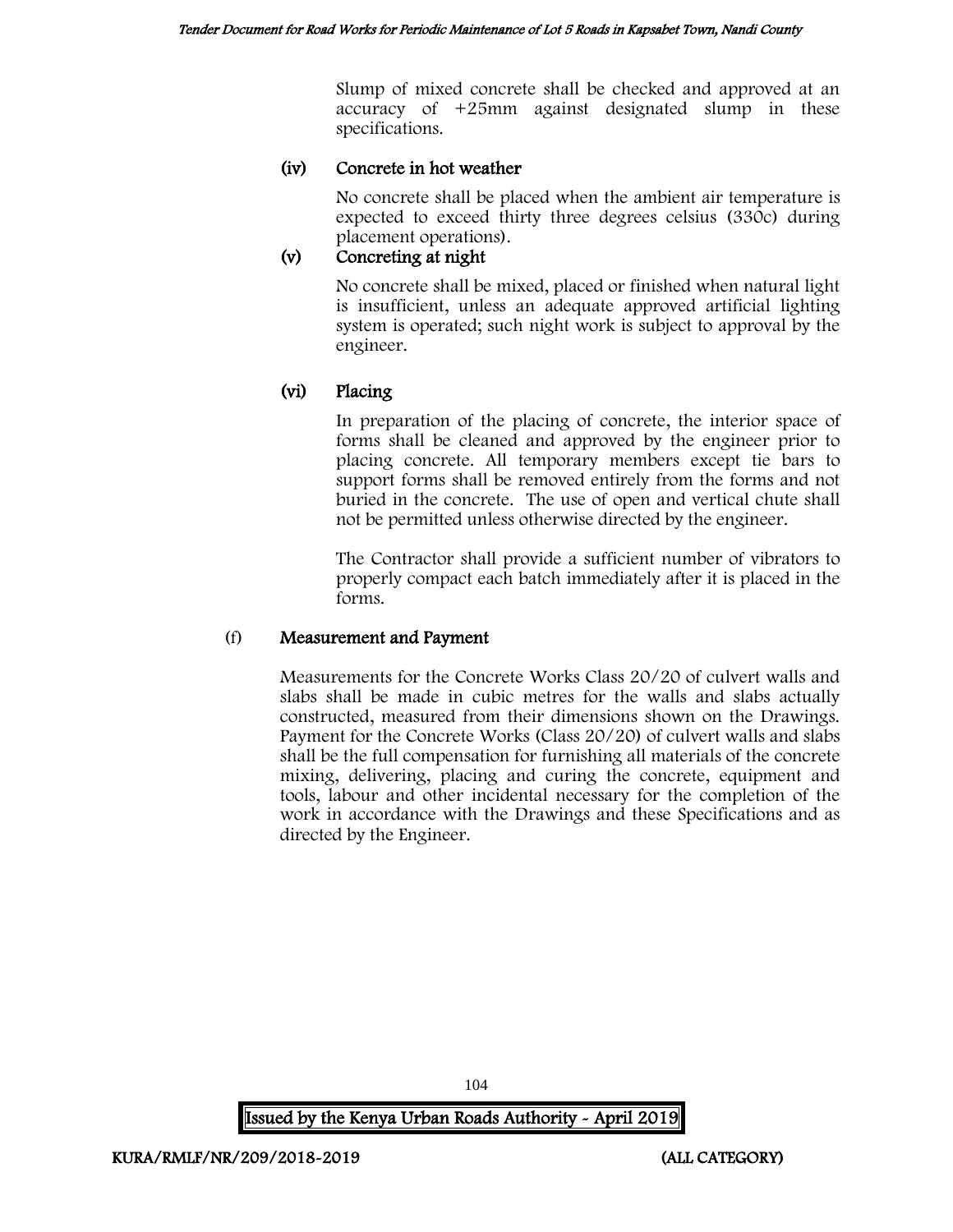## SECTION 20 - ROAD FURNITURE

#### 2001 ROAD RESERVE BOUNDARY POSTS

Road reserve boundary posts shall be provided as directed by the Engineer and in compliance with Standard Specification clause 2001. They shall be placed at 50m. intervals along the boundary of the road reserve.

#### 2003 EDGE MARKER POST

Edge marker post shall be provided as directed by the Engineer and in compliance with Standard Specification clause clause 2003

## 2019 PERMANENT ROAD SIGNS

Permanent Road Signs shall be provided as directed by the Engineer and in compliance with the requirements of the "Manual for Traffic Signs in Kenya" Part II and standard Specification clause 2019.

#### 2019B EXISTING ROAD SIGNS

Where directed by the Engineer, the Contractor shall take down road signs including all posts, nuts, bolts and fittings, and remove and dispose of the concrete foundation and backfill the post holes. The signs shall be stored as directed by the Engineer.

Measurement and payment for taking down road signs shall be made by the number of signs of any type and size taken down, cleaned and stored as directed.

#### 2005 ROAD MARKING

Paint for road marking shall be internally reflectorised hot applied thermoplastic material in accordance with Clause 219 of the Standard Specification.

The rates inserted in the Bills of Quantities for road marking shall include for prior application of approved tack coat.

# 2005A RAISED PAVEMENT MARKERS – ROAD STUDS

# **MATERIAL**

Road studs are moulded of acrylonitrile butadiene styrene (ABS) conforming to ASTM Specification D1788 – 68, class 5-2-2 shell filled with inert, thermosetting compound and filler. The lens portion of the marker of the marker is of optical menthly methacrylic.

# **CONSTRUCTION**

The road studs shall be constructed of high impact ABS containing a multi-biconvex glass lens reflector system. It shall be of monolithic construction, and not less than 98.5. m<sup>2</sup>. The height of the marker shall not exceed 17mm and the underside shall contain a non-honeycomb base (flat).

105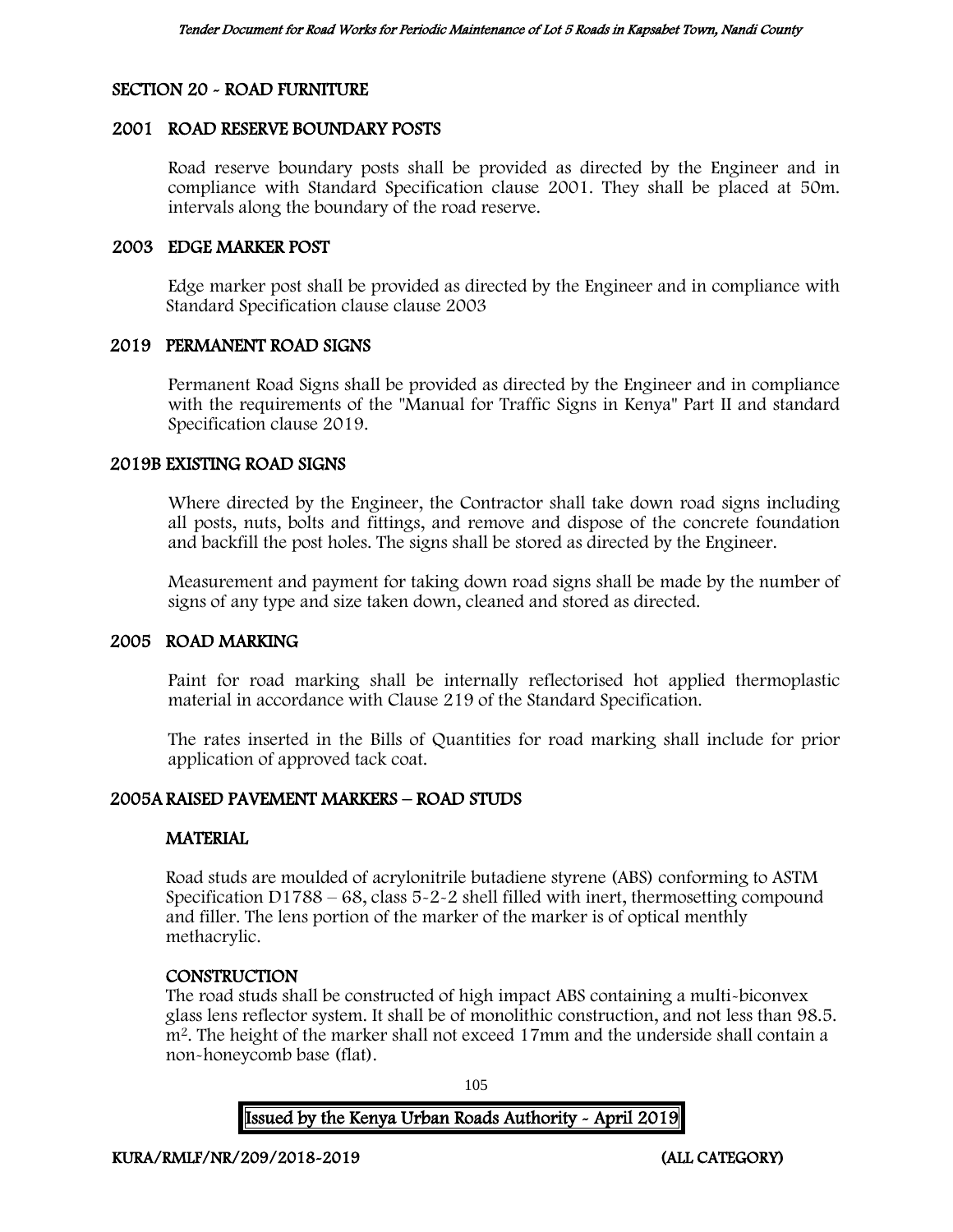# REQUIREMENTS

The markers shall conform to the following requirements

#### Colour

Shall be white, yellow or red as specified and the Retro – reflectance values should conform to the testing procedures of ASTME 82209.

#### Impact Resistance

The market shall not crack or break when tested using a 1000-gram weight from a height of 1 metre. (ASTM D 2444) or BS 3900 Part E3.

#### Resistance to Water Penetration

Shall not have water penetration behind the lens after submerged in a water bath at 70 + 50 oF for 10 minutes. And it should still meet the reflectance Requirement. BS 998.

#### Heat Resistance

Shall comply with the initial brightness as per BS 873 Part IV of 1978

## Night Visibility

The marker shall be bright as per BS 873 Part IV of 1978

#### Compression Resistance

There shall be no cracking sound at a pressure lower than 25 tones as per BS 873 Part IV of 1978.

#### Corrosion Resistance

After immersing a sample of Road stud in a solution containing 30g/1 of sodium chloride for 30 days, there shall not be any signs of corrosion -(BS998).

NOTE: These markers are intended for application directly to pavement surfaces and are compatible with raised pavement makers. These adhesives should be of high quality and tested for conformance to customer requirements.

# ADHESIVES

They shall be of Resin Type–Epoxy of 2 different components part 1 and 2 i.e Adhesive and Reactor without any volatile solvents in both.

| Pot life:             | not less than 20 minutes at 20 $\degree$ C  |
|-----------------------|---------------------------------------------|
| Rotational cure time: | between 20 and 30 minutes at 20 $\degree$ C |
| Hard cure:            | Between 40 and 60 minutes at 20 $\degree$ C |

106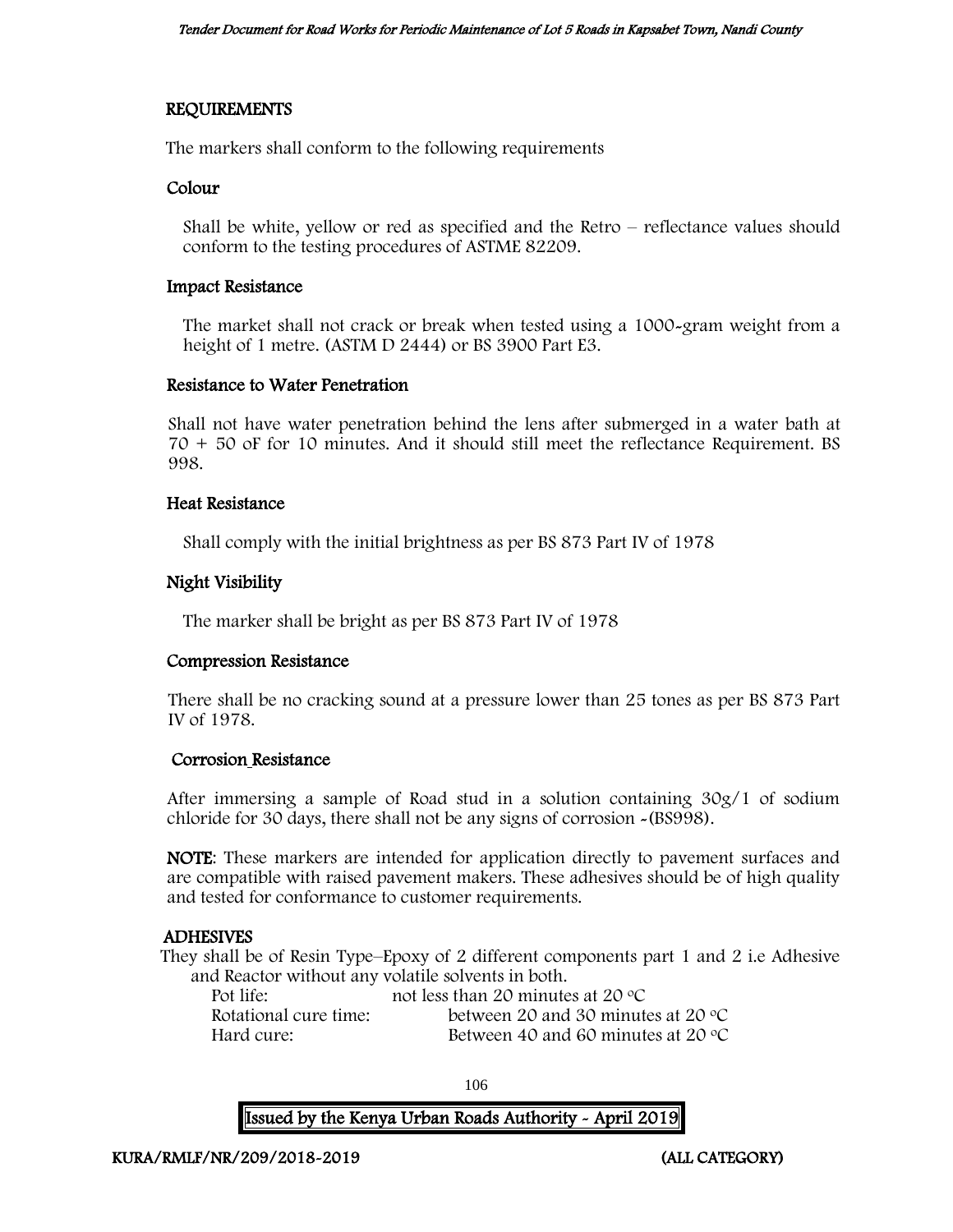# APPLICATION INSTRUCTION

# Preparation of Pavements

Make sure that the road surface is absolutely dry and free of oil and grease.

# Mixing of Adhesive

Pour component B into the container of component A. Stir mixture by hand with a wooden or metal stick until uniform Grey Tint without a striae is obtained.

# Installation

Pour the mixture on to the underside of the road stud. Then place the road stud firmly on the road surface. Adhesive should stand out for about 5mm to 10 mm over the edges of the stud.

## Protection from the Traffic

Protect studs from traffic for 2 hours until the adhesive has properly hardened. Try by touching the adhesive.

# NUMBER OF STUDS NEEDED FOR LABORATORY TESTS.

In order to approve a particular type of road stud, 4 sample road studs of each colour shall be submitted.

# 2006 GUARDRAILS

Contrary to the Standard Specification, guardrail posts shall be concrete 200 mm diameter set vertically at least 1.2m into the shoulder as directed by the Engineer. Spacer blocks shall also be made of concrete.

Beams for guardrails shall be "Armco Flexbeam" or similar obtained from a manufacturer approved by the Engineer.

# 2007 KERBS

# a) Vertical Joints

Vertical joints between adjacent Kerbs shall not be greater than 5 mm in width and shall be filled with a mortar consisting of 1:3 cement: sand by volume.

# b) Transition between flush and raised kerbs

The transition between flush and raised kerbs (e.g. at bus bays) shall be termed as ramped kerbs. The transition between flush and raised kerbs shall occur within a length of 2.0 m.

107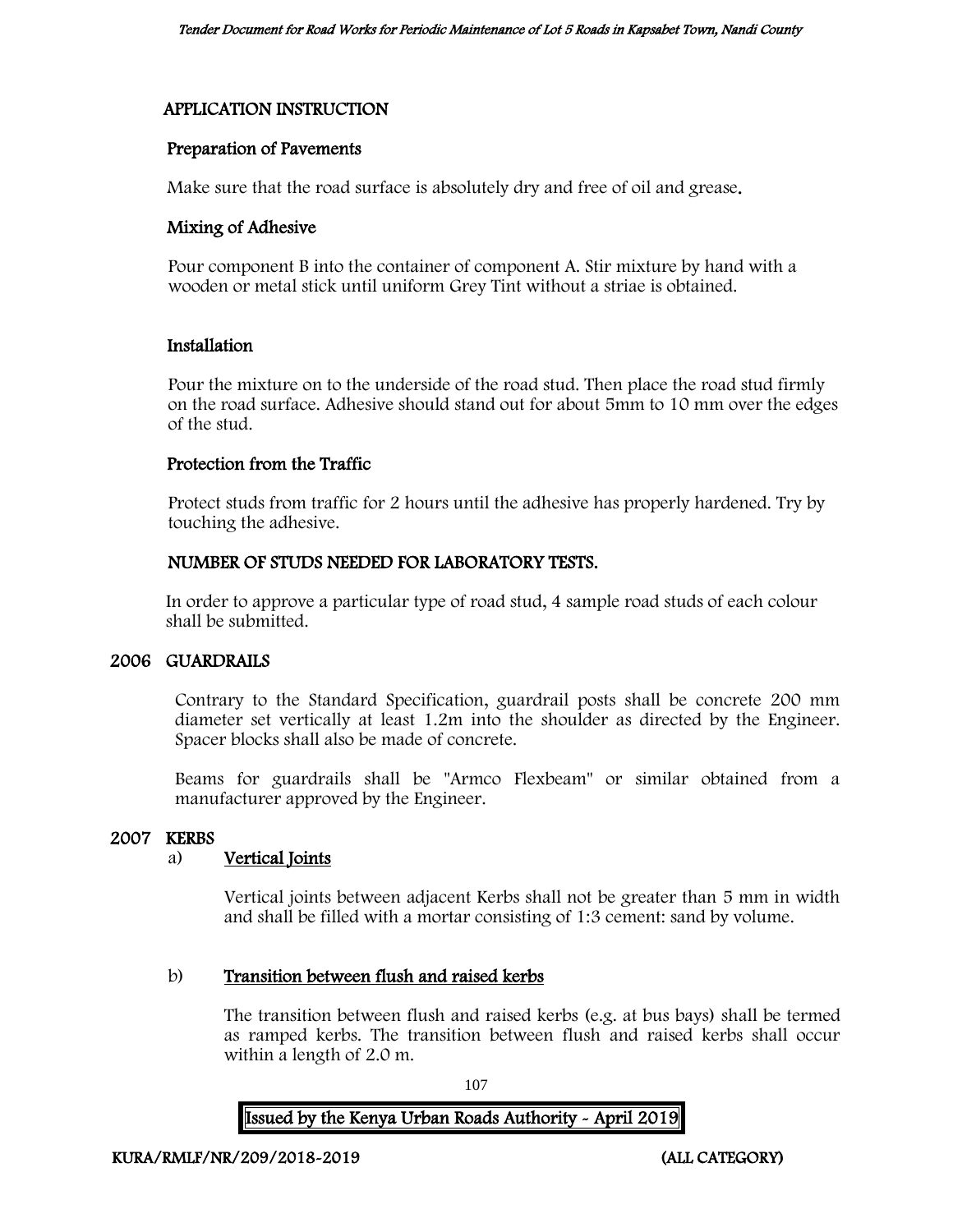# 2008 KILOMETRE MARKER POSTS

Kilometre marker posts shall be provided as directed by the Engineer and in compliance with Standard Specification clause 2008.

#### 202209 RUMBLE STRIPS

Where directed by the Engineer, the Contractor shall provide, place, trim, shape and compact to line and level asphalt concrete rumble strips on the finished shoulders. This shall be done to the satisfaction of the Engineer

## 2011 MEASUREMENT AND PAYMENT

#### Road reserve boundary posts

Road reserve boundary posts shall be measured by the number erected

#### Permanent road signs

Permanent road signs shall be measured by the number of each particular size erected.

## Road marking

Road markings in yellow or white material shall be measured in square metres calculated as the plan area painted.

#### Road Studs

Road studs shall be measured by the number of each particular size erected.

# Guardrail

Guardrail shall be measured by the metre as the length of the guardrail constructed.

# Kerbs

Kerbs shall be measured by the metre as the length of kerb constructed

108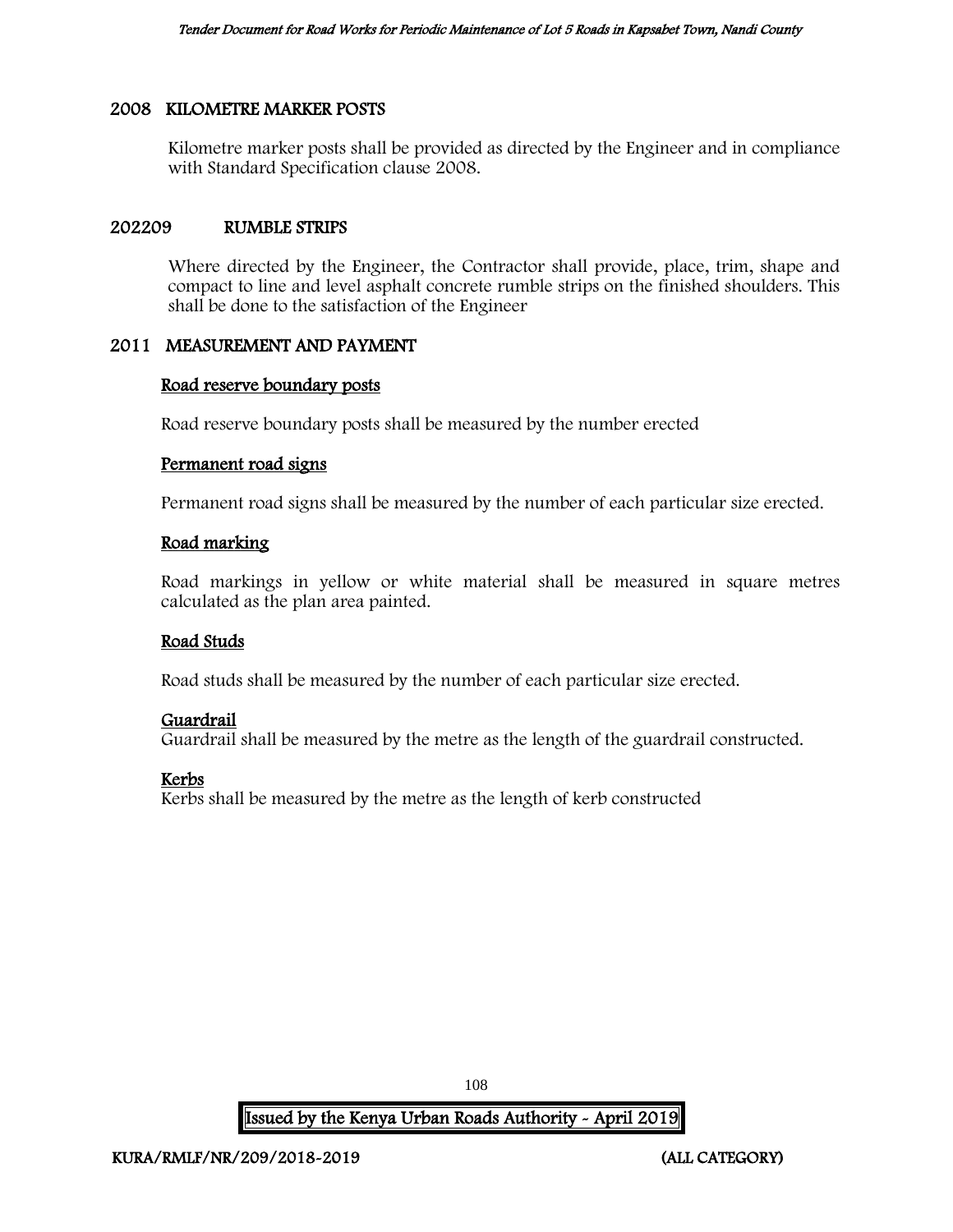# SECTION 22-DAYWORKS

# 2202 MEASUREMENTS AND PAYMENT

(a) Plant

Where items of major plant listed in the schedule of Day works are specified by type (e.g. Concrete mixer etc.) the power rating if such items of plant are provided by the Contractor shall not be lower than the power ratings of such plant manufactured within the last two years prior to the date of BID. Any item of major plant employed upon Dayworks that has a power rating lower than specified above shall be paid for at rates lower than those in the schedule of Dayworks. The reduction in the rate payable shall be in proportion to the reduction in power rating below that specified above.

## SECTION 23: CONCRETE PAVING BLOCKS

This works shall consist of providing, laying and fixing of concrete paving blocks and concrete paving slabs on a sand base on the driveway and walkways and other areas as directed by the Engineer.

## a. Concrete Paving Blocks

The paving blocks shall be of type S of any shape fitting within a 295 mm square coordinating space and a work size thickness of at least 30 mm. The blocks shall confirm to the requirements of BS 6717:Pt. 1:1986 or Kenya standard equivalent.

The laying shall be broken at intervals of 50 m by concrete ribs of class 25 concrete.

The blocks shall be laid on a 40 mm minimum sand base whose specifications are as in section (b) of this specification.

# b. Sand For Sand Base

Sand used as bedding for paving blocks and slabs shall be natural sand either pit or river sand. The grading shall conform and be parallel as much as possible to  $KSO2 - 95$  Parts 1 &2: 1984 for zones 1,2 or 3. The other requirements shall be as specified in section 1703 (c ) of Standard Specifications.

#### c. Measurement and Payment

Payment for paving blocks and paving slabs shall be by square metre laid. The rate quoted would include the cost of haulage to site of the blocks, slabs and sand, as no extra payment shall be made for haulage

109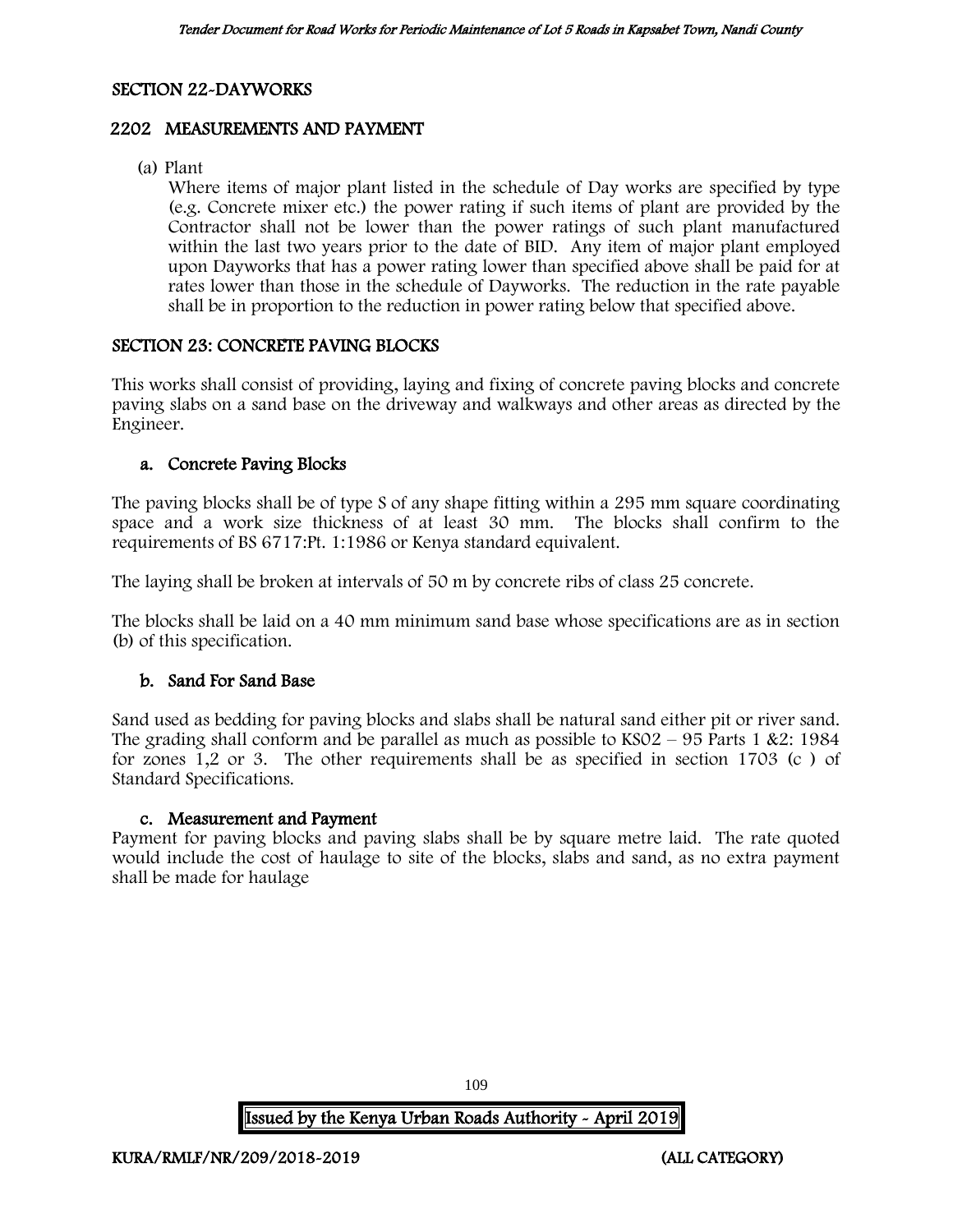# SECTION VI: SUPERVISION AND CONTRACT EVALUATION MANUAL 2019

The Manual refers to the Ministry of Roads 'Supervision and Contract evaluation Manual for Road Maintenance Works 2019.

Issued by the Kenya Urban Roads Authority - April 2019

110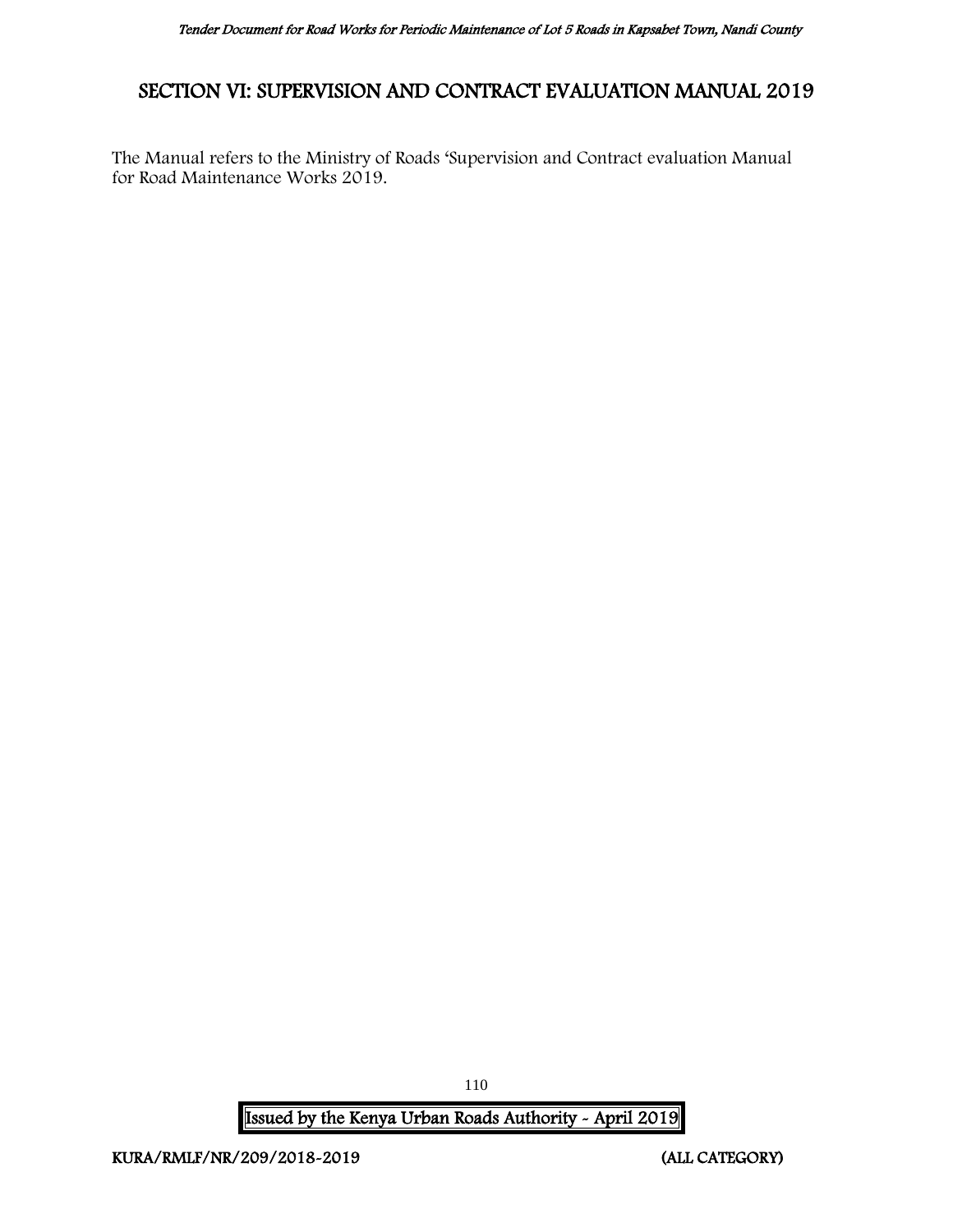# SECTION VII: ROAD MAINTENANCE MANUAL

The Manual refers to the Ministry of Roads 'Road Maintenance Manual, May 2010 Edition'.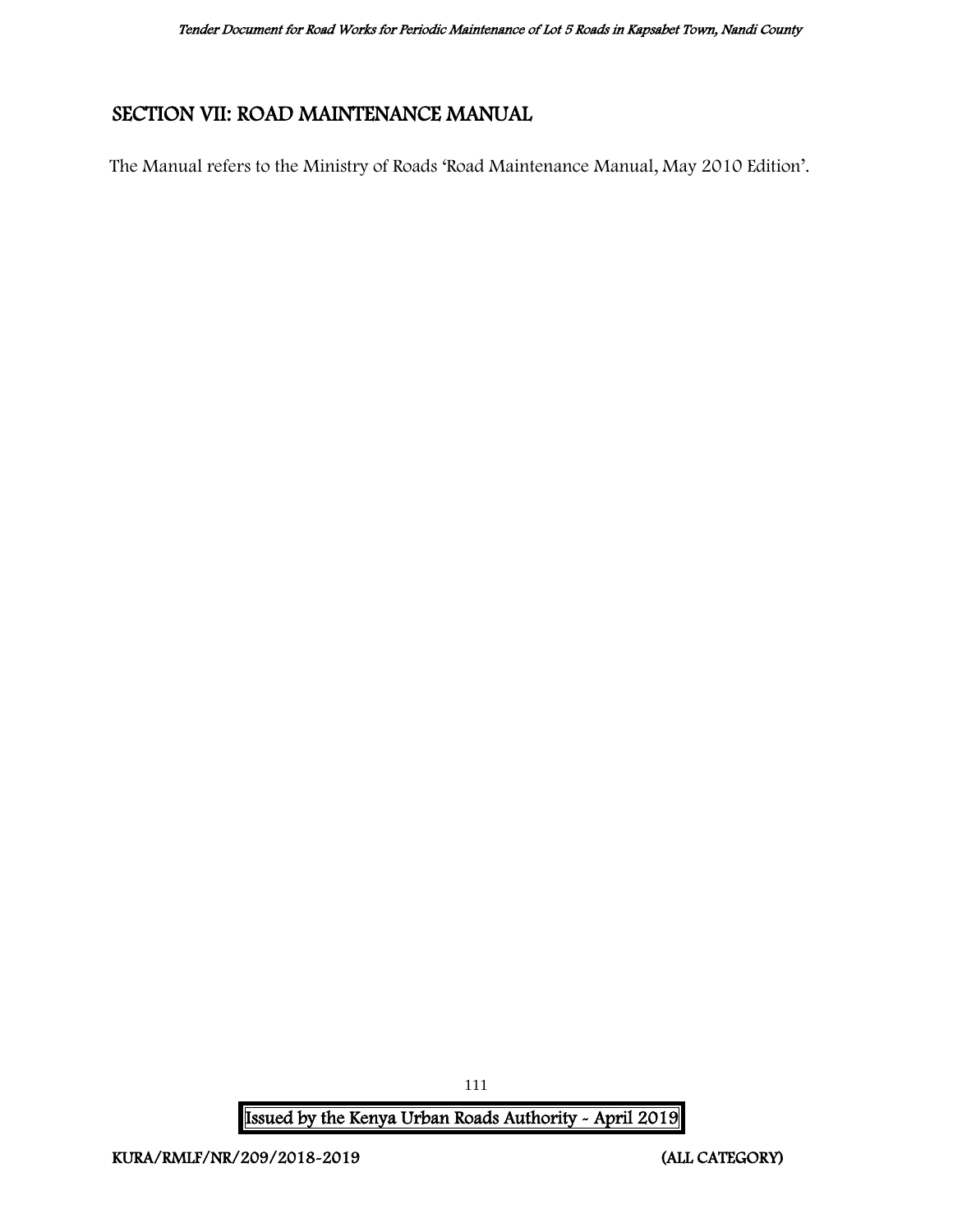# SECTION IX: BILLS OF QUANTITIES

Issued by the Kenya Urban Roads Authority - April 2019

112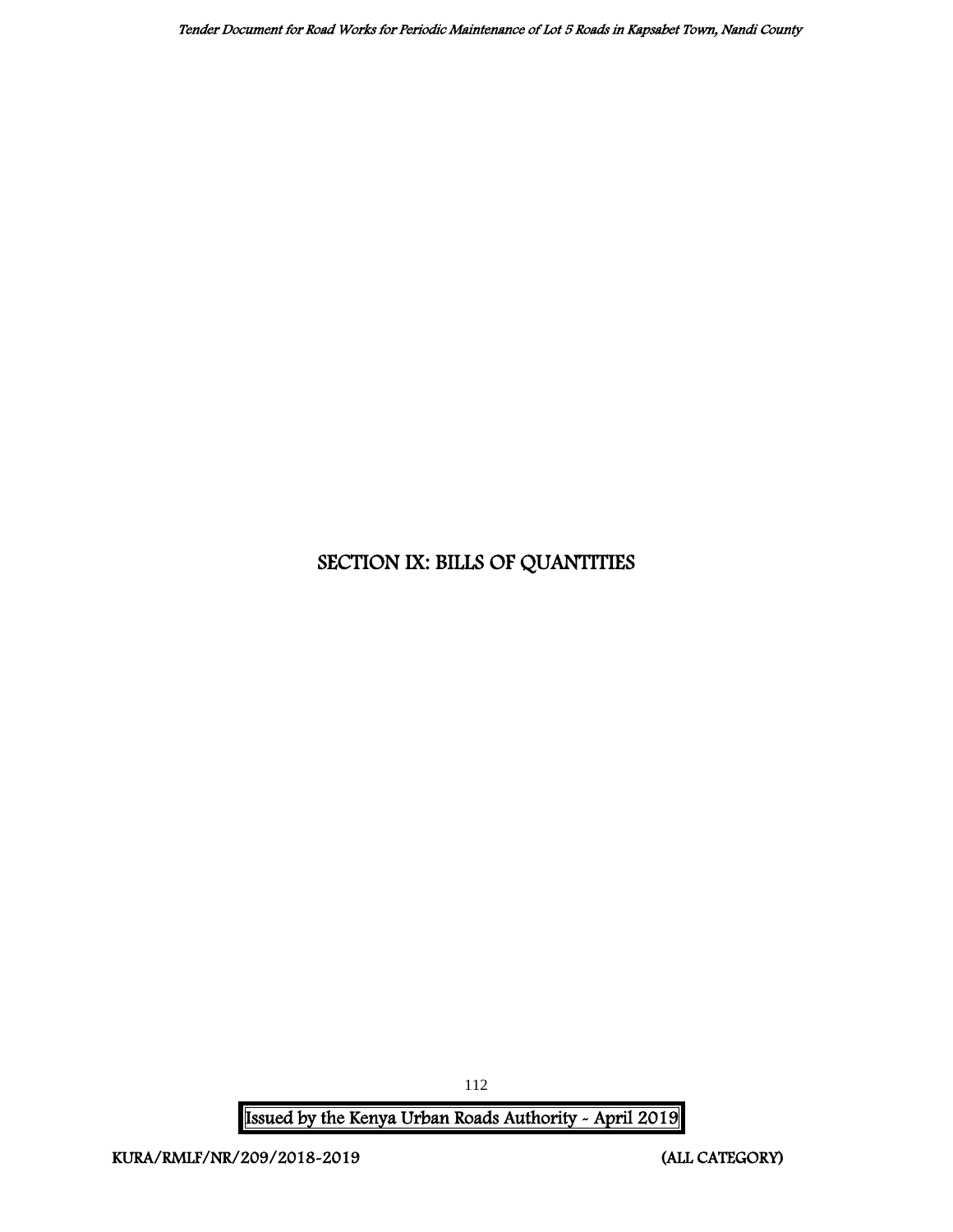## PREAMBLE TO BILL OF QUANTITIES

- 1. The Bills of Quantities forms part of the Contract Documents and are to be read in conjunction with the Instructions to Bidders, Conditions of Contract Parts I and II, Specifications and Drawings.
- 2. The brief description of the items in the Bills of Quantities is purely for the purpose of identification, and in no way modifies or supersedes the detailed descriptions given in the conditions of Contract and Specifications for the full direction and description of work and materials.
- 3. The Quantities set forth in the Bills of Quantities are estimated, representing substantially the work to be carried out, and are given to provide a common basis for bidding and comparing of Bids. There is no guarantee to the Contractor that he will be required to carry out all the quantities of work indicated under any one particular item or group of items in the Bill of Quantities. The basis of payment shall be the Contractor's rates and the quantities of work actually done in fulfilment of his obligation under the Contract.
- 4. The prices and rates inserted in the Bills of Quantities will be used for valuing the work executed, and the Engineer will only measure the whole of the works executed in accordance with this Contract.
- 5. The rates inserted in any road in the tender shall apply to other roads within the same lot upon written instructions to be issued by the Engineer or his representative during execution of works and shall be used only to pay for activities of similar description and nature which may not have been included in the Bills of Quantities for that road.
- 6. A price or rate shall be entered in ink against every item in the Bills of Quantities with the exception of items that already have Provisional sums affixed thereto. The bidders are reminded that no "nil" or "included" rates or "lump-sum" discounts will be accepted. The rates for various items should include discounts if any. Bidders who fail to comply will be disqualified.
- 7. Provisional sums (including Dayworks) in the Bills of Quantities shall be expended in whole or in part at the discretion of the Engineer or his representative.
- 8. Where there are no quantities against the line item especially on dayworks, the bidder shall only fill his rates
- 9. Quantified instructions shall be extracted from the main BOQ for purposes of part implementation of the works and interim measurements/payments shall be based on the quantified instructions read together with the bills of quantities.

The price and rates entered in the Bills of Quantities shall, except insofar as it is otherwise provided under the Contract, include all Constructional plant to be used, labour, insurance, supervision, compliance testing, materials, erection, maintenance of works, overheads and profits, taxes and duties together with all general risks, liabilities and obligations set out or implied in the Contract, transport, electricity and telephones, water, use and replenishment of all consumables, including those required under the contract by the Engineer and his staff.

Errors in the pricing of the Bills of Quantities will be corrected in accordance with Clause (29) of instructions to bidders.

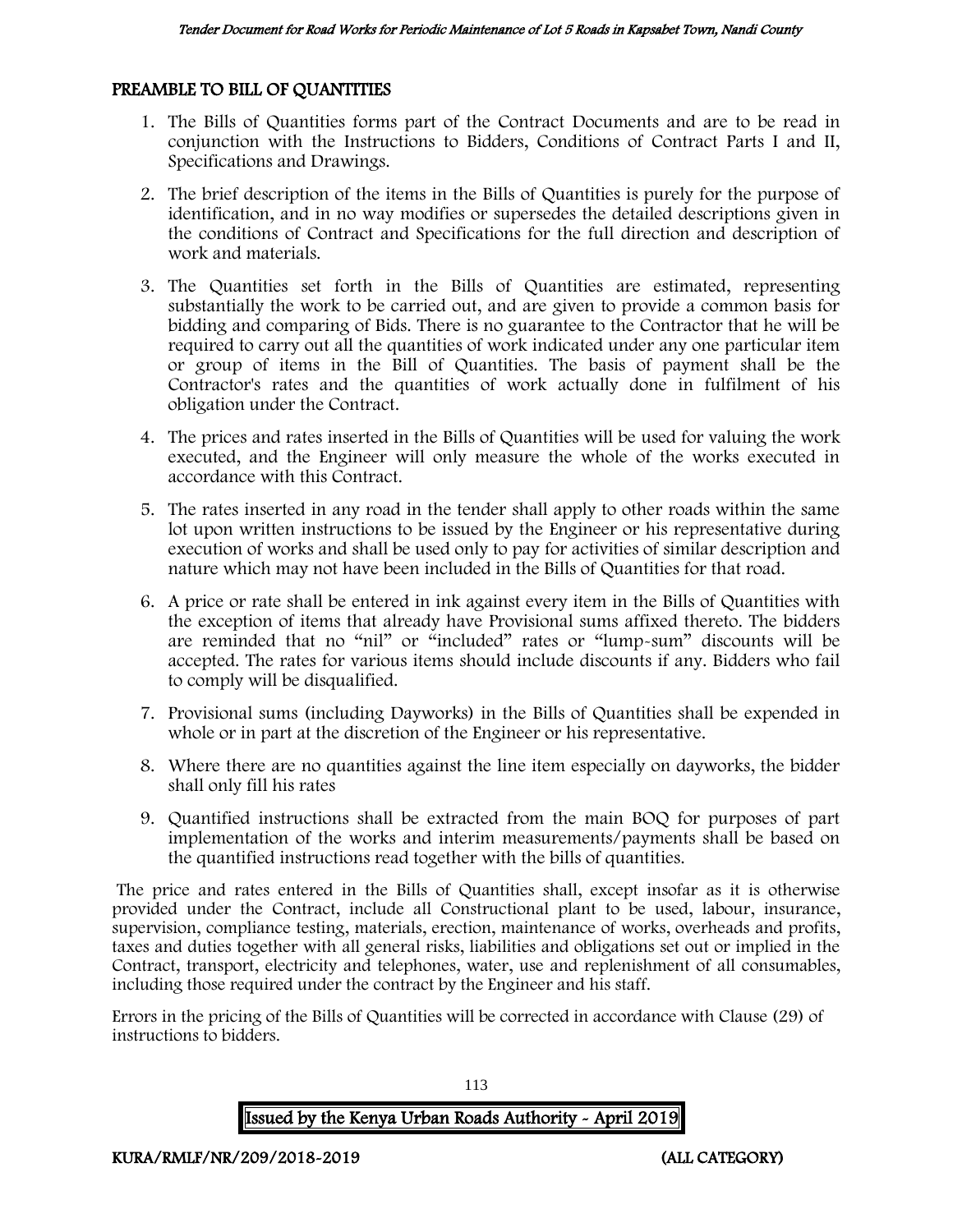| Road Name:                | Periodic Maintenance of Kamobo-Kapsabet Road (County Assembly - Showground Road)                                                                       |               |          |                        |            |
|---------------------------|--------------------------------------------------------------------------------------------------------------------------------------------------------|---------------|----------|------------------------|------------|
| Package:                  | KURA/NR/3-15-18 19-004                                                                                                                                 |               |          |                        |            |
| Contractor                |                                                                                                                                                        |               |          |                        |            |
| <b>Bill of Quantities</b> |                                                                                                                                                        |               |          |                        | Page: 1    |
| Bill No.1                 | General: Office administration and overheads/Preliminaries                                                                                             |               |          |                        | Project:   |
| Item No.                  | Description                                                                                                                                            | Units         | Quantity | Unit Bid<br>Rate (Ksh) | Amount KSh |
| 01-80-007                 | Allow APC sum for Engineer's office furniture and<br>laboratory equipment as listed in the special<br>specifications and as instructed by the Engineer | PC SUM        |          | 50,000.00              | 50,000.00  |
| 01-80-008                 | Extra overon item 01-80-007 for contractor's<br>overheads and profits                                                                                  | %             |          |                        |            |
| $01 - 80 - 010$           | Allow a prime cost of sum for off site material testing<br>as directed by the Engineer                                                                 | PC SUM        |          | 50,000.00              | 50,000.00  |
| 01-80-011                 | Extra over item 01-80-010 for contractor's overheads<br>and profits                                                                                    | %             |          |                        |            |
| 01-80-026                 | Prime cost sum for RE's miscellaneous account                                                                                                          | PC SUM        |          | 100,000.00<br>1        | 100,000.00 |
| 01-80-027                 | Extra over on item 01-80-026 for contractor's<br>overheads and profits                                                                                 | $\frac{9}{6}$ |          |                        |            |
| 01-80-030a                | Allow a prime cost sum for payment of allowances for<br>Engineer's site staff                                                                          | PC SUM        |          | 150,000.00             | 150,000.00 |
| 01-80-030b                | Extra over 01-80-030a for contractor's overheads and<br>profits                                                                                        | %             |          |                        |            |
| 01-80-030                 | Allow a prime cost sum for wages for RE's site staff<br>inclusive of overtime, taxes and other statutory<br>deductions                                 | PC SUM        |          | 150,000.00             | 150,000.00 |
| 01-80-031                 | Extra over on item 01-80-030 for contractor's<br>overheads and profits                                                                                 | %             |          |                        |            |
|                           |                                                                                                                                                        |               |          |                        |            |
|                           | Total Carried Forward to Summary:                                                                                                                      |               |          |                        |            |

| Road Name:                | Periodic Maintenance of Kamobo-Kapsabet Road (County Assembly - Showground                                    |                |          |                          |            |
|---------------------------|---------------------------------------------------------------------------------------------------------------|----------------|----------|--------------------------|------------|
| Package:                  | KURA/NR/3-15-18 19-004                                                                                        |                |          |                          |            |
| Contractor                |                                                                                                               |                |          |                          |            |
| <b>Bill of Quantities</b> |                                                                                                               |                |          |                          | Page: 2    |
| Bill No.4                 | SITE CLEARANCE AND SOIL STRIPPING                                                                             |                |          |                          | Project:   |
| Item No.                  | Description                                                                                                   | Units          | Quantity | Unit Bid<br>  Rate (Ksh) | Amount KSh |
| $04 - 60 - 001$           | Clear site on road reserve including<br>removal of trees, hedges, bushes,<br>vegetation and other deleterious | M <sup>2</sup> | 3360     |                          |            |
| $04 - 60 - 002$           | Removal of topsoil to a maximum depth<br>of 200mm                                                             | $\mathrm{M}^3$ | 600      |                          |            |
|                           |                                                                                                               |                |          |                          |            |
|                           | Total Carried Forward to Summary:                                                                             |                |          |                          |            |

114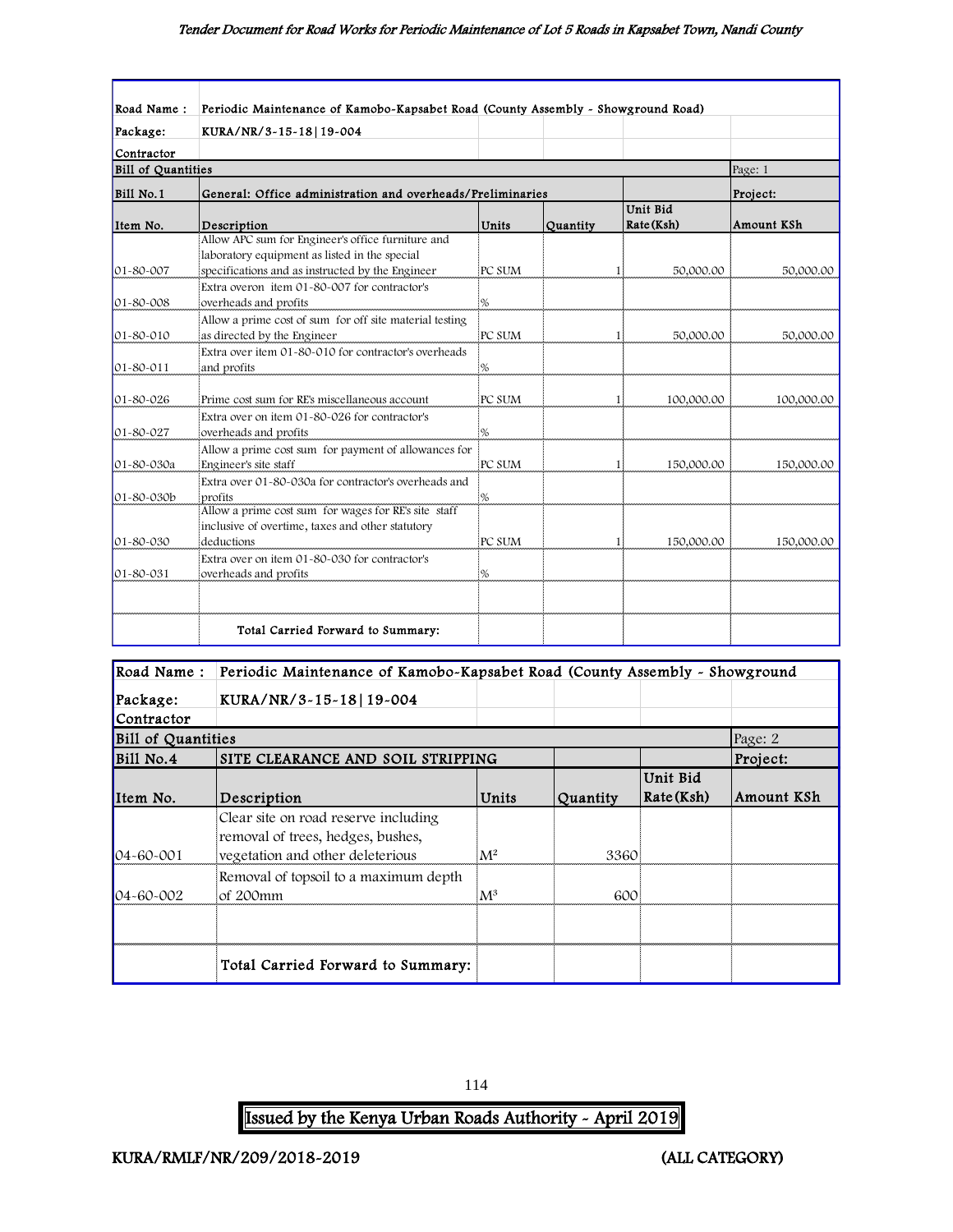| Road Name:                | Periodic Maintenance of Kamobo-Kapsabet Road (County Assembly - Showground Road) |                |     |                                       |            |
|---------------------------|----------------------------------------------------------------------------------|----------------|-----|---------------------------------------|------------|
| Package:                  | KURA/NR/3-15-18 19-004                                                           |                |     |                                       |            |
| Contractor                |                                                                                  |                |     |                                       |            |
| <b>Bill of Quantities</b> |                                                                                  |                |     |                                       | Page: 3    |
| Bill No.5                 | <b>EARTHWORKS</b>                                                                |                |     |                                       | Project:   |
| Item No.                  | Description                                                                      |                |     | Unit Bid<br>Units Quantity Rate (Ksh) | Amount KSh |
| 05-50-006                 | Provide and fill in soft material.                                               | $\mathbf{M}^3$ | 600 |                                       |            |
| 05-50-008                 | Cut in soft material to spoil                                                    | ${\rm M}^3$    | 450 |                                       |            |
| 05-60-001                 | Compact the top 150 mm layer of existing ground to<br>95% of MDD                 | ${\rm M}^3$    | 450 |                                       |            |
|                           |                                                                                  |                |     |                                       |            |
|                           | Total Carried Forward to Summary:                                                |                |     |                                       |            |

|                           | Road Name Periodic Maintenance of Kamobo-Kapsabet Road (County Assembly - Showground Road)                                                                                                                                 |                |                |                                       |            |
|---------------------------|----------------------------------------------------------------------------------------------------------------------------------------------------------------------------------------------------------------------------|----------------|----------------|---------------------------------------|------------|
| Package:                  | KURA/NR/3-15-18 19-004                                                                                                                                                                                                     |                |                |                                       |            |
| Contractor                |                                                                                                                                                                                                                            |                |                |                                       |            |
| <b>Bill of Quantities</b> |                                                                                                                                                                                                                            |                |                |                                       | Page: 4    |
| Bill No.8                 | <b>CULVERT AND DRAINAGE WORKS</b>                                                                                                                                                                                          |                |                |                                       | Project:   |
| Item No.                  | Description                                                                                                                                                                                                                |                |                | Unit Bid<br>Units Quantity Rate (Ksh) | Amount KSh |
| 08-50-002                 | Clean silted drain to free flow condition and cart away the<br>debris.                                                                                                                                                     | MT             | 800            |                                       |            |
|                           | Excavate/desilt, grade to shape inlets outfalls, side drains to<br>free flow conditons including cart to spoil any excess grass<br>08-50-009 debris and soils as and where directed by the Engineer.                       | $M^3$          | 200            |                                       |            |
|                           | Provide and place class 20/20 concrete as lining for storm<br>water drains in accordance with the drawings including<br>reinforcement bedding and backfilling with selected material<br>08-50-032 as directed by Engineer. | $M^3$          | 10             |                                       |            |
| 08-60-003                 | Clean blocked culverts of all sizes to free flowing conditions                                                                                                                                                             | MT             | 100            |                                       |            |
| $08 - 60 - 030$           | Excavate in soft material for culverts                                                                                                                                                                                     | $M^3$          | 15             |                                       |            |
|                           | 08-60-031 Excavate in hard material for culverts                                                                                                                                                                           | $M^3$          | $\overline{2}$ |                                       |            |
|                           | 08-60-033 Provide, lay and join 600mm inner dia concrete pipes                                                                                                                                                             | <b>MT</b>      | 12             |                                       |            |
|                           | 08-60-035 Provide, place and compact class 15/20 concrete                                                                                                                                                                  | $M^3$          | 6              |                                       |            |
|                           | 08-60-036 Provide, place and compact class 25/20 concrete<br>Provide stone pitching including grouting of ratio 1:4 cement                                                                                                 | $M^3$          | 4              |                                       |            |
|                           | 08-70-001 to Mortar as directed by the Engineer.                                                                                                                                                                           | M <sup>2</sup> | 400            |                                       |            |
|                           |                                                                                                                                                                                                                            |                |                |                                       |            |
|                           | Total Carried Forward to Summary:                                                                                                                                                                                          |                |                |                                       |            |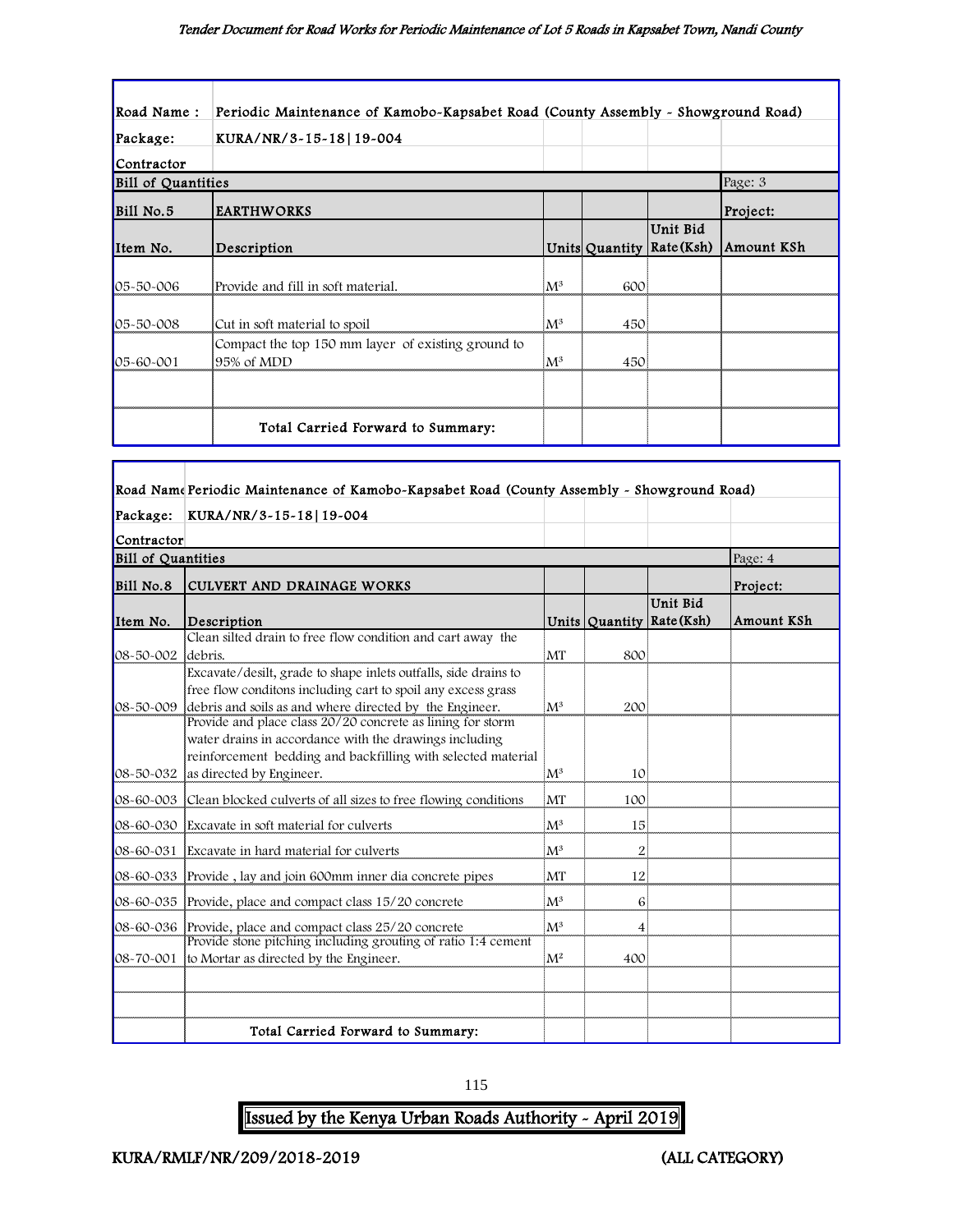|                           | Road Name Periodic Maintenance of Kamobo-Kapsabet Road (County Assembly - Showground Road) |                |     |                           |            |
|---------------------------|--------------------------------------------------------------------------------------------|----------------|-----|---------------------------|------------|
| Package:                  | KURA/NR/3-15-18   19-004                                                                   |                |     |                           |            |
| Contractor                |                                                                                            |                |     |                           |            |
| <b>Bill of Quantities</b> |                                                                                            |                |     |                           | Page: 5    |
|                           | Bill No. 11 PAVED ROADS - SHOULDERS MAINTENANCE AND REPAIRS                                |                |     |                           | Project:   |
|                           |                                                                                            |                |     | Unit Bid                  |            |
| Item No.                  | Description                                                                                |                |     | Units Quantity Rate (Ksh) | Amount KSh |
|                           | Prepare surface of exisitng shoulders, accesses and busbays,                               |                |     |                           |            |
|                           | including benching where necessary, water process and                                      |                |     |                           |            |
|                           | compact in accordance with the specifications and as directed                              |                |     |                           |            |
|                           | 11-50-002 by the Engineer to receive gravel                                                | $\mathrm{M}^3$ | 100 |                           |            |
|                           | Provide, place and compact natural gravel to shoulders aceeses                             |                |     |                           |            |
|                           | $11 - 50 - 003$ and busbays                                                                | $M^3$          | 100 |                           |            |
|                           |                                                                                            |                |     |                           |            |
|                           |                                                                                            |                |     |                           |            |
|                           | Total Carried Forward to Summary:                                                          |                |     |                           |            |

| Road Name:         | Periodic Maintenance of Kamobo-Kapsabet Road (County Assembly - Showground Road)                                                                                          |                |     |                                       |            |
|--------------------|---------------------------------------------------------------------------------------------------------------------------------------------------------------------------|----------------|-----|---------------------------------------|------------|
| Package:           | KURA/NR/3-15-18 19-004                                                                                                                                                    |                |     |                                       |            |
| Contractor         |                                                                                                                                                                           |                |     |                                       |            |
| Bill of Quantities |                                                                                                                                                                           |                |     |                                       | Page: 5    |
| Bill No.12         | NATURAL MATERIAL BASES AND SUBBASE                                                                                                                                        |                |     |                                       | Project:   |
| Item No.           | Description                                                                                                                                                               |                |     | Unit Bid<br>Units Quantity Rate (Ksh) | Amount KSh |
|                    | Provide, lay, and compact hand packed stone material<br>including filling of voids with stonedust and watering as<br>directed by the Engineer for carriageway and walkway |                |     |                                       |            |
| 12-50-001          | base laver.                                                                                                                                                               | $\mathrm{M}^3$ | 30  |                                       |            |
| 12-50-003          | Provide, place, spread and compact natural gravel as<br>base material for walkway                                                                                         | CM             | 450 |                                       |            |
| 12-70-002          | Excavation and spoiling of the exisitng bituminous<br>lavers                                                                                                              | $\mathrm{M}^3$ | 50  |                                       |            |
|                    |                                                                                                                                                                           |                |     |                                       |            |
|                    | Total Carried Forward to Summary:                                                                                                                                         |                |     |                                       |            |

116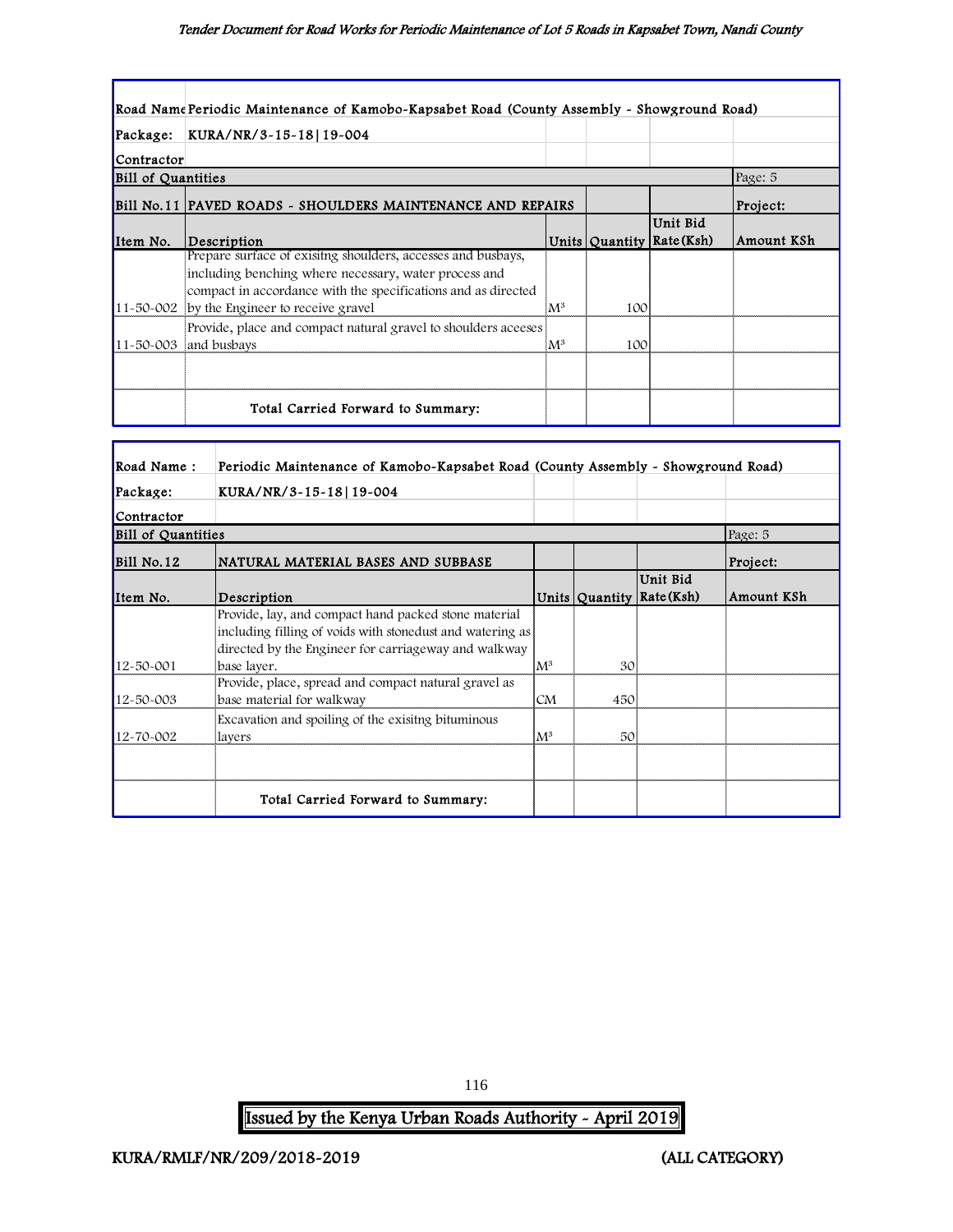| Road Name:                | Periodic Maintenance of Kamobo-Kapsabet Road (County Assembly - Showground Road)                                                                   |       |      |                                         |            |
|---------------------------|----------------------------------------------------------------------------------------------------------------------------------------------------|-------|------|-----------------------------------------|------------|
| Package:                  | KURA/NR/3-15-18 19-004                                                                                                                             |       |      |                                         |            |
| Contractor                |                                                                                                                                                    |       |      |                                         |            |
| <b>Bill of Quantities</b> |                                                                                                                                                    |       |      |                                         | Page: 6    |
| $BI1$ No. 15              | BITUMINOUS SURFACE TREATMENT AND SURFACE DRESSING                                                                                                  |       |      |                                         | Project:   |
| Item No.                  | Description                                                                                                                                        |       |      | Unit Bid<br>Units Quantity   Rate (Ksh) | Amount KSh |
| 15-50-001                 | Prepare surface to recieve treatment                                                                                                               | $M^2$ | 2800 |                                         |            |
| $15 - 92 - 001$           | Provide and Spray MC 30 cut-back bitumen as prime coat to<br>carriageway, shoulders, busbays and junctions at rate 0.8-1.2<br>lts/m2 as prime coat |       | 2800 |                                         |            |
|                           |                                                                                                                                                    |       |      |                                         |            |
|                           | Total Carried Forward to Summary:                                                                                                                  |       |      |                                         |            |

| Road Name:                | Periodic Maintenance of Kamobo-Kapsabet Road (County Assembly - Showground Road)                                |                |       |                                         |            |
|---------------------------|-----------------------------------------------------------------------------------------------------------------|----------------|-------|-----------------------------------------|------------|
| Package:                  | KURA/NR/3-15-18 19-004                                                                                          |                |       |                                         |            |
| Contractor                |                                                                                                                 |                |       |                                         |            |
| <b>Bill of Quantities</b> |                                                                                                                 |                |       |                                         | Page: 7    |
| $Bill$ No. 16             | BITUMINOUS MIXES                                                                                                |                |       |                                         | Project:   |
| Item No.                  | Description                                                                                                     |                |       | Unit Bid<br>Units Quantity   Rate (Ksh) | Amount KSh |
| 16-80-001                 | Provide, lay and roll asphalt concrete type 1 (bitument)<br>content 5-6% by weight) as directed by the Engineer | $\rm M^3$      | 100   |                                         |            |
| 16-80-003                 | Provide and spray K-160 as tack coat at a rate of 0.8-<br>1.2 L/sq metre as directed by the Engineer            |                | 2,800 |                                         |            |
| 16-80-004                 | Clearing and cutting of potholes and failed areas                                                               | $\mathrm{M}^3$ | 20    |                                         |            |
|                           |                                                                                                                 |                |       |                                         |            |
|                           | Total Carried Forward to Summary:                                                                               |                |       |                                         |            |

Issued by the Kenya Urban Roads Authority - April 2019

117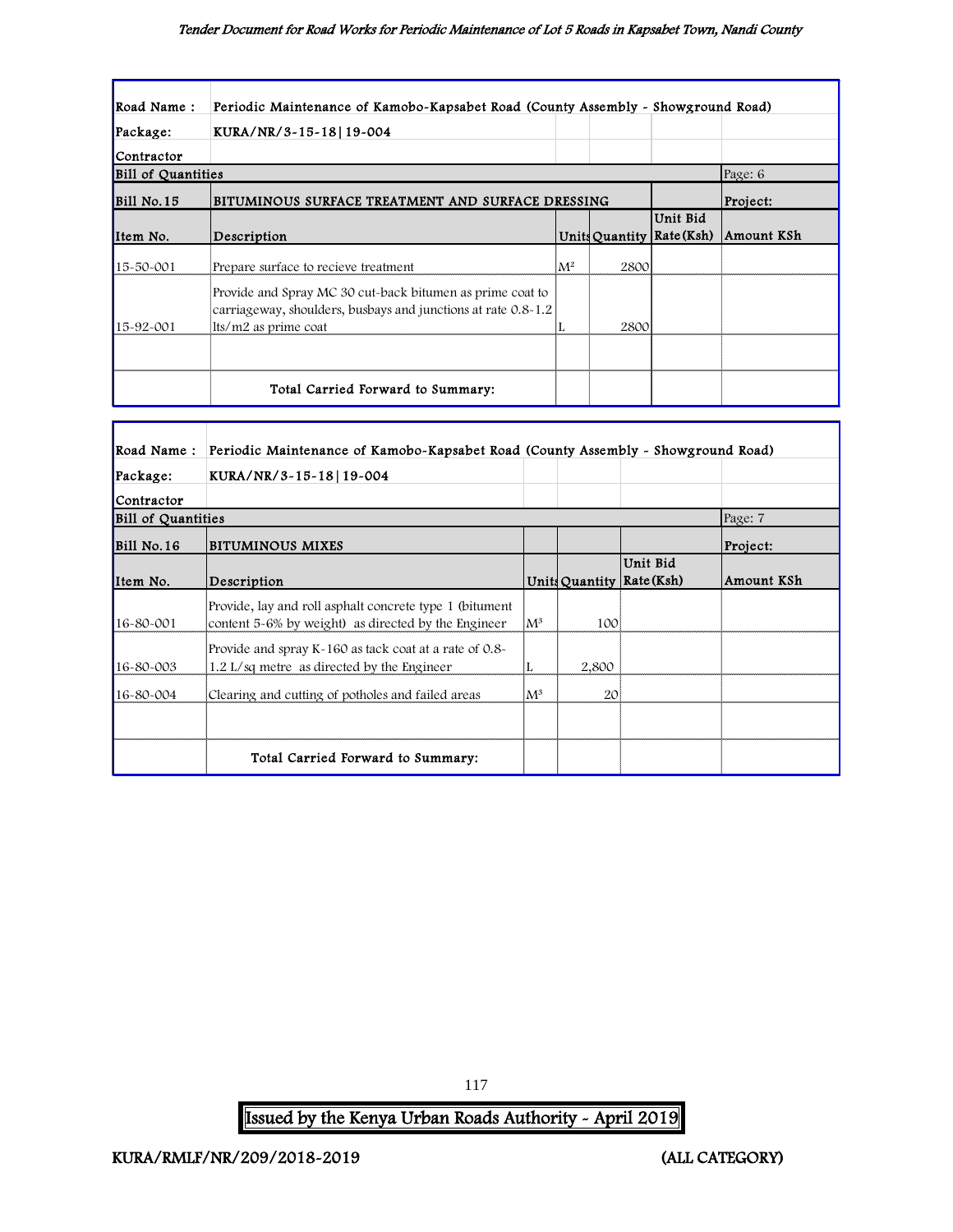#### Tender Document for Road Works for Periodic Maintenance of Lot 5 Roads in Kapsabet Town, Nandi County

| Road Name:                | Periodic Maintenance of Kamobo-Kapsabet Road (County Assembly - Showground Road)                                        |       |      |                                 |            |
|---------------------------|-------------------------------------------------------------------------------------------------------------------------|-------|------|---------------------------------|------------|
| Package:                  | KURA/NR/3-15-18 19-004                                                                                                  |       |      |                                 |            |
| Contractor                |                                                                                                                         |       |      |                                 |            |
| <b>Bill of Quantities</b> |                                                                                                                         |       |      |                                 | Page: 8    |
| Bill No.20                | <b>ROAD FURNITURE</b>                                                                                                   |       |      |                                 | Project:   |
| Item No.                  | Description                                                                                                             | Units |      | Unit Bid<br>Quantity Rate (Ksh) | Amount KSh |
|                           | precast concrete channels haunched in 100 mm thick class<br>15/20 concrete base bedding and mortar joined in support to |       |      |                                 |            |
| 20~50~012                 | carriageway as directed by the Engineer.                                                                                | MT    | 3000 |                                 |            |
|                           | precast concrete raised kerbs haunched in 100 mm thick<br>class 15/20 concrete base bedding and mortar joined in        |       |      |                                 |            |
| $20 - 50 - 016$           | support to carriage way as directed by the Engineer.                                                                    | 'МТ   | 20   |                                 |            |
|                           |                                                                                                                         |       |      |                                 |            |
|                           | Total Carried Forward to Summary:                                                                                       |       |      |                                 |            |

| Road Name:                | Periodic Maintenance of Kamobo-Kapsabet Road (County Assembly - Showground Road)                                                                     |       |                                   |            |
|---------------------------|------------------------------------------------------------------------------------------------------------------------------------------------------|-------|-----------------------------------|------------|
| Package:                  | KURA/NR/3-15-18 19-004                                                                                                                               |       |                                   |            |
| Contractor                |                                                                                                                                                      |       |                                   |            |
| <b>Bill of Quantities</b> |                                                                                                                                                      |       |                                   | Page: 9    |
| Bill No.25                | CROSS CUTTING ISSUES                                                                                                                                 |       |                                   | Project:   |
| Item No.                  | Description                                                                                                                                          | Units | Unit Bid<br>Quantity   Rate (Ksh) | Amount KSh |
| 25-50-029a                | Collect, erect, brand and maintain publicity signs and return<br>to the employer upon expiry of the contract period as<br>instructed by the Engineer | No.   |                                   |            |
|                           |                                                                                                                                                      |       |                                   |            |
|                           | Total Carried Forward to Summary:                                                                                                                    |       |                                   |            |

118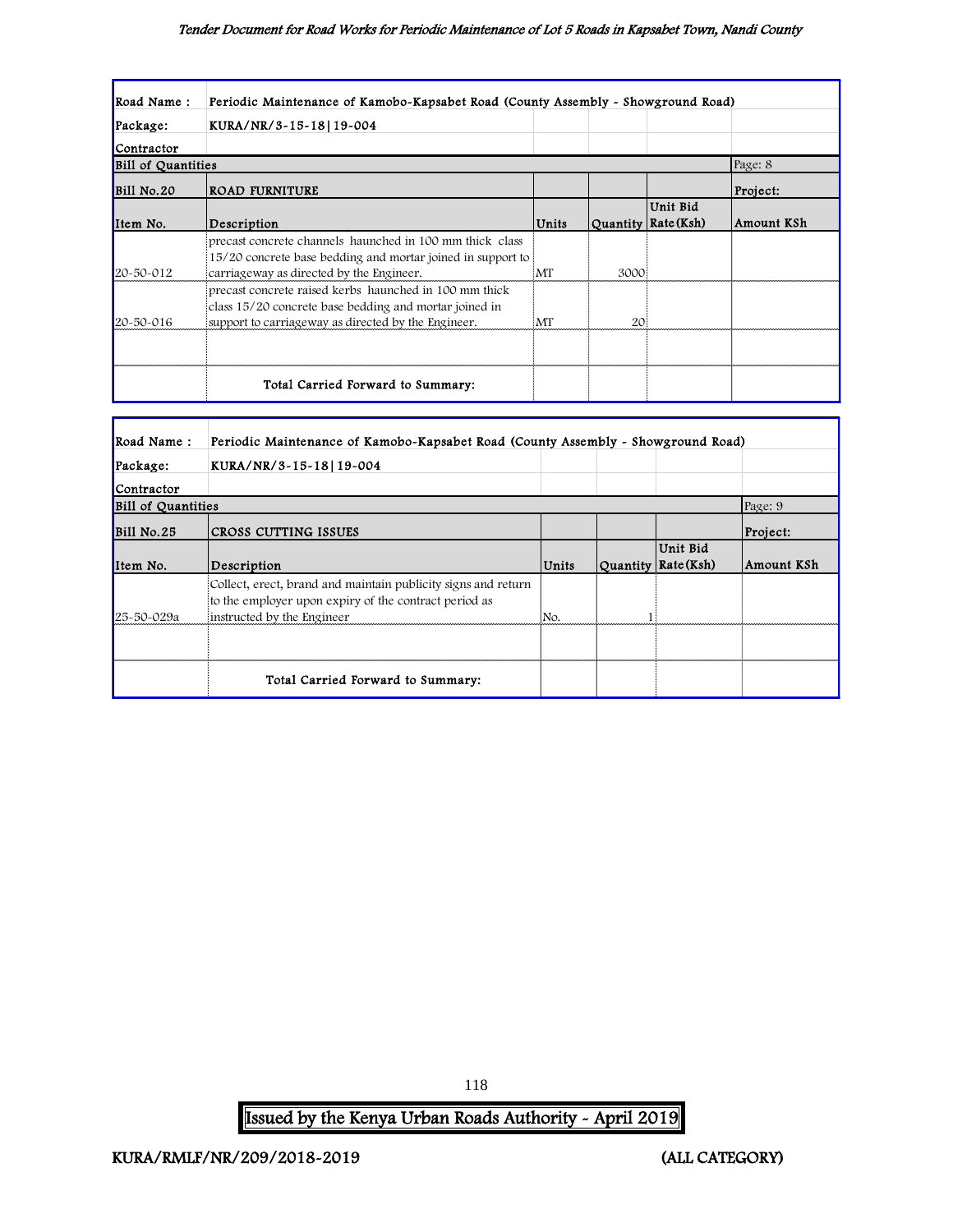| Road Name:<br>Road)<br>Package:<br>KURA/NR/3-15-18 19-004<br>Contractor |  |
|-------------------------------------------------------------------------|--|
|                                                                         |  |
|                                                                         |  |
|                                                                         |  |
|                                                                         |  |
| Bill of Quantities<br>Page: 10                                          |  |
| Project:<br>Summary                                                     |  |
| Item No.<br>Description<br>Amount (KShs)                                |  |
| 1 General: Office administration and overheads/Preliminaries            |  |
| 4 SITE CLEARANCE AND TOPSOIL STRIPPING                                  |  |
| <b>5 EARTHWORKS</b>                                                     |  |
| <b>8 CULVERT AND DRAINAGE WORKS</b>                                     |  |
| 11 PAVED ROADS SHOULDERS MAINTENANCE AND REPAIRS                        |  |
| 12 NATURAL MATERIAL BASES AND SUBBASE                                   |  |
| 15 BITUMINOUS SURFACE TREATMENT AND SURFACE DRESSING                    |  |
| <b>16 BITUMINOUS MIXES</b>                                              |  |
| 20 ROAD FURNITURE                                                       |  |
| 25 CROSS CUTTING ISSUES                                                 |  |
|                                                                         |  |
| Sub Total                                                               |  |
|                                                                         |  |
| VAT @ 16 %                                                              |  |
|                                                                         |  |
| Total                                                                   |  |
|                                                                         |  |
| Carried to page on the form of Tender                                   |  |

119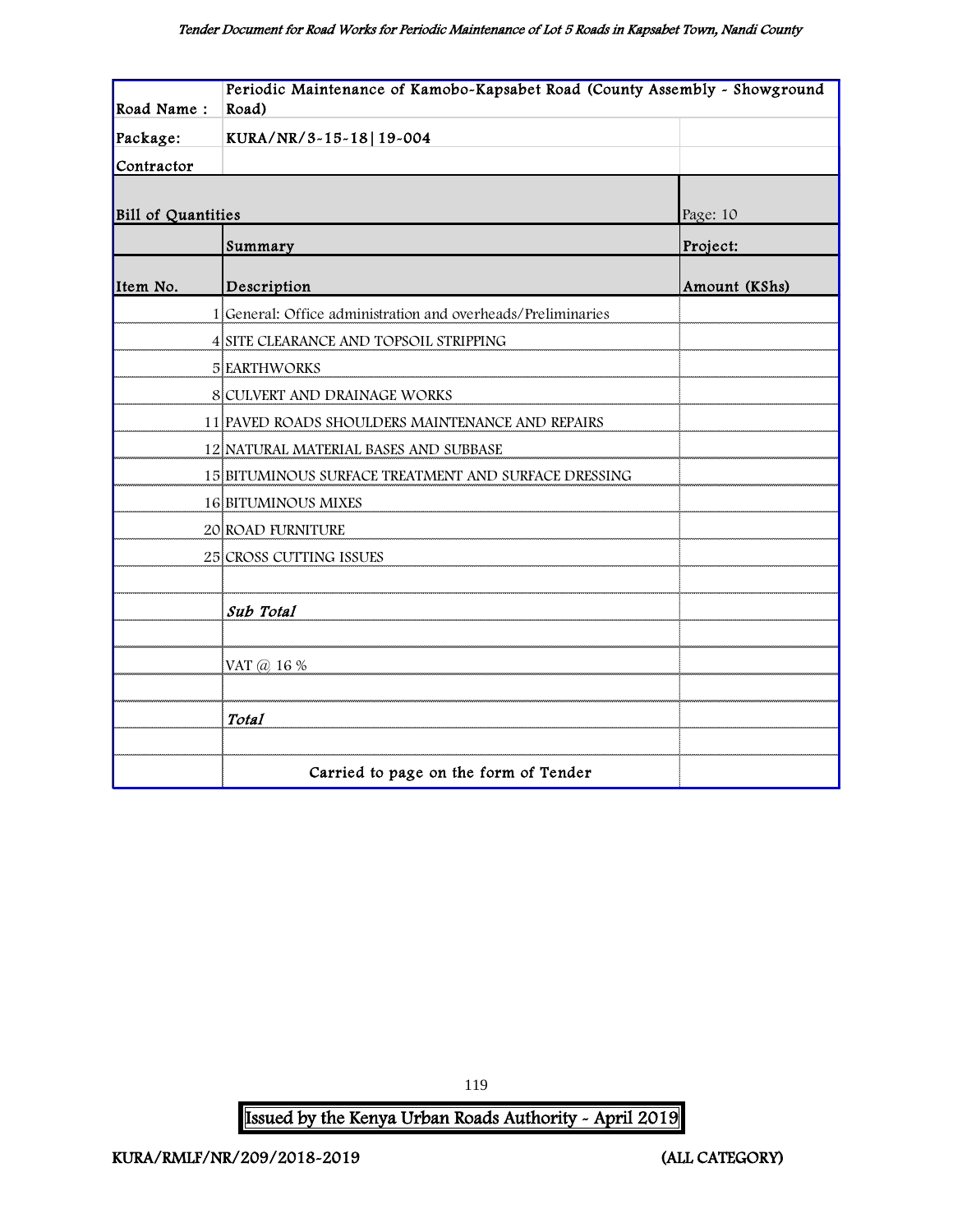# SECTION X: STANDARD FORMS

Issued by the Kenya Urban Roads Authority - April 2019

120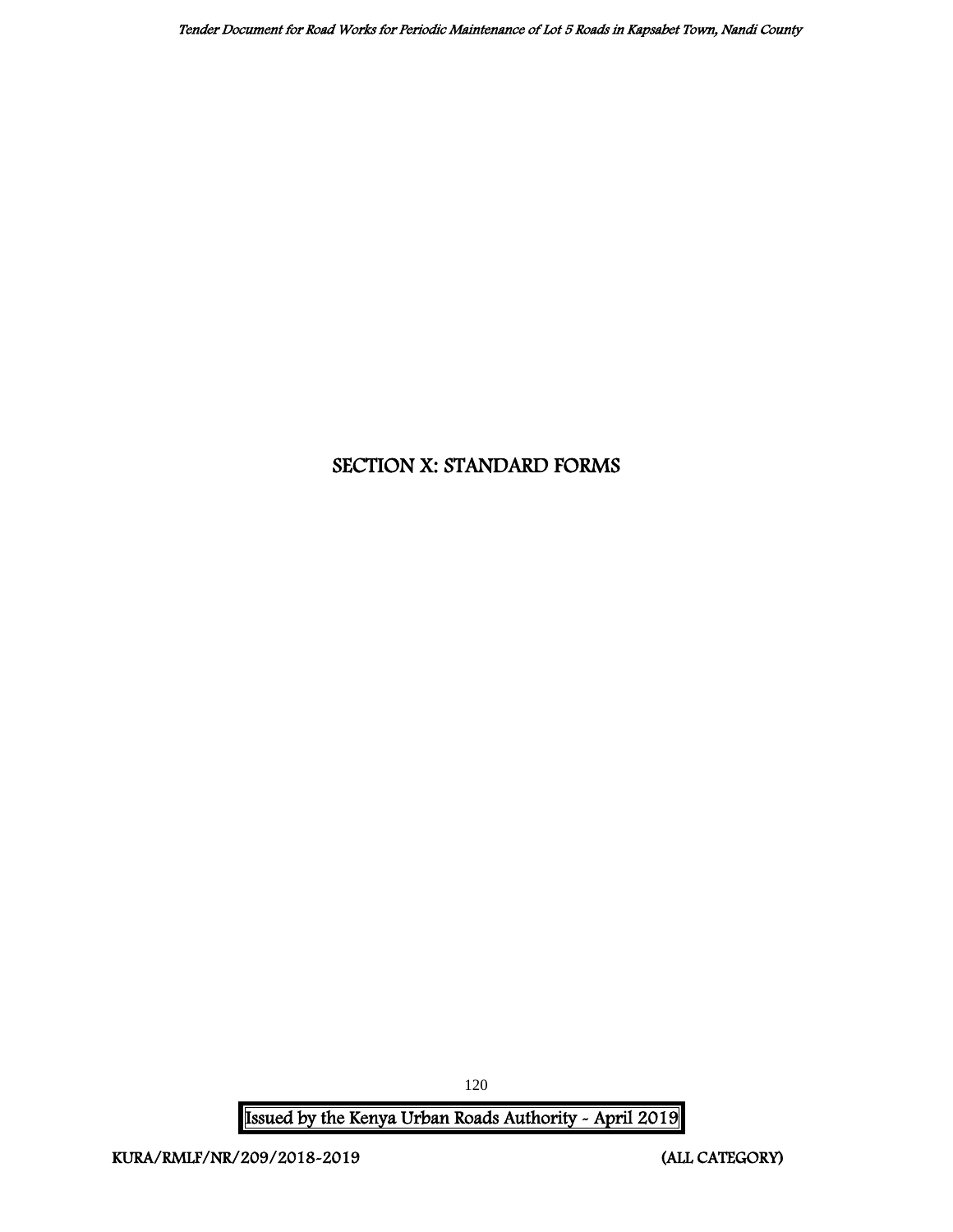# Form of Bid

(NOTE: The Appendix forms part of the Bid. Bidders are required to fill all the blank spaces in this form of Bid and Appendix)

# NAME OF CONTRACT:

# PERIODIC MAINTENANCE OF LOT 5 ROADS IN KAPSABET TOWN, NANDI COUNTY

TO: Director General, Kenya Urban Roads Authority, P. O. Box 41727-00100, NAIROBI, KENYA

Sir,

1. Having examined the Conditions of Contract, Specifications, Bill of Quantities, and Drawings for the execution of the above-named works we, the undersigned, offer to construct and install such works and remedy any defects therein in conformity with the said Bill of Quantities, Conditions of Contract, Specifications and Drawings for the sum of

(Insert amount in words) ……………………………………………………………………………………………….. …………………………………………………………………………………………………

(Insert amount in figures)…………………………………………………………………

as specified in the Appendix to Bid or such other sums as may be ascertained in accordance with the said Conditions.

- 2. We undertake, if our bid is accepted, to commence the works within fourteen (14) days of receipt of the Engineer's order to commence, and to complete and deliver the whole of the works comprised in the contract within the time stated in the Appendix to Bid.
- 3. If our bid is accepted we will, when required, obtain the guarantee of a Bank or other sureties (to be approved by you) to be jointly and severally bound with us in a sum not exceeding 5% of the above named sum for the due performance of the contract under the terms of a Bond to be approved by you.
- 4. We agree to abide by this bid for the period of 90 days from the date fixed for receiving the same and it shall remain binding upon us and may be extended at any time before the expiration of that period.
- 5. We understand that you are not bound to accept the lowest or any bid you may receive.
- 6. On the basis of our previous experience we are fully experienced and competent in the type of work included in this tender and we have adequate financial resources to carry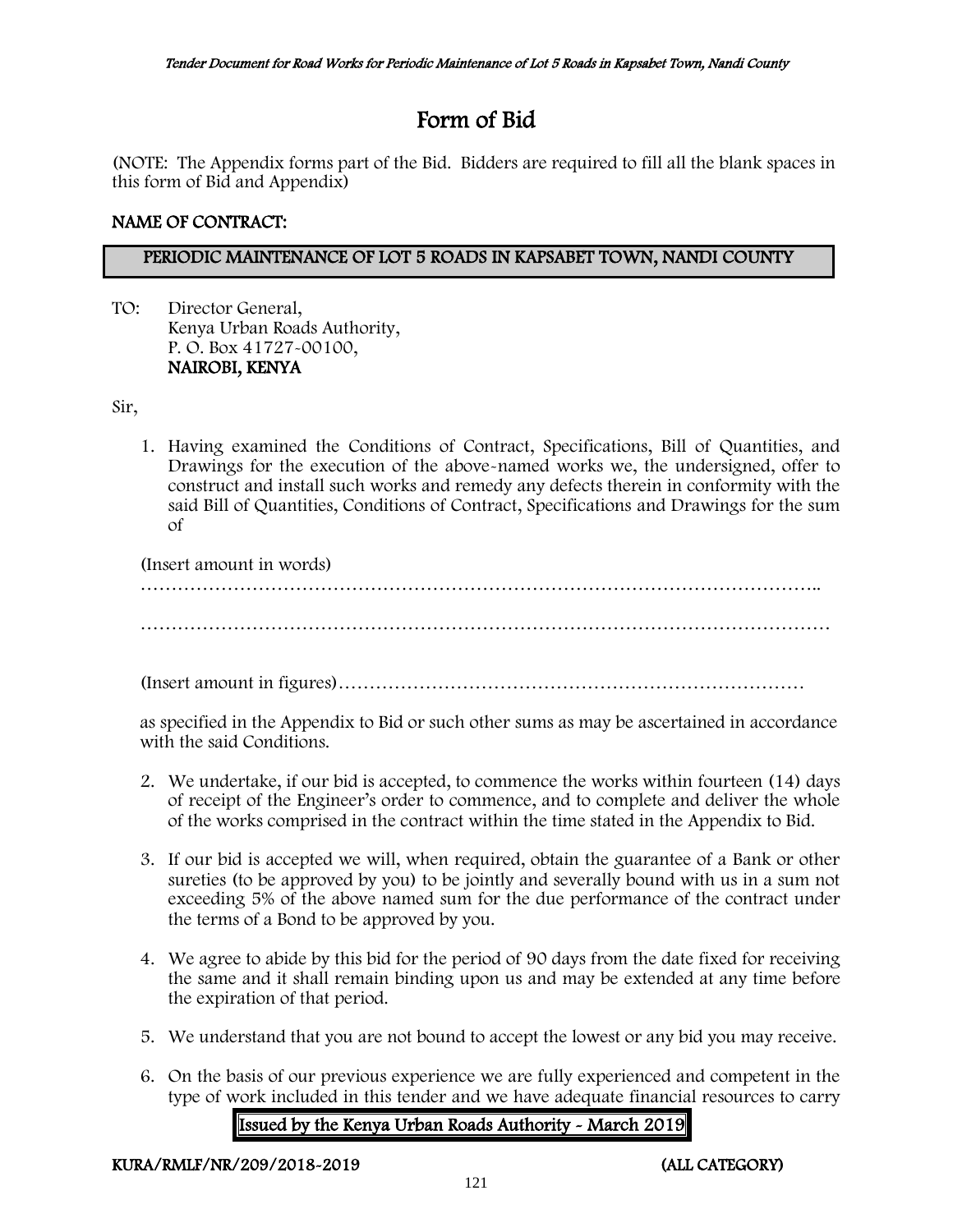#### Tender Document for Road Works for Periodic Maintenance of Lot 5 Roads in Kapsabet Town, Nandi County

out the works described within the period for completion. We are in a position to fulfil the contract for which we have tendered.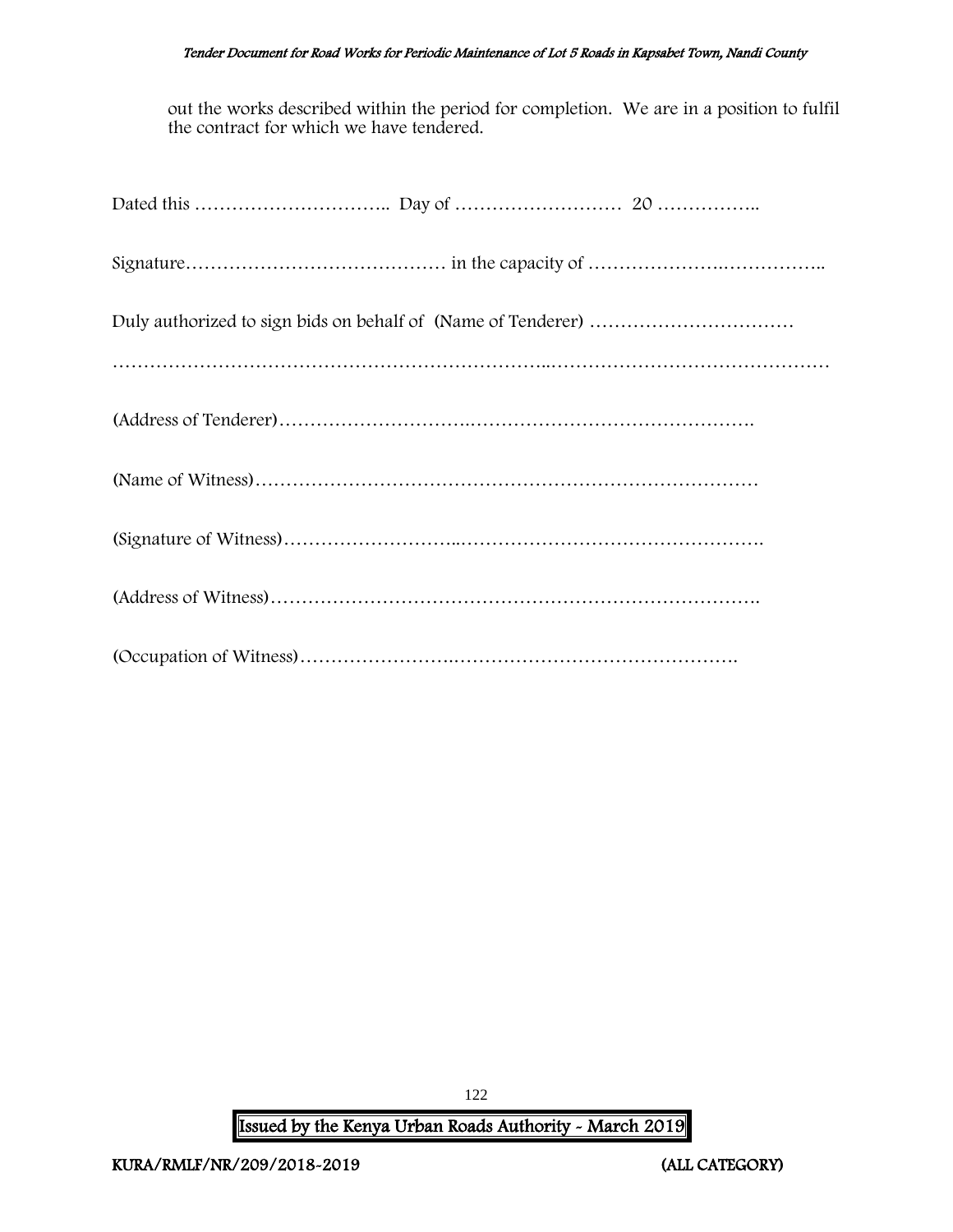Appendix to Form of Bid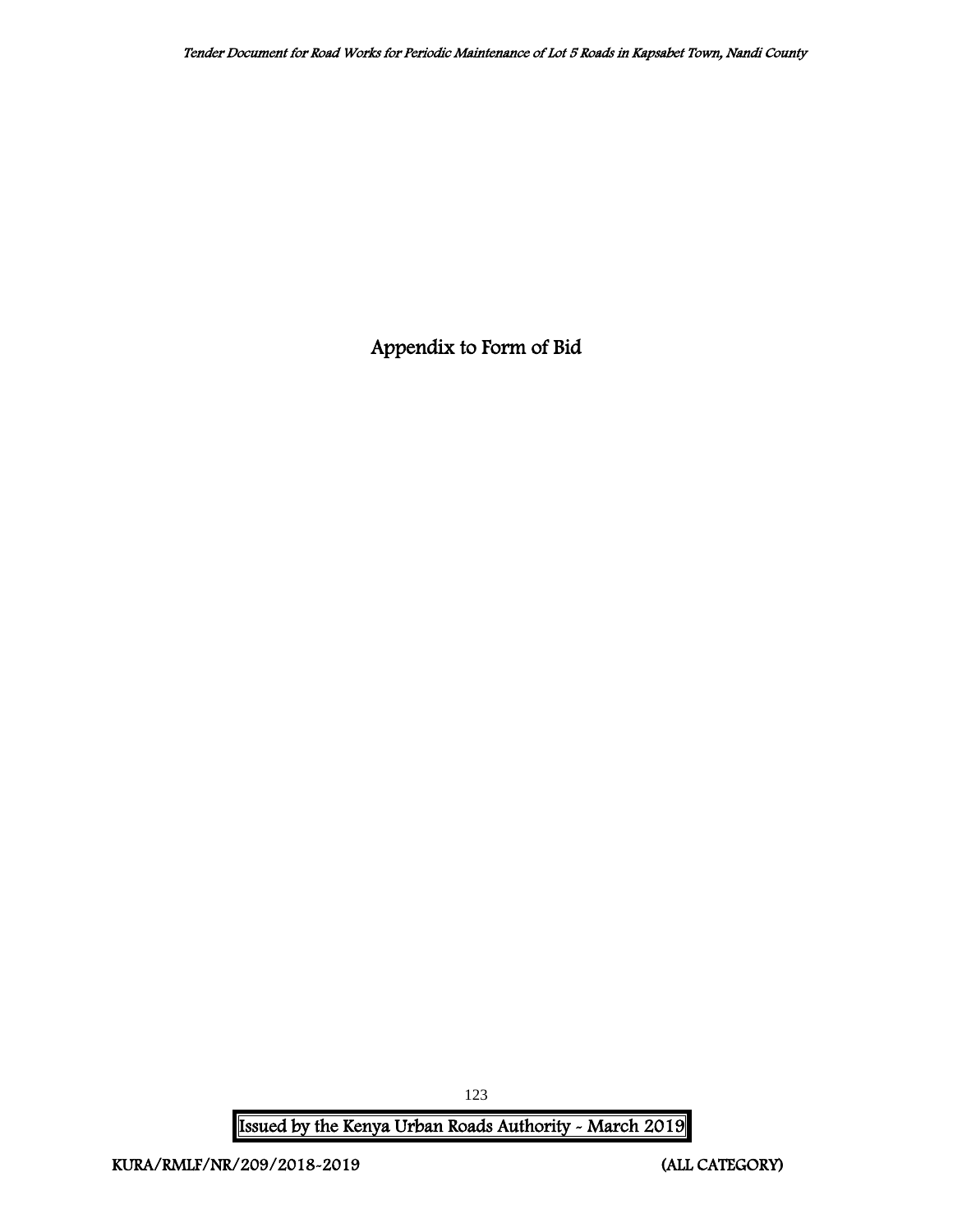| (This appendix forms part of the bid)          |               |                                            |
|------------------------------------------------|---------------|--------------------------------------------|
| CONDITIONS OF CONTRACT                         | <b>CLAUSE</b> | <b>AMOUNT</b>                              |
| Bid Security (Bank Guarantee Only)             |               | Kshs 200,000.00 (Unconditional bank        |
|                                                |               | guarantee only)                            |
| Instructions in Writing                        | 2.5           | Execution of works under site instructions |
|                                                |               | from Resident Engineer to commence         |
|                                                |               | within three (3) days                      |
| Amount of Performance Security                 | 10.1          | 5 per cent of Tender Sum in the form of    |
| (Unconditional Bank Guarantee)                 |               | Unconditional Bank Guarantee               |
| Program to be submitted                        | 14.1          | Immediately after issuance of Order to     |
|                                                |               | Commence                                   |
| Cash flow estimate to be submitted             | 14.3          | Immediately after issuance of Order to     |
|                                                |               | Commence                                   |
| Minimum amount of Third-Party Insurance        | 23.2          | 1% of the Contract Sum                     |
|                                                |               |                                            |
| Period for commencement, from Engineer's       | 41.1          | 14 days                                    |
| order to commence                              |               |                                            |
|                                                |               |                                            |
| Time for completion                            | 43.1          | 6 months                                   |
| Amount of liquidated damages                   | 47.2          | 0.05% of Contract Sum per day              |
| Limit of liquidated damages                    | 47.2          | 5% of Contract Sum                         |
| Defects Liability period                       | 60.3          | 3 month                                    |
| Percentage of Retention                        | 60.3          | 5% of Interim Payment Certificate          |
| Limit of Retention Money                       | 60.3          | 5% of Contract Sum                         |
|                                                |               |                                            |
| Minimum amount of interim certificates         | 60.2          | Kshs 1,000,000.00                          |
|                                                |               |                                            |
| Time within which payment to be made after     | 60.10         | 28 days                                    |
| Interim Payment Certificate signed by Engineer |               |                                            |
| Time within which payment to be made after     | 60.10         | 28 days                                    |
| Final Payment Certificate signed by Engineer   |               |                                            |
| Appointer of Adjudicator                       | 67.3          | The Chartered Institute of Arbitrators     |
|                                                |               | (Kenya)                                    |
| Notice to Employer and Engineer                | 68.2          | The Employers address is:                  |
|                                                |               | The Director General,                      |
|                                                |               | Kenya Urban Roads Authority (KURA),        |
|                                                |               | P.O. Box 41727 - 00100                     |
|                                                |               | <b>NAIROBI</b>                             |
|                                                |               |                                            |
|                                                |               | The Engineer's address is:                 |
|                                                |               | Director-(RACM)                            |
|                                                |               | Kenya Urban Roads Authority (KURA),        |
|                                                |               | P.O. Box 41727 - 00100                     |
|                                                |               | <b>NAIROBI</b>                             |

# Appendix to Form of Bid (This appendix forms part of the bid)

Signature of Tenderer…………………………………….……. Date ………………………

124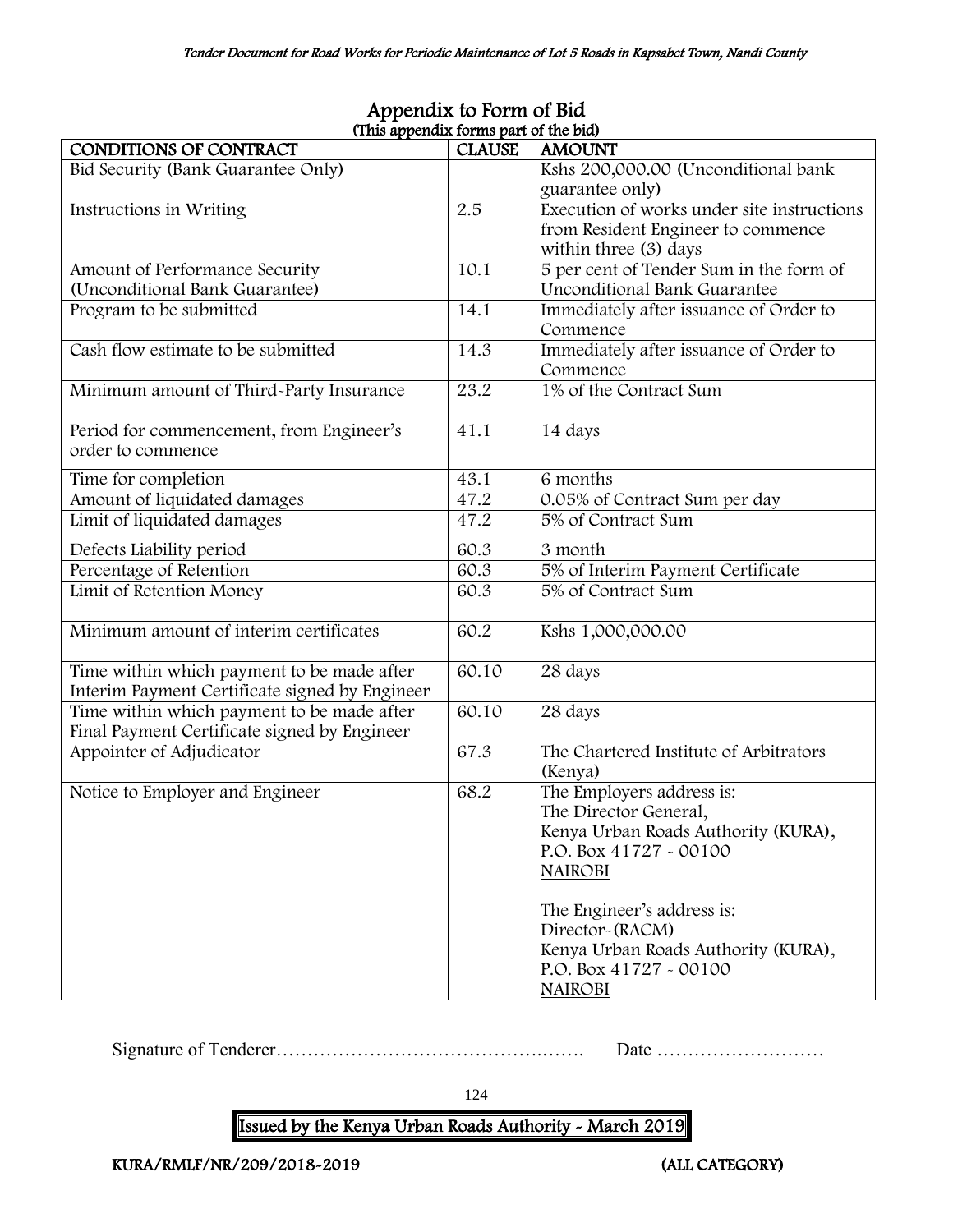Form of Bid Security

Issued by the Kenya Urban Roads Authority - March 2019

125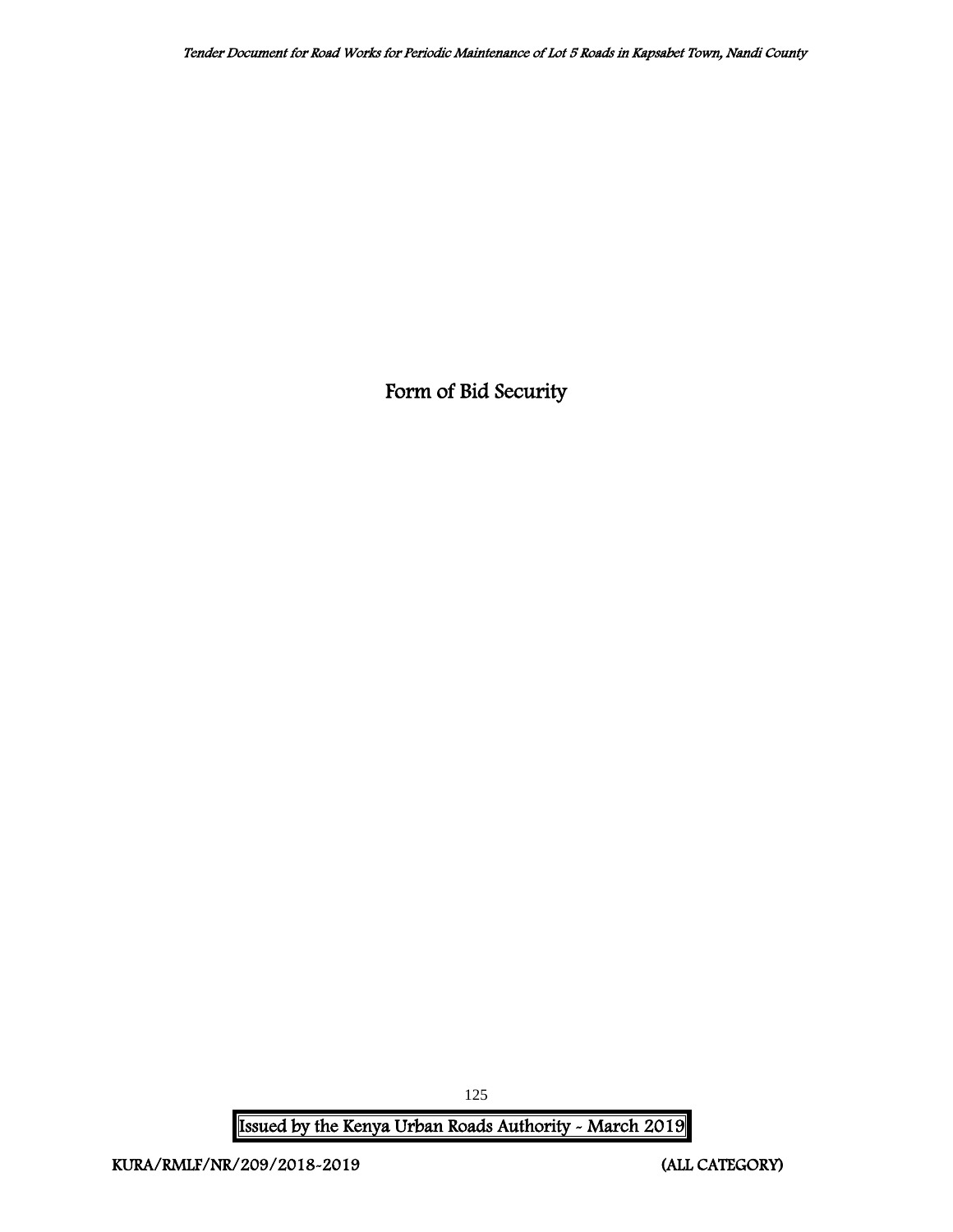#### TENDER BANK GUARANTEE

Note: The bidder shall complete only this form of Bank guarantee. No other Form of Bid Bond or any other forms of security will be accepted. Bidders who fail to comply with this requirement will be disqualified.

WHEREAS [*Name of bidder*].

………………………………………………………………………………………………

(herein after called "the Bidder") has submitted his bid dated ………….…………

for the

## PERIODIC MAINTENANCE OF LOT 5 ROADS IN KAPSABET TOWN, NANDI COUNTY

, hereinafter called "the bid"

KNOW ALL MEN by these presents that we [Name of Bank]

………………………………………………………………………………………………………

of [Name of Country]

………………………………………………………………………………………………

having our registered offices at

………………………………………………………………………………………………

(hereinafter called the Bank) are bound unto the Director General, Kenya Urban Roads Authority, (hereinafter called "the Employer") in the sum of

(in words Kshs)………………………………………………………………………….

……………………………………………………………………………………………

(In figures Kshs)……………………………………………………

for which payment will be well and truly made to the said Employer the Bank binds itself, its successors and assigns by these presents.

SEALED with the common Seal of the said Bank this ……………………… day of 20…….. THE CONDITIONS of this obligation are:

126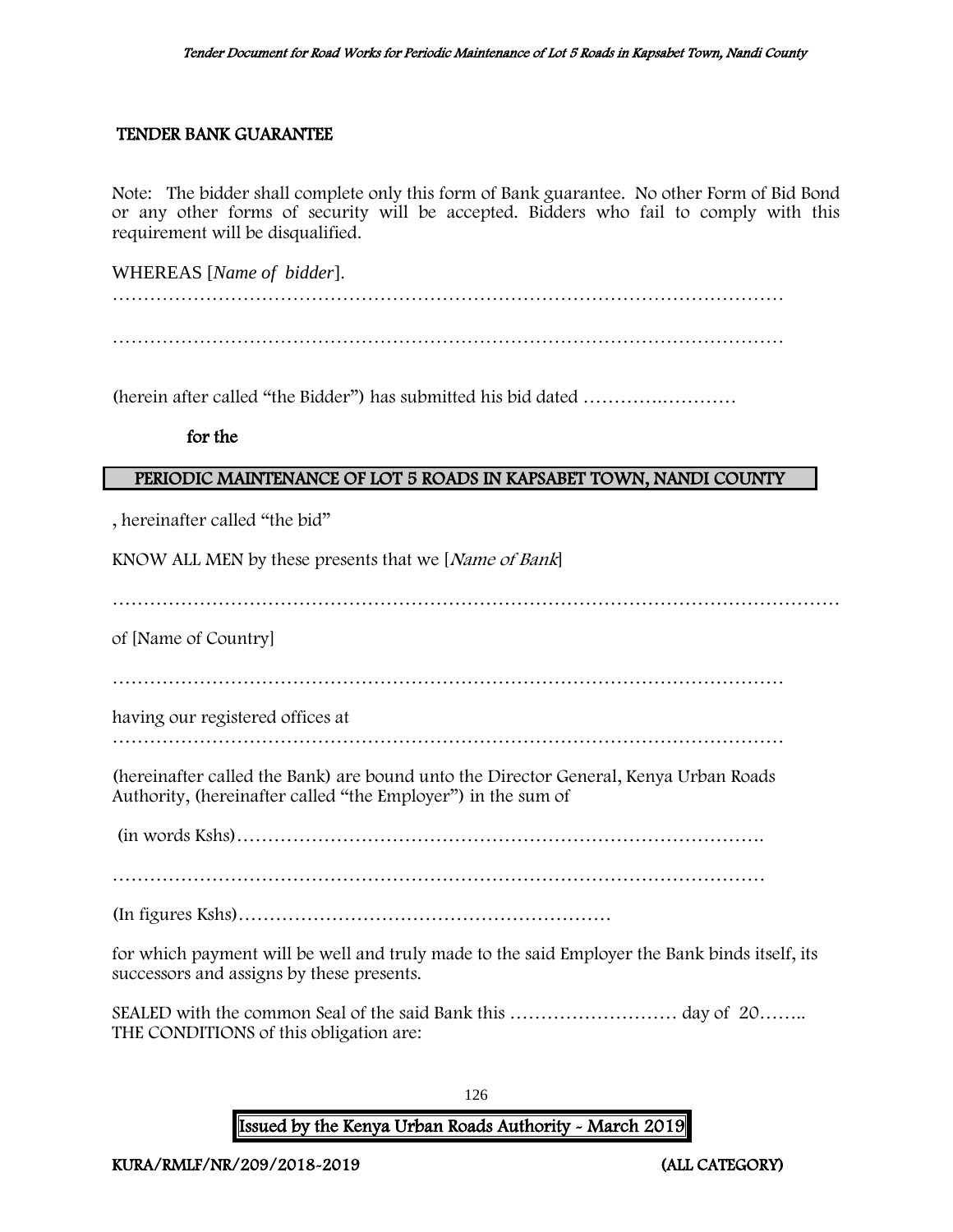- 1. If the bidder withdraws his Bid during the period of bid validity specified by the Bidder on the Bid Form; or
- 2. If the Bidder having been notified of the acceptance of his bid by the Employer during the period of bid validity

(i) Fails or refuses to execute the Form of Agreement in accordance with the Instructions to Tenderers when required or

 (ii) Fails or refuses to furnish the Performance Security, in accordance with the Instructions to Bidders.

We undertake to pay to the Employer up to the above amount upon receipt of his first written demand, without the Employer having to substantiate his demand, provided that in his demand the Employer will note that the amount claimed by him is due to him owing to the occurrence of any of the above conditions, specifying the occurred condition or conditions.

This guarantee will remain in force up to and including thirty days after the date of expiration of the bid validity, as stated in the Instructions to Bidders.

At the request of the Employer the Bid validity period may be extended by mutual agreement between the Employer and the Bidder and we undertake to extend the validity of this surety accordingly without you having to inform us of such an extension of the Bid validity period if within this period the Bidder has been notified of the acceptance of his Bid. This Surety shall remain valid up to the time the Contract Agreement has been executed.

127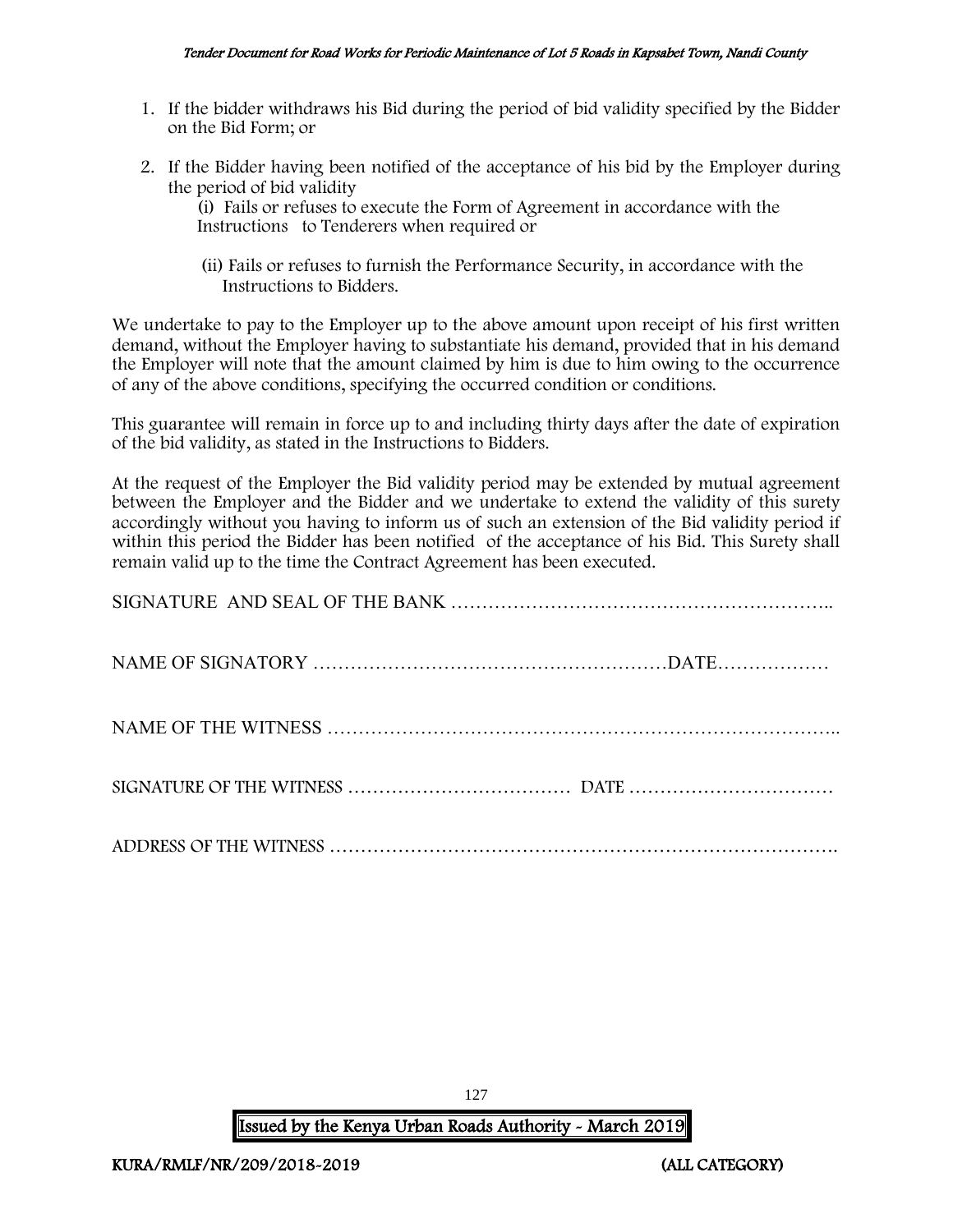# SECTION XI: SCHEDULES OF SUPPLEMENTARY INFORMATION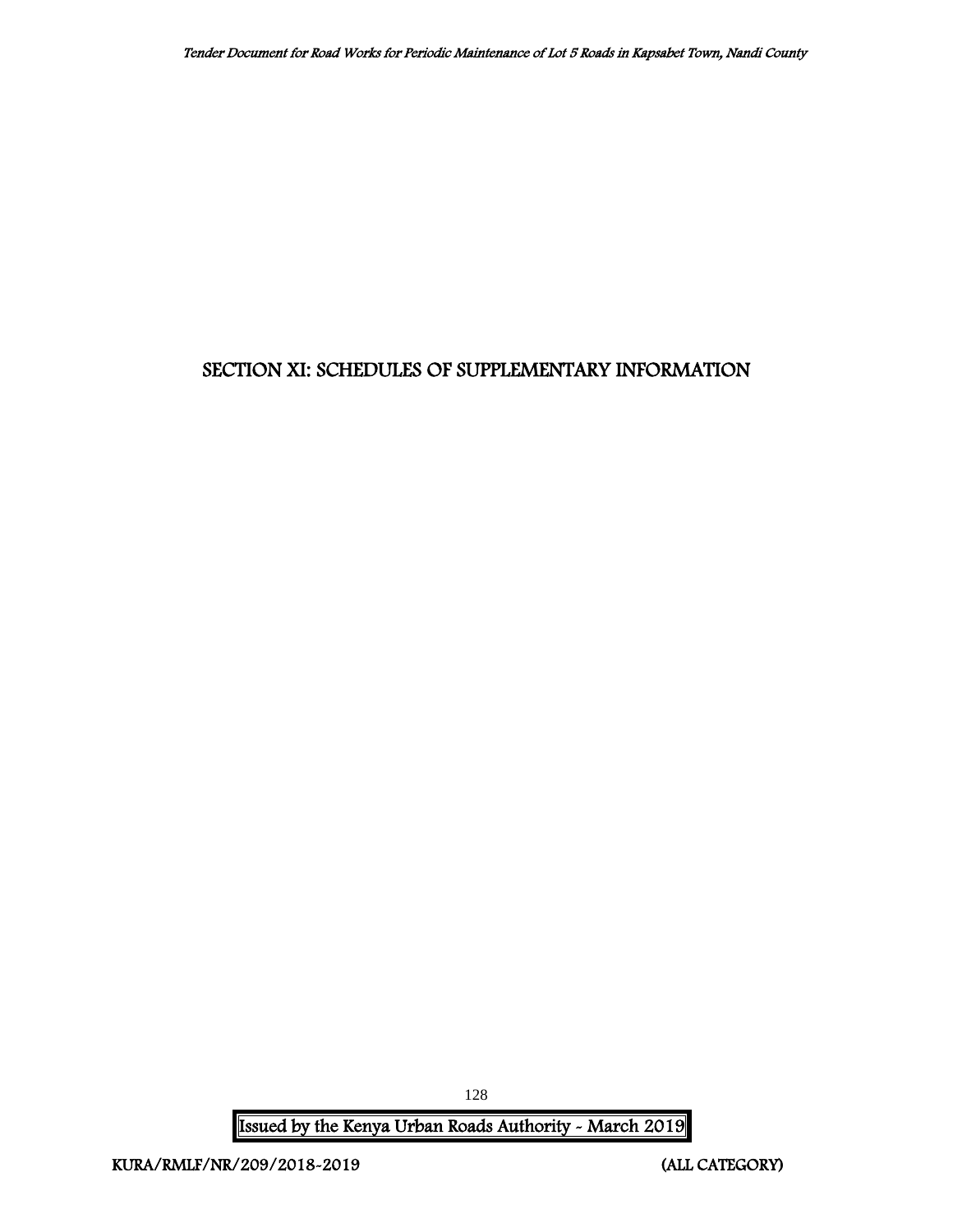| SCHEDULE 4: MAJOR ITEMS OF CONSTRUCTION PLANT AND EQUIPMENT136         |  |
|------------------------------------------------------------------------|--|
|                                                                        |  |
| SCHEDULE 6: SCHEDULE OF ROADWORKS CARRIED OUT BY THE BIDER IN THE LAST |  |
|                                                                        |  |
|                                                                        |  |
|                                                                        |  |
|                                                                        |  |
|                                                                        |  |
| SCHEDULE 11: DECLARATION FORM (DEBARMENT) Error! Bookmark not defined. |  |
|                                                                        |  |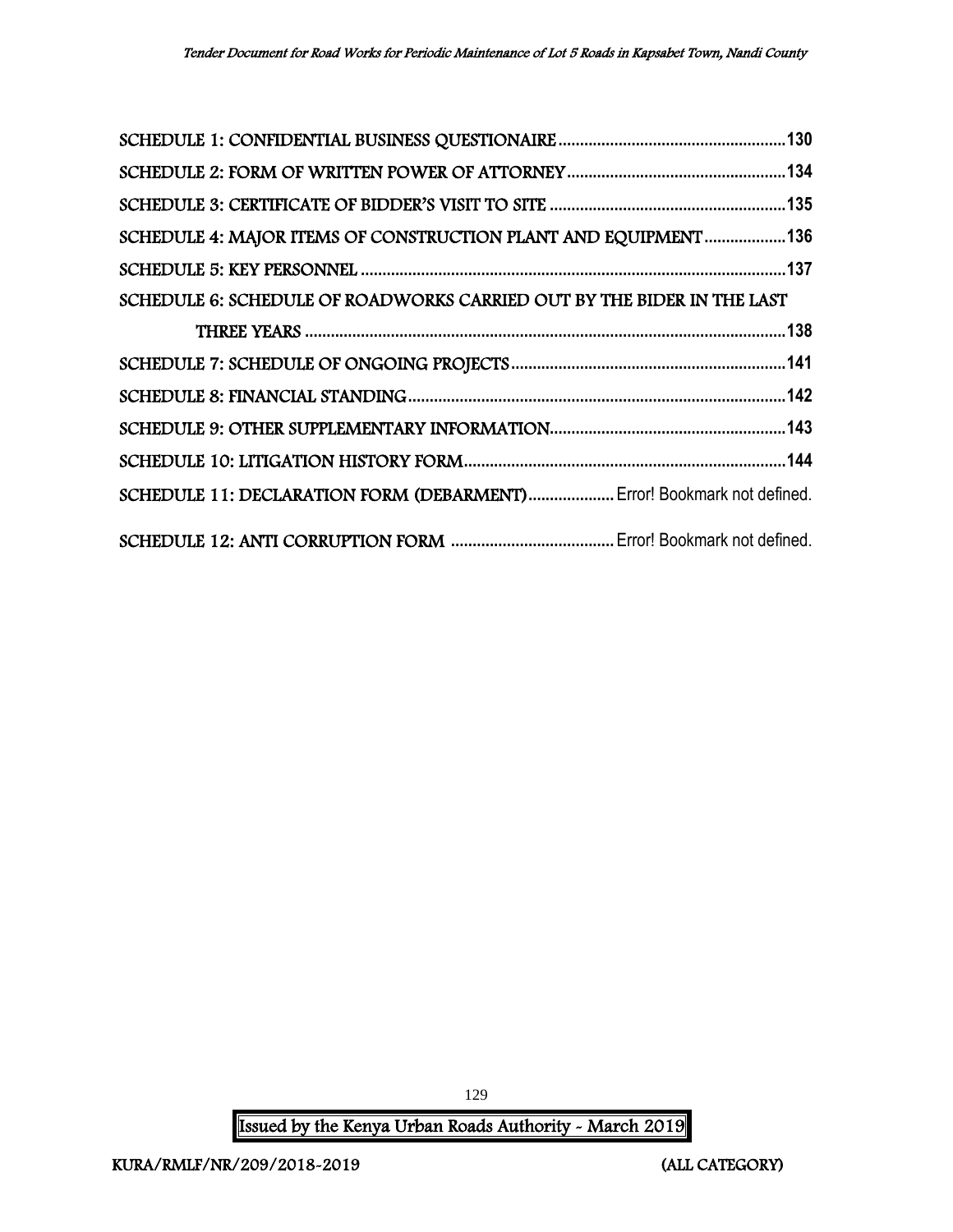# <span id="page-130-0"></span>SCHEDULE 1: CONFIDENTIAL BUSINESS QUESTIONAIRE

This Confidential Business Questionnaire of the Government of Kenya shall be completed by the Bidder.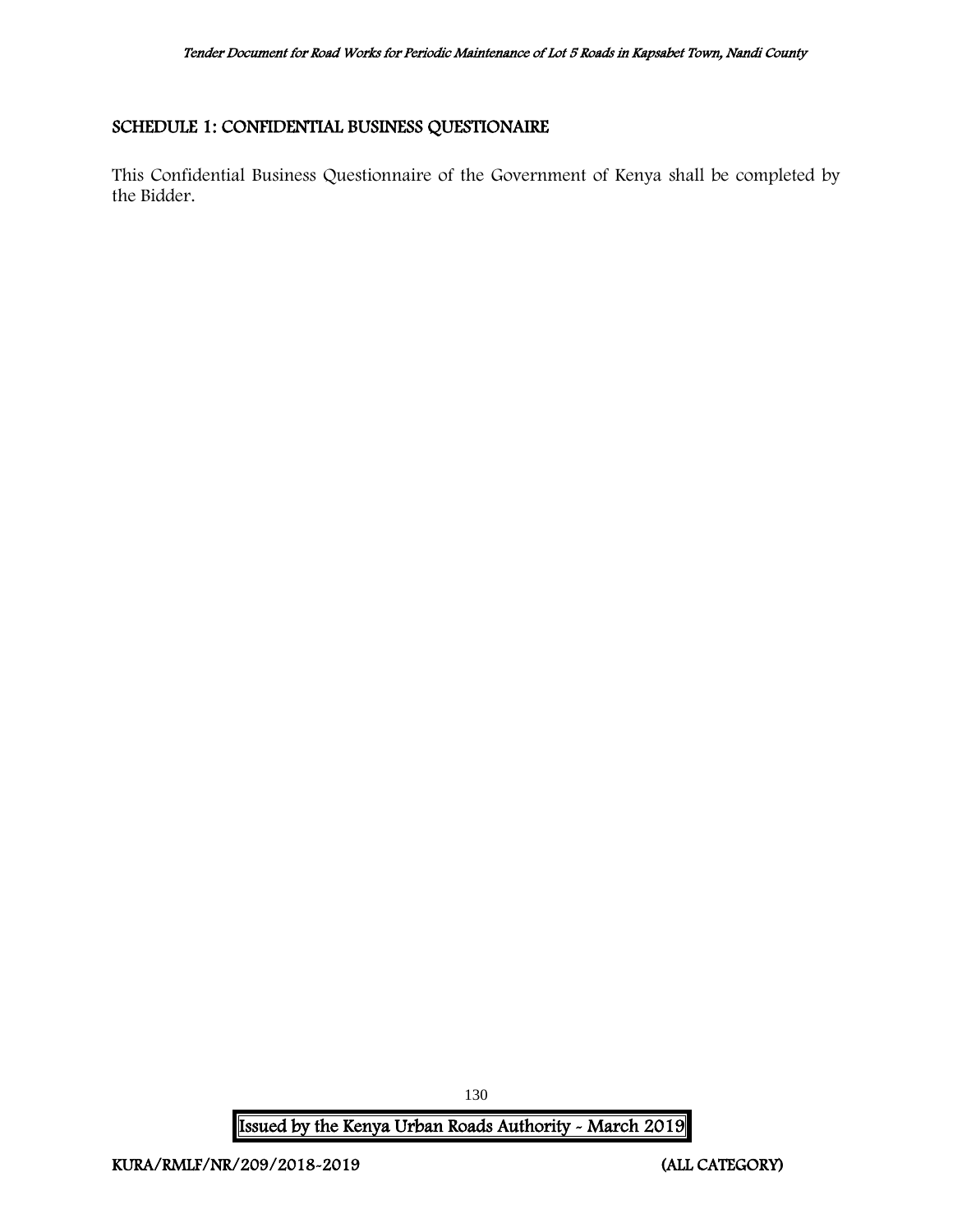# REPUBLIC OF KENYA

# CONFIDENTIAL BUSINESS QUESTIONNAIRE

| You are requested to give the particulars indicated in Part 1 and either Part 2 (a). $2(b)$ or $2(c)$<br>whichever applies to your type of business.<br>You are advised that it is a serious offence to give false information on this Form.<br>Part 1 - General: |  |  |
|-------------------------------------------------------------------------------------------------------------------------------------------------------------------------------------------------------------------------------------------------------------------|--|--|
| Business name                                                                                                                                                                                                                                                     |  |  |
| Location of business premises                                                                                                                                                                                                                                     |  |  |
|                                                                                                                                                                                                                                                                   |  |  |
|                                                                                                                                                                                                                                                                   |  |  |
| Maximum value of business which you can handle at any one time:                                                                                                                                                                                                   |  |  |
|                                                                                                                                                                                                                                                                   |  |  |
|                                                                                                                                                                                                                                                                   |  |  |
| Part 2(a) - Sole Proprietor:                                                                                                                                                                                                                                      |  |  |
| Your name in full                                                                                                                                                                                                                                                 |  |  |
|                                                                                                                                                                                                                                                                   |  |  |
|                                                                                                                                                                                                                                                                   |  |  |
|                                                                                                                                                                                                                                                                   |  |  |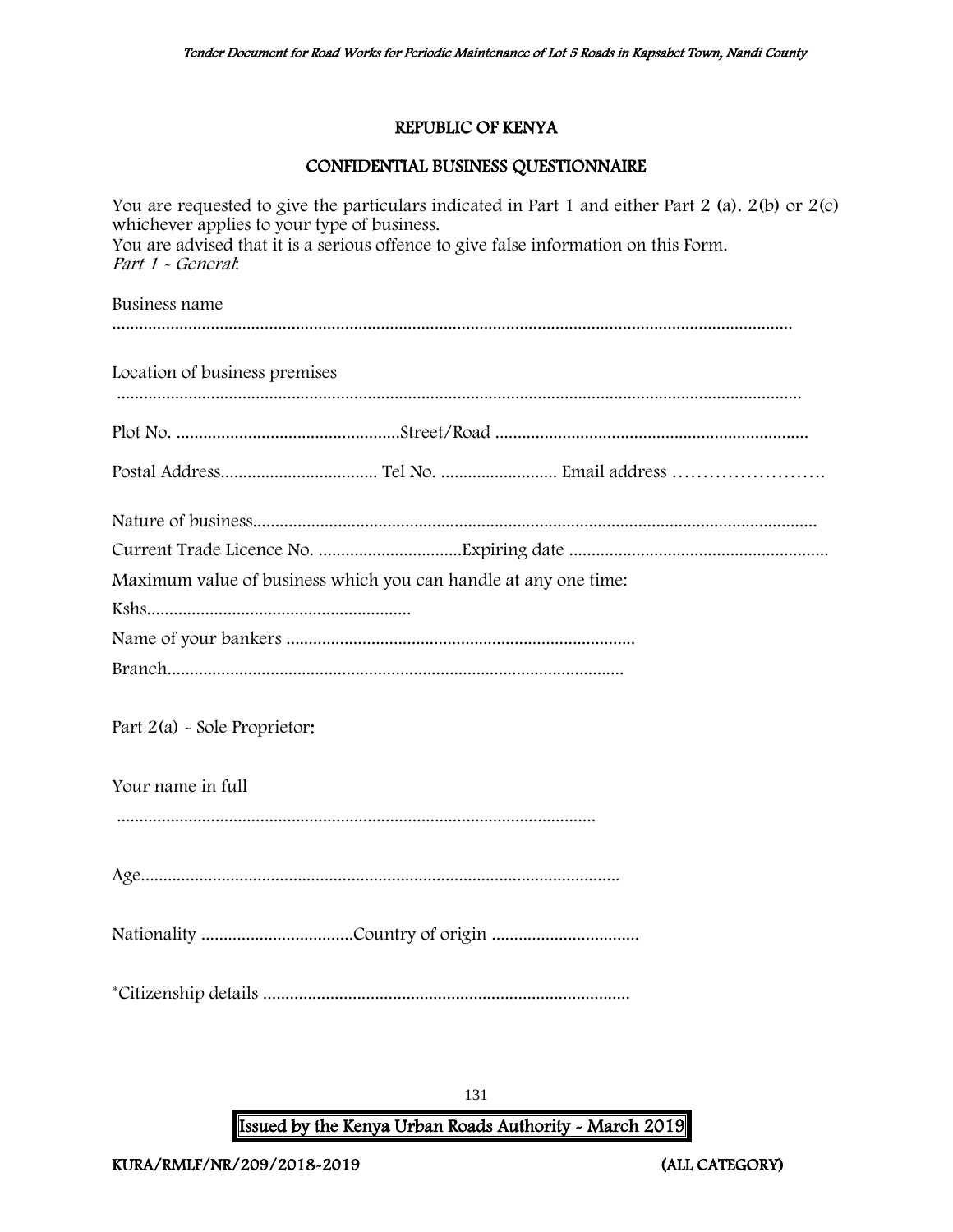# Part 2(b) - Partnership:

|      | Give details of partners as follows:                 |                                  |        |
|------|------------------------------------------------------|----------------------------------|--------|
| Name | Nationality                                          | Citizenship Details <sup>•</sup> | Shares |
|      |                                                      |                                  |        |
|      |                                                      |                                  |        |
|      |                                                      |                                  |        |
|      |                                                      |                                  |        |
|      |                                                      |                                  |        |
|      | Part 2(c) - Registered Company:                      |                                  |        |
|      |                                                      |                                  |        |
|      | State the nominal and issued capital of the company- |                                  |        |
|      |                                                      |                                  |        |
|      |                                                      |                                  |        |
|      | Give details of all directors as follows:            |                                  |        |
| Name | Nationality                                          | Citizenship Details <sup>•</sup> | Shares |
|      |                                                      |                                  |        |
|      |                                                      |                                  |        |
|      |                                                      |                                  |        |
|      |                                                      |                                  |        |
|      |                                                      |                                  |        |

- Attach proof of citizenship (Compulsory)
- Attach certified copy of Form CR12 (Compulsory)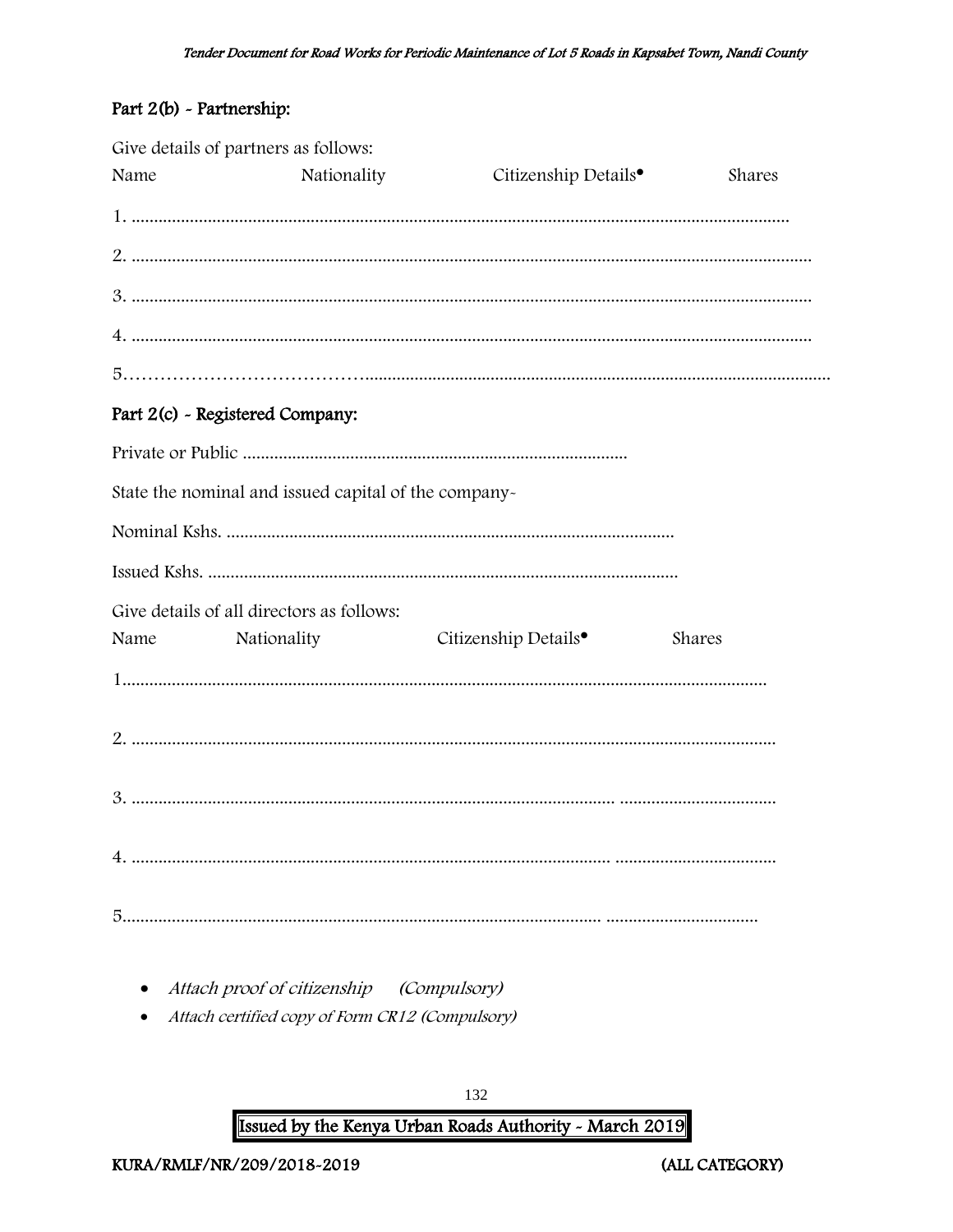# Part 3: Interest in the Firm:

Is there any person / persons in the Kenya Urban Roads Authority (KURA) who has interest in this firm? Yes /No\*\*………………………….

I certify that the information given above is correct.

............................... ..............................................................

Date Signature of Bidder

\*\* Delete as necessary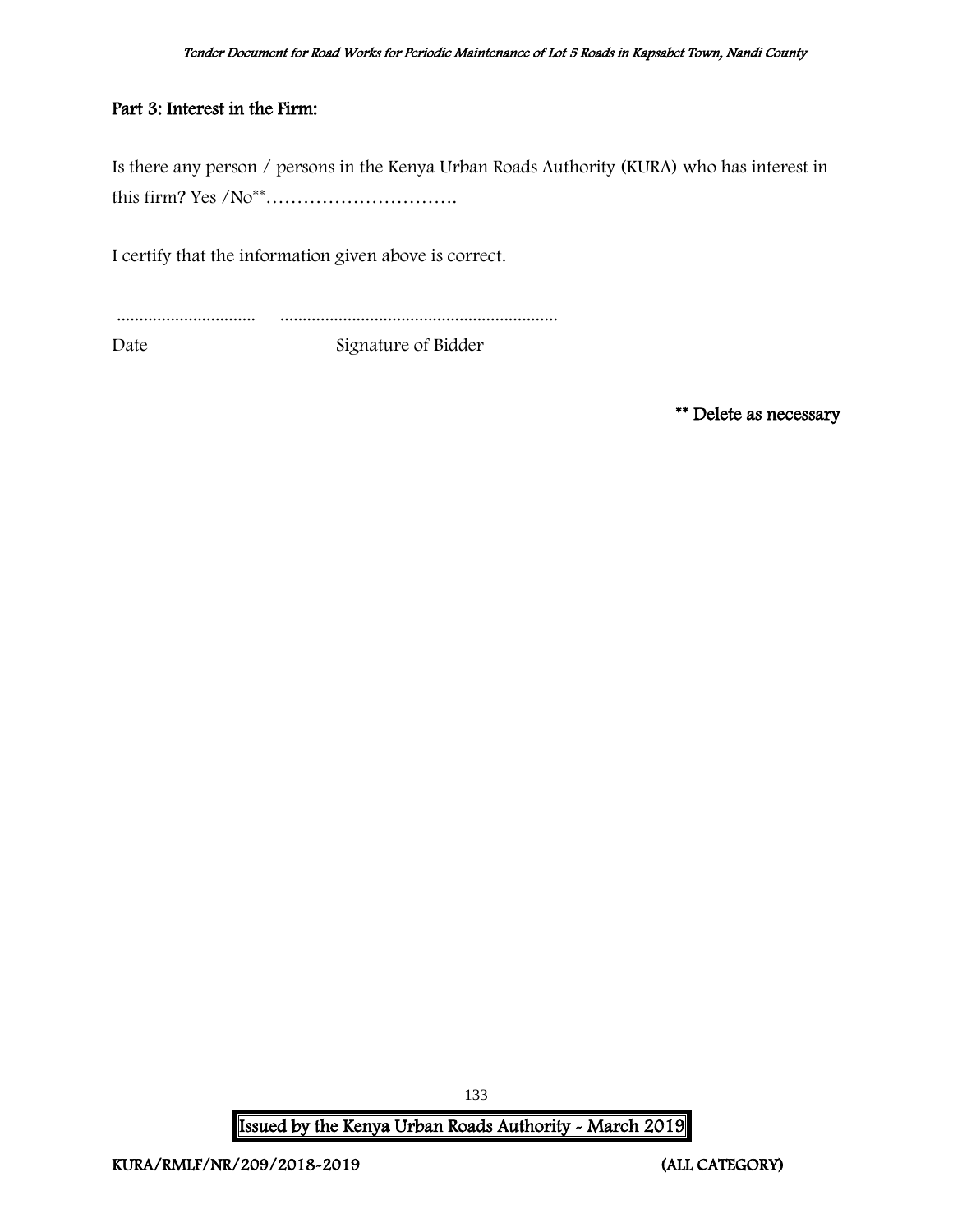# <span id="page-134-0"></span>SCHEDULE 2: FORM OF WRITTEN POWER OF ATTORNEY

The Bidder shall state here below the name(s) and address of his representative(s) who is/are authorized to receive on his behalf correspondence in connection with the Bid.

………………………………………………………….. (Name of Bidder's Representative in block letters)

………………………………………………………….. (Address of Bidder's Representative)

………………………………………………………….. (Signature of Bidder's Representative)

Alternate:

………………………………………………………….. (Name of Bidder's Representative in block letters)

………………………………………………………….. (Address of Bidder's Representative)

………………………………………………………………………… (Signature of Bidder's Representative)

\*To be filled by all Bidders.

\*Both representative and alternate must attach copy of National Identification card or Passport.

Issued by the Kenya Urban Roads Authority - March 2019

134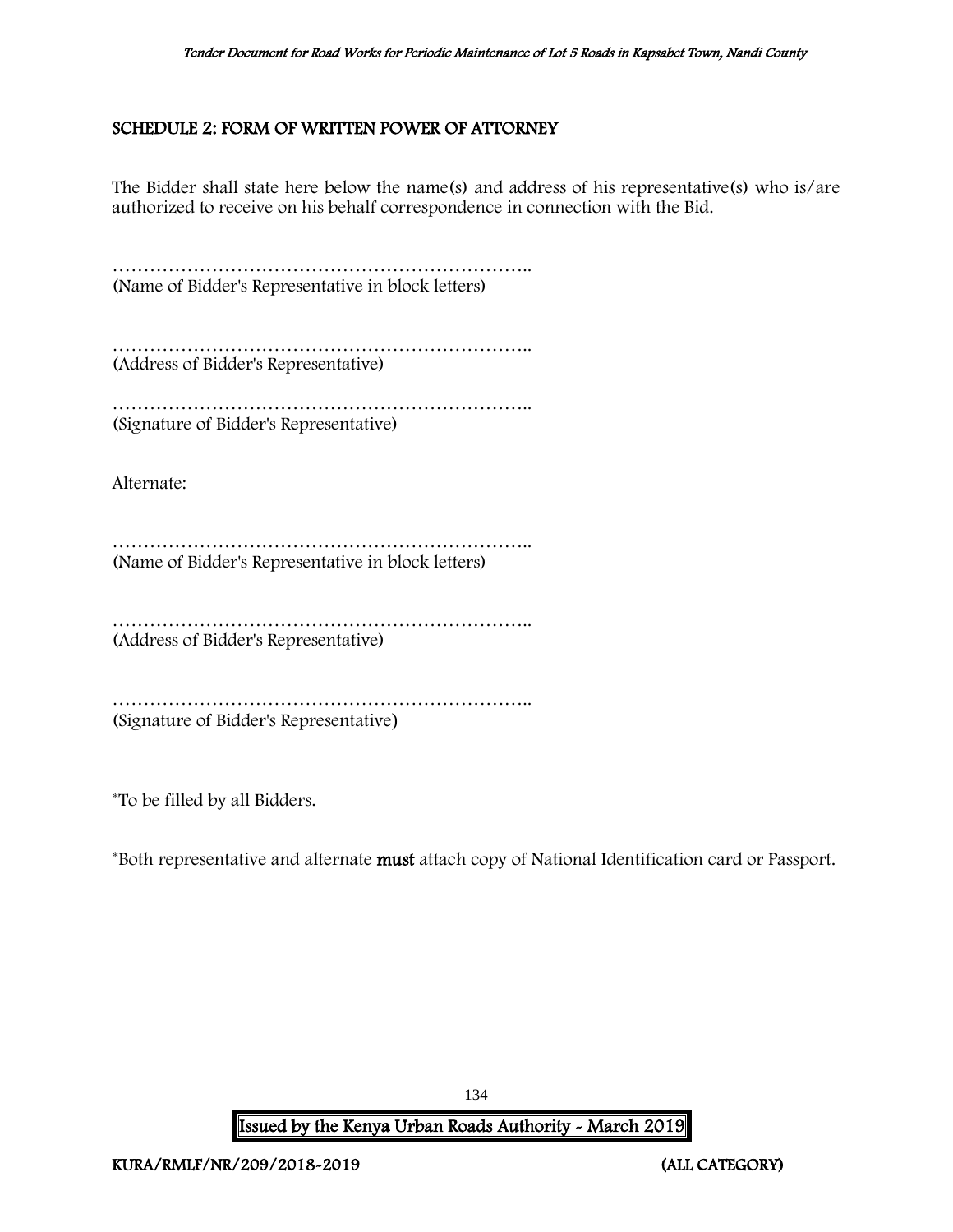# <span id="page-135-0"></span>SCHEDULE 3: CERTIFICATE OF BIDDER'S VISIT TO SITE

This is to certify that

[Name/s]……………………………………………………………………………………

………………………………………………………………….

Being the authorized representative/Agent of [Name of bidder]

…………………………………………………………………………………………………

…………………………………………………………………………………………………

participated in the organised inspection visit of the site of the works for the

# PERIODIC MAINTENANCE OF LOT 5 ROADS IN KAPSABET TOWN, NANDI COUNTY

held on………………………..day of……………………………20……………………….

| (Employer's Representative)         |               |
|-------------------------------------|---------------|
|                                     |               |
|                                     |               |
| (Name of Employer's Representative) | (Designation) |

NOTE: This form is to be completed at the time of the organized site visit.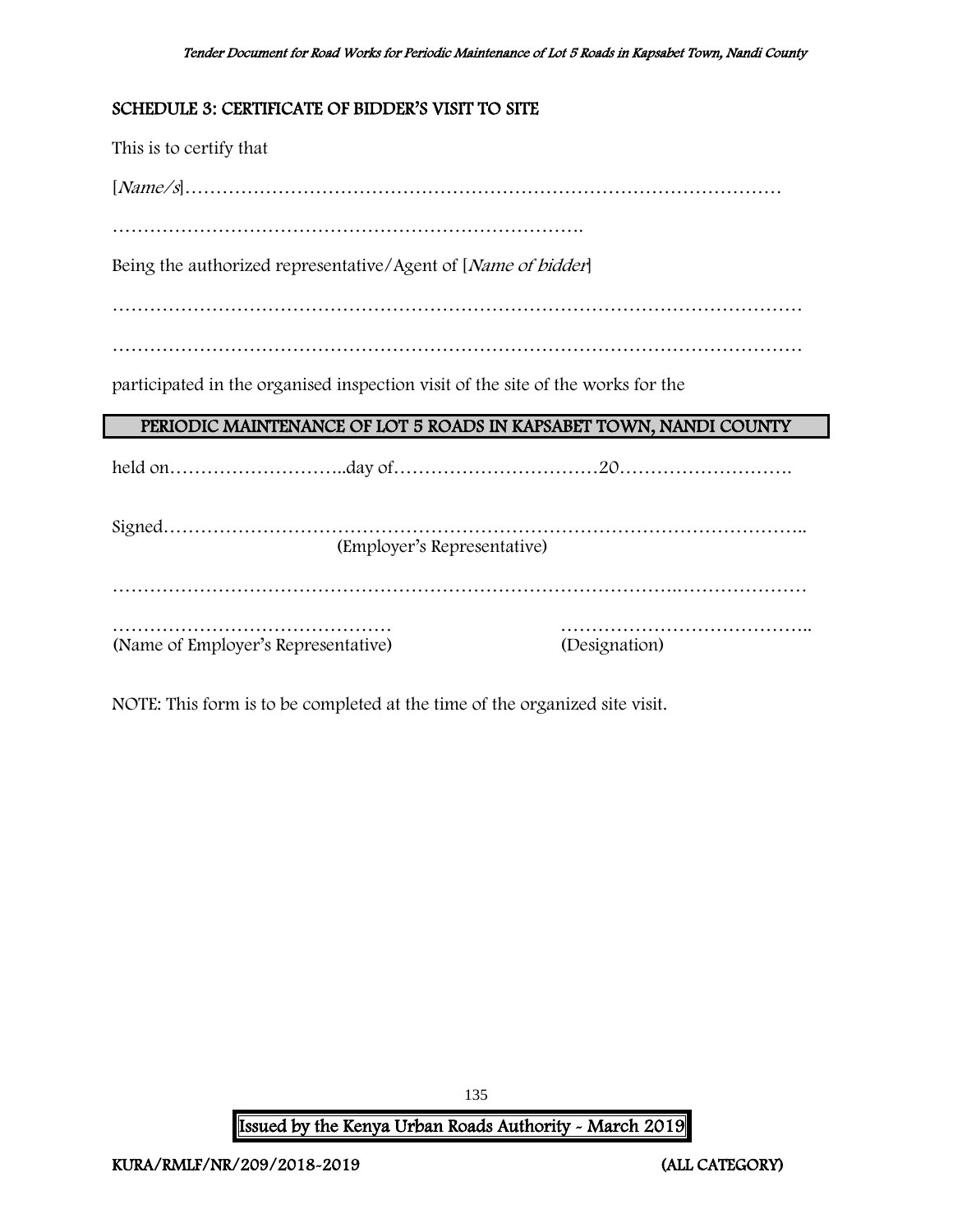| commence<br>Arrival on<br>Date of<br>Project<br><b>Days</b><br>after                                                                                                                                                                                |                                                  |                                                                                                                                                                                                                                                                                              |
|-----------------------------------------------------------------------------------------------------------------------------------------------------------------------------------------------------------------------------------------------------|--------------------------------------------------|----------------------------------------------------------------------------------------------------------------------------------------------------------------------------------------------------------------------------------------------------------------------------------------------|
| Power<br>Rating                                                                                                                                                                                                                                     |                                                  |                                                                                                                                                                                                                                                                                              |
| Imported<br>Owned,<br>Leased <sub>/</sub>                                                                                                                                                                                                           |                                                  |                                                                                                                                                                                                                                                                                              |
| Sourc<br>$\circ$                                                                                                                                                                                                                                    |                                                  |                                                                                                                                                                                                                                                                                              |
| Imported)<br>Estimated<br>Mombasa<br>(If to be<br>Value<br><b>UE</b>                                                                                                                                                                                |                                                  |                                                                                                                                                                                                                                                                                              |
| Capacity<br>t or $m^3$                                                                                                                                                                                                                              |                                                  |                                                                                                                                                                                                                                                                                              |
| Used<br>New<br>$\sigma$                                                                                                                                                                                                                             |                                                  |                                                                                                                                                                                                                                                                                              |
| Manufactur<br>Year of<br>$\mathbf 0$                                                                                                                                                                                                                |                                                  |                                                                                                                                                                                                                                                                                              |
| Lo de de la competa de la competa de la competa de la competa de la competa de la competa de la competa de la<br>Localidad de la competa de la competa de la competa de la competa de la competa de la competa de la competa de<br><br>$rac{ac}{h}$ |                                                  |                                                                                                                                                                                                                                                                                              |
| Descriptio<br>n Type,<br>Model,<br>Make                                                                                                                                                                                                             |                                                  |                                                                                                                                                                                                                                                                                              |
|                                                                                                                                                                                                                                                     |                                                  | SCHEDULE 4: MAJOR ITEMS OF CONSTRUCTION PLANT AND EQUIPMENT                                                                                                                                                                                                                                  |
| 5: Qualification Criteria, Part 7.                                                                                                                                                                                                                  |                                                  | The Bidder shall enter in this schedule all major items of plant and equipment which he<br>proposes to bring to site. Only reliable plant in good working order and suitable for the work<br>required of it shall be shown on this Schedule. Summary of the same shall be entered in Section |
|                                                                                                                                                                                                                                                     | I certify that the above information is correct. |                                                                                                                                                                                                                                                                                              |
| (Signature of Bidder)                                                                                                                                                                                                                               |                                                  | (Date)                                                                                                                                                                                                                                                                                       |

# <span id="page-136-0"></span>SCHEDULE 4: MAJOR ITEMS OF CONSTRUCTION PLANT AND EQUIPMENT

136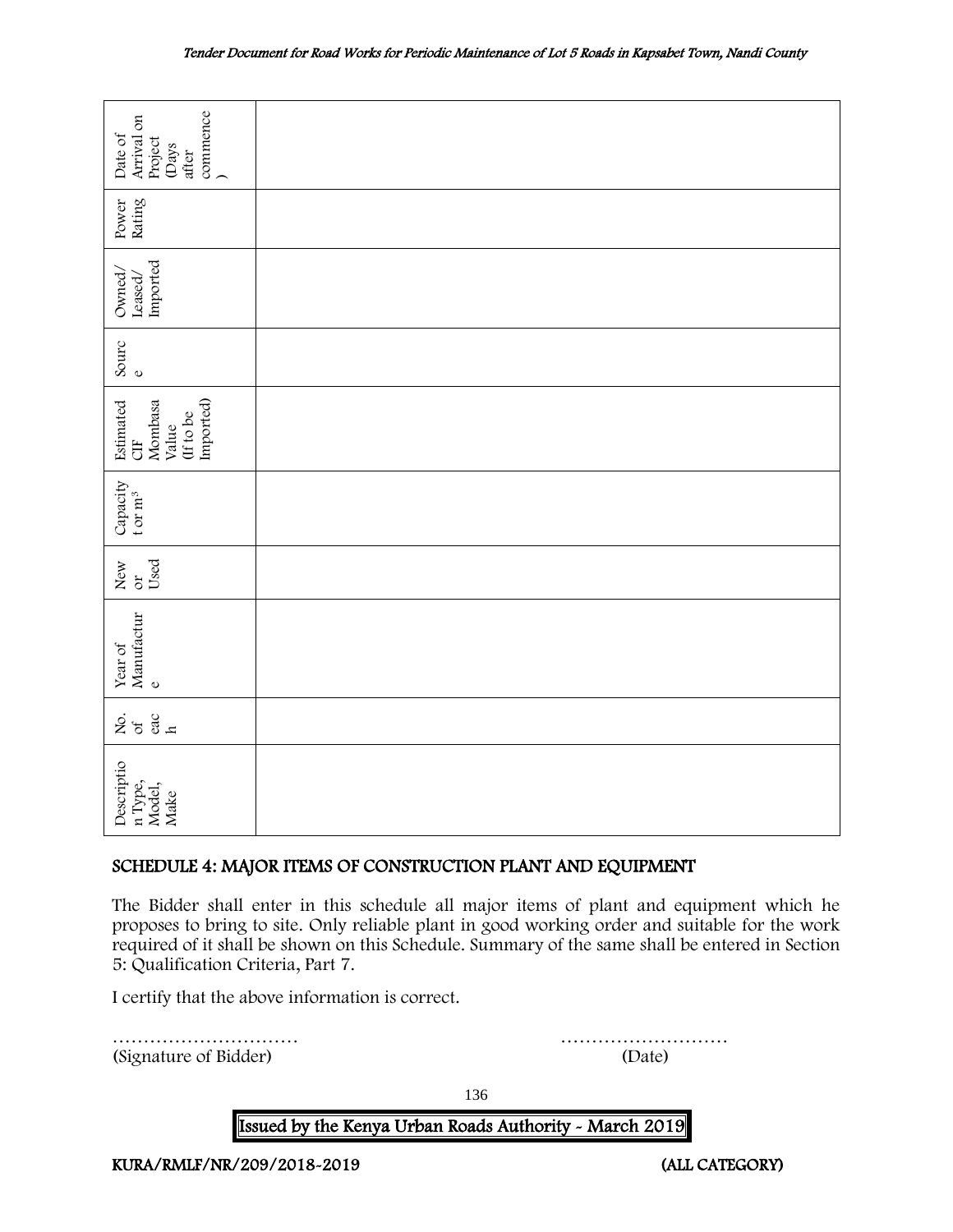# <span id="page-137-0"></span>SCHEDULE 5: KEY PERSONNEL

| <b>DESIGNATION</b>                       | <b>NAME</b> | <b>NATIONALITY</b> | SUMMARY OF QUALIFICATIONS AND<br><b>EXPERIENCE</b> |            |            |
|------------------------------------------|-------------|--------------------|----------------------------------------------------|------------|------------|
|                                          |             |                    | Qualifications                                     | General    | Specific   |
|                                          |             |                    |                                                    | Experience | Experience |
|                                          |             |                    |                                                    | (Yrs)      | (Yrs)      |
|                                          |             |                    |                                                    |            |            |
| Headquarters                             |             |                    |                                                    |            |            |
|                                          |             |                    |                                                    |            |            |
| Partner/Director                         |             |                    |                                                    |            |            |
| or other key staff<br>(give designation) |             |                    |                                                    |            |            |
|                                          |             |                    |                                                    |            |            |
|                                          |             |                    |                                                    |            |            |
|                                          |             |                    |                                                    |            |            |
| Site Office                              |             |                    |                                                    |            |            |
|                                          |             |                    |                                                    |            |            |
| 1. Site Agent                            |             |                    |                                                    |            |            |
|                                          |             |                    |                                                    |            |            |
| 2. Site Surveyor                         |             |                    |                                                    |            |            |
|                                          |             |                    |                                                    |            |            |
|                                          |             |                    |                                                    |            |            |
| 3. Foreman                               |             |                    |                                                    |            |            |
|                                          |             |                    |                                                    |            |            |
|                                          |             |                    |                                                    |            |            |
|                                          |             |                    |                                                    |            |            |

Note: The Bidder shall list in this schedule the key personnel he will employ from the Contractor's headquarters and from the Contractor's site office to direct and execute the work together with their qualifications, experience, position held and nationality in accordance with Clause 15.2 and 16.3 of the Conditions of Contract Part II (where required, use separate sheets to add extra data for column 4). Bidders shall attach certified copies of academic certificates, and CVs of all key staff.

I certify that the above information is correct.

………………………… ……………………… (Signature of Bidder) (Date)

137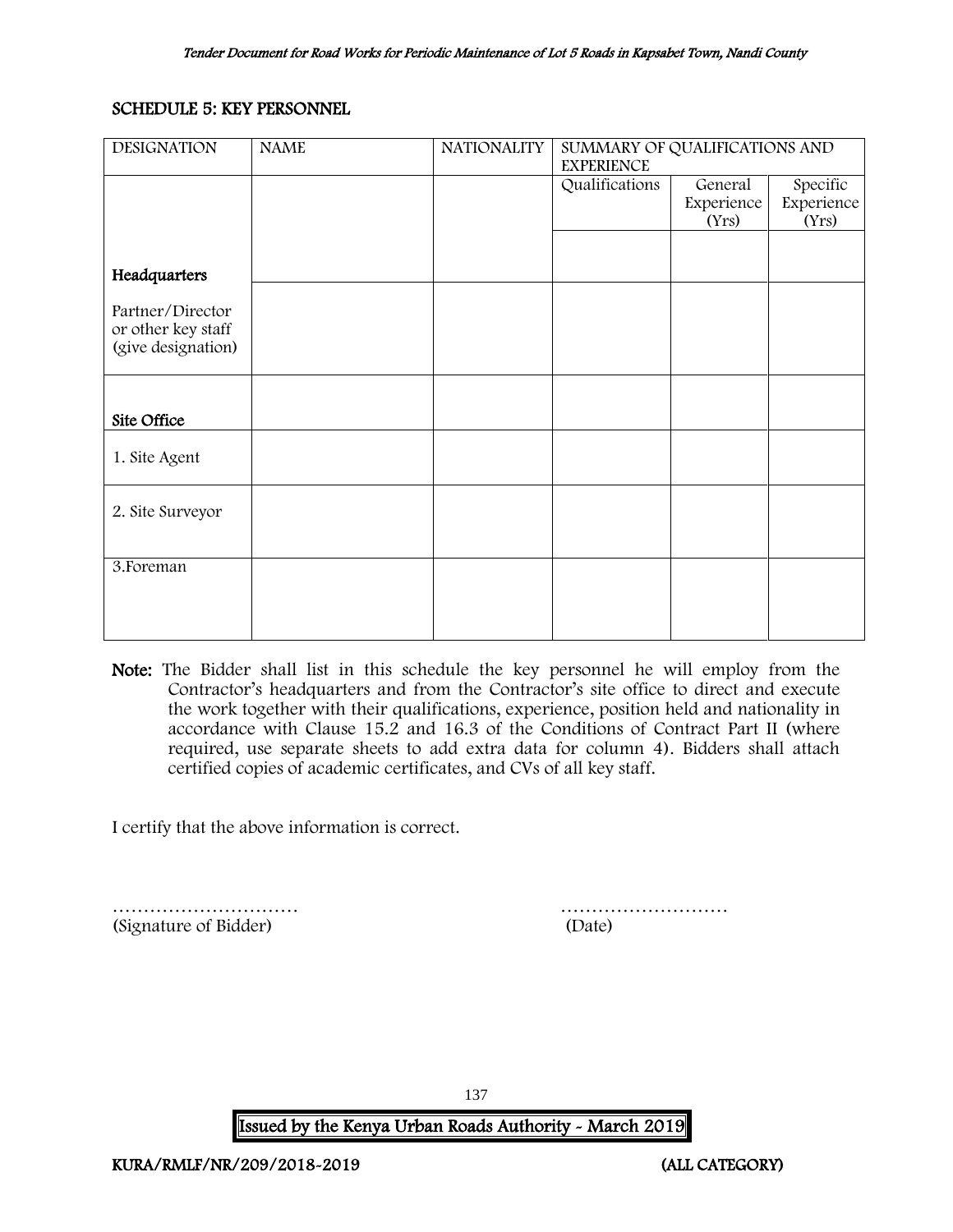# <span id="page-138-0"></span>SCHEDULE 6: SCHEDULE OF ROADWORKS CARRIED OUT BY THE BIDER IN THE LAST THREE **YEARS**

#### SCHEDULE 6A: COMPLETED WORKS

| $S_{\text{SMB}}$ $S_{\text{L}}$ $S_{\text{SMB}}$ $\text{SMB}$ $\text{SMB}$<br>DESCRIPTION OF WORKS | NAME OF CLIENT | VALUE OF<br>WORKS (KSHS) * | YEAR COMPLETED/<br><b>REMARKS</b> |
|----------------------------------------------------------------------------------------------------|----------------|----------------------------|-----------------------------------|
|                                                                                                    |                |                            |                                   |
|                                                                                                    |                |                            |                                   |
|                                                                                                    |                |                            |                                   |
|                                                                                                    |                |                            |                                   |
|                                                                                                    |                |                            |                                   |
|                                                                                                    |                |                            |                                   |
|                                                                                                    |                |                            |                                   |
|                                                                                                    |                |                            |                                   |
|                                                                                                    |                |                            |                                   |
|                                                                                                    |                |                            |                                   |

Note: Bidders shall attach certified copies of letters of award (for each listed project), certified copies of completion certificates.

I certify that the above works were successfully carried out by this Bidder.

………………………… ………………………

(Signature of Bidder) (Date)

\* Value in KShs using Central Bank of Kenya mean exchange rate at a reference date 7 days before date of BID opening

138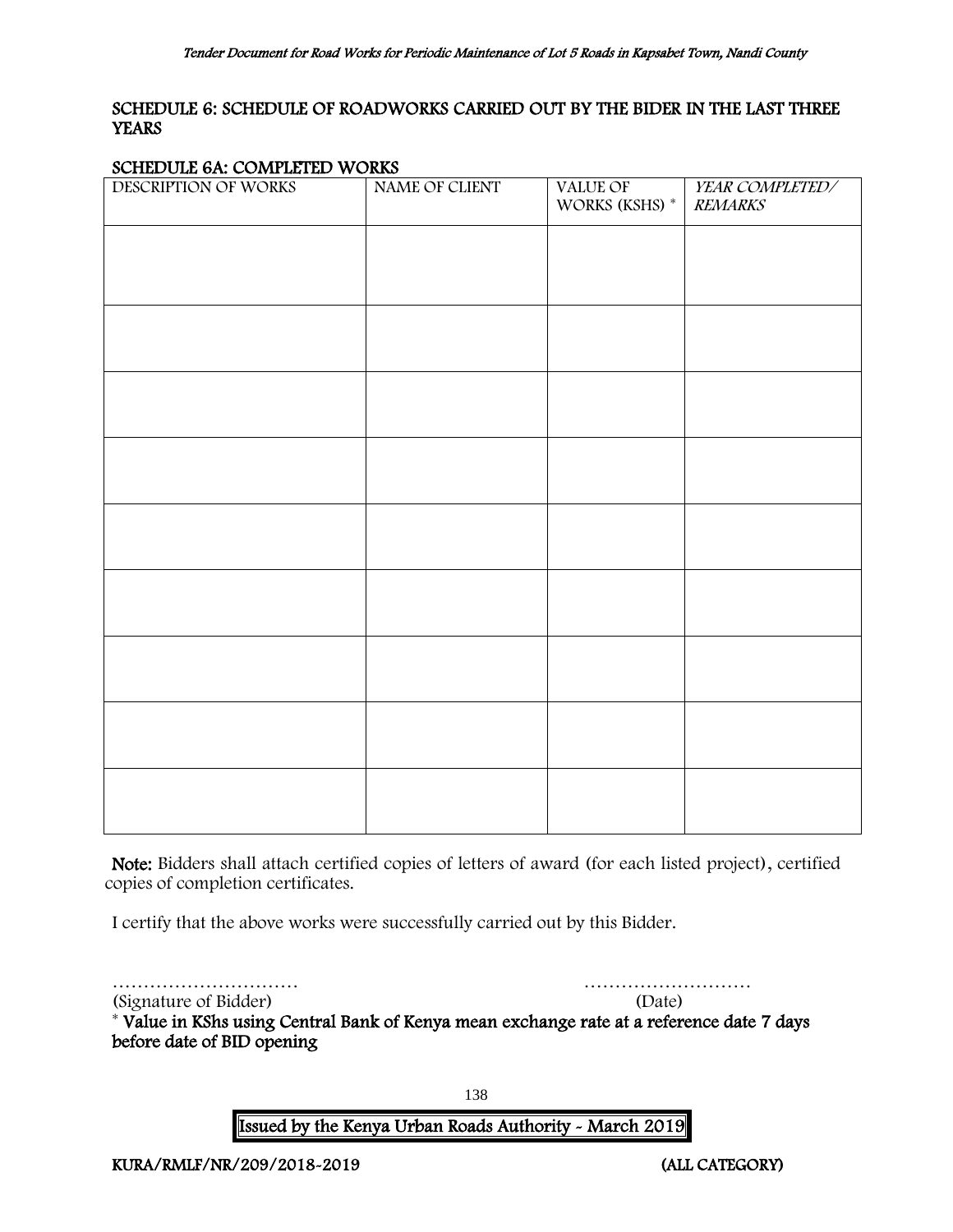#### SCHEDULE 6B: NON-COMPLETED WORKS BEYOND COMPLETION DATE

| DESCRIPTION OF WORKS | NAME OF CLIENT | VALUE OF<br>WORKS (KSHS) * | YEAR COMPLETED/<br><b>REMARKS</b> |
|----------------------|----------------|----------------------------|-----------------------------------|
|                      |                |                            |                                   |
|                      |                |                            |                                   |
|                      |                |                            |                                   |
|                      |                |                            |                                   |
|                      |                |                            |                                   |
|                      |                |                            |                                   |
|                      |                |                            |                                   |
|                      |                |                            |                                   |
|                      |                |                            |                                   |
|                      |                |                            |                                   |
|                      |                |                            |                                   |
|                      |                |                            |                                   |
|                      |                |                            |                                   |
|                      |                |                            |                                   |
|                      |                |                            |                                   |
|                      |                |                            |                                   |

Note: Bidders shall attach certified copies of letters of award (for each listed project), certified evidence for executed works for non-completed projects e.g. copy of recent payment certificate.

I certify that the above works were successfully carried out by this Bidder.

|                       | .      |
|-----------------------|--------|
| (Signature of Bidder) | (Date) |

| (Signature of Bidder) | (Date) |
|-----------------------|--------|

\* Value in KShs using Central Bank of Kenya mean exchange rate at a reference date 7 days before date of BID opening

139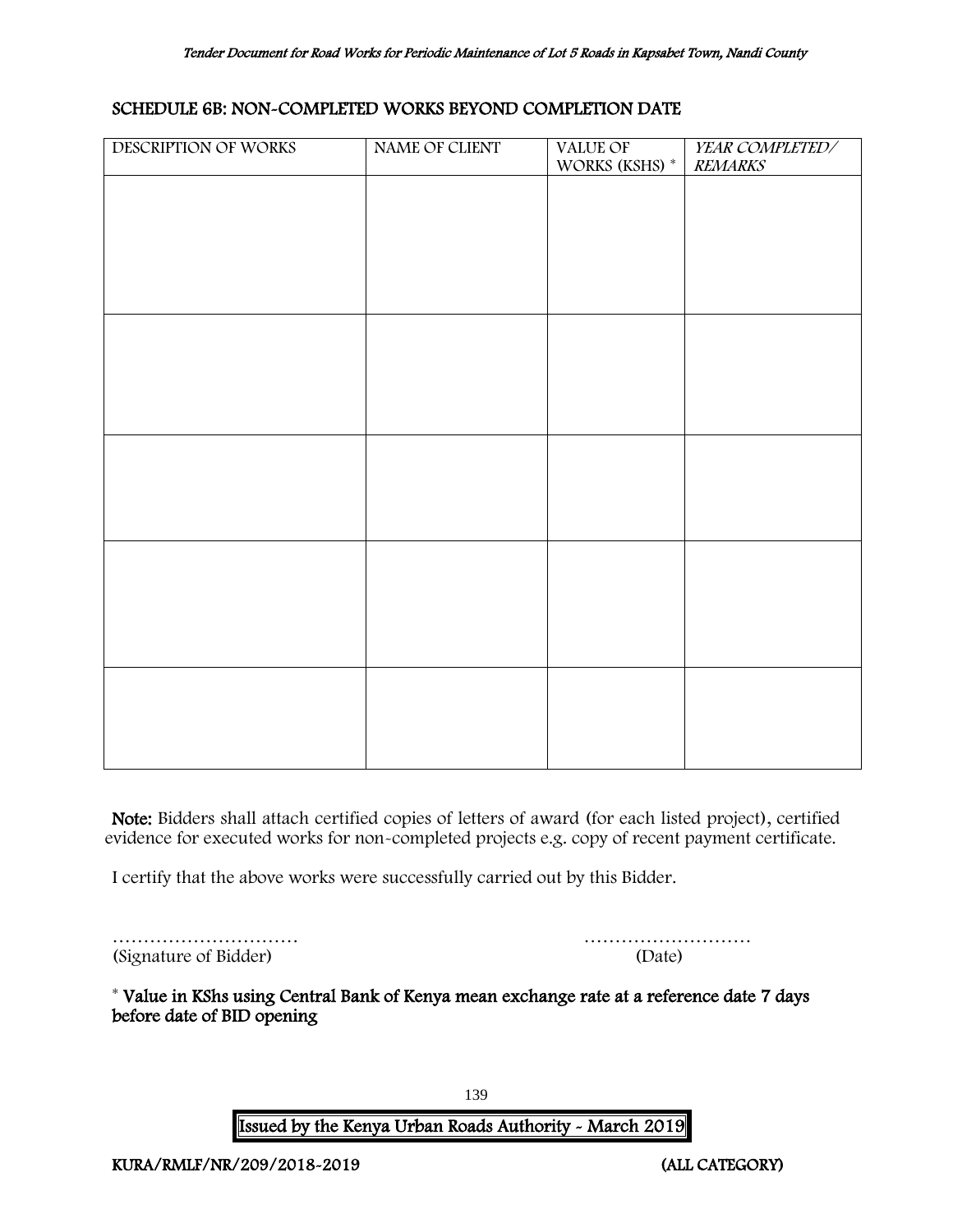# SCHEDULE 6C: SPECIFIC EXPERIENCE

| DESCRIPTION OF WORKS | NAME OF CLIENT | <b>VALUE OF</b><br>WORKS (KSHS) $^\ast$ | YEAR COMPLETED/<br><b>REMARKS</b> |
|----------------------|----------------|-----------------------------------------|-----------------------------------|
|                      |                |                                         |                                   |
|                      |                |                                         |                                   |
|                      |                |                                         |                                   |
|                      |                |                                         |                                   |
|                      |                |                                         |                                   |
|                      |                |                                         |                                   |
|                      |                |                                         |                                   |
|                      |                |                                         |                                   |
|                      |                |                                         |                                   |
|                      |                |                                         |                                   |
|                      |                |                                         |                                   |
|                      |                |                                         |                                   |
|                      |                |                                         |                                   |
|                      |                |                                         |                                   |
|                      |                |                                         |                                   |
|                      |                |                                         |                                   |
|                      |                |                                         |                                   |

Note: Bidders shall attach certified copies of letters of award (for each listed project), certified evidence for executed works for non-completed projects e.g. copy of recent payment certificate.

I certify that the above works were successfully carried out by this Bidder.

|                       | .      |
|-----------------------|--------|
| (Signature of Bidder) | (Date) |

| (Signature of Bidder) | (Date) |
|-----------------------|--------|

<span id="page-140-0"></span>\* Value in KShs using Central Bank of Kenya mean exchange rate at a reference date 7 days before date of BID opening

140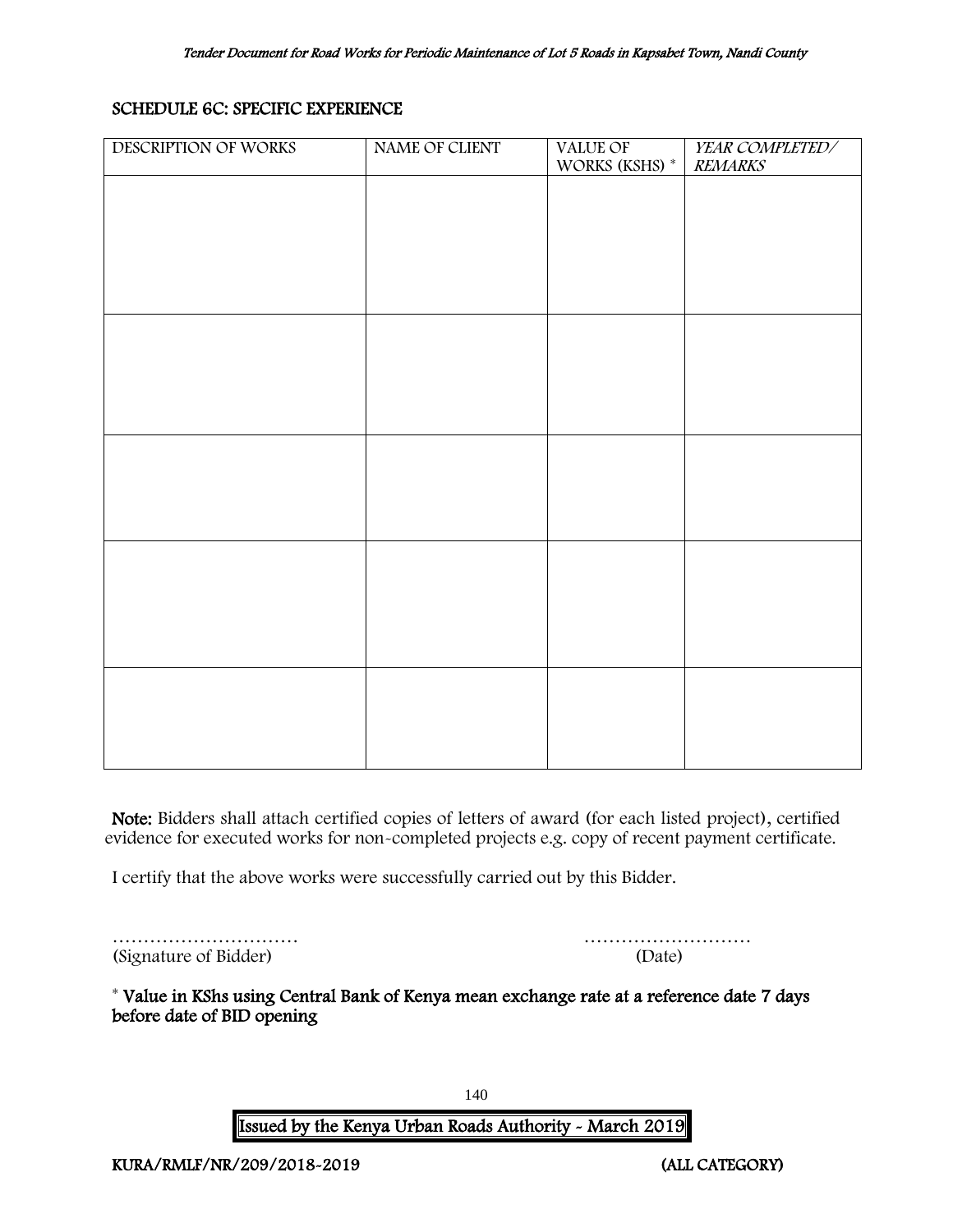## SCHEDULE 7: SCHEDULE OF ONGOING PROJECTS

| DESCRIPTION OF<br><b>WORKS</b> | NAME OF<br><b>CLIENT</b> | DATE OF<br>COMMENC<br><b>EMENT</b> | DATE OF<br>COMPLETION | <b>VALUE OF</b><br>WORKS (KSHS) | <b>VALUE</b><br>COMPLETED<br>UP TO DATE<br>$\%$ | <b>PHYSICALLY</b><br>COMPLETED<br>UP TO DATE<br>% |
|--------------------------------|--------------------------|------------------------------------|-----------------------|---------------------------------|-------------------------------------------------|---------------------------------------------------|
|                                |                          |                                    |                       |                                 |                                                 |                                                   |
|                                |                          |                                    |                       |                                 |                                                 |                                                   |
|                                |                          |                                    |                       |                                 |                                                 |                                                   |
|                                |                          |                                    |                       |                                 |                                                 |                                                   |
|                                |                          |                                    |                       |                                 |                                                 |                                                   |
|                                |                          |                                    |                       |                                 |                                                 |                                                   |

Note: 1. Bidders shall attach certified copies of letters of award (for each listed project) and any certified evidence for executed works e.g copy of recent payment certificate.

2. Bidders must indicate all their on-going works as at the time of bidding. Any nondisclosure shall constitute non-responsiveness)

I certify that the above works are being carried out by me and that the above information is correct.

<span id="page-141-0"></span>(Signature of Bidder) (Date)

………………………… ………………………

141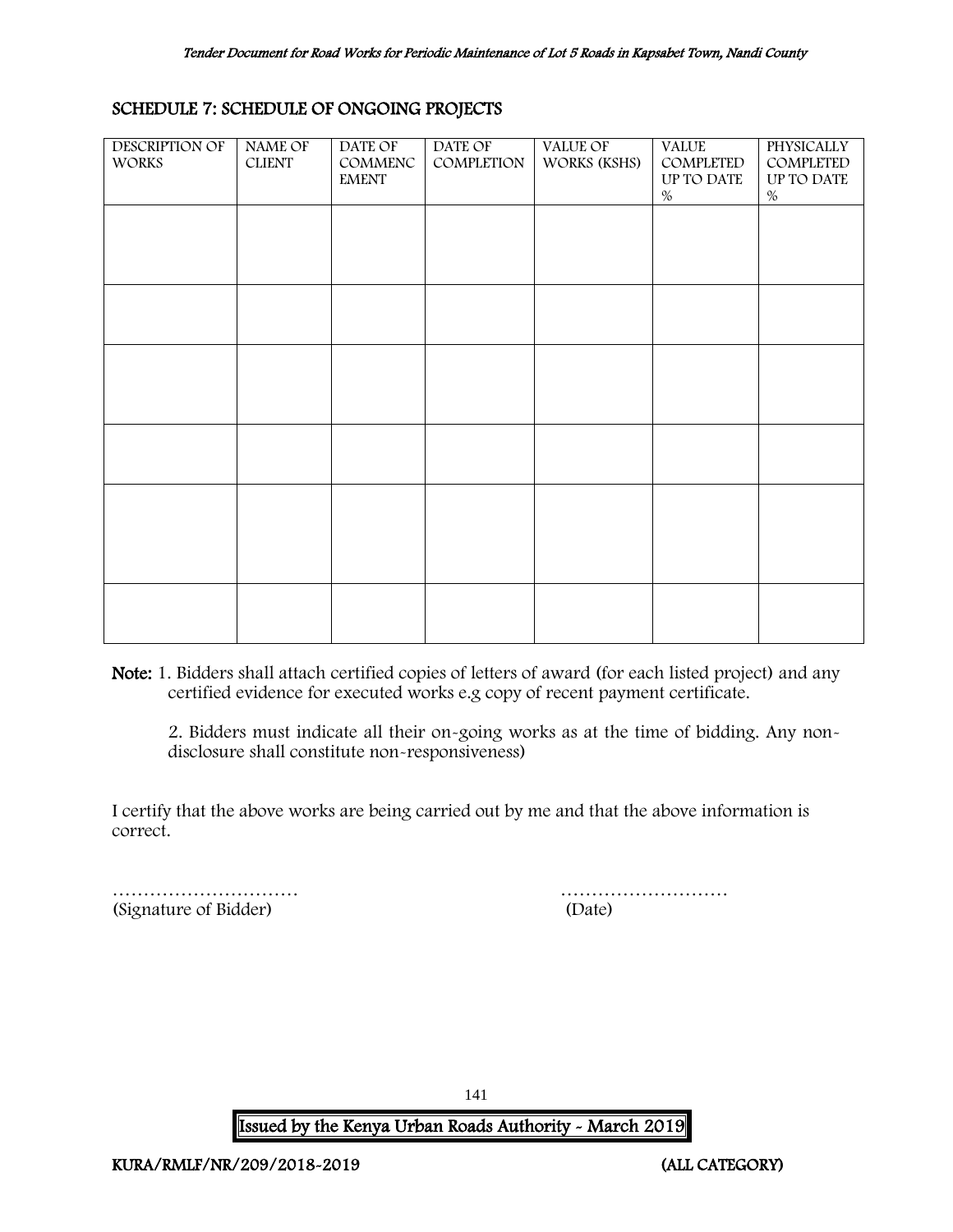## SCHEDULE 8: FINANCIAL STANDING

- 1 Submit copies of audited profit and loss statements and balance sheet for the last two calendar years and estimated projection for the next two years with certified English translation where appropriate.
- 2 Give turnover figures for each of the last two (2) financial years. Quote in millions and decimal thereof.

|                               | Year 1(2016) | Year 2(2017) |
|-------------------------------|--------------|--------------|
|                               | Ksh.         | Ksh.         |
| Road works                    |              |              |
| Other civil Engineering works |              |              |
| Other (specify)               |              |              |
| Total                         |              |              |

## SUMMARY OF ASSETS AND LIABILTIES OF THE AUDITED FINANCIAL STATEMENTS OF THE LAST TWO (2) FINANCIAL YEARS.

|                              | Year 1(2016) | Year 2(2017) |
|------------------------------|--------------|--------------|
|                              | KShs.        | KShs.        |
| 1. Total Assets              |              |              |
| 2. Current Assets            |              |              |
| 3. Bank Credit Line Value    |              |              |
| 4. Total Liabilities         |              |              |
| 5. Current Liabilities       |              |              |
| 6. Net Worth $(1-4)$         |              |              |
| 7. Working capital $(2+3-4)$ |              |              |

(a) Name/Address of Commercial Bank providing credit line

……………………………………………………………………………………………… ………………………………………………………………………………………………

(b) Total amount of credit line KShs………………………………………………

Attach a certified copy of Undertaking of the Bank to provide the credit.

(c) Attach bank statements for the last six (6) months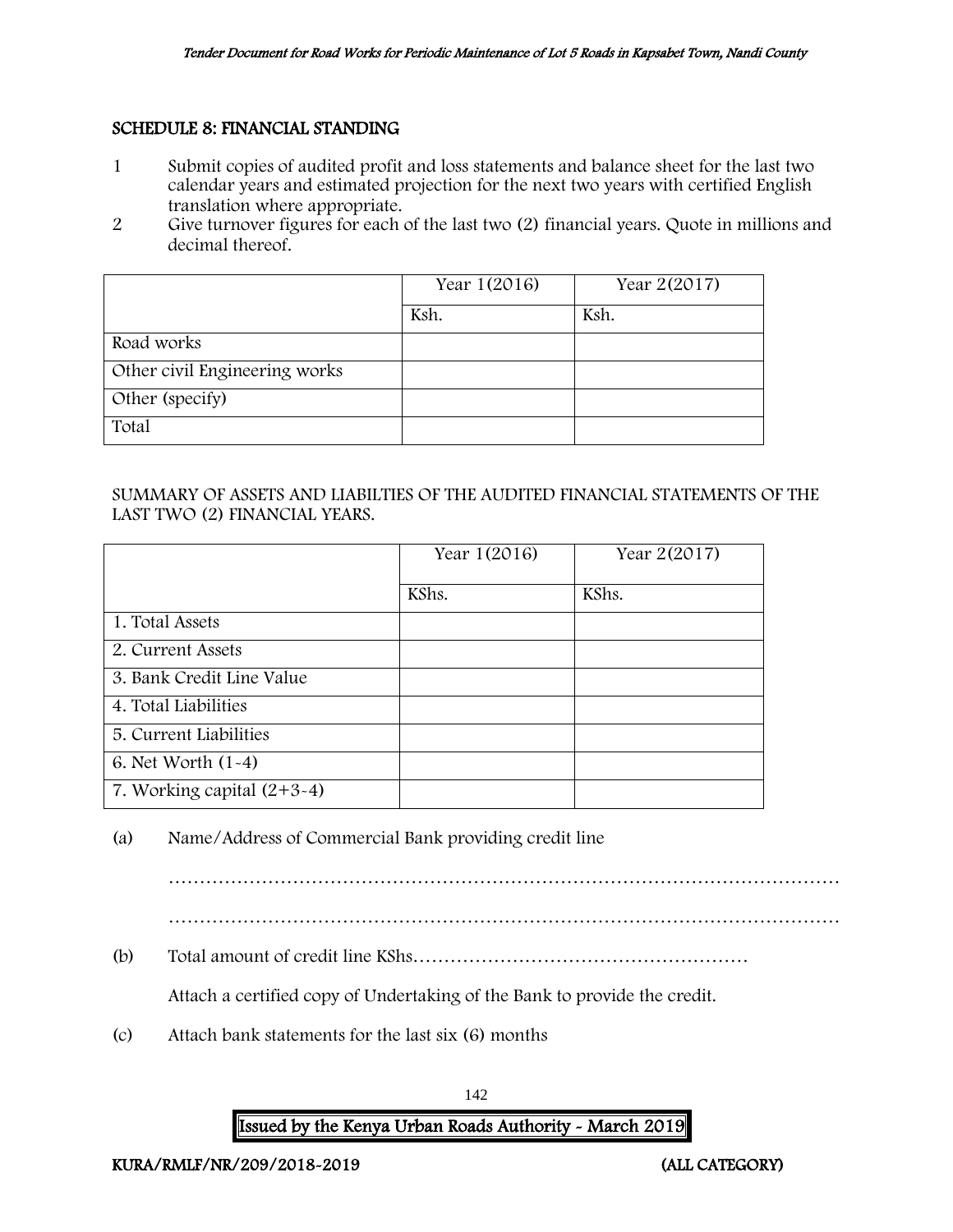# <span id="page-143-0"></span>SCHEDULE 9: OTHER SUPPLEMENTARY INFORMATION

Financial reports for the last three years, balance sheets, profit and loss statements, auditors' reports etc. List them below and attach copies. ………………………………………………………………………………………………… ………………………………………………………………………………………………… ………………………………………………………………………………………………… Evidence of access to financial resources to meet the qualification requirements. Cash in hand, lines of credit etc. List below and attach copies of supporting documents ………………………………………………………………………………………………… …………………………………………………………………………………………………. …………………………………………………………………………………………………. ………………………………………………………………………………………………… Name, address, telephone, telex, fax numbers and email of the Bidders Bankers who may provide reference if contacted by the Contracting Authority. ………………………………………………………………………………………………. ………………………………………………………………………………………………. I certify that the above information is correct. ……………………………. …………………………………….. Date Signature of Bidder

(To be signed by authorized representative and officially stamped)

143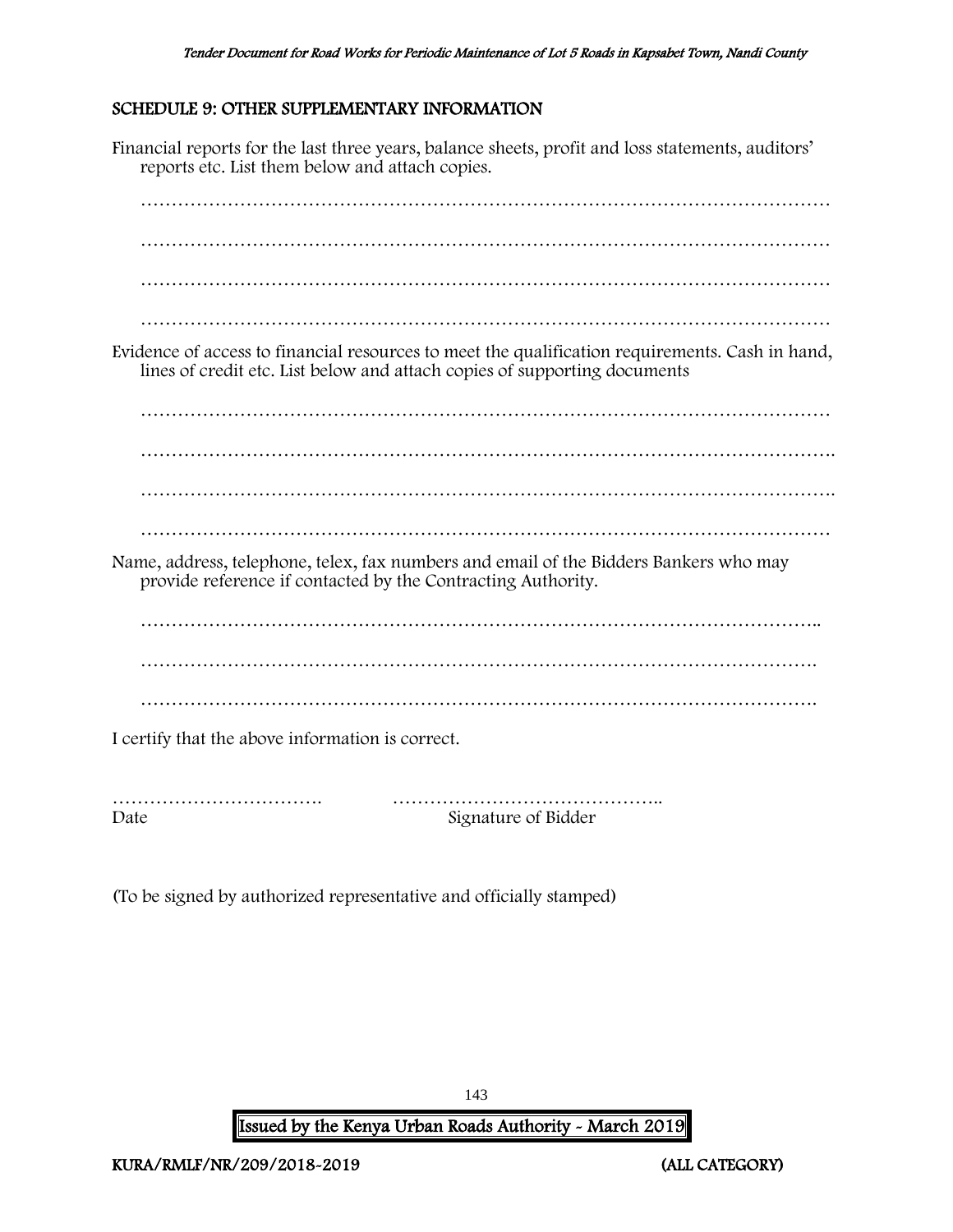# SCHEDULE 10: LITIGATION HISTORY FORM

Information on current litigation in which the Bidder is involved.

| <b>OTHER PARTY (IES)</b> | <b>CAUSE OF DISPUTE</b> | AMOUNT INVOLVED (KSHS) |
|--------------------------|-------------------------|------------------------|
|                          |                         |                        |
|                          |                         |                        |
|                          |                         |                        |
|                          |                         |                        |
|                          |                         |                        |

I certify that the above information is correct.

| Date | Signature of Bidder |
|------|---------------------|

(To be signed by authorized representative and officially stamped)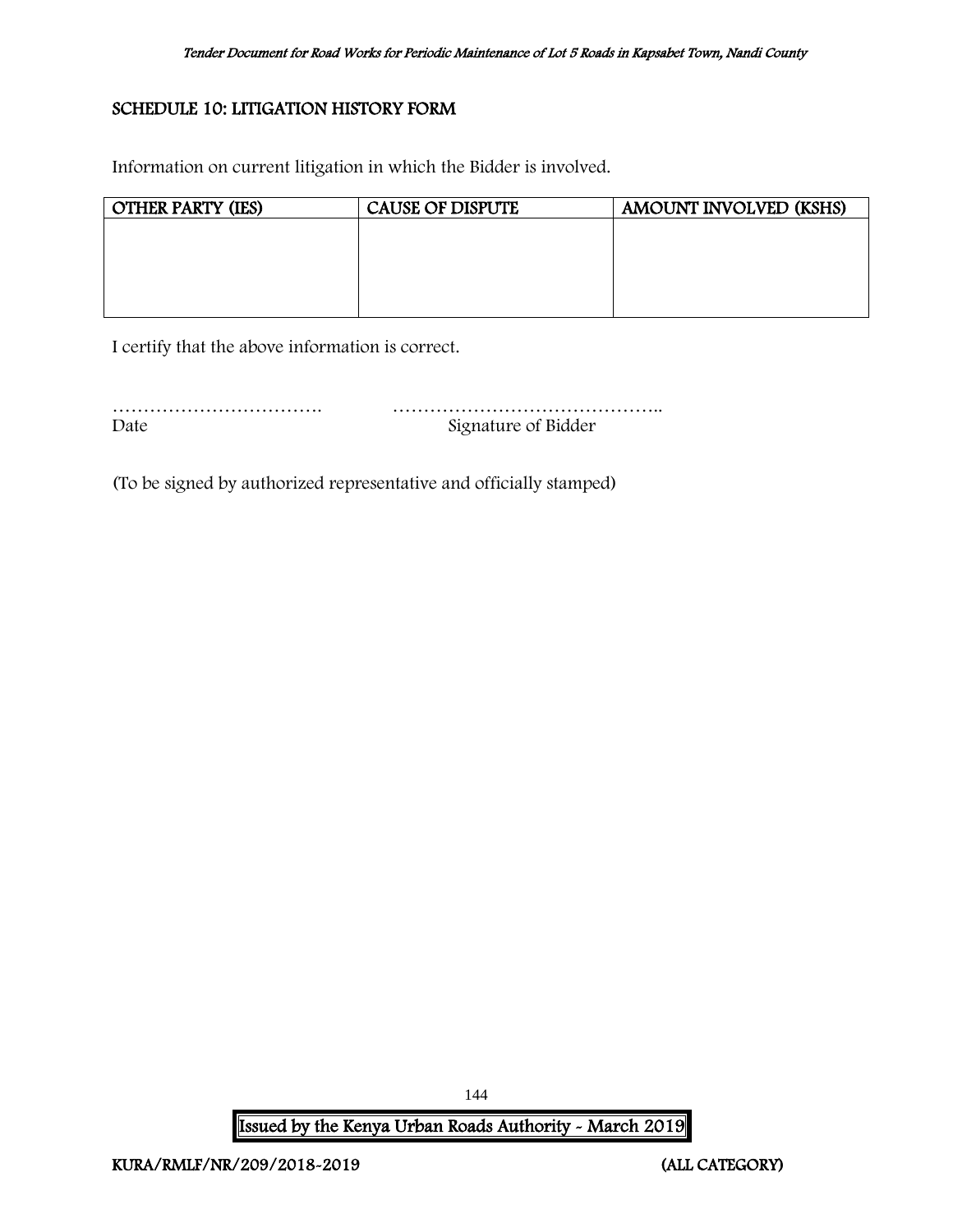### SCHEDULE 11: DECLARATION FORM FOR BANKRUPT OR INSOLVENT AND DEBARMENT

Date

To

The Kenya Urban Roads Authority

P.O Box 41727 – 00100,

IKM Place, 5th Ngong Ave, Nairobi,

KENYA.

Ladies and Gentlemen,

The Tenderer i.e. (full name and complete physical and postal address)

………………………………………………………………………………………………………

………………………………………………………………………………………………………

……………………declare the following: -

a) That I/ We have not been debarred from participating in public procurement by anybody, institution or person.

b) That I/ We have not been involved in and will not be involved in corrupt and fraudulent practices regarding public procurement anywhere.

c) That I/ We are not insolvent, in receivership, bankrupt or in the process of being wound up and is not the subject of legal proceedings relating to the foregoing.

d) That I/We are not under any ongoing investigation by the Ethics and Anti-Corruption Commission (EACC) for any corrupt and/or economic crimes or practices.

e) That I/ We are not associated with any other Tenderer participating in this Tender.

f) That I/We do hereby confirm that all the information given in this tender is accurate, factual and true to the best of our knowledge.

Yours sincerely,

……………………………………………………

Name of Tenderer

………………………………………………………………………………..

Signature of duly authorised person signing the Tender

…………………………………………………………………………..

Name and Capacity of duly authorised person signing the Tender

………………………………………

Stamp or Seal of Tenderer

145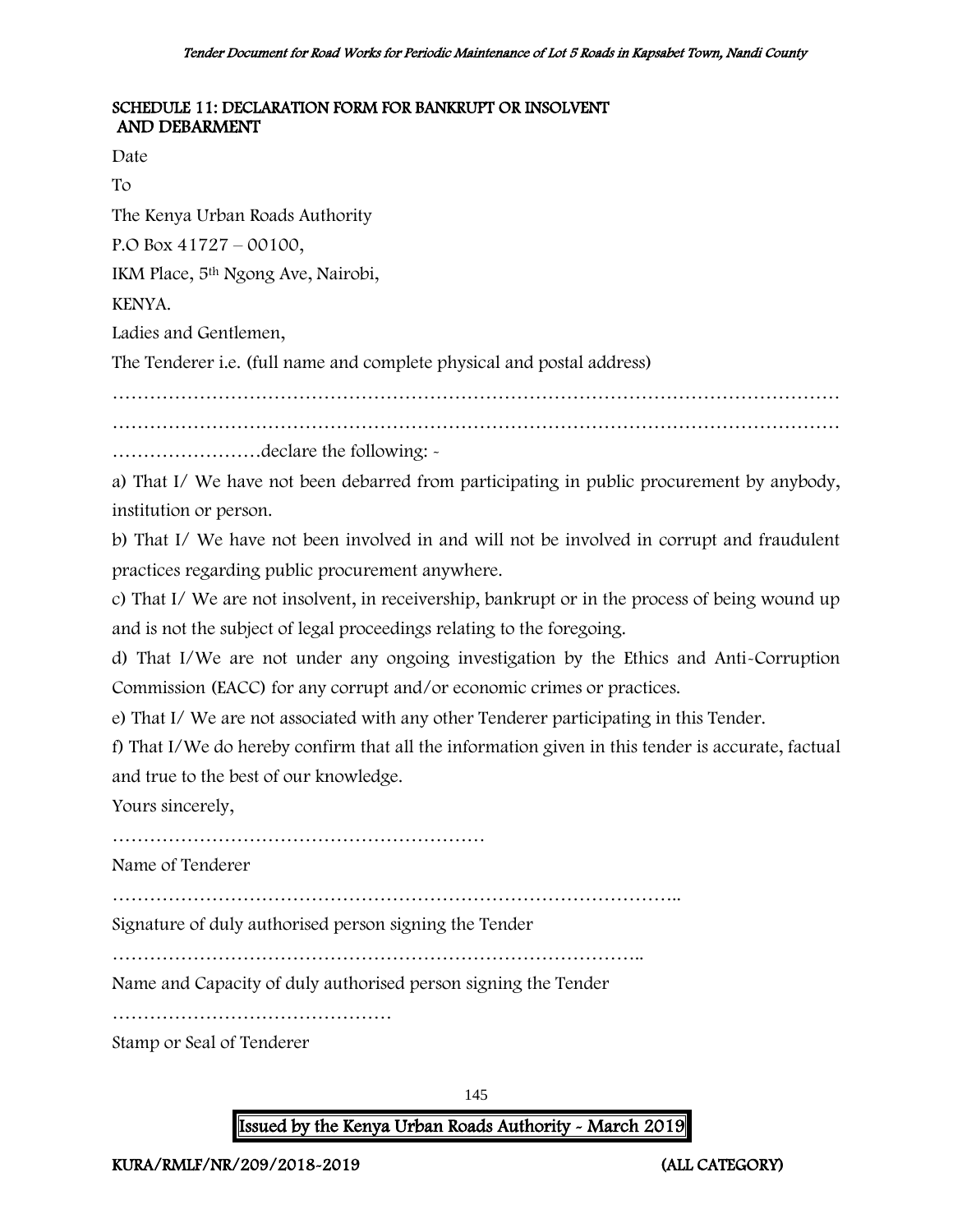# SCHEDULE 12: ANTI CORRUPTION DECLARATION / COMMITMENT / PLEDGE FORM

I/We …………………………………………………………………………… of Post Office Box …………………………………………………………. declare that I/ We recognize that Public Procurement is based on a free, fair and competitive tendering process which should not be open to abuse.

I/We ……………………………………………………………………….. Declare that I/We will not offer or facilitate, directly or indirectly, any inducement or reward to any public officer, their relations or business associates, in connection with tender No.

………………………………………………. for or in the subsequent performance of the contract if I/We am/are successful.

Signed by ……………………………… C.E.O. or Authorized

Representative. Name ……………………………………………..

Designation………………………………..

Signature…………………………………….

Date………………………………………..

In case of sub-contracting

Signed by ………………………………….. CEO of the firm to be subcontracted Name…………………………………………… Designation…………………………………….. Signature…………………………………. Date………………………………………..

146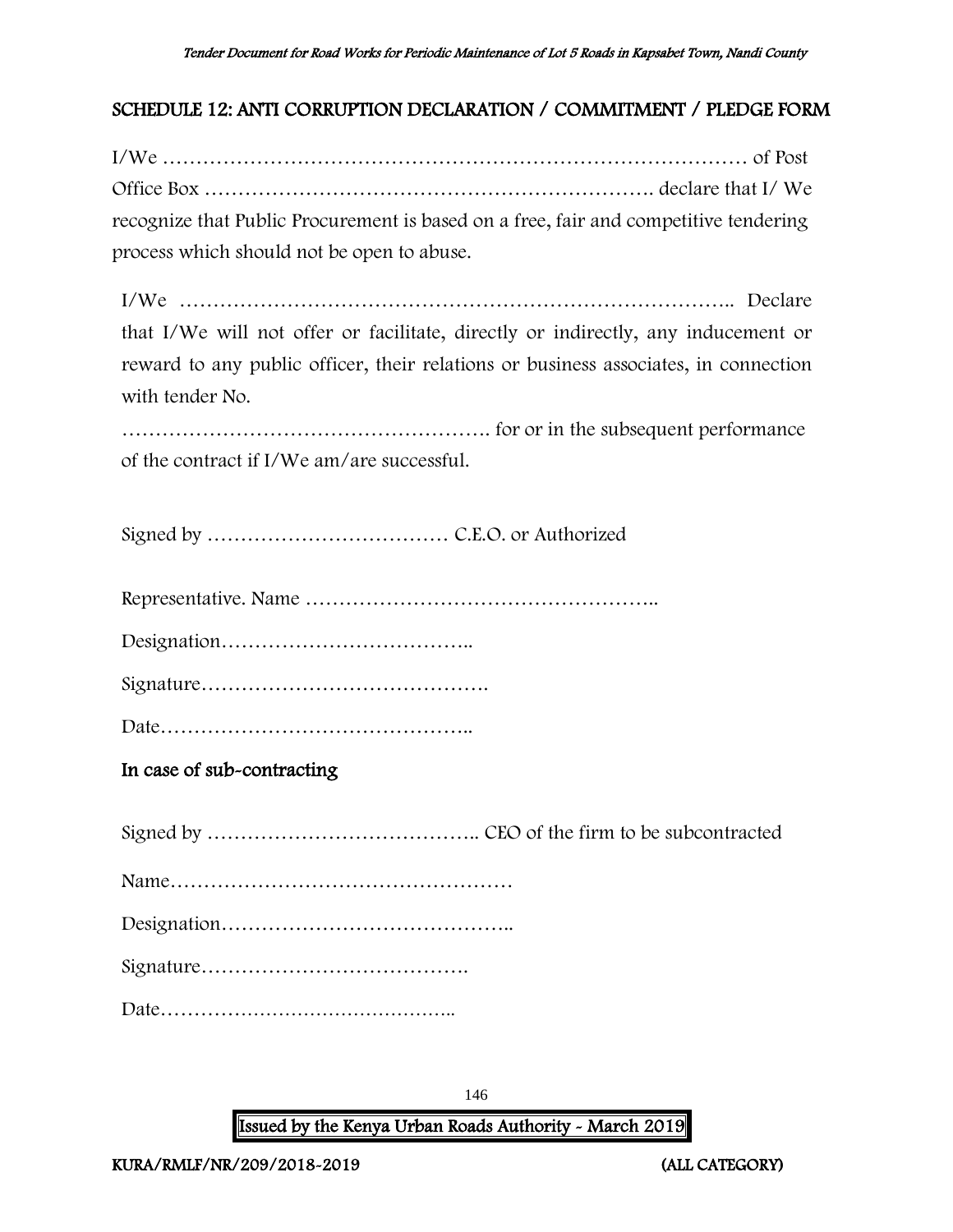# SECTION XII: FORM OF AGREEMENT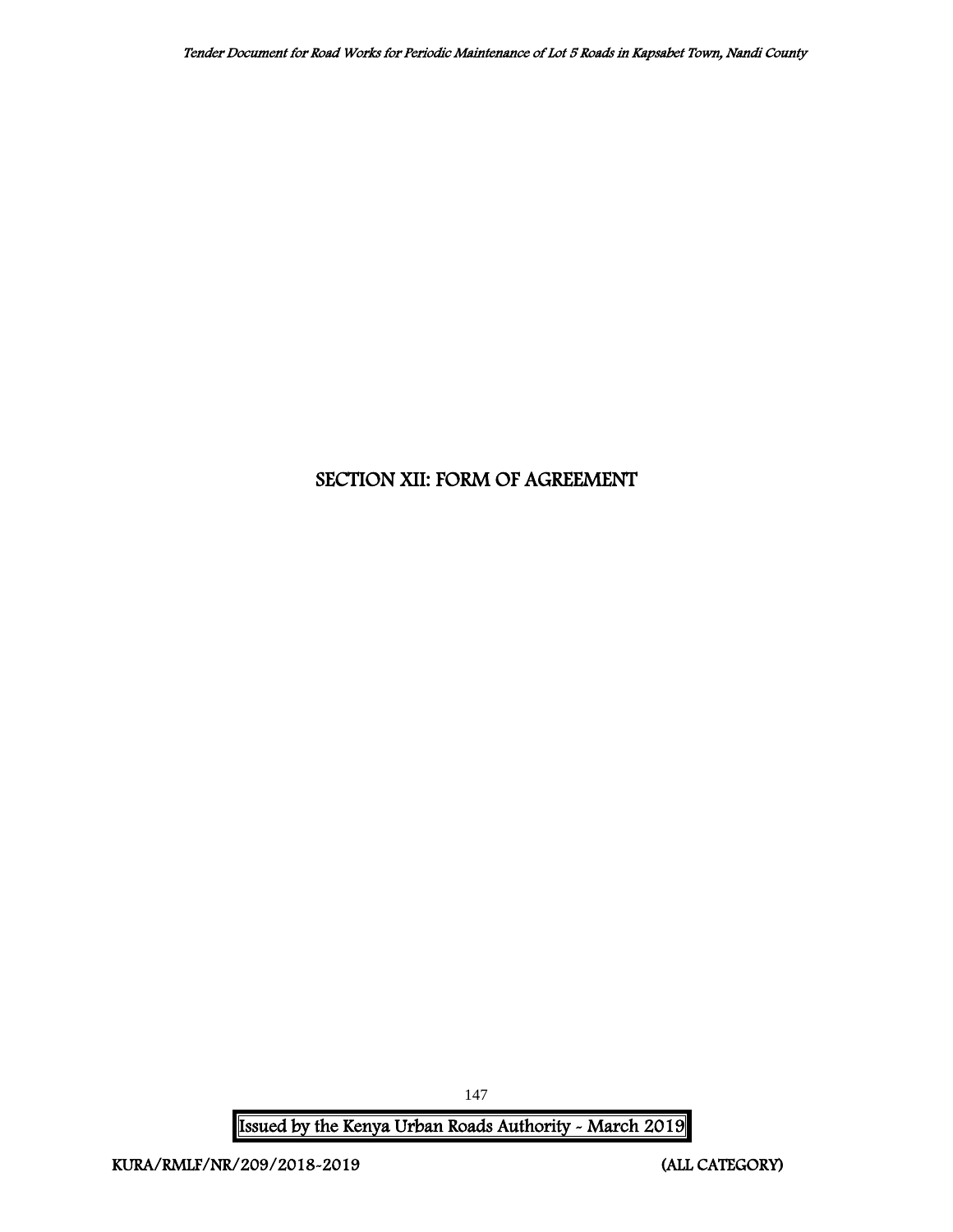# FORM OF AGREEMENT

\*\*(To be signed after the award of a contract)

THIS AGREEMENT is made on the …………………… day of …………………. 20 …………… between the Kenya Urban Roads Authority of P. O. Box 41727-00100, Nairobi, Kenya hereinafter called "the

Employer" of the one part and M/S ................................................................................. (Contractor) of P. O . .................................................... (address) hereinafter called "the Contractor" of the other part.

WHEREAS the Employer is desirous that certain works should be executed, viz.

#### PERIODIC MAINTENANCE OF LOT 5 ROADS IN KAPSABET TOWN, NANDI COUNTY; CONTRACT NO. KURA/RMLF/NR/209/2018-2019

and has a Contract with the Contractor for the execution completion and maintenance of such works in the region NOW THIS AGREEMENT WITNESSETH as follows:

In this agreement words and expressions shall have the same meanings as are respectively assigned to them in the Conditions of Contract hereinafter referred to.

The following document shall be deemed to form and be read and construed as part of this Agreement, viz.:

- The form of bid dated………………………….
- The Conditions of Contract (FIDIC IV) Part 2
- The Conditions of Contract (FIDIC IV) Part 1
- The Special Specification
- The Standard Specifications
- The Priced Bill of Quantities
- The Letter of Award and Acceptance
- Schedules of Supplementary Information
- -The Drawings
- -Other documents as may be agreed and listed

All aforesaid documents are hereinafter referred to as "The Contract".

In consideration of the payment to be made by the Employer to the Contractor, the Contractor hereby covenants with the Employer to execute, complete and maintain the works in conformity in all respects with the provisions of the Contract.

The Employer hereby covenants to pay the Contractor in consideration of the execution, completion and maintenance of the works the Contract Price at the times and in the manner prescribed by the Contract.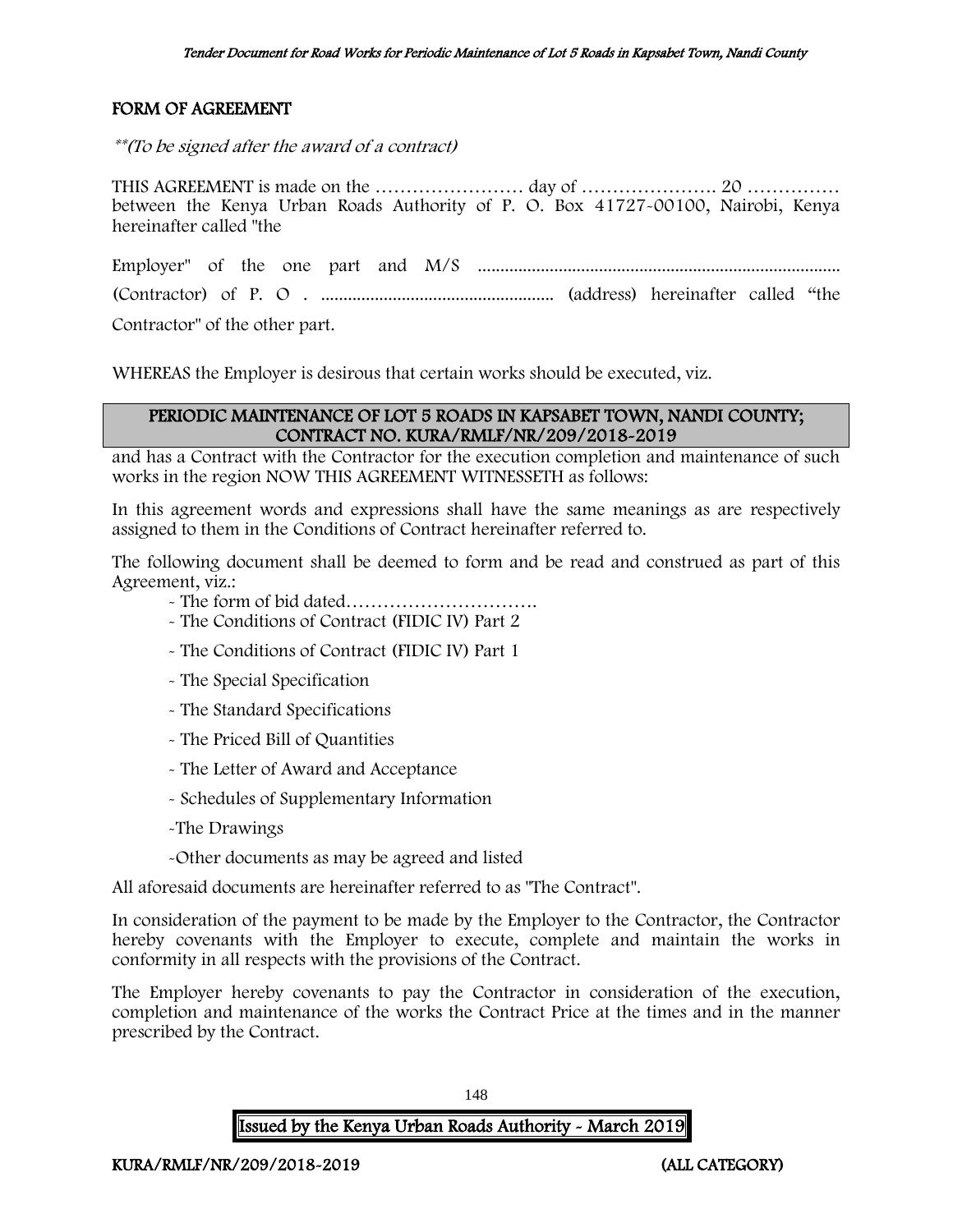IN WITNESS WHEREOF the parties have hereunto set their respective hands on the day and year first above written.

#### SIGNED SEALED AND DELIVERED

| By the said Employer:   | (Director General, Kenya Urban Roads Authority)<br>For and on behalf of the said Employer |
|-------------------------|-------------------------------------------------------------------------------------------|
| In the presence of:     | (Name and Designation of Witness)                                                         |
|                         | (Signature of Witness)                                                                    |
|                         | (Address Of witness)                                                                      |
| By the said Contractor: | (Signature)                                                                               |
|                         | (Name of the Director)                                                                    |
| In the presence of:     | (Name and Designation of Witness)                                                         |
|                         | (Signature of Witness)                                                                    |

……………………………………………………….. (Address Of witness)

149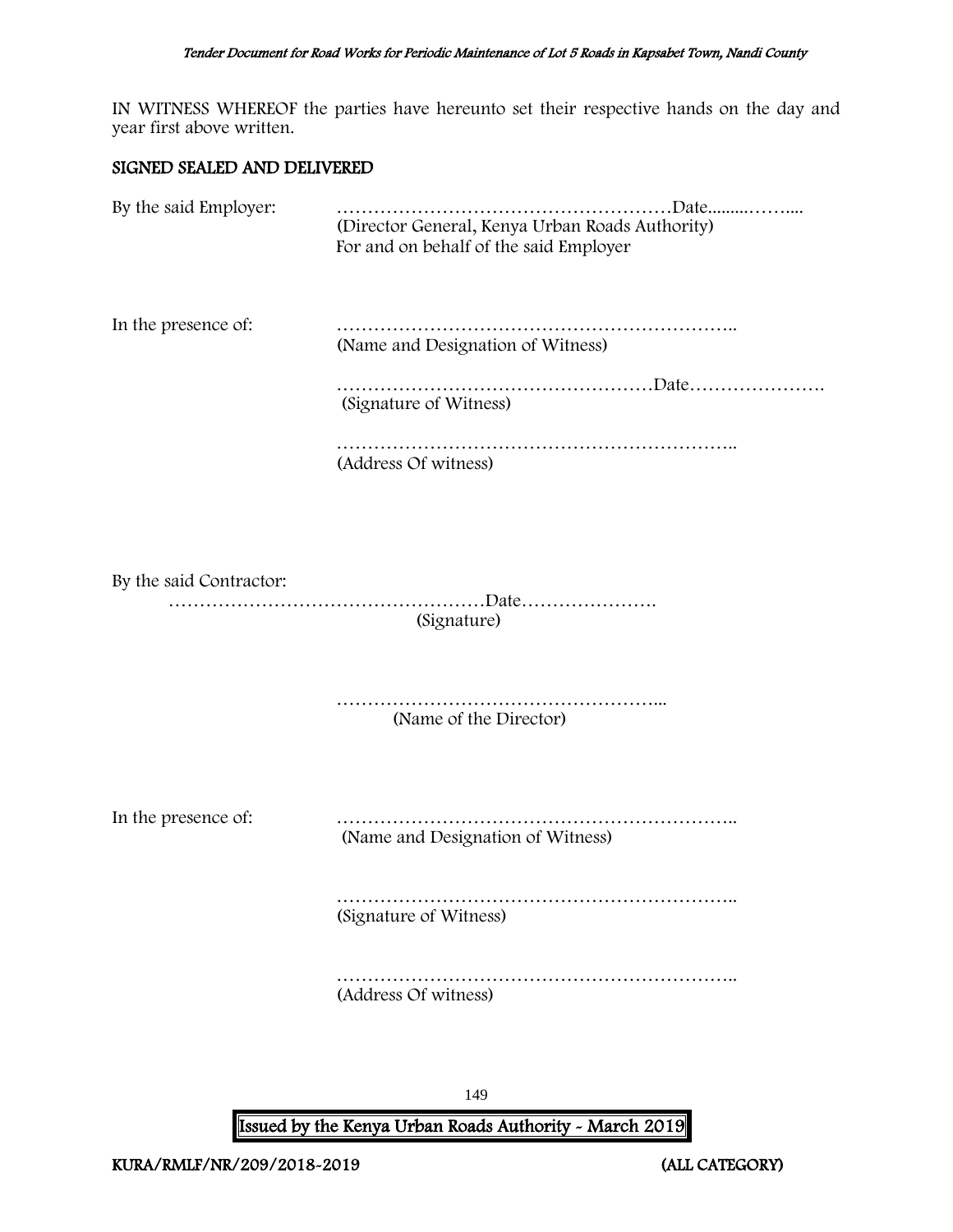# SECTION XIII: FORM OF PERFORMANCE BANK GUARANTEE (UNCONDITIONAL)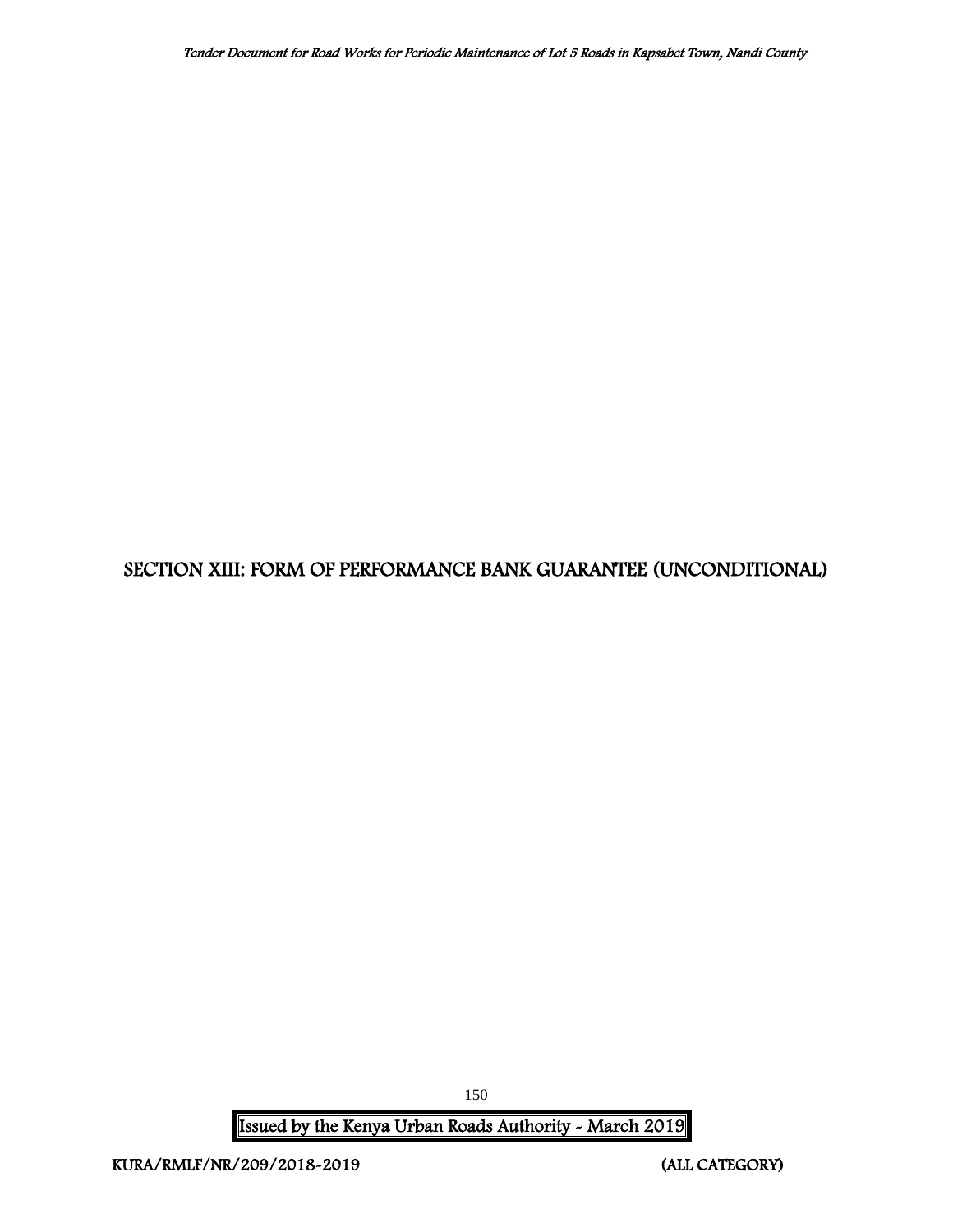### FORM OF PERFORMANCE BANK GUARANTEE (UNCONDITIONAL)

To The Director General, Kenya Urban Roads Authority (KURA), P.O. Box 41727 - 00100 NAIROBI

WHEREAS …………………………………………………………………… (hereinafter called "the Contractor") has undertaken in pursuance of Contract No. ……………………………………Dated …..………………to execute the

#### PERIODIC MAINTENANCE OF LOT 5 ROADS IN KAPSABET TOWN, NANDI COUNTY

, ( hereinafter called the "Contract")

AND WHEREAS it has been stipulated by you in the said Contract that the Contractor shall furnish you with a Bank Guarantee by a recognized bank for the sum specified in the Appendix to Form of Bid as security for compliance with his obligations in accordance with the Contract;

AND WHEREAS we have agreed to give the Contractor such a Bank Guarantee;

NOW THEREFORE we hereby affirm that we are the Guarantor and responsible to you on behalf of the Contractor, up to a total of

Kshs………………………………………………………………..………………… (amount in figures)Kshs. …………………………………………………………..………………………

……………………………………………………………………………… (amount in words)

and we undertake to payment to you, upon your first written demand and without cavil or argument, any sum or sums within and up to the limits as aforesaid without your needing to prove or show grounds or reasons for the sum specified therein.

We hereby waive the necessity of you demanding the said debt from the Contractor before presenting us with the demand.

We further agree that no change or addition to or other modification of the terms of the Contract or of the Works to be performed thereunder or of any of the Contract Documents which may be made between you and the Contractor shall in any way release us from any liability under this Guarantee and we hereby waive notice of any such change, addition or modification

This Guarantee shall be valid until 28 days after issuing of the Defects Liability Certificate.

AUTHORIZED SIGNATURE OF THE BANK

……………………………………………………..

Name of Signatory……………………………………………………………………………

151